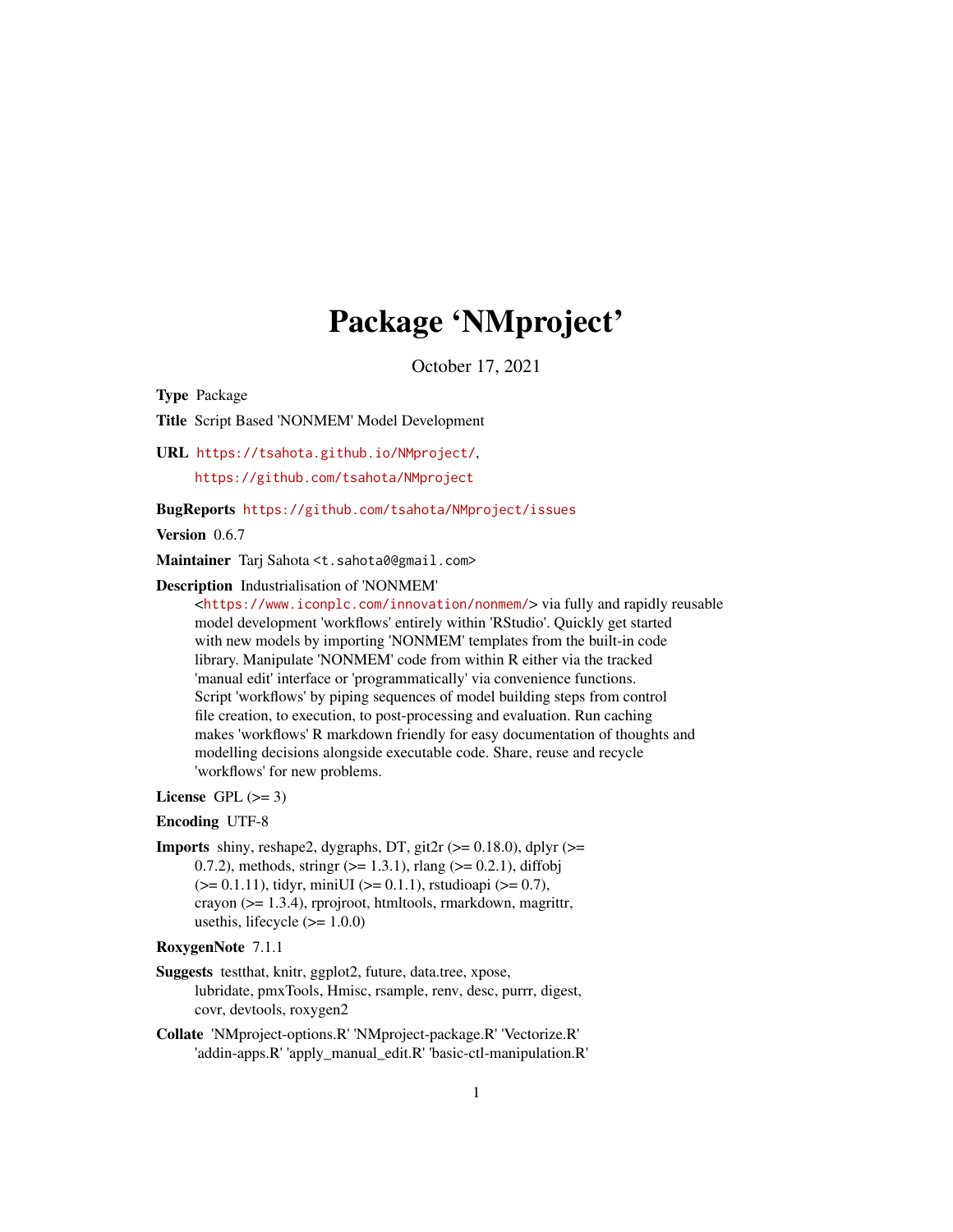'utils.R' 'basic\_methods.R' 'boot.R' 'nm\_object.R' 'cache.R' 'covariate-explore.R' 'cran\_note\_handle.R' 'data\_filter.R' 'decision.R' 'deprecated.R' 'derived-data-prep.R' 'developer-funs.R' 'directory-management.R' 'dollar\_input.R' 'find-nonmem.R' 'import-code.R' 'init\_funs.R' 'input\_data.R' 'job\_stats.R' 'low-level-ctl-handling-funs.R' 'make\_OCC\_every\_dose.R' 'make\_project.R' 'manual-edit.R' 'monitoring.R' 'nm-gettersetters.R' 'nm\_diff.R' 'nm\_read\_table.R' 'nm\_render.R' 'nm\_tran.R' 'nm\_tree.R' 'nmsave.R' 'ofv.R' 'output\_table.R' 'param-manipulate.R' 'plot\_iter.R' 'post-run-summaries.R' 'prompt\_overwrite.R' 'psn\_style\_scm.R' 'read\_ext.R' 'rmd\_to\_vignette.R' 'run\_nm.R' 'shiny-apps.R' 'show-file.R' 'sim-diagnostics.R' 'snippet\_setup.R' 'stepwise-covariate.R' 'subroutine.R' 'system-hooks.R' 'text.R' 'update\_parameters.R' 'with\_temp\_git\_config.R' 'zzz.R'

#### NeedsCompilation no

Author Tarj Sahota [aut, cre, cph], AstraZeneca [cph], Nuria Buil Bruna [ctb], Stein Schalkwijk [ctb]

# Repository CRAN

Date/Publication 2021-10-17 18:00:02 UTC

# R topics documented:

|                              | 6    |
|------------------------------|------|
|                              | 9    |
|                              | 9    |
|                              | 10   |
|                              | 11   |
|                              | -13  |
|                              | - 14 |
|                              | -15  |
|                              | -17  |
|                              |      |
| $convert\_to\_simulation$ 18 |      |
|                              |      |
|                              | 20   |
|                              | 22   |
|                              | 23   |
|                              | 24   |
|                              | 25   |
|                              |      |
|                              |      |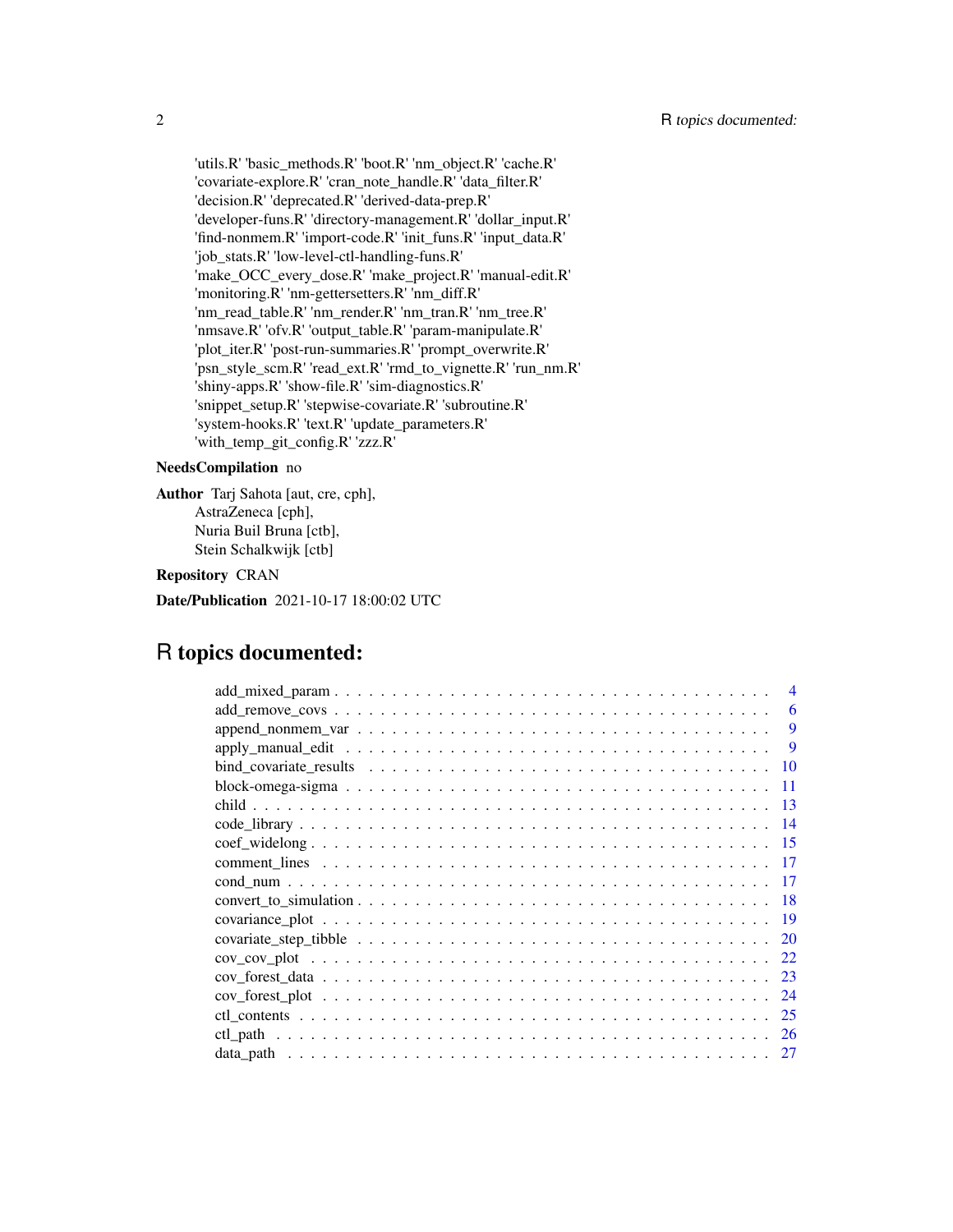|                     | 28 |
|---------------------|----|
|                     | 30 |
| dollar              | 30 |
|                     | 31 |
|                     | 32 |
|                     | 33 |
|                     | 34 |
|                     | 35 |
|                     | 36 |
|                     | 37 |
|                     | 38 |
|                     | 39 |
|                     | 40 |
|                     | 41 |
|                     | 42 |
|                     | 42 |
|                     | 43 |
|                     | 44 |
|                     | 45 |
|                     | 46 |
|                     | 46 |
|                     | 48 |
|                     | 49 |
|                     | 49 |
|                     | 51 |
|                     | 52 |
|                     | 53 |
|                     | 54 |
|                     | 55 |
|                     | 55 |
|                     | 56 |
|                     | 57 |
|                     | 59 |
|                     | 60 |
|                     | 61 |
|                     | 61 |
|                     | 62 |
|                     | 64 |
|                     | 65 |
|                     | 66 |
|                     | 67 |
|                     | 67 |
|                     | 68 |
|                     | 69 |
|                     | 69 |
| overwrite_behaviour | 71 |
|                     | 71 |
|                     | 72 |
|                     |    |

 $\overline{3}$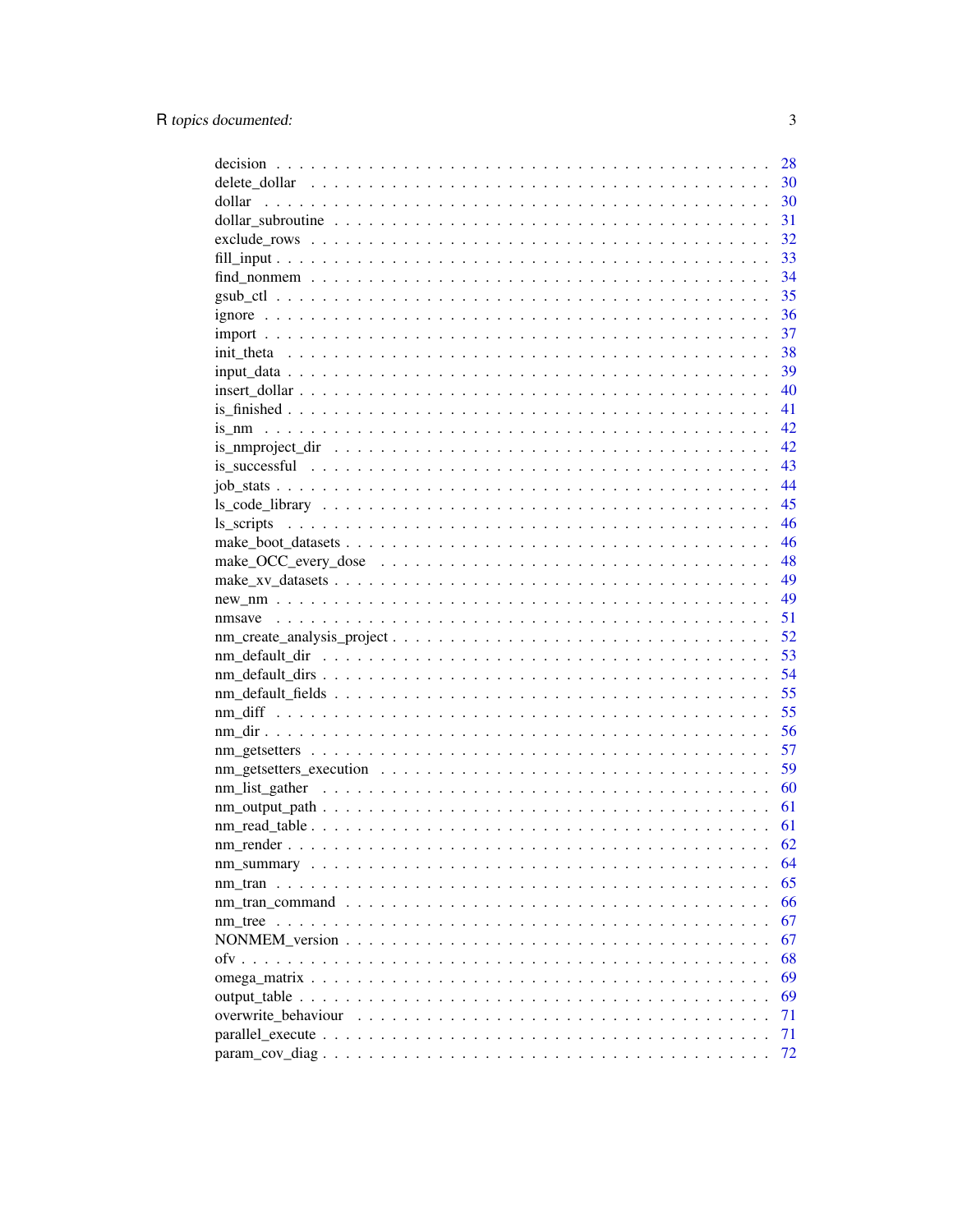<span id="page-3-0"></span>

|          | 73  |
|----------|-----|
|          | 73  |
|          | 74  |
|          | 76  |
|          | 77  |
|          | 78  |
|          | 79  |
|          | 79  |
|          | 80  |
|          | 82  |
|          | 83  |
|          | 83  |
|          | 85  |
|          | 86  |
|          | 87  |
|          | 88  |
|          | 89  |
|          | 90  |
|          | 90  |
|          |     |
|          | 91  |
|          | 91  |
|          | 93  |
|          | 93  |
|          | 94  |
|          | 95  |
|          | 96  |
|          | 97  |
|          | 97  |
|          | 99  |
|          |     |
|          |     |
|          |     |
| wipe run |     |
|          |     |
|          |     |
|          |     |
|          | 107 |
|          |     |

# **Index**

Add a mixed effect parameter to \$PK (or \$PRED) add\_mixed\_param

# $\begin{minipage}{.4\linewidth} \textbf{Description} \end{minipage} \vspace{-0.5em}$

# [Stable]

Primarily an internal function. This will (by default) add a parameter (mixed effect) to your code \$PK/\$PRED and \$THETA/\$OMEGA.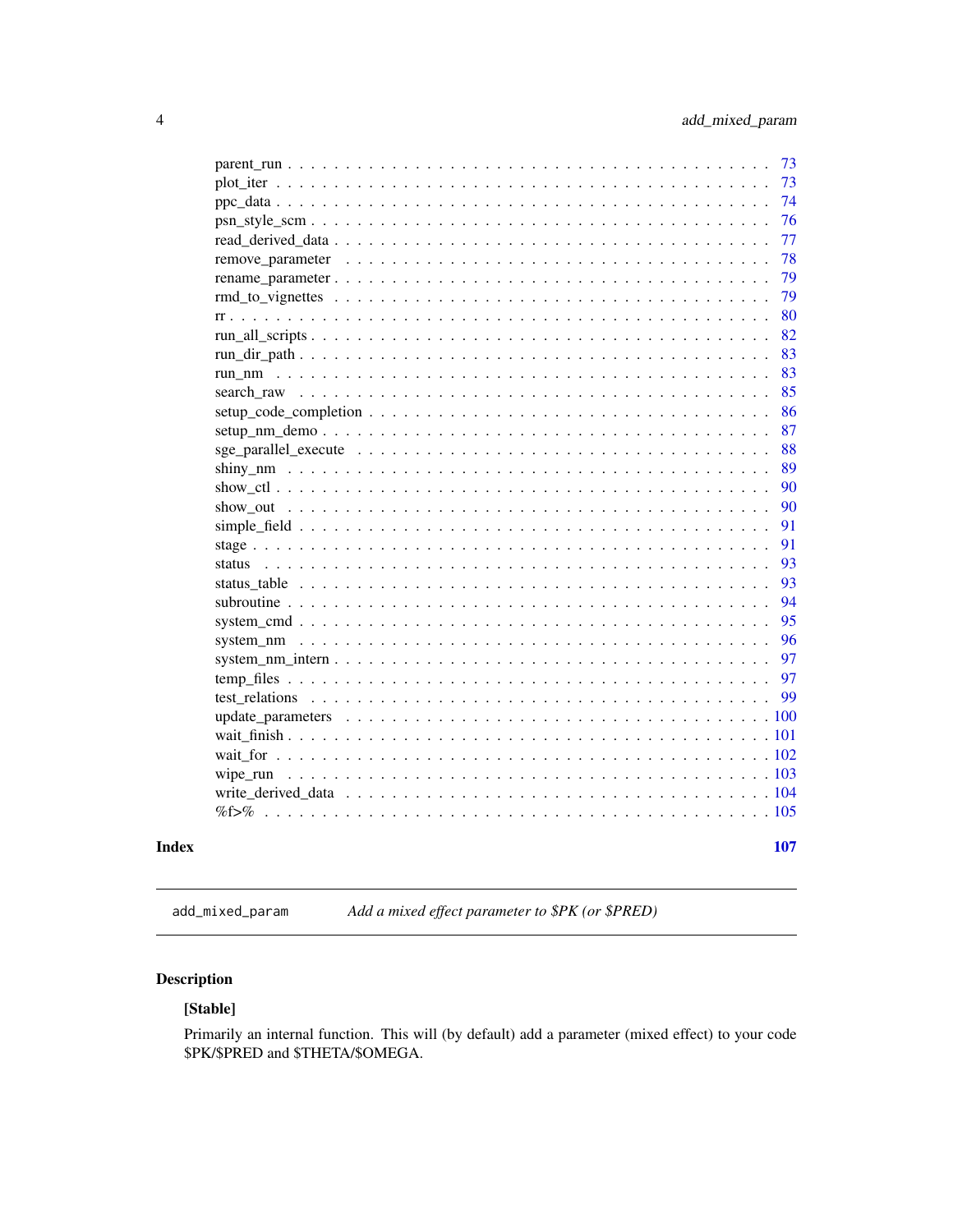add\_mixed\_param 5

# Usage

```
add_mixed_param(
 m,
 name,
 init = 1,unit = ",
 trans = c("LOG"),
 position = NA_integer_,
 after = character()
\lambda
```
# Arguments

| m        | An nm object.                                                   |
|----------|-----------------------------------------------------------------|
| name     | Character. Name of NONMEM variable to create.                   |
| init     | Numeric (default $= 1$ ). Initial value of fixed effect.        |
| unit     | Character (default $=$ ""). Unit of variable.                   |
| trans    | Character (default $=$ "LOG"). Transformation of the variable.  |
| position | Integer. Not used.                                              |
| after    | Character. Pattern to match and include the mixed effect after. |
|          |                                                                 |

# Value

An nm object with modified ctl\_contents field.

```
# create example object m1 from package demo files
exdir <- system.file("extdata", "examples", "theopp", package = "NMproject")
m1 <- new_nm(run_id = "m1",
             based_on = file.path(exdir, "Models", "ADVAN2.mod"),
             data_path = file.path(exdir, "SourceData", "THEOPP.csv"))
m1 %>% dollar("PK")
m1 %>% dollar("THETA")
m1 <- m1 %>% add_mixed_param("ALAG1", init = 1.1, unit = "h", trans = "LOG")
m1 %>% dollar("PK")
m1 %>% dollar("THETA")
```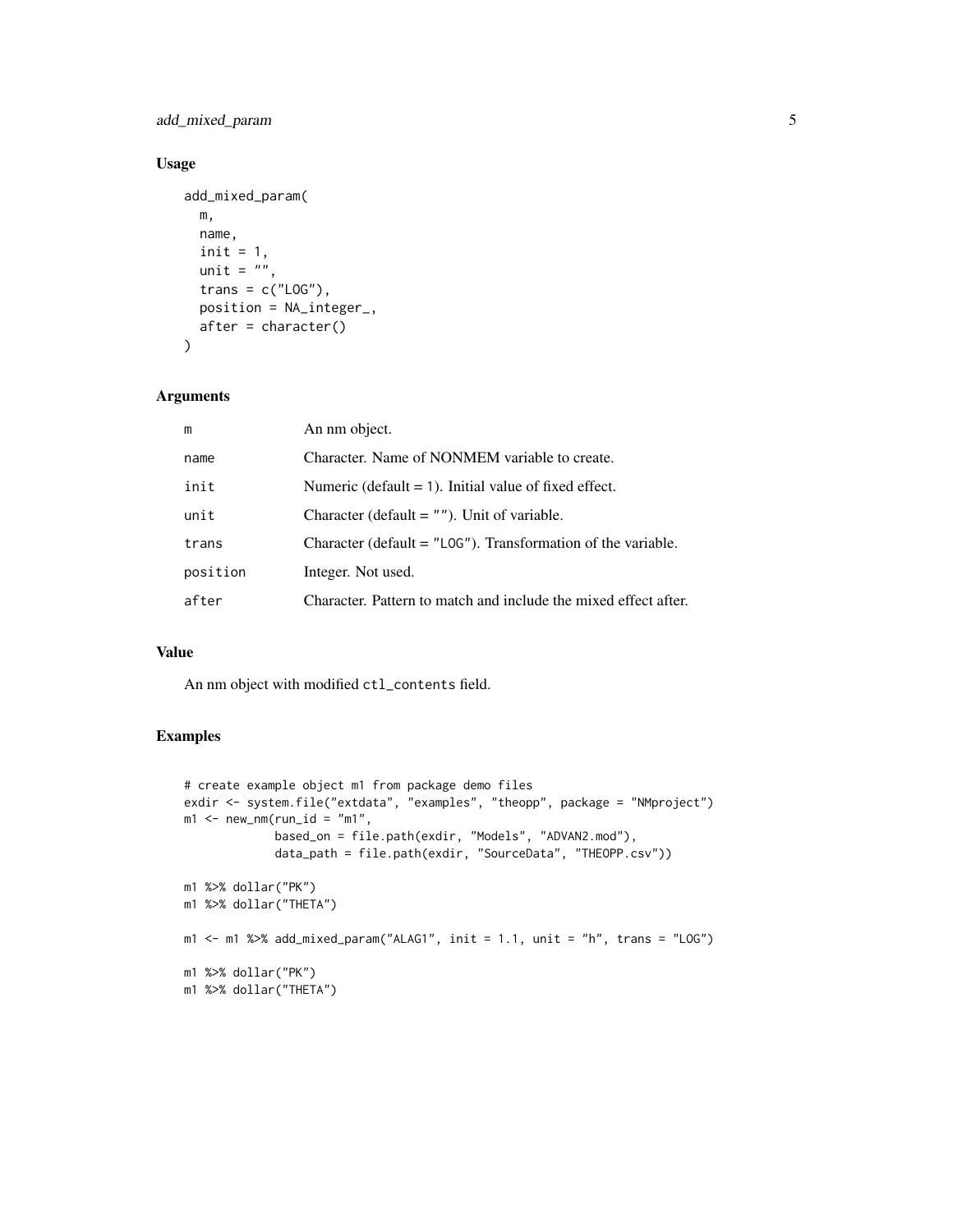# <span id="page-5-1"></span>Description

# [Stable]

Follows PsN coding conventions to add covariates into a model. The advantage is no need to create a .scm file, just directly modify the NONMEM control file contents. This function is used by [covariate\\_step\\_tibble\(\)](#page-19-1) for stepwise covariate model development.

# Usage

```
add_cov(
 ctl,
 param,
 cov,
  state = 2,
  continuous = TRUE,
  time_varying,
  additional_state_text = list(),
  id\_var = "ID",force = FALSE,
  force_TV_var = FALSE,
  init,
  lower,
  upper
)
remove_cov(
 ctl,
 param,
 cov,
  state = 2,
  continuous = TRUE,
  time_varying,
  id\_var = "ID")
```
# Arguments

| ct1        | An nm object or an object coercible to ctl_list.             |
|------------|--------------------------------------------------------------|
| param      | Character. Name of parameter.                                |
| COV        | Character. Name of covariate.                                |
| state      | Numeric or character. Number or name of state (see details). |
| continuous | Logical (default = $TRUE$ ). Is covariate continuous?        |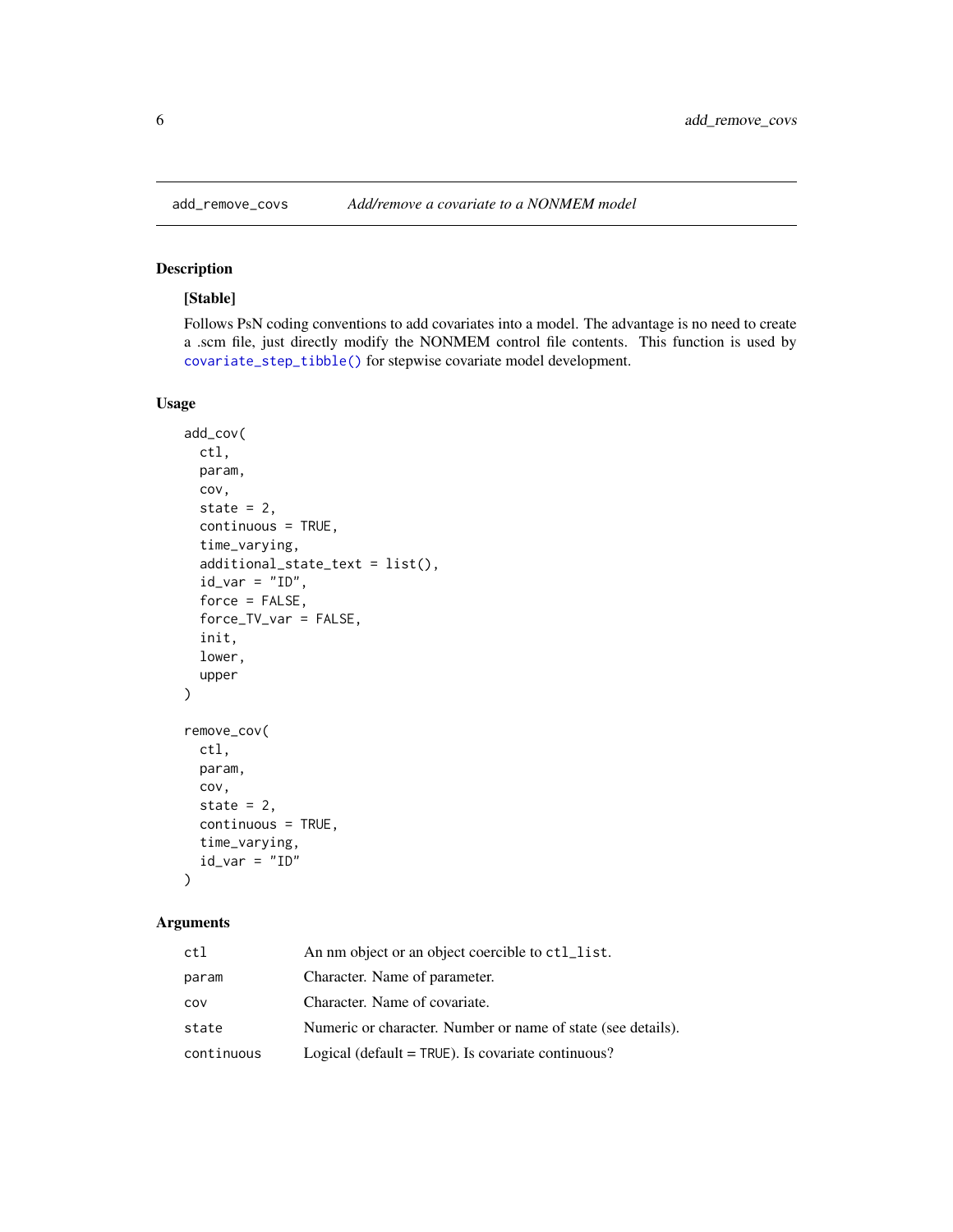| time_varying          | Optional logical, is the covariate time varying?                                               |  |
|-----------------------|------------------------------------------------------------------------------------------------|--|
| additional_state_text |                                                                                                |  |
|                       | Optional character (default = empty). Custom state variable to be passed to<br>param_cov_text. |  |
| id_var                | Character (default = $"1D"$ ). Needed if time_varying is missing.                              |  |
| force                 | Logical (default = 'FALSE''). Force covariate in even if missing values found.                 |  |
| force_TV_var          | Logical (default = FALSE). Force covariates only on TV notation parameters.                    |  |
| init                  | Optional numeric/character vector. Initial estimate of additional parameters.                  |  |
| lower                 | Optional numeric/character vector. lower bound of additional parameters.                       |  |
| upper                 | Optional numeric/character vector. Upper bound of additional parameters.                       |  |

# Details

Available states:

"2" or "linear" PARCOV= $(1 + \text{THETA}(1) * (\text{COV - median}))$ 

- "3" or "hockey-stick" IF(COV.LE.median) PARCOV = ( 1 + THETA(1)\*(COV median)) IF(COV.GT.median)  $PARCOV = (1 + THER(2)*(COV - median))$
- "4" or "exponential" PARCOV= EXP(THETA(1)\*(COV median))

"5" or "power" PARCOV= ((COV/median)\*\*THETA(1))

"power1" PARCOV= ((COV/median))

"power0.75" PARCOV= ((COV/median)\*\*0.75)

"6" or "log-linear" PARCOV= $(1 + \text{THETA}(1) * (\text{LOG(COV)} - \text{log(median})))$ 

remove\_cov only works with covariates added with add\_cov.

#### Value

An nm object with modified ctl\_contents field.

#### See Also

[covariate\\_step\\_tibble\(\)](#page-19-1), [test\\_relations\(\)](#page-98-1)

```
# create example object m1 from package demo files
exdir <- system.file("extdata", "examples", "theopp", package = "NMproject")
m1 <- new_nm(run_id = "m1",
            based_on = file.path(exdir, "Models", "ADVAN2.mod"),
             data_path = file.path(exdir, "SourceData", "THEOPP.csv"))
temp_data_file <- paste0(tempfile(), ".csv")
## dataset has missing WTs so create a new one and assign this to the run
input_data(m1) %>%
```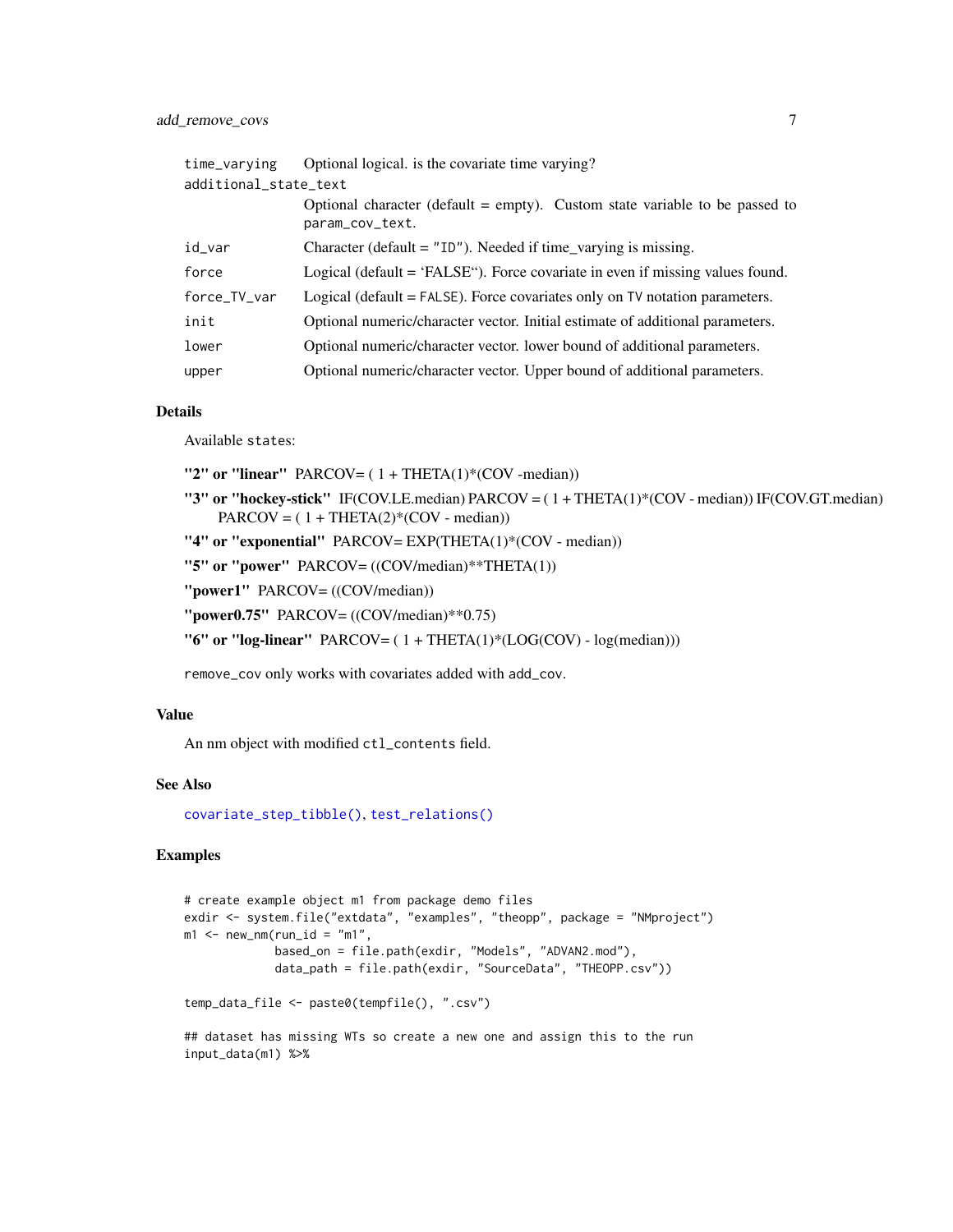```
dplyr::group_by(ID) %>%
  dplyr::mutate(WT = na.omit(WT)) %>%
  write_derived_data(temp_data_file)
m1 <- m1 %>% data_path(temp_data_file)
m1WT <- m1 %>% child("m1WT") %>%
  add\_cov(param = "V", cov = "WT", state = "power")m1 %>% dollar("PK")
m1WT %>% dollar("PK") ## notice SCM style code added
nm_diff(m1WT)
## Not run:
run_nm(c(m1, m1WT))
rr(c(m1, m1WT))
summary_wide(c(m1, m1WT))
## End(Not run)
unlink(temp_data_file)
# create example object m1 from package demo files
exdir <- system.file("extdata", "examples", "theopp", package = "NMproject")
m1 <- new_nm(run_id = "m1",
             based_on = file.path(exdir, "Models", "ADVAN2.mod"),
             data_path = file.path(exdir, "SourceData", "THEOPP.csv"))
temp_data_file <- paste0(tempfile(), ".csv")
## dataset has missing WTs so create a new one and assign this to the run
input_data(m1) %>%
  dplyr::group_by(ID) %>%
  dplyr::mutate(WT = na.omit(WT)) %>%
  write_derived_data(temp_data_file)
m1 <- m1 %>% data_path(temp_data_file)
m1WT <- m1 %>% child("m1WT") %>%
  add_cov(param = "V", cov = "WT", state = "power")
m1 %>% dollar("PK")
m1WT %>% dollar("PK") ## notice SCM style code added
## reverse this by removing WT
m1noWT <- m1WT %>% child("m1noWT") %>%
  remove_{cov(param = "V", cov = "WT")}m1noWT %>% dollar("PK")
m1noWT %>% dollar("THETA")
```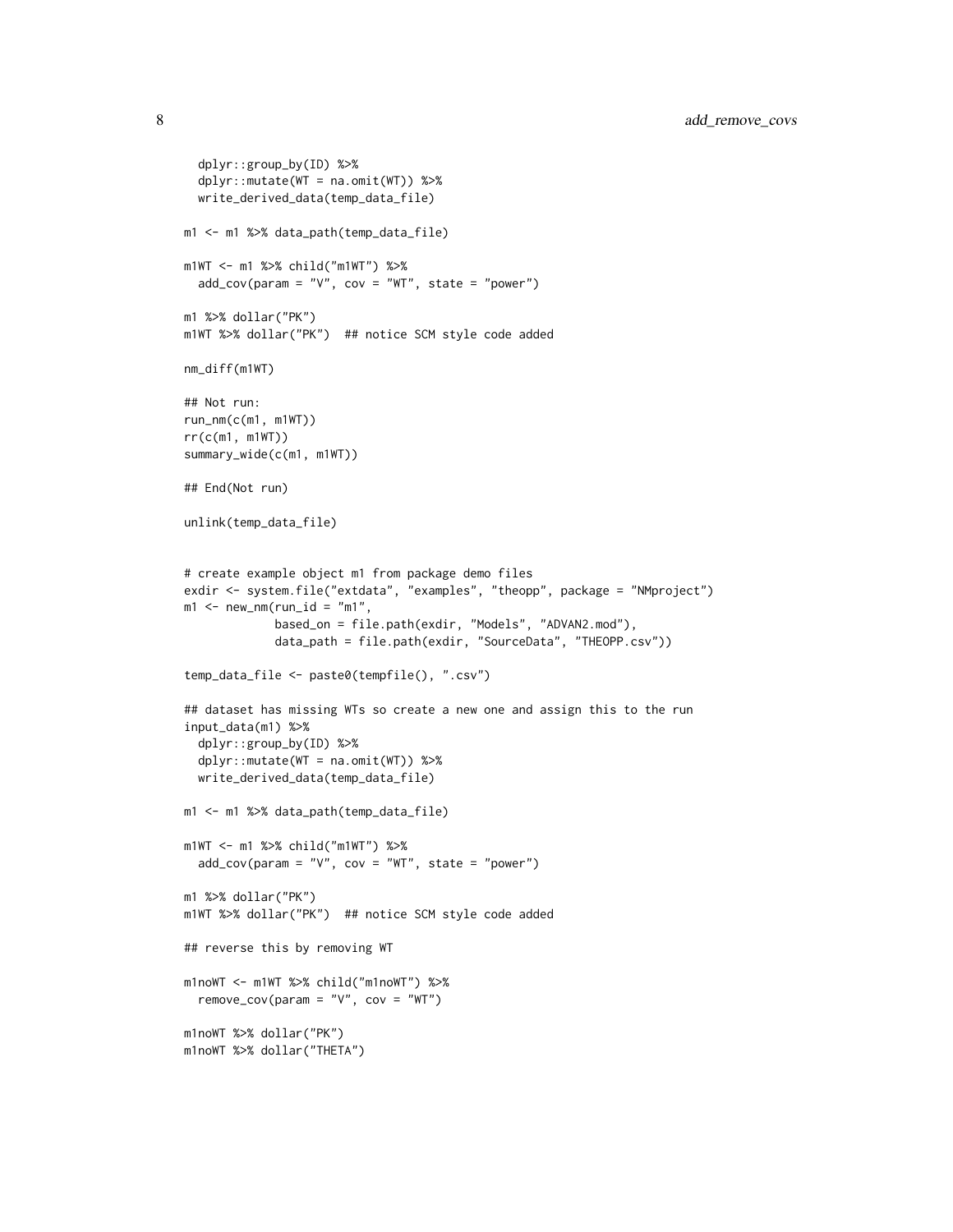<span id="page-8-0"></span>unlink(temp\_data\_file)

append\_nonmem\_var *Include NONMEM variables in output table*

#### Description

# [Experimental]

This is designed to be used in situations where you don't want to rerun NONMEM, but need a variable defined in the control file. This will parse the \$PK/'\$PRED" and compute it as an additional row in R. Safest way is to just rerun the model with the variable in \$TABLE, but this is for those who are too time constrained. It is advisable to QC the output.

#### Usage

append\_nonmem\_var(output\_table, r, var)

# Arguments

| output_table | Output from $output_table()$ .                                               |
|--------------|------------------------------------------------------------------------------|
|              | An nm object.                                                                |
| var          | Character. Name of variable to extract (needs to be defined in \$PK/\$PRED). |

# Value

A modified version of output\_table with addition var column.

<span id="page-8-1"></span>apply\_manual\_edit *Apply a manual edit patch*

#### Description

#### [Stable]

It is best to allow the "manual edit" RStudio 'Addin' to write this function in your script for you. After a tracked manual edit is performed, a patch file is created and saved in the "patches" subdirectory of nm\_dir("models"). This function applies the patch to the object.

#### Usage

```
apply_manual_edit(m, patch_id, return_merge_conf_ctl = FALSE)
```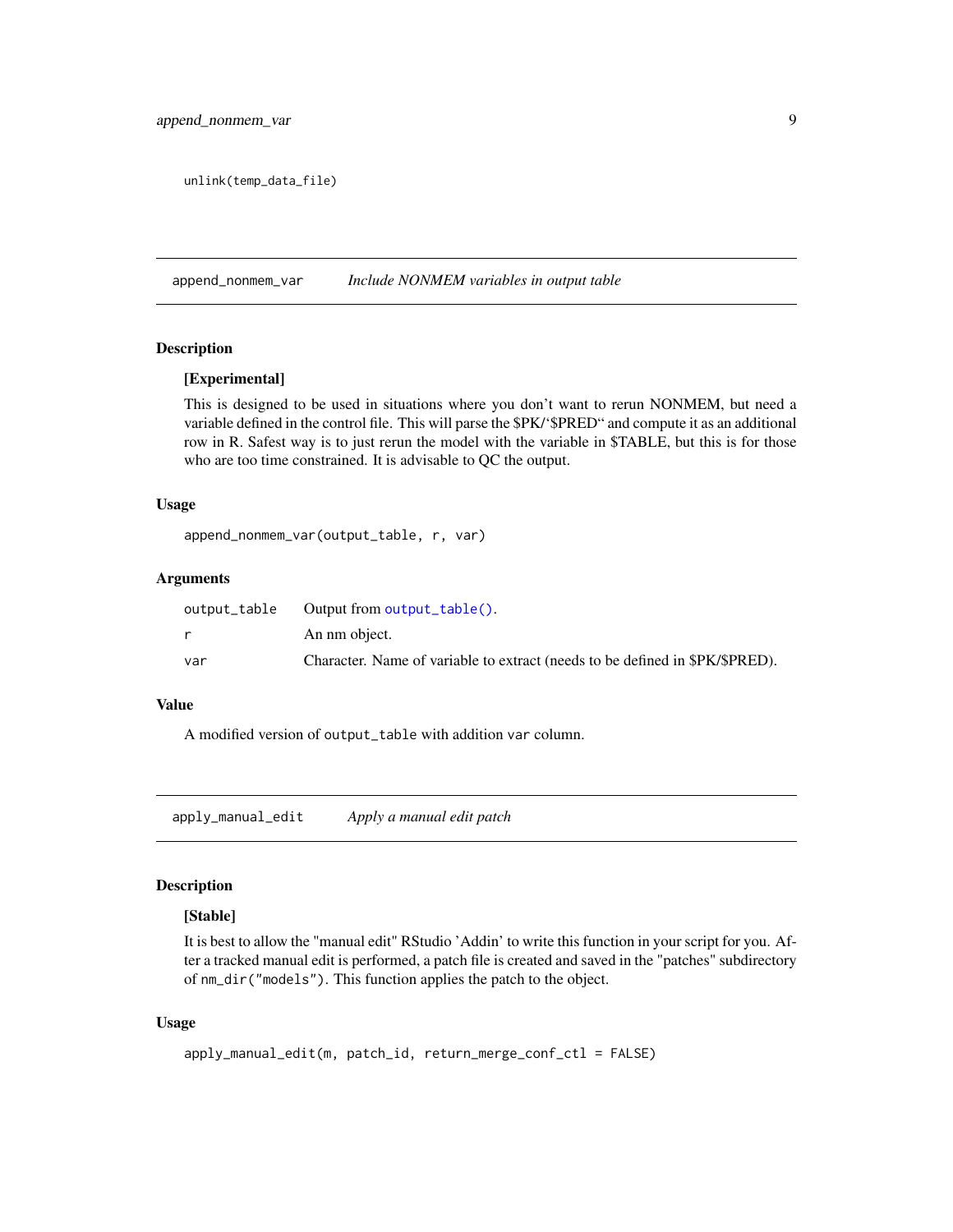#### <span id="page-9-0"></span>Arguments

| m                     | An nm object.                                                                                                 |  |
|-----------------------|---------------------------------------------------------------------------------------------------------------|--|
| patch_id              | Character name of patch. Corresponds to the file name in the "patches" subdi-<br>rectory of nm_dir("models"). |  |
| return_merge_conf_ctl |                                                                                                               |  |
|                       | Logical (default $=$ FALSE). If there a merge conflict produced, should the ctl file<br>be returned?          |  |

## Details

Generally best to to apply patches before automatic edits and changes in directories e.g. via run\_in(). If patches are applied to NONMEM control file sections that are likely to change in the future, the patch may fail to apply. In this case, it is best to view the patch (via the "view patch" RStudio 'Addin') and manually re-implement the changes again in a new manual edit.

#### Value

An nm object with modified ctl\_contents field.

```
bind_covariate_results
```
*Add run results into a covariate tibble*

#### Description

#### [Stable]

Extracts results from completed covariate runs and combines them into the covariate [tibble\(\)](#page-0-0).

The goal of NMproject's covariate modelling functions is to provide a stepwise covariate method *with manual decision* making. This important to ensure that the full model selection/evaluation criteria (should be defined in statistical analysis plans) can be applied at every step rather than just log likelihood ratio testing, where the most significant model may be unstable, may worsen model predictions or may only be slightly more significant than a more physiologically plausible covariate relationship.

The functions [test\\_relations\(\)](#page-98-1), [covariate\\_step\\_tibble\(\)](#page-19-1), [bind\\_covariate\\_results\(\)](#page-9-1) together comprise NMproject stepwise covariate method with manual decision. The goal is to be part way between PsN's SCM and completely manual process at each forward and backward elimination step. The syntax of how covariates are included is the same as PsN's SCM routine - See [PsN](https://uupharmacometrics.github.io/PsN/docs.html) [documentation](https://uupharmacometrics.github.io/PsN/docs.html) for more information.

#### Usage

```
bind_covariate_results(dsc, nm_col = "m", parameters = "new")
```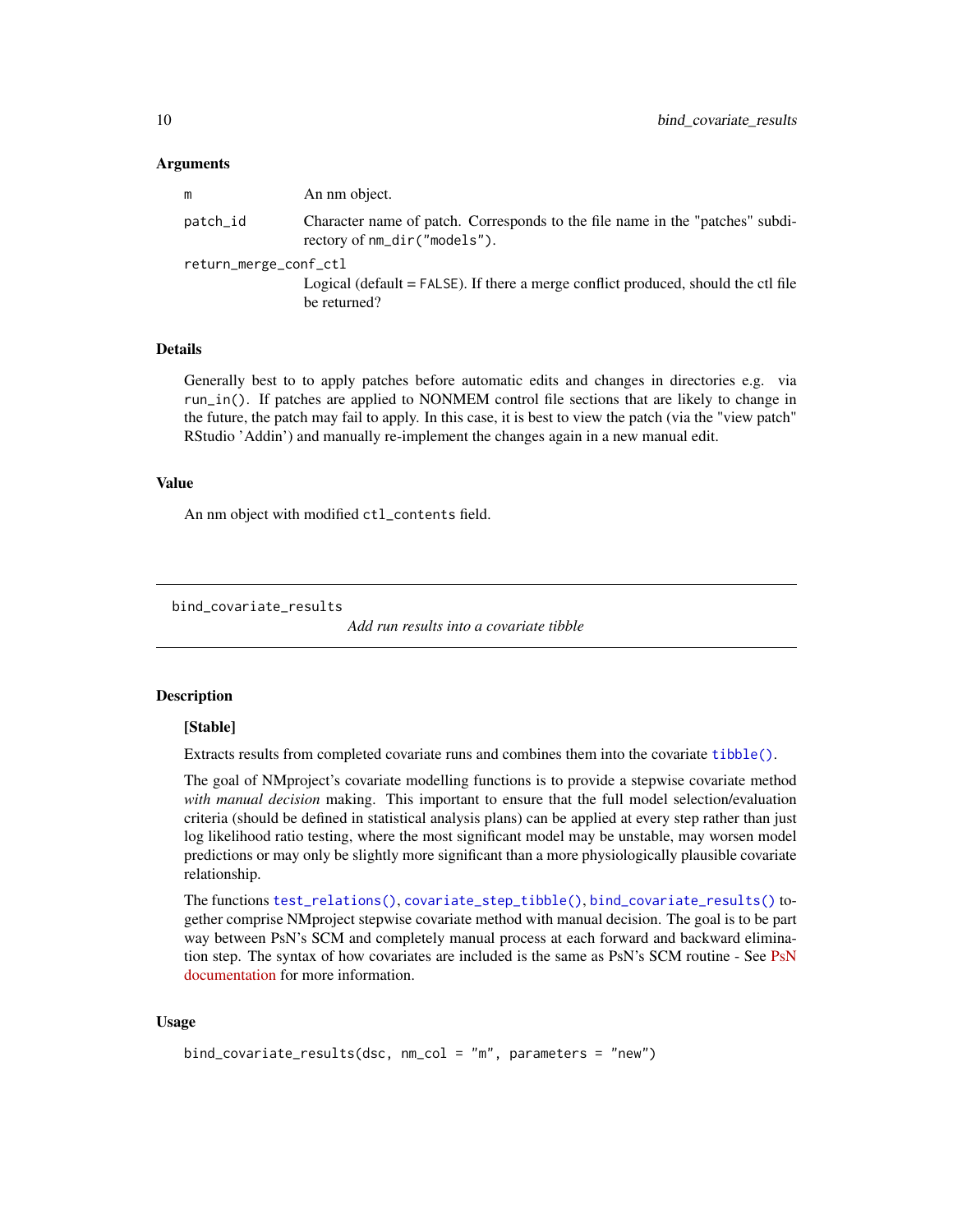## <span id="page-10-0"></span>Arguments

| dsc        | An output tibble from covariate_step_tibble().                   |
|------------|------------------------------------------------------------------|
| $nm\_col$  | Character (default $=$ "m"). Name of column to store nm objects. |
| parameters | Character (default = "new"). Passed to summary_wide().           |

#### Value

An modified version of dsc with additional columns from [summary\\_wide\(\)](#page-63-1) for model selection purposes.

# See Also

[covariate\\_step\\_tibble\(\)](#page-19-1) and [nm\\_render\(\)](#page-61-1) for rendering diagnostic reports for (subsets of) models in nm\_col.

# Examples

```
## requires NONMEM to be installed
## Not run:
## create tibble of covariate step with model objects as column m
dsm1 <- m1 %>% covariate_step_tibble(
  run_id = "m1_f1",dtest = dtest,
  direction = "forward"
\lambda## run all models greedily
dsm1$m <- dsm1$m %>% run_nm()
wait_finish(dsm1$m)
## extract results and put into tibble
dsm1 <- dsm1 %>% bind_covariate_results()
## plot goodness of fit diagnostics top 3 models (in terms of p-value)
dsm1$m[1:3] %>% nm_render("Scripts/basic_gof.Rmd")
## End(Not run)
```
block-omega-sigma *Create or remove \$OMEGA/\$SIGMA BLOCKs*

# Description

# [Stable]

Manipulate \$OMEGA (and \$SIGMA) BLOCKs to introduce or remove correlations.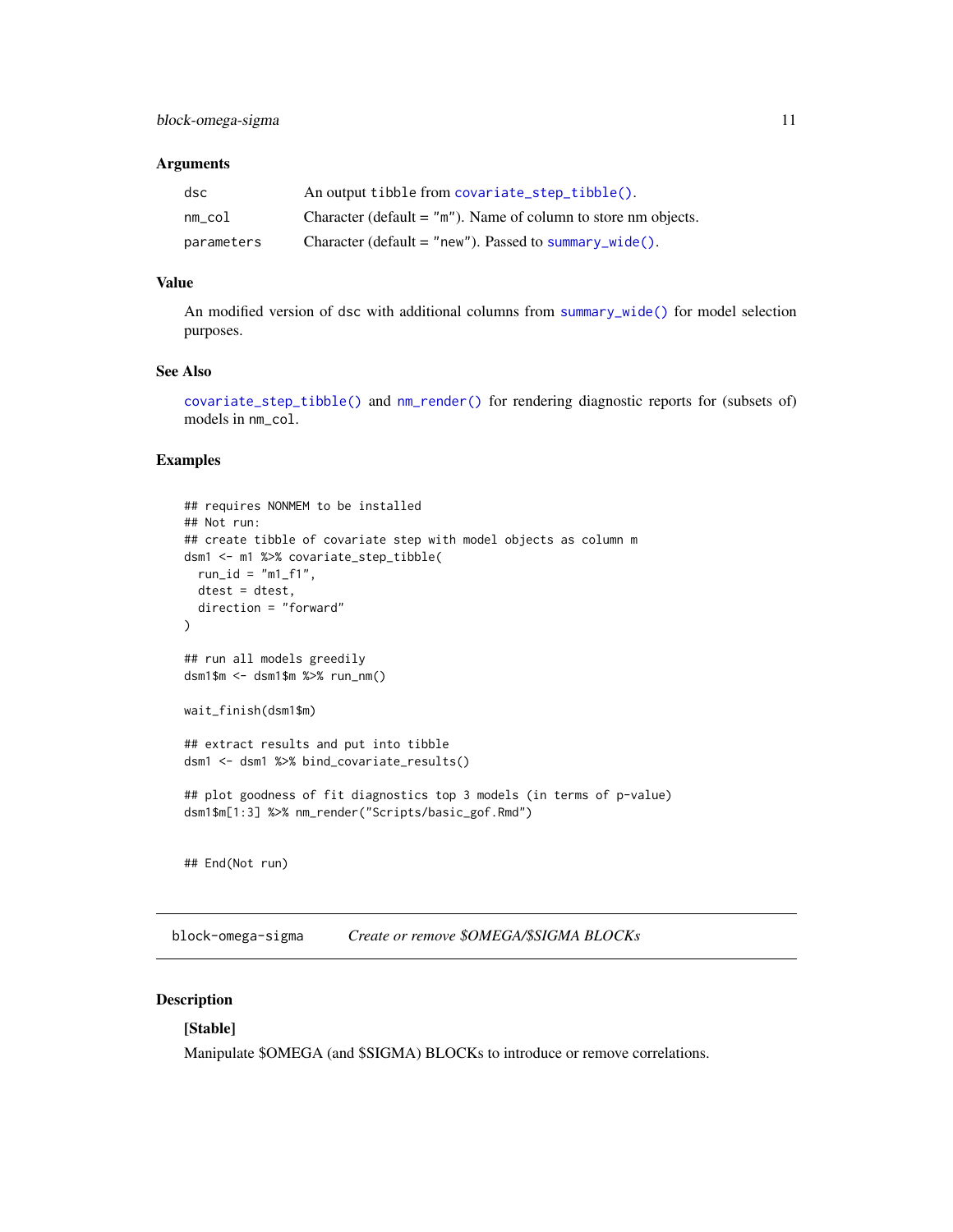#### Usage

```
block(iomega, eta_numbers = NA, diag_init = 0.01)
```
unblock(iomega, eta\_numbers)

#### Arguments

| iomega      | A tibble output from init_omega() or init_sigma().                                                                         |
|-------------|----------------------------------------------------------------------------------------------------------------------------|
| eta_numbers | Numeric vector. ETA numbers to put into a block or unblock for block() and<br>unblock(), respectively. Must be contiguous. |
| diag_init   | Numeric. Default value for off diagonal elements.                                                                          |

# Value

An nm object with modified ctl\_contents field.

# See Also

[init\\_theta\(\)](#page-37-2), [init\\_omega\(\)](#page-37-1), [init\\_sigma\(\)](#page-37-1)

```
# create example object m1 from package demo files
exdir <- system.file("extdata", "examples", "theopp", package = "NMproject")
m1 <- new_nm(run_id = "m1",
             based_on = file.path(exdir, "Models", "ADVAN2.mod"),
             data_path = file.path(exdir, "SourceData", "THEOPP.csv"))
io \leq m1 %>% init_omega()
io <- io %>% block(c(2, 3))
m1 <- m1 %>% init_omega(io)
m1 %>% dollar("OMEGA") ## to display $OMEGA
# create example object m1 from package demo files
exdir <- system.file("extdata", "examples", "theopp", package = "NMproject")
m1 < -new_{mm}(run_id = "m1",based_on = file.path(exdir, "Models", "ADVAN2.mod"),
             data_path = file.path(exdir, "SourceData", "THEOPP.csv"))
## first create a block
io \leq - m1 %>% init_omega()
io <- io %>% block(c(2, 3))
m1 <- m1 %>% init_omega(io)
m1 %>% dollar("OMEGA") ## to display $OMEGA
## now unblock
io <- io %>% unblock(c(2, 3))
m1 <- m1 %>% init_omega(io)
```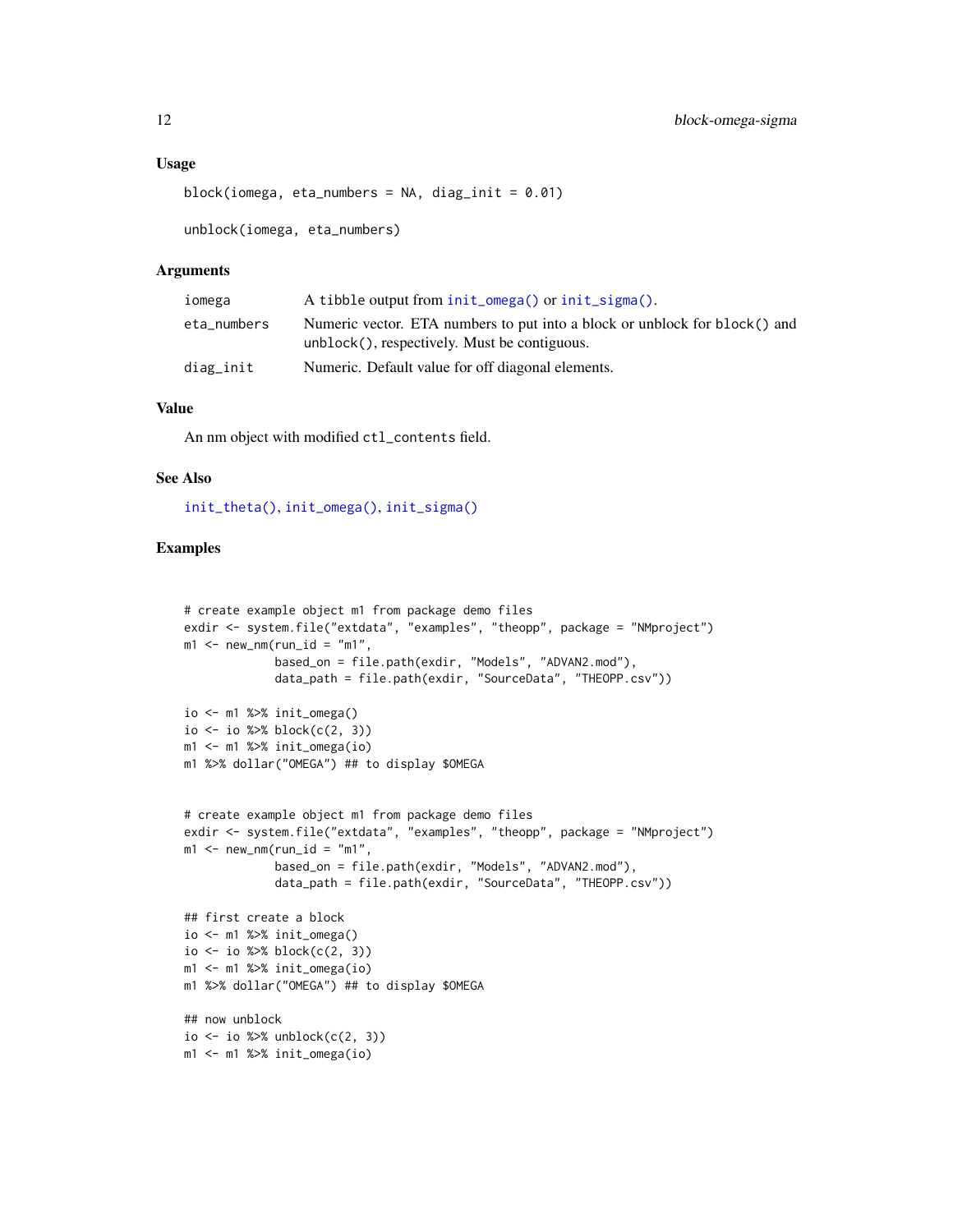#### <span id="page-12-0"></span>child the child through the child through the child through the child through the child through the child through the child through the child through the child through the child through the child through the child through

m1 %>% dollar("OMEGA") ## to display \$OMEGA

# child *Make child nm object from parent*

# Description

# [Stable]

Child objects inherit attributes of parent but with a new run\_id. The control file will be inherited too with \$TABLEs updated.

#### Usage

```
child(m, run_id = NA_character_, type = "execute", parent = m, silent = FALSE)
```
#### Arguments

| m      | Parent nm object.                                                                                                                        |
|--------|------------------------------------------------------------------------------------------------------------------------------------------|
| run_id | Character. New run_id to assign to child object.                                                                                         |
| type   | Character (default $=$ "execute"). Type of child object.                                                                                 |
| parent | Optional nm object (default $=$ m). Parent object will by default be m, but this<br>argument will force parent to be a different object. |
| silent | Logical (default = FALSE). Should warn if conflicts detected.                                                                            |

#### Details

Specifying parent will force parent to be different from m. This is useful in piping when a parent object is modified prior to being used in the child object.

#### Value

An new nm object with modified parent\_\* fields updated to be the  $\star$  fields of the parent object, m.

```
exdir <- system.file("extdata", "examples", "theopp", package = "NMproject")
m1 <- new_nm(run_id = "m1",
             based_on = file.path(exdir, "Models", "ADVAN2.mod"),
             data_path = file.path(exdir, "SourceData", "THEOPP.csv"))
m2 <- m1 %>% child("m2")
nm_diff(m2, m1)
```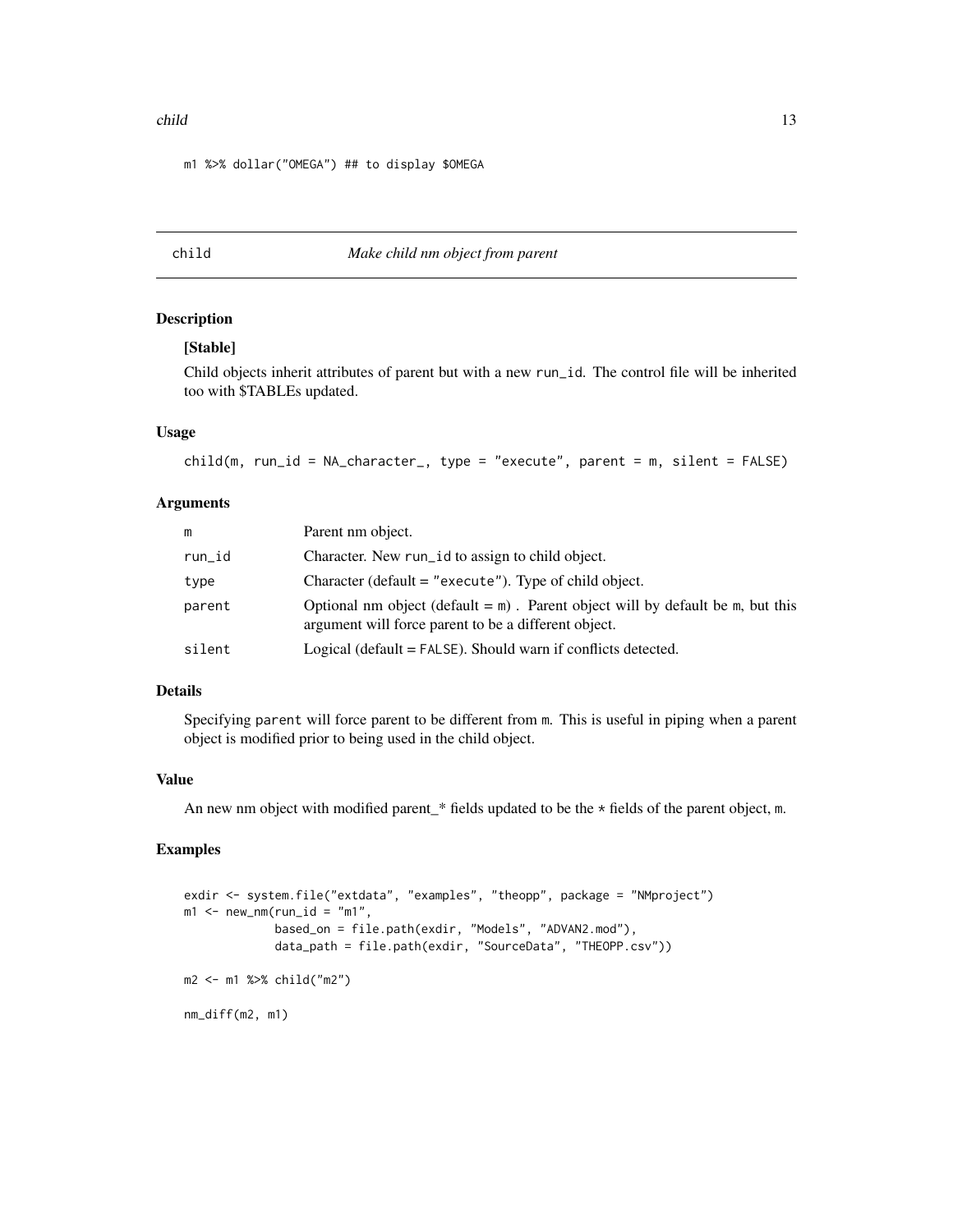<span id="page-13-0"></span>code\_library *Code Library*

#### Description

Function not designed for direct use. Instead use the RStudio code library entry on the RStudio 'Addins' menu. This will open the shiny app. Select the file, and click "preview" to view and [import\(\)](#page-36-1) to bring into the "staging" area of your project. See vignette at [https://tsahota.](https://tsahota.github.io/NMproject/) [github.io/NMproject/](https://tsahota.github.io/NMproject/) for a video showing use of the app. NONMEM control files will intentionally not be imported straight in the "Models" directory and instead go into "staging/Models". This staging location can be referred to when creating nm objects with new\_nm( $\dots$ ,based\_on = "staging/Models/[filename]").

#### Usage

```
code_library(
  extn = NULL,fields = "Description",
  viewer = TRUE,
  silent = FALSE,
  return_info = FALSE
)
```
#### Arguments

| extn        | Vector string of extensions to include (default $=$ NULL includes all).                      |
|-------------|----------------------------------------------------------------------------------------------|
| fields      | Character vector of fields to extract.                                                       |
| viewer      | Logical indicating if viewer should be used to display results (default=FALSE).              |
| silent      | Logical indicating if messages should be silenced (default=FALSE).                           |
| return_info | Logical (default $=$ FALSE). Return data frame of results (FALSE $=$ returns file<br>paths). |

# Details

Requires getOption("code\_library\_path") to be set.

#### Value

If return\_info = TRUE, invisibly returns output a tibble with code library information. Otherwise (this may be deprecated soon), will return paths to code library files.

## See Also

[ls\\_code\\_library\(\)](#page-44-1), [stage\(\)](#page-90-1), [import\(\)](#page-36-1)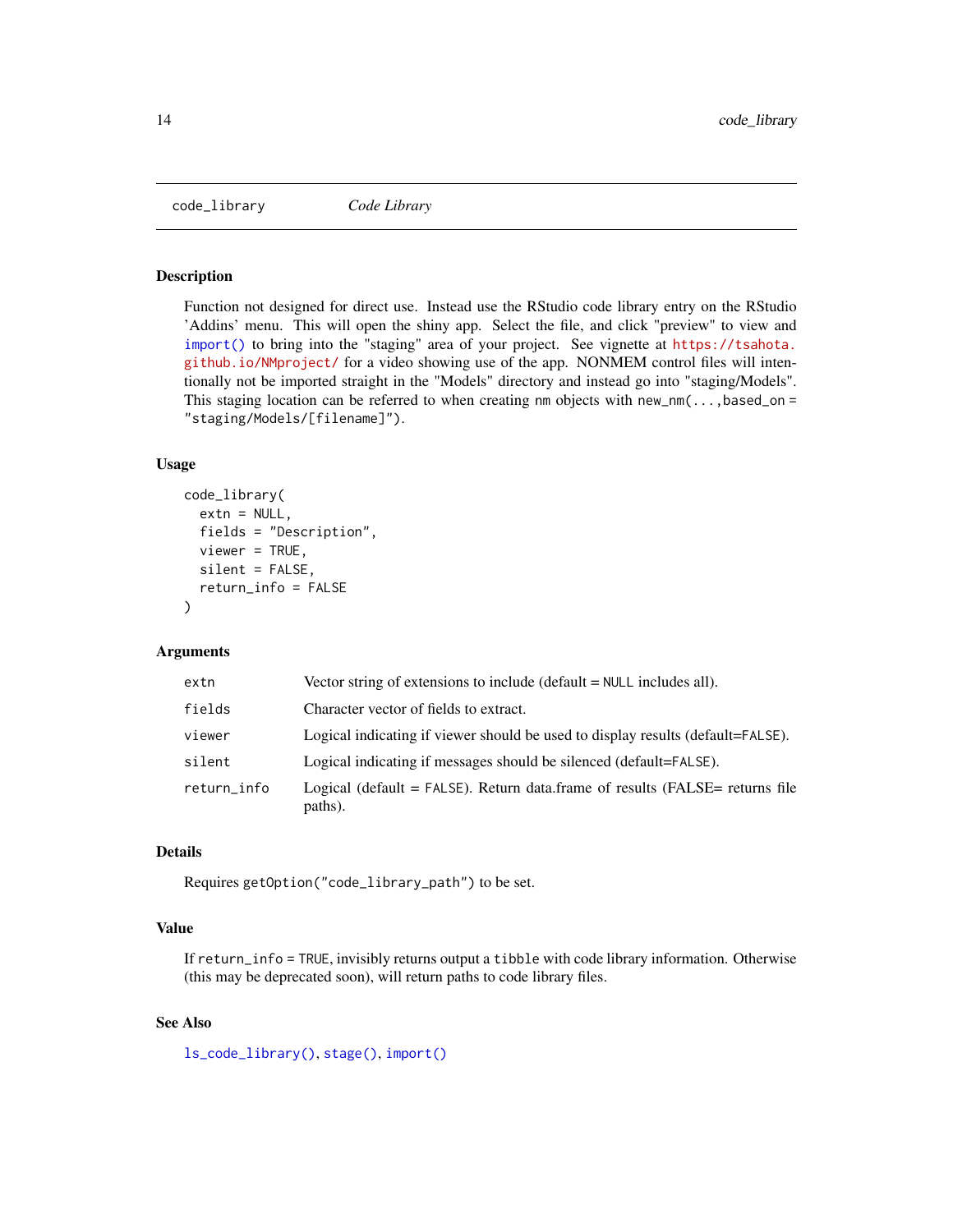#### <span id="page-14-0"></span>coef\_widelong 15

# Examples

code\_library(viewer = FALSE, return\_info = TRUE)

coef\_widelong *Extract parameter values*

#### Description

#### [Stable]

Pulls parameters, standard errors, OFVs and condition numbers out of ext files, applies transformations. This function is useful when numeric values are needed. rr is easier to read, however it returns characters. A wide and long format is available via two different functions.

#### Usage

coef\_wide(m, trans = TRUE)

coef\_long(m, trans = TRUE)

#### Arguments

| m     | An nm object.                                                                             |
|-------|-------------------------------------------------------------------------------------------|
| trans | Logical (default = TRUE). Transform parameters using comments in \$THETA/\$OMEGA/\$SIGMA. |

#### Value

data.frame of extracted model parameter values. coef\_wide() returns a data.frame in wide format. Vector valued objects m, will be stacked vertically with one row per run. coef\_long() returns a data. frame in long format. Vector valued objects m, will be stacked horizontally.

#### NONMEM coding conventions used by NMproject

The convention for \$THETA comments used by NMproject is value ; name ; unit ; transformation

e.g.  $$THETA\ 0.1$ ;  $KA\ ; h-1$ ;  $LOG$ 

The options for THETA transformations are: LOG, LOGIT, RATIO and missing. LOG and LOGIT refer to log and logit transformed THETAs, respectively where the parameters should be backtransformed for reporting. RATIO refers to ratio data types, i.e. parameters that are positive and have a meaningful zero. Most parameters like KA, CL, EMAX fall into this category, but covariates effects which can go negative do not. RSEs are calculated for ratio data. Missing transformations are suitable for all other parameters, here no RSEs will be calculated, only raw SE values will be reported.

The convention for \$OMEGA is similar but without a unit item: value ; name ; transformation

e.g. \$OMEGA 0.1 ; IIV\_KA ; LOG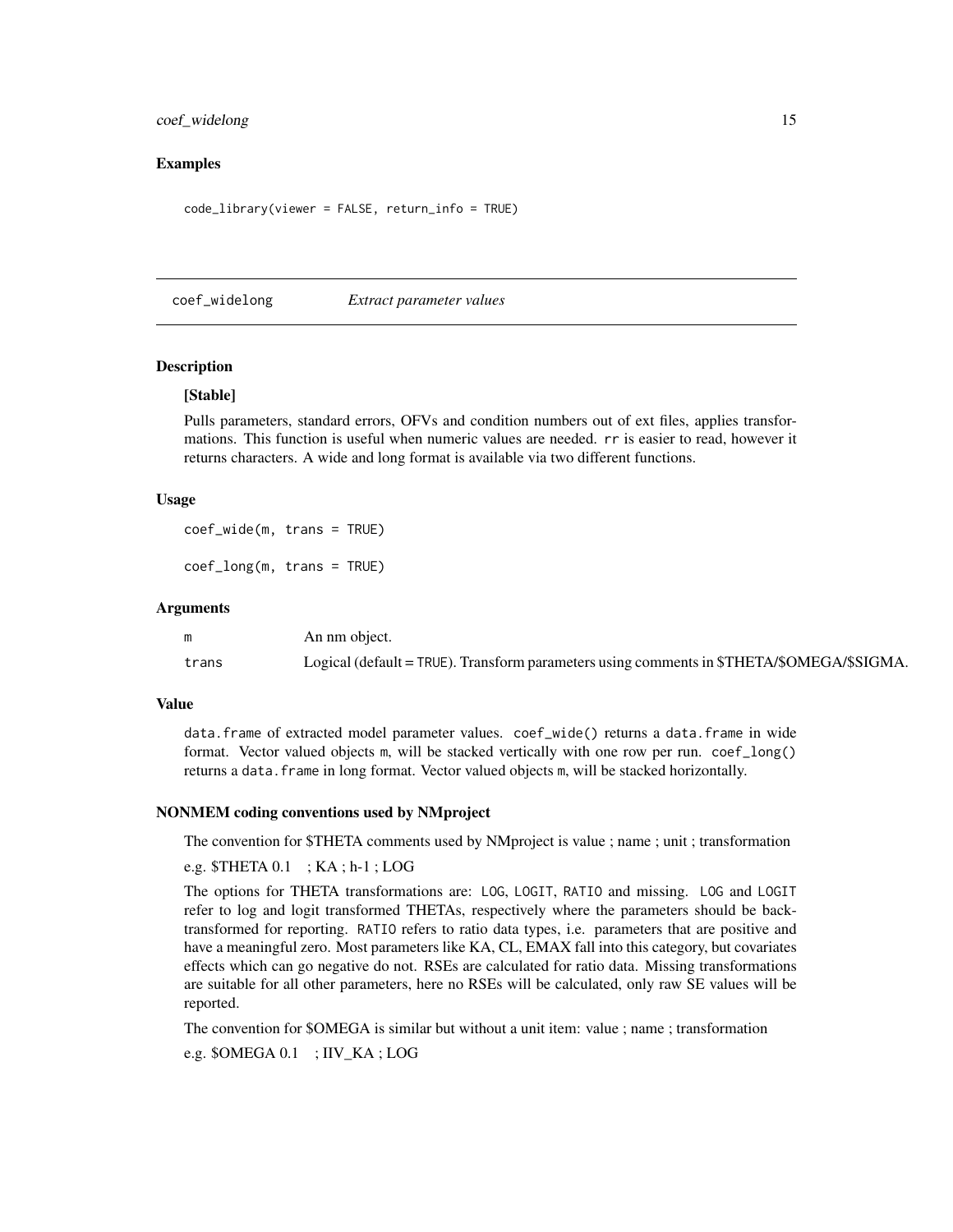The options for OMEGA are either LOG or missing. LOG indicating that the individual parameter distribution is log normally distributions and should be reported as a CV% (and associated RSE%) rather than as the raw NONMEM estimate.

The convention for \$OMEGA is just : value ; name.

#### THETA transformations using trans = TRUE

The value of FINAL and RSE% (always accompanied with a % symbol in outputs) in the returned tibble is the reported standard error (where applicable) where  $\theta$  and  $se(\theta)$  are the NONMEM reported values of parameters and standard errors, respectively:

LOG  $FINAL = exp(\theta), RSE = 100\sqrt{(exp(se(\theta)^2) - 1)}$ RATIO  $FINAL = \theta, RSE = 100se(\theta)/\theta$ LOGIT  $FINAL = 100/(1 + exp(-\theta)), SE = se(\theta)$ missing  $FINAL = \theta, SE = se(\theta)$ 

# OMEGA transformations using trans = TRUE

The value of FINAL and RSE% (always accompanied with a % symbol in outputs) in the returned tibble is the reported standard error (where applicable) where  $\omega^2$  and  $se(\omega^2)$  are the NONMEM reported values of parameters and standard errors, respectively

$$
\text{LOG}\ \text{FINAL} = 100\sqrt{(\exp(\omega^2) - 1)}, \text{RSE} = 100(\text{se}(\omega^2)/\omega^2)/2
$$
\n
$$
\text{missing}\ \text{FINAL} = \omega^2, \text{SE} = \text{se}(\omega^2)
$$

#### SIGMA transformations using trans = TRUE

The value of FINAL and RSE% (always accompanied with a % symbol in outputs) in the returned tibble is the reported standard error (where applicable) where  $\sigma^2$  and  $se(\sigma^2)$  are the NONMEM reported values of parameters and standard errors, respectively. All sigmas are reported as standard deviations.

all sigmas  $\text{FINAL} = \sqrt{(\sigma^2)}, \text{RSE} = 100 \text{se}(\sigma^2)/\sigma^2$ 

See Also

[rr\(\)](#page-79-1)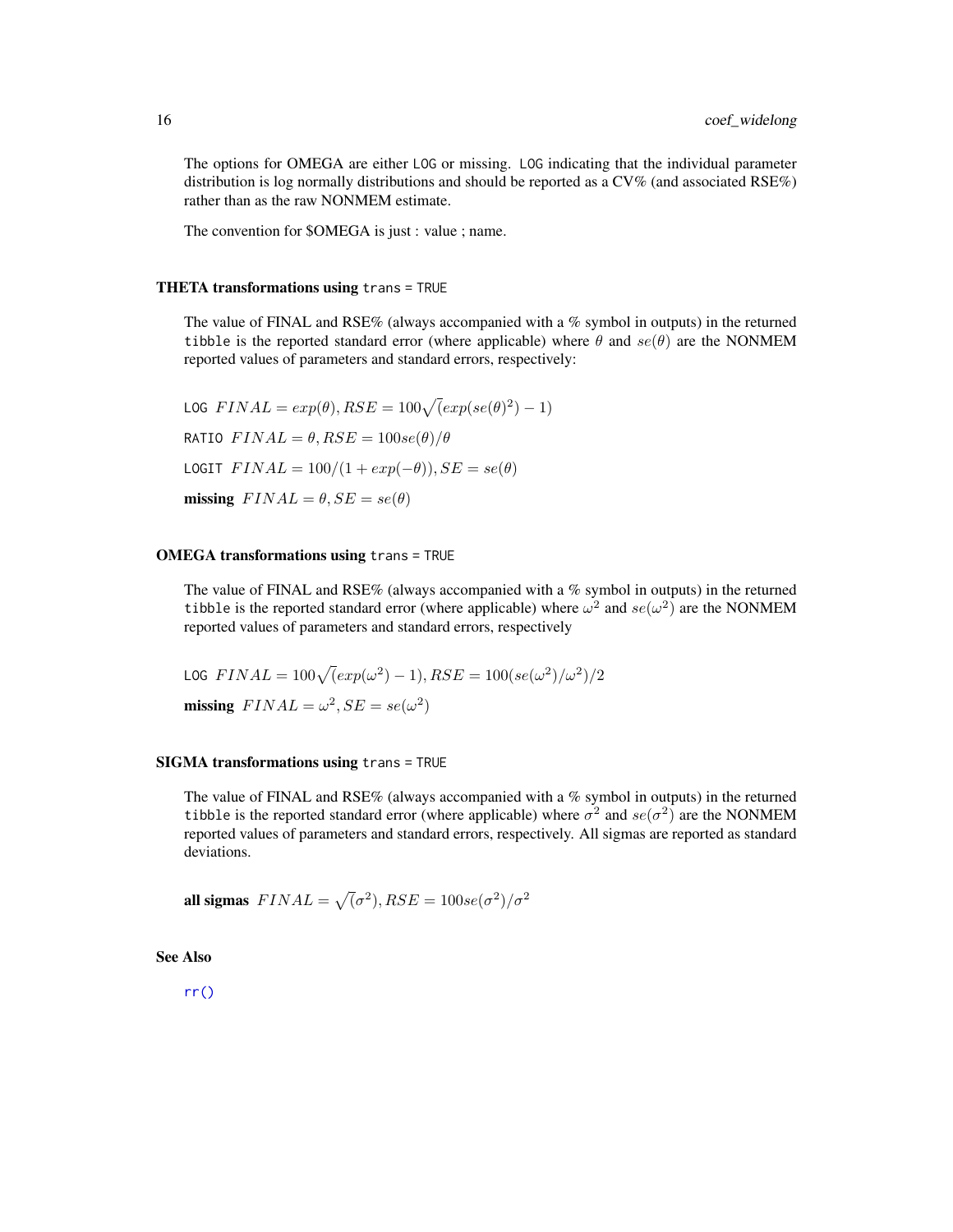<span id="page-16-0"></span>

# Description

# [Stable]

Comment out lines of code with that are matched by a patter string.

# Usage

```
comment_out(m, pattern = ".**)
```
uncomment(m, pattern =  $".**$ )

# Arguments

| m       | An nm object.                      |
|---------|------------------------------------|
| pattern | Character regex. Passed to gsub(). |

#### Value

An nm object with modified ctl\_contents field.

# See Also

[gsub\\_ctl\(\)](#page-34-1), [target\(\)](#page-0-0)

cond\_num *Condition number of run*

# Description

# [Stable]

Extracts condition number from .ext file.

#### Usage

cond\_num(r)

# Arguments

r An nm object.

# Value

The numeric value of the condition number.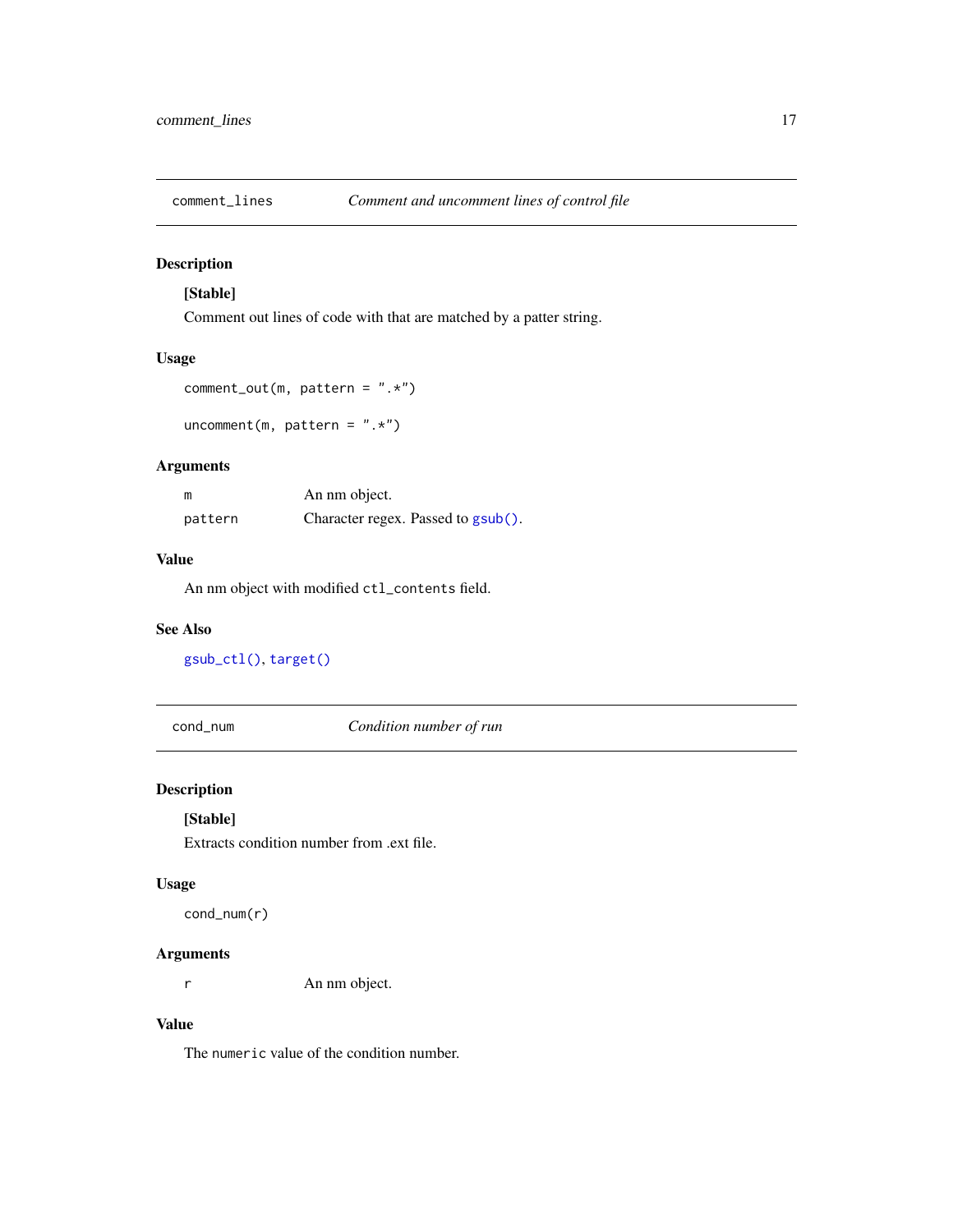# See Also

[ofv\(\)](#page-67-1), [rr\(\)](#page-79-1)

#### Examples

```
# create example object m1 from package demo files
exdir <- system.file("extdata", "examples", "theopp", package = "NMproject")
m1 <- new_nm(run_id = "m1",
             based_on = file.path(exdir, "Models", "ADVAN2.mod"),
             data_path = file.path(exdir, "SourceData", "THEOPP.csv"))
is_finished(m1) ## FALSE until run is completed
```

```
cond_num(m1) ## NA until m1 is finished
```
convert\_to\_simulation *Convert a NONMEM run to a simulation*

# Description

#### [Stable]

Replaces \$EST with \$SIM.

# Usage

convert\_to\_simulation(m, seed = 12345, subpr = 1)

#### Arguments

| m     | A nm object.                                                  |
|-------|---------------------------------------------------------------|
| seed  | Numeric (default $= 12345$ ), seed value to include in \$SIM. |
| subpr | Numeric (default $= 1$ ). SUBPR value to include in \$SIM.    |

#### Details

Will only change \$EST/\$SIM, therefore it will not be sufficient to change a categorical estimation control file to simulation. You will likely need to perform a manual edit for categorical data simulation.

#### Value

An nm object with modified ctl\_contents field.

<span id="page-17-0"></span>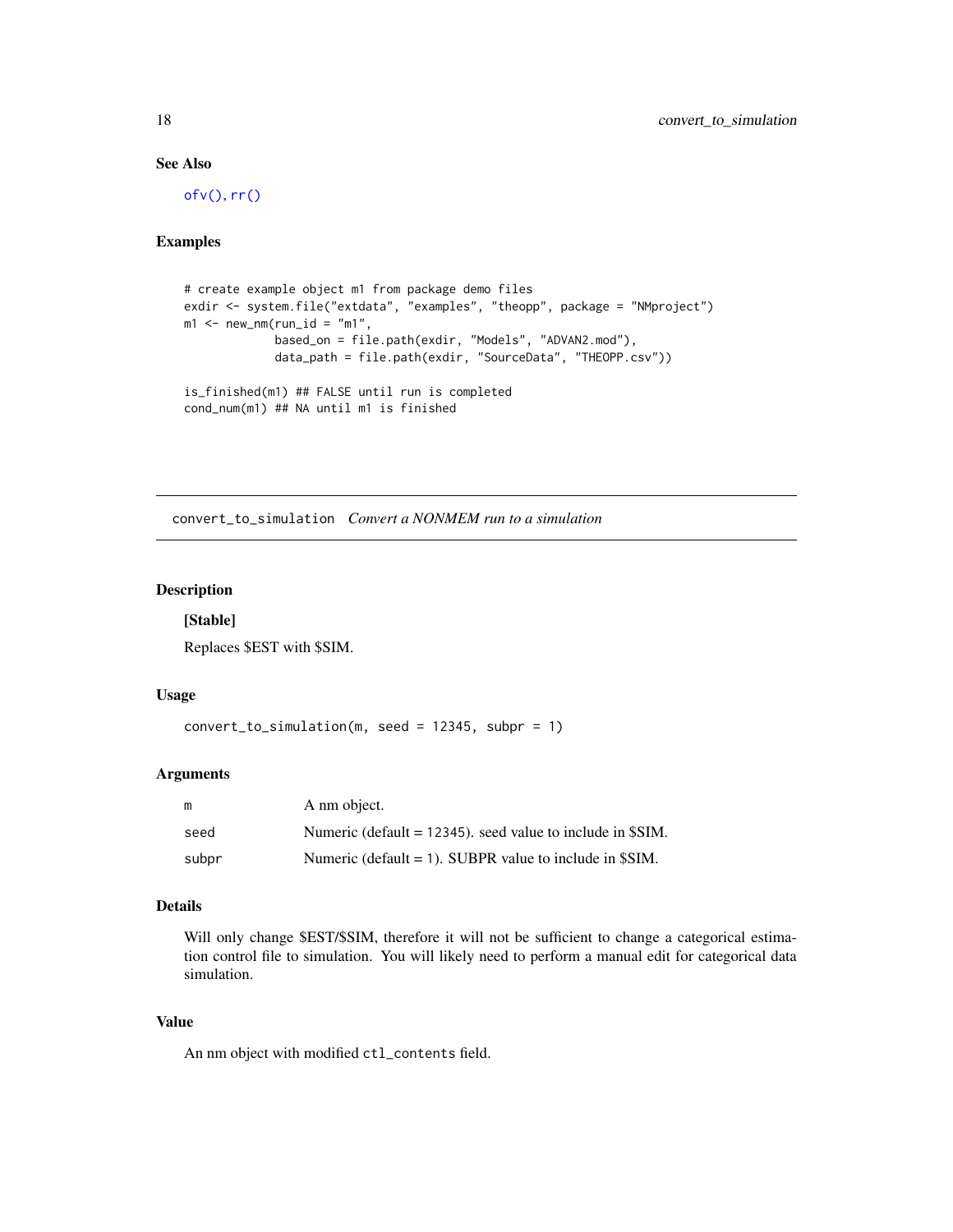# <span id="page-18-0"></span>covariance\_plot 19

# Examples

```
## Not run:
## requires NONMEM to be installed
m1s <- m1 %>%
  child(run_id = "m1s") %>%
  update_parameters(m1) %>%
  convert_to_simulation(subpr = 50) %>%
  run_nm()
m1s %>% nm_render("Scripts/basic_vpc.Rmd")
m1s %>% nm_render("Scripts/basic_ppc.Rmd")
```
## End(Not run)

covariance\_plot *Plot \$COV matrix*

# Description

[Stable]

# Usage

covariance\_plot(r, trans = TRUE)

#### Arguments

|       | An nm object.                                                                                                           |
|-------|-------------------------------------------------------------------------------------------------------------------------|
| trans | Logical (default = TRUE). Applies the transformations specified in \$THETA/\$OMEGA/\$SIGMA<br>comments before plotting. |

# Details

Plots the correlation plot from the \$COV NONMEM output.

# Value

A ggplot2 object with parameter correlations.

# See Also

[nm\\_render\(\)](#page-61-1)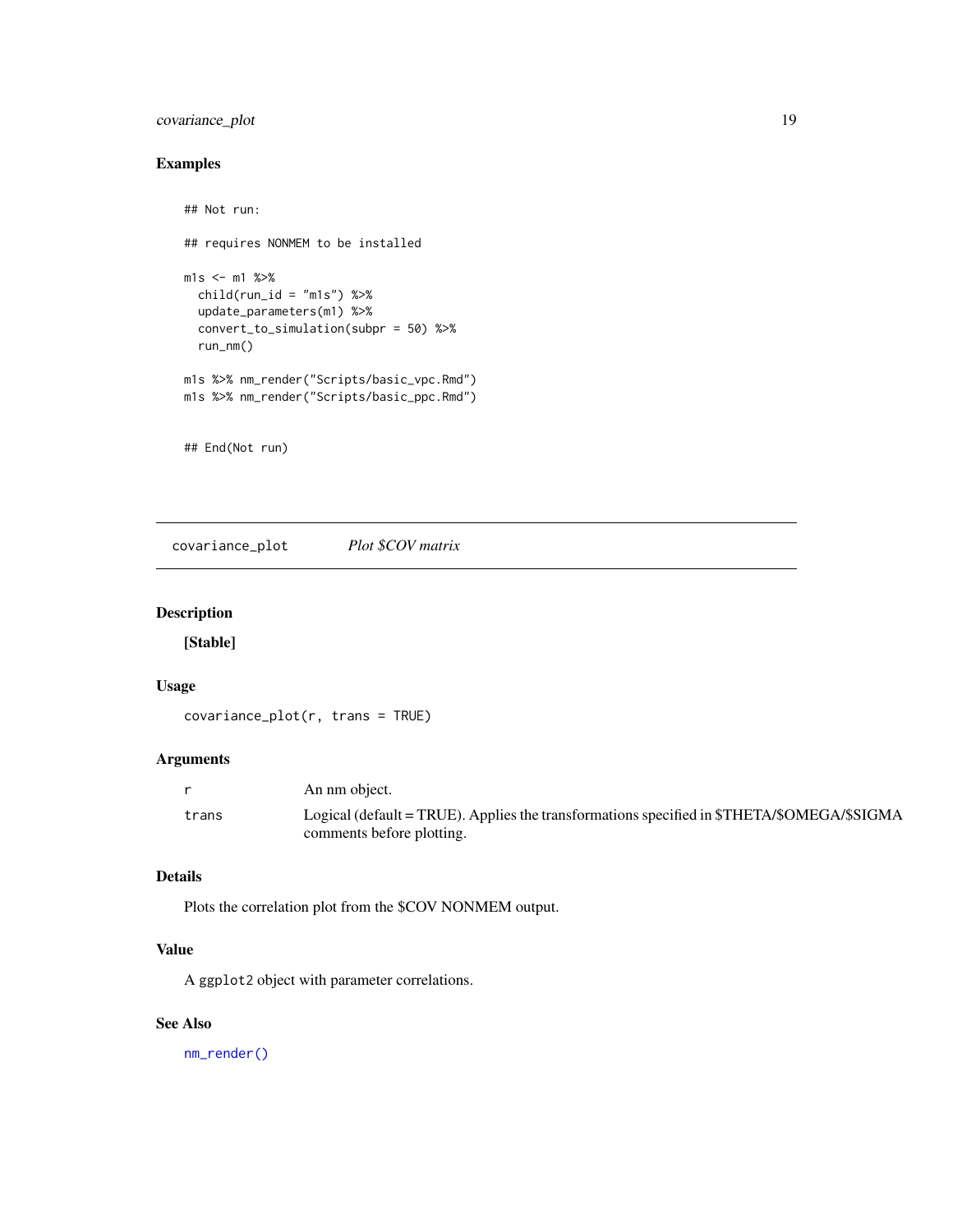#### Examples

```
## requires NONMEM to be installed
## Not run:
covariance_plot(m1)
```
## End(Not run)

<span id="page-19-1"></span>covariate\_step\_tibble *Prepare forward covariate step*

# Description

#### [Stable]

Takes a base nm object and a set of relationships to test (from [test\\_relations\(\)](#page-98-1)) and prepares a tibble of NONMEM runs.

The goal of NMproject's covariate modelling functions is to provide a stepwise covariate method *with manual decision* making. This important to ensure that the full model selection/evaluation criteria (should be defined in statistical analysis plans) can be applied at every step rather than just log likelihood ratio testing, where the most significant model may be unstable, may worsen model predictions or may only be slightly more significant than a more physiologically plausible covariate relationship.

The functions [test\\_relations\(\)](#page-98-1), [covariate\\_step\\_tibble\(\)](#page-19-1), [bind\\_covariate\\_results\(\)](#page-9-1) together comprise NMproject stepwise covariate method with manual decision. The goal is to be part way between PsN's SCM and completely manual process at each forward and backward elimination step. The syntax of how covariates are included is the same as PsN's SCM routine - See [PsN](https://uupharmacometrics.github.io/PsN/docs.html) [documentation](https://uupharmacometrics.github.io/PsN/docs.html) for more information.

#### Usage

```
covariate_step_tibble(
  base,
  run_id,
  run_in = nm\_dir('models''),
  dtest,
  direction = c("forward", "backward"),
  ...
\mathcal{E}
```
# Arguments

| base   | An nm object.                                       |
|--------|-----------------------------------------------------|
| run id | Base run id to construct run ids of covariate runs. |

<span id="page-19-0"></span>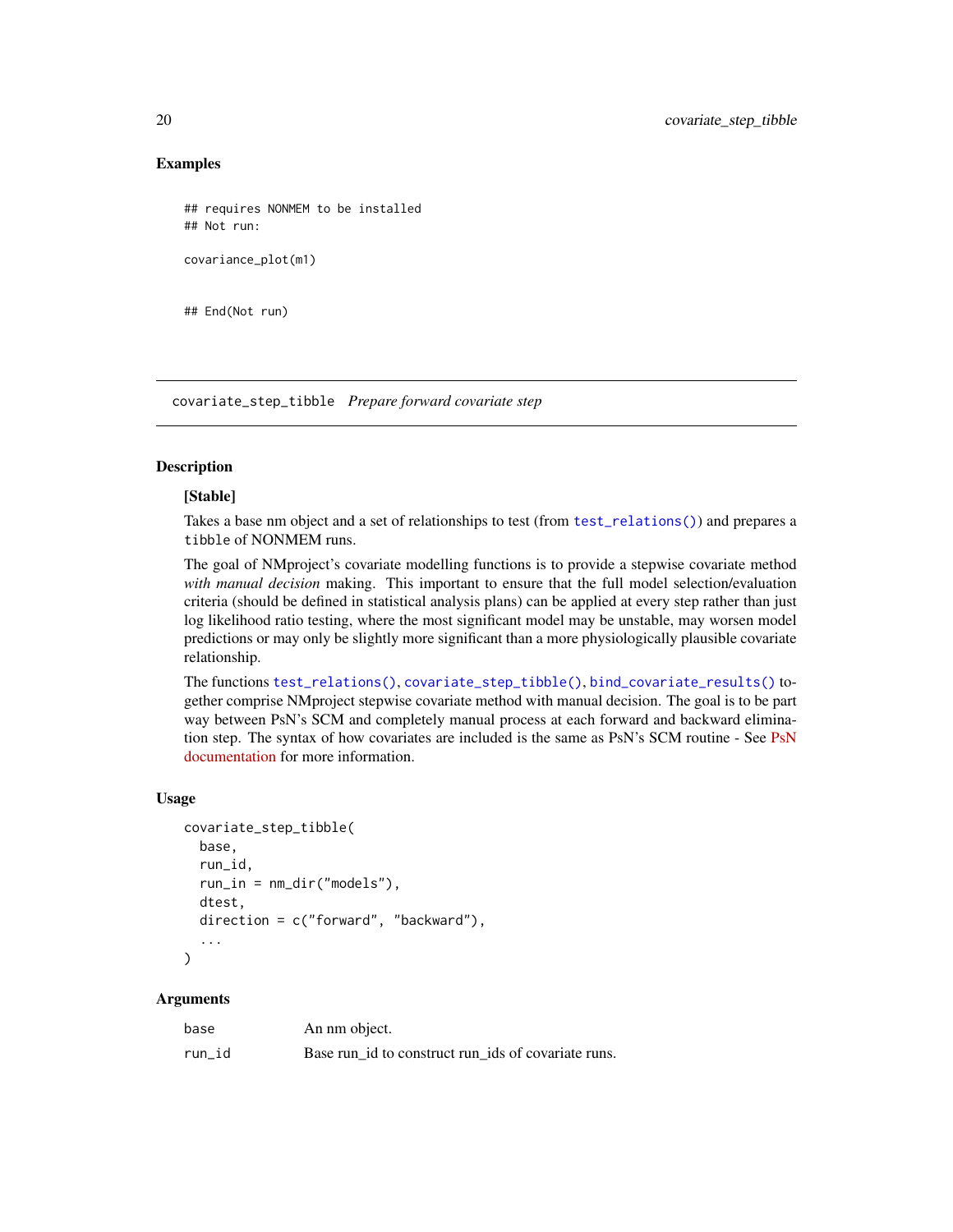| $run_in$  | Character. See $run_in()$ .                                       |
|-----------|-------------------------------------------------------------------|
| dtest     | $dplyr::tibble with testing relations (from test_rrelations())$ . |
| direction | Character. "forward" (default) or "backward".                     |
| $\ddotsc$ | Additional arguments passed to $add\_cov()$ .                     |

#### Value

Will return dtest a dplyr::tibble with appended columns.

# See Also

```
test_relations(), bind_covariate_results(), add_cov()
```

```
dtest <- test_relations(param = c("KA", "K", "V"),
                        cov = c("LIN1", "LIN2", "LIN3", "RND1", "RND2", "RND3"),
                        state = c("linear", "power"),
                        continuous = TRUE) %>%
         test_relations(param = c("KA", "K", "V"),
                        cov = "BN1",state = "linear",
                        continuous = FALSE)
# create example object m1 from package demo files
exdir <- system.file("extdata", "examples", "theopp", package = "NMproject")
m1 <- new_nm(run_id = "m1",
             based_on = file.path(exdir, "Models", "ADVAN2.mod"),
             data_path = file.path(exdir, "SourceData", "THEOPP.csv"))
temp_data_file <- paste0(tempfile(), ".csv")
## dataset has missing WTs so create a new one and assign this to the run
input_data(m1) %>%
  dplyr::group_by(ID) %>%
  dplyr::mutate(WT = naomit(WT)) %>%
  write_derived_data(temp_data_file)
m1 <- m1 %>% data_path(temp_data_file)
dtest <- test_relations(param = c("K", "V"),
                        cov = c("WT"),
                        state = c("linear", "power"),
                        continuous = TRUE)
## requires NONMEM to be installed
## Not run:
## create tibble of covariate step with model objects as column m
dsm1 <- m1 %>% covariate_step_tibble(run_id = "m1_f1",
                                     dtest = dtest,
```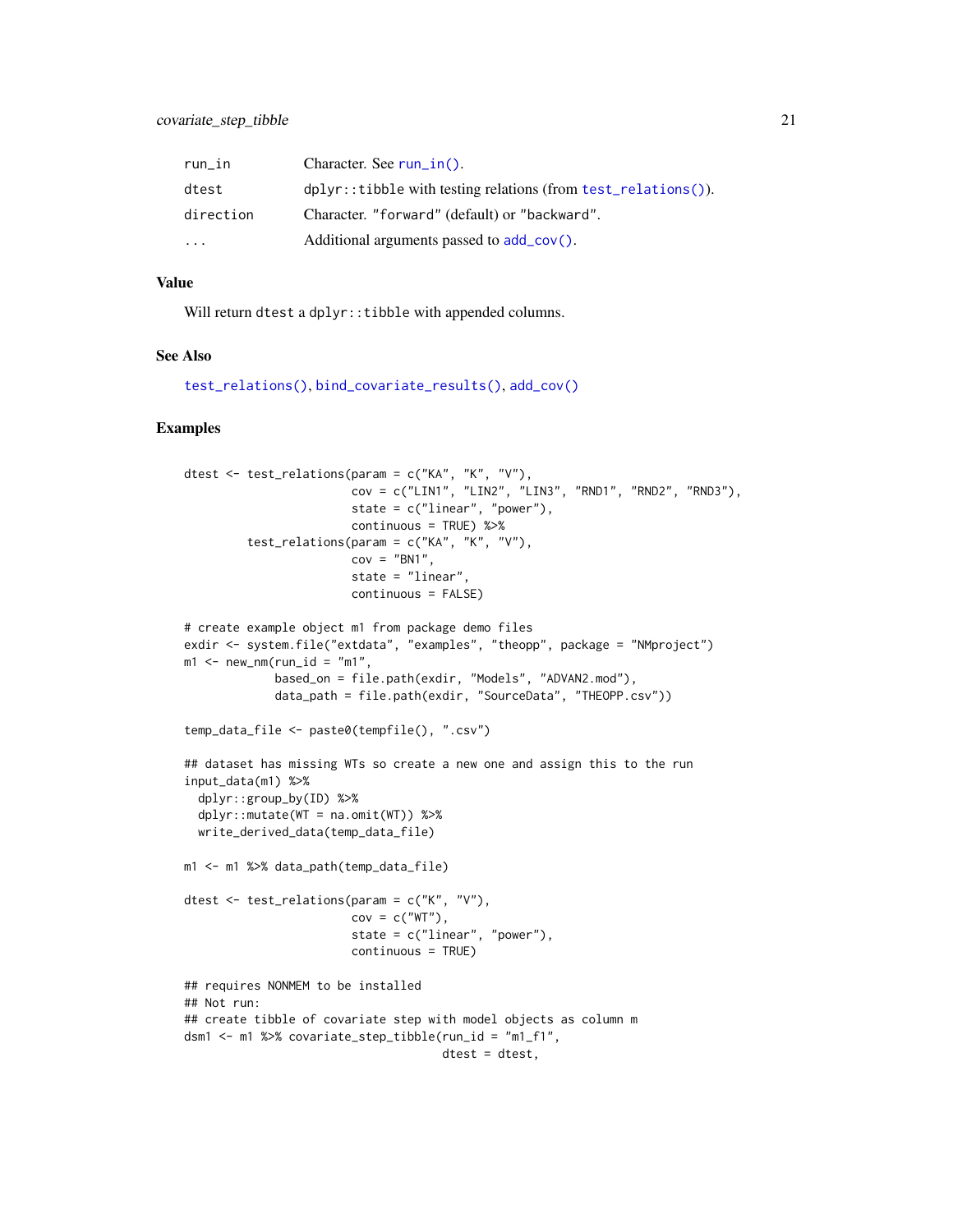```
direction = "forward")
## run all models greedily
dsm1$m <- dsm1$m %>% run_nm()
## extract results and put into tibble
dsm1 <- dsm1 %>% bind_covariate_results()
## sort by BIC (for example) and view
dsm1 <- dsm1 %>% arrange(BIC)
dsm1
## check condition number, covariance,...
## run any diagnostics here
## when happy with selection, select run for subsequent step
m1_f1 <- dsm1$m[1] ## select most signifcant BIC
# alternative select by relationship
m1_f1 <- dsm1 %>%
  filter(param = "CL", cov = "BWT", state = "power") %$%
  m
## do next forward step
dsm2 <- m1_f1 %>% covariate_step_tibble(run_id = "m1_f2",
                                        dtest = dtest,
                                        direction = "forward")
## continue ...
## End(Not run)
```
cov\_cov\_plot *Plot correlation between two covariates*

#### Description

```
[Stable]
```
Useful for exploratory plots.

#### Usage

```
cov_cov_plot(
 d,
 cov,
 continuous,
 log_transform_plot = rep(FALSE, length(cov)),
 dcov_info,
 by = "ID")
```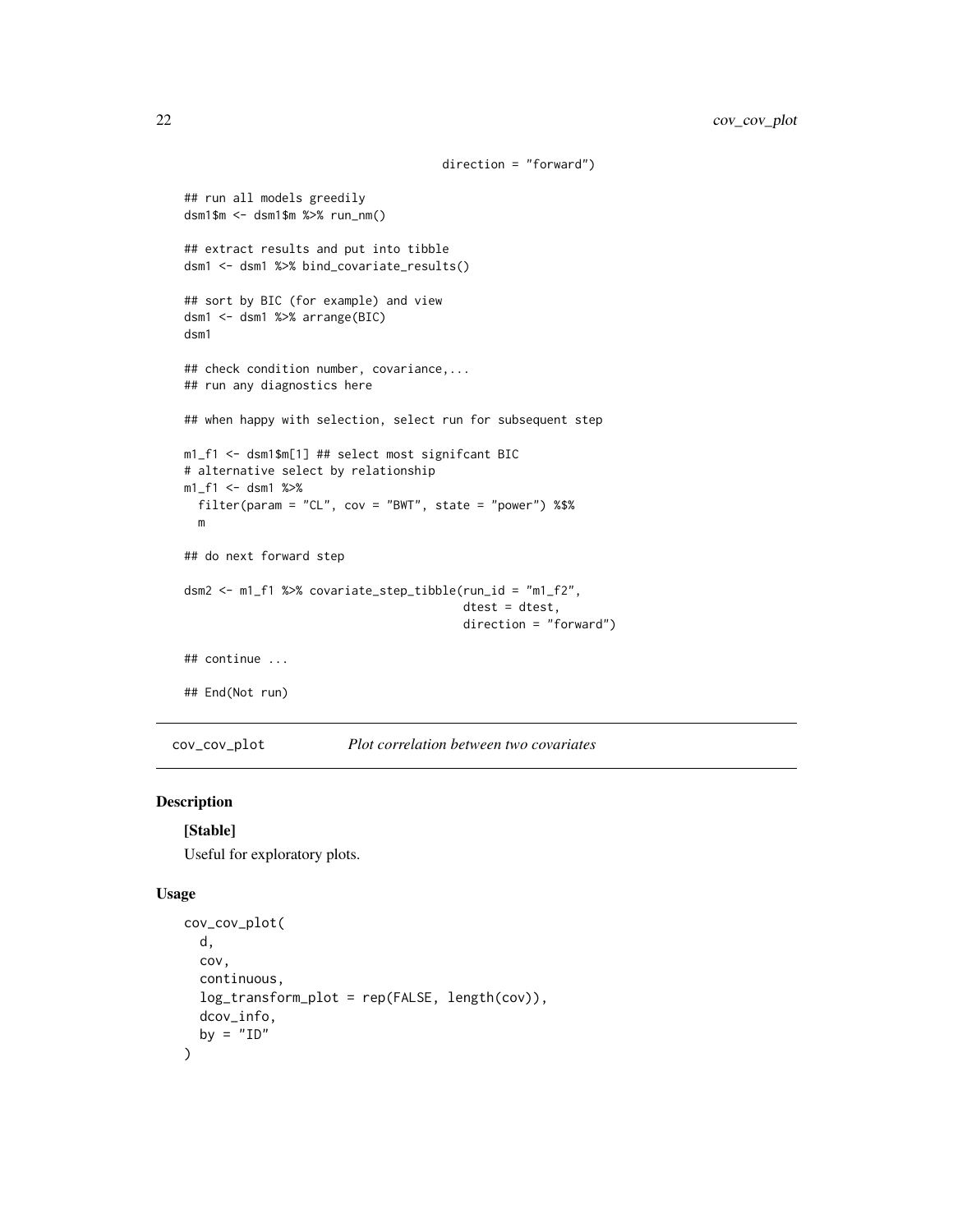# <span id="page-22-0"></span>cov\_forest\_data 23

#### Arguments

| d                  | Dataset with covariates.                                         |  |
|--------------------|------------------------------------------------------------------|--|
| COV                | Vector of length 2 for covariate names.                          |  |
| continuous         | Logical vector of length 2 for whether cov is continuous or not. |  |
| log_transform_plot |                                                                  |  |
|                    | Should plot be log transformed or not.                           |  |
| dcov_info          | Optional data. Frame with covariate information.                 |  |
| by                 | Character (default $=$ "ID") variable to split over.             |  |

#### Value

ggplot2 object displaying covariate-covariate correlations.

<span id="page-22-1"></span>

| Produce dataset for covariate forest plotting | cov_forest_data |
|-----------------------------------------------|-----------------|
|-----------------------------------------------|-----------------|

# Description

#### [Stable]

The main workhorse for computing uncertainty quantiles of covariate effects in different subpopulations.

# Usage

cov\_forest\_data(m, covariate\_scenarios)

# Arguments

m An nm object.

covariate\_scenarios

A data.frame. Need columns cov, value and (optional) text. See details for more information.

#### Details

The column cov in covariate\_scenarios refers to covariate variables in the dataset. The column value refers to covariate values of importance. Typically these will be quantiles of continuous variables and categories (for categorical covariates). The column text is option but is a labelling column for [cov\\_forest\\_plot\(\)](#page-23-1) to adjust how the covariate scenarios are printed on the axis

#### Value

dplyr::tibble with quantile information suitable for [cov\\_forest\\_plot\(\)](#page-23-1).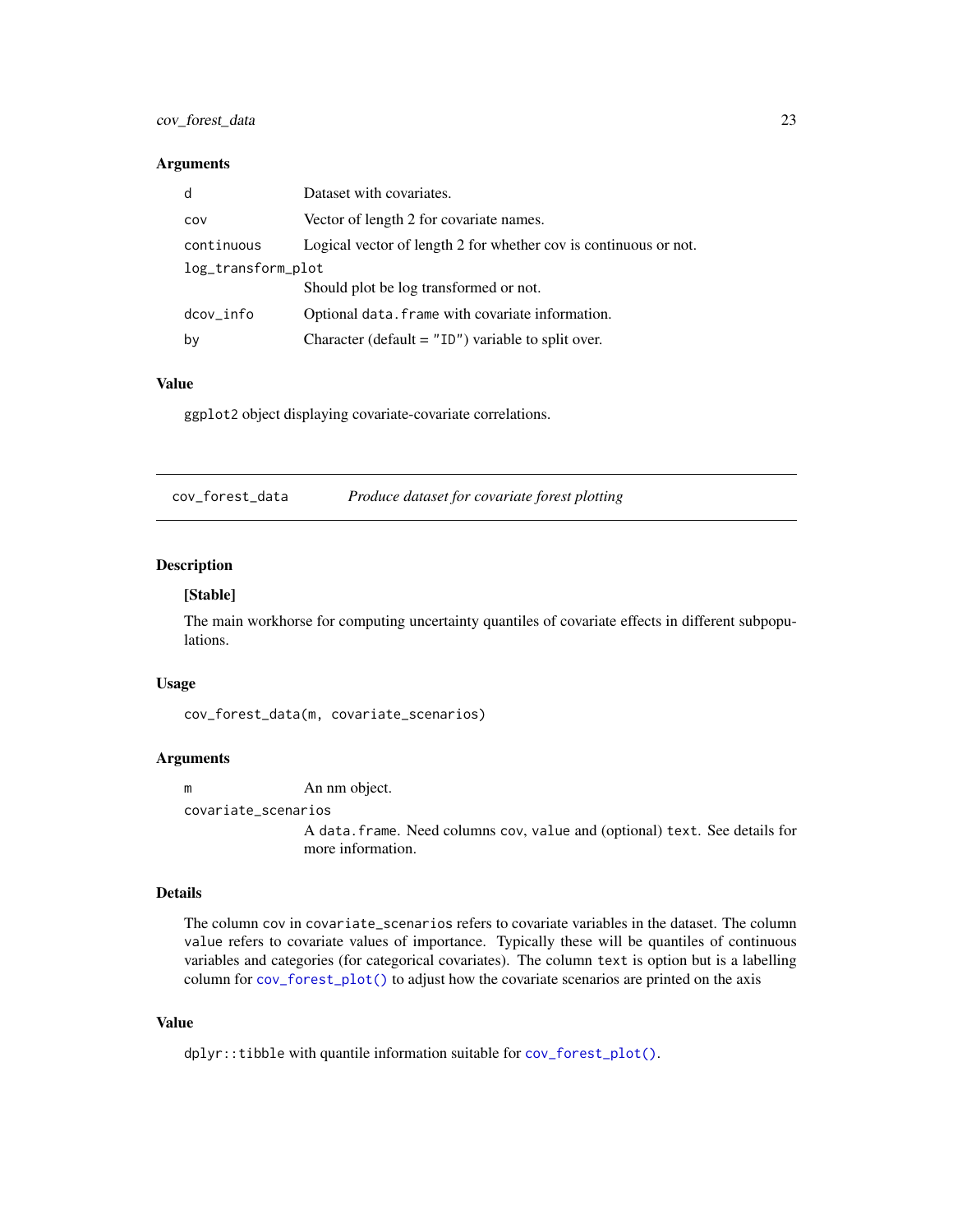# Examples

```
## requires NONMEM to be installed
## Not run:
dcov <- input_data(m1, filter = TRUE)
dcov <- dcov[!duplicated(dcov$ID), ]
covariate_scenarios <- dplyr::bind_rows(
 dplyr::tibble(cov = "HEALTHGP", value = c(0, 1)),dplyr::tibble(cov = "HEPATIC", value = unique(dcov$HEPATIC[dcov$HEPATIC > -99])),
 dplyr::tibble(cov = "BWTIMP", value = c(50, 80, 120)),dplyr::tibble(cov = "ECOG", value = c(0, 1, 2, 3)),dplyr::tibble(cov = "BEGFRIMP", value = quantile(dcov$BEGFR[dcov$BEGFR > -99])),
 dplyr::tibble(cov = "RACE", value = c(1, 2), text = c("white", "black")),
 dplyr::tibble(cov = "PPI", value = c(0, 1)),dplyr::tibble(cov = "H2RA", value = c(0, 1))\mathcal{L}dplot <- cov_forest_data(m1, covariate_scenarios = covariate_scenarios)
cov_forest_plot(dplot)
## End(Not run)
```
<span id="page-23-1"></span>cov\_forest\_plot *Plot covariate forest plots*

# Description

# [Stable]

Uses ggplot2 to take outputs from [cov\\_forest\\_data\(\)](#page-22-1) and display a forest plot.

#### Usage

```
cov_forest_plot(d)
```
#### **Arguments**

d A data.frame from [cov\\_forest\\_data\(\)](#page-22-1).

#### Value

A ggplot2 forest plot.

#### See Also

[cov\\_forest\\_data\(\)](#page-22-1)

<span id="page-23-0"></span>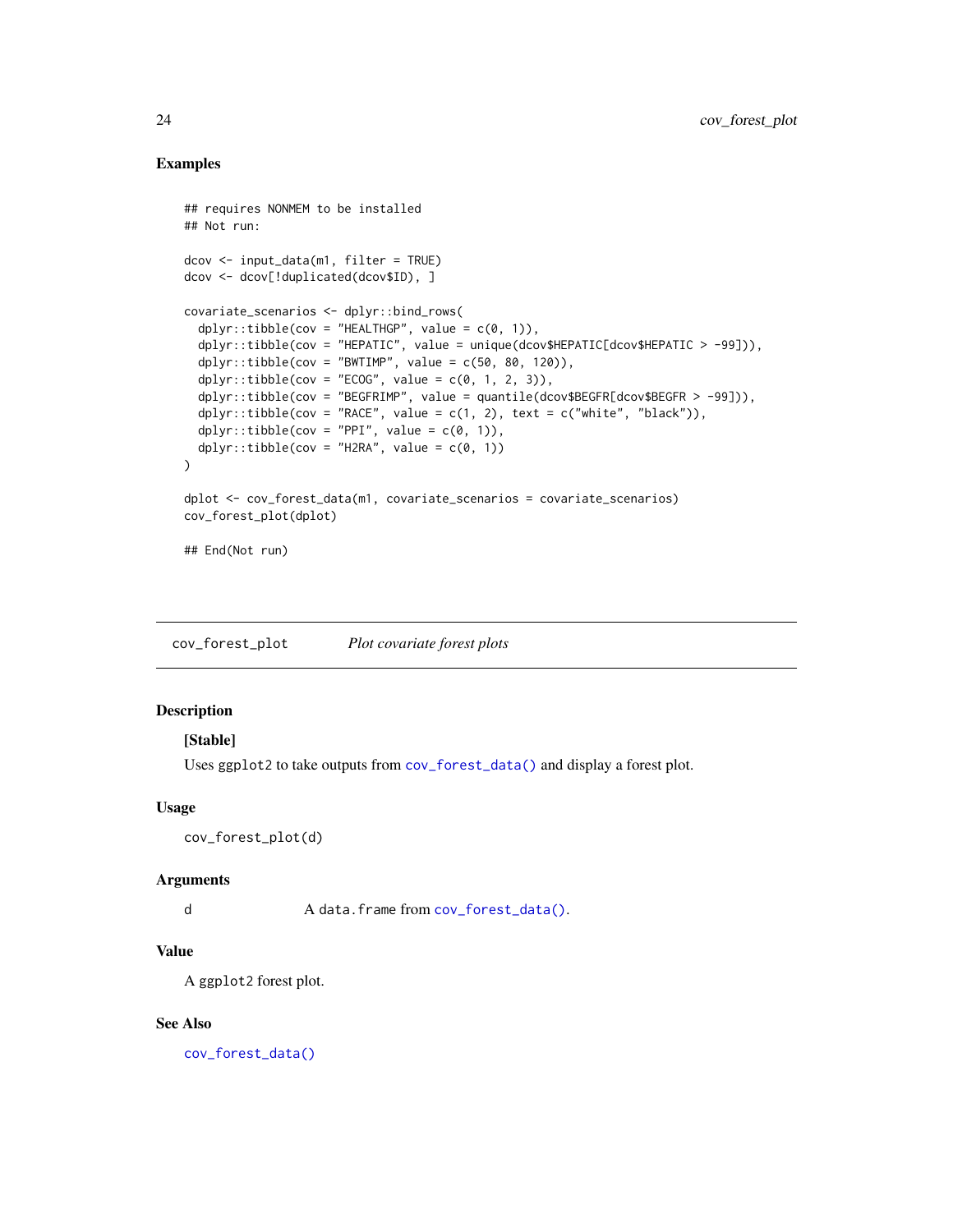# <span id="page-24-0"></span>ctl\_contents 25

#### Examples

```
## requires NONMEM to be installed
## Not run:
dcov <- input_data(m1, filter = TRUE)
dcov <- dcov[!duplicated(dcov$ID), ]
covariate_scenarios <- bind_rows(
  tibble(cov = "HEALTHGP", value = c(\theta, 1)),
  tibble(cov = "HEPATIC", value = unique(dcov$HEPATIC[dcov$HEPATIC > -99])),
  tibble(cov = "BWTIMP", value = c(50, 80, 120)),
  tibble(cov = "ECOG", value = c(0, 1, 2, 3)),
  tibble(cov = "BEGFRIMP", value = quantile(dcov$BEGFR[dcov$BEGFR > -99])),
  tibble(cov = "RACE", value = c(1, 2), text = c("white", "black")),
  tibble(cov = "PPI", value = c(0, 1)),
  tibble(cov = "H2RA", value = c(\emptyset, 1))
\lambdadplot <- cov_forest_data(m1, covariate_scenarios = covariate_scenarios)
cov_forest_plot(dplot)
## End(Not run)
```
ctl\_contents *Get/set control file contents*

#### Description

This function is an alias for [based\\_on\(\)](#page-0-0).

# Usage

ctl\_contents(...)

#### Arguments

... Arguments to be passed to [based\\_on\(\)](#page-0-0).

#### Value

An nm object with modified ctl\_contents field.

```
# create example object m1 from package demo files
exdir <- system.file("extdata", "examples", "theopp", package = "NMproject")
m1 <- new_nm(run_id = "m1",
```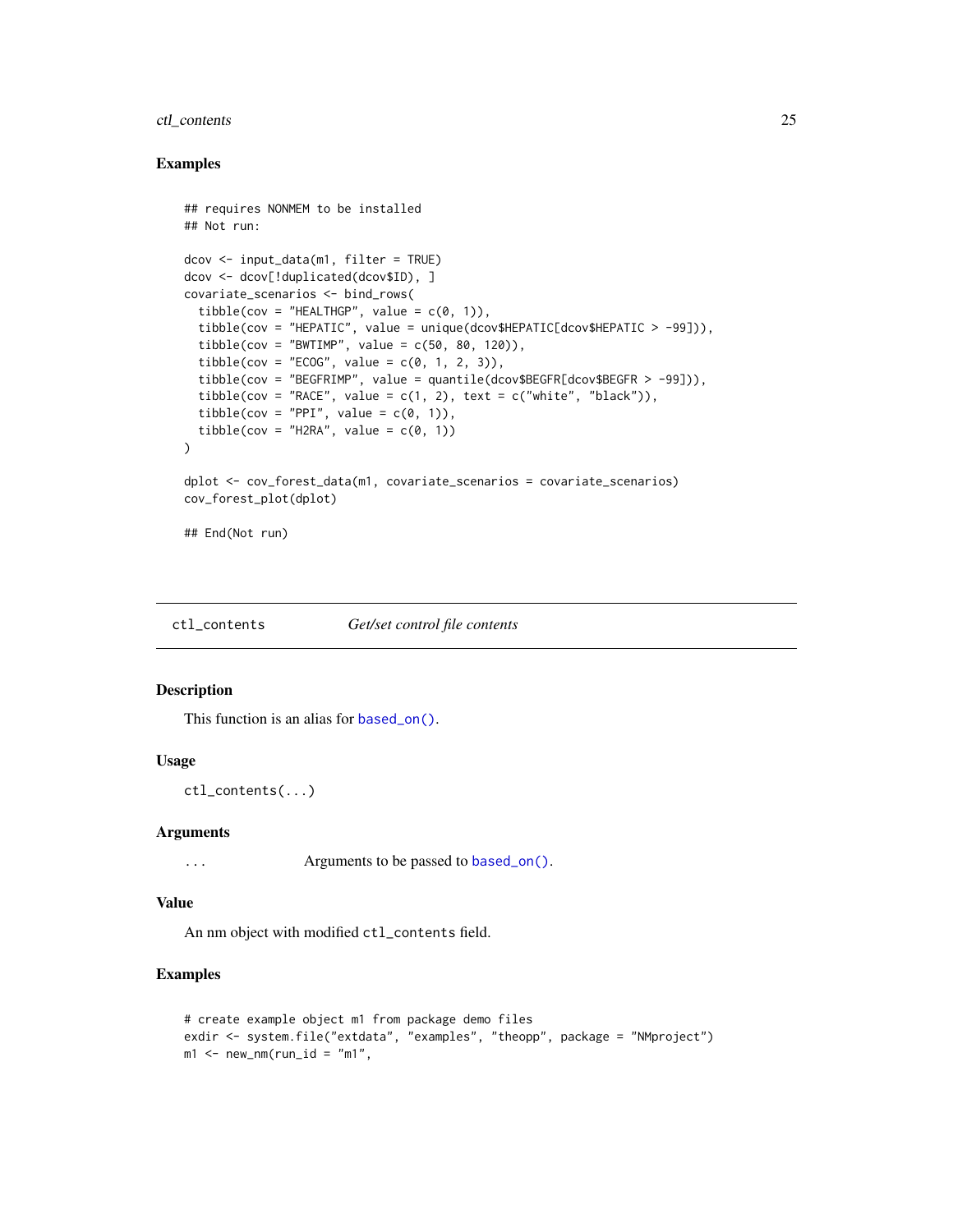<span id="page-25-0"></span>26 ctl\_path

```
based_on = file.path(exdir, "Models", "ADVAN2.mod"),
data_path = file.path(exdir, "SourceData", "THEOPP.csv"))
```

```
m1 %>% ctl_contents()
```
ctl\_path *Get and set path to NONMEM control file*

# Description

# [Stable]

Similar to [ctl\\_name\(\)](#page-56-1) & [run\\_in\(\)](#page-56-1), this allows you to retrieve and specify the relative path to the control file that will be written by the [run\\_nm\(\)](#page-82-1).

#### Usage

ctl\_path(m, text)

#### Arguments

| m    | An nm object.                                                                        |
|------|--------------------------------------------------------------------------------------|
| text | Optional character. Name of path to control file (see details). Typically, this file |
|      | does not yet normally exist, but will house the code code for this run.              |

# Details

Note that text can contain an "{run\_id}" string. E.g. "Models/run{run\_id}.mod" will use the name "Models/runm1.mod" if run\_id(m1) is "m1".

#### Value

character with path to NONMEM control file to be copied immediately prior to running (with  $run\_nm()$ ).

```
# create example object m1 from package demo files
exdir <- system.file("extdata", "examples", "theopp", package = "NMproject")
m1 <- new_nm(run_id = "m1",
            based_on = file.path(exdir, "Models", "ADVAN2.mod"),
             data_path = file.path(exdir, "SourceData", "THEOPP.csv"))
```

```
ctl_name(m1)
ctl_path(m1)
```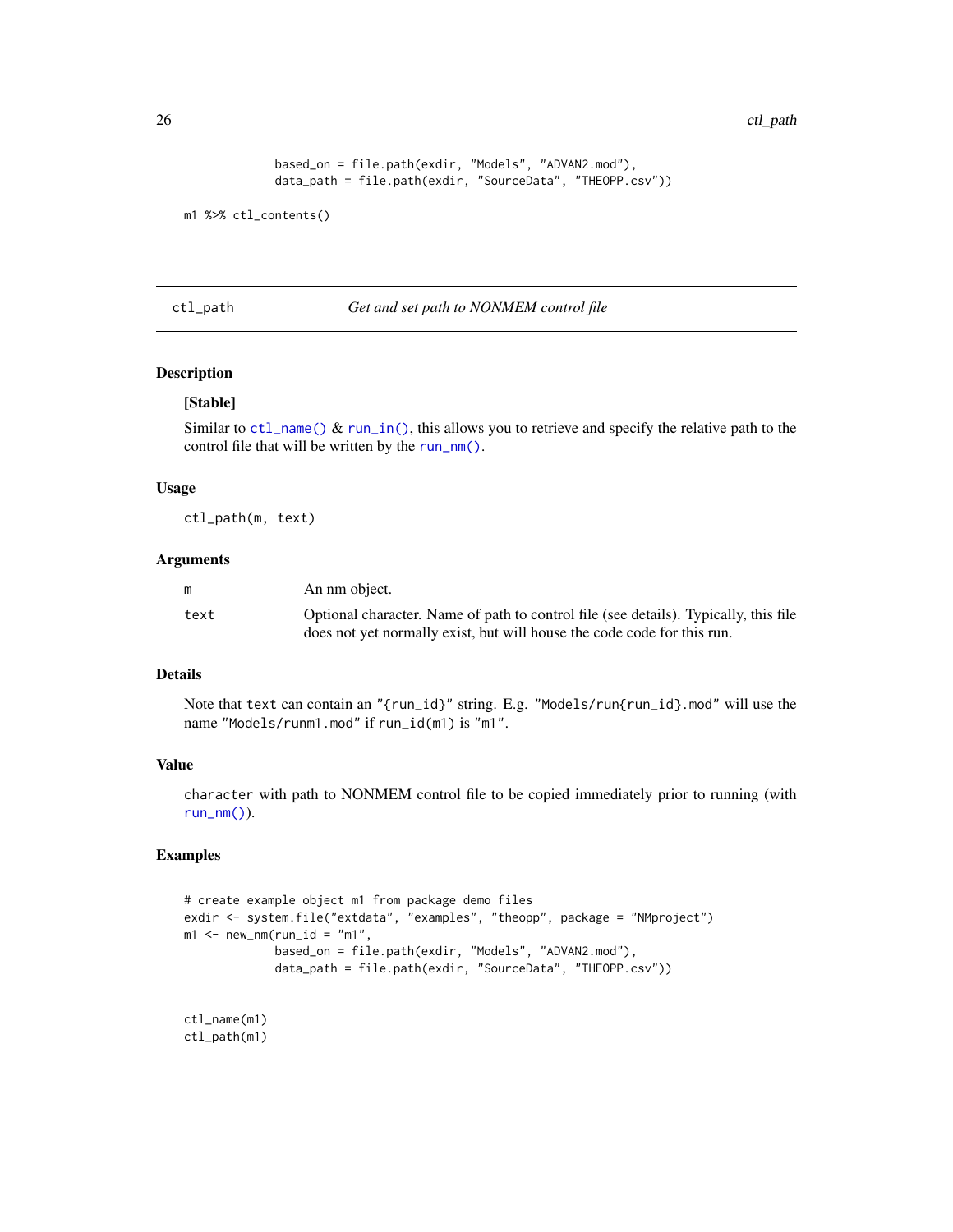#### <span id="page-26-0"></span>data\_path 27

```
m1 <- m1 %>% ctl_path("Models/nm_{run_id}.ctl")
ctl_path(m1)
```
#### data\_path *Get/set path to dataset*

# Description

# [Stable]

Mainly used to associate a dataset with an nm object. Requires ctl\_contents to already be specified.

#### Usage

data\_path(m, text)

# Arguments

| m    | An nm object.                              |
|------|--------------------------------------------|
| text | Optional character. Path to input dataset. |

#### Value

if text is not specified, will return the data\_path name otherwise will return an nm object with modified data\_path field.

```
# create example object m1 from package demo files
exdir <- system.file("extdata", "examples", "theopp", package = "NMproject")
m1 <- new_nm(run_id = "m1",
             based_on = file.path(exdir, "Models", "ADVAN2.mod"),
             data_path = file.path(exdir, "SourceData", "THEOPP.csv"))
```

```
data_path(m1) ## display data name
```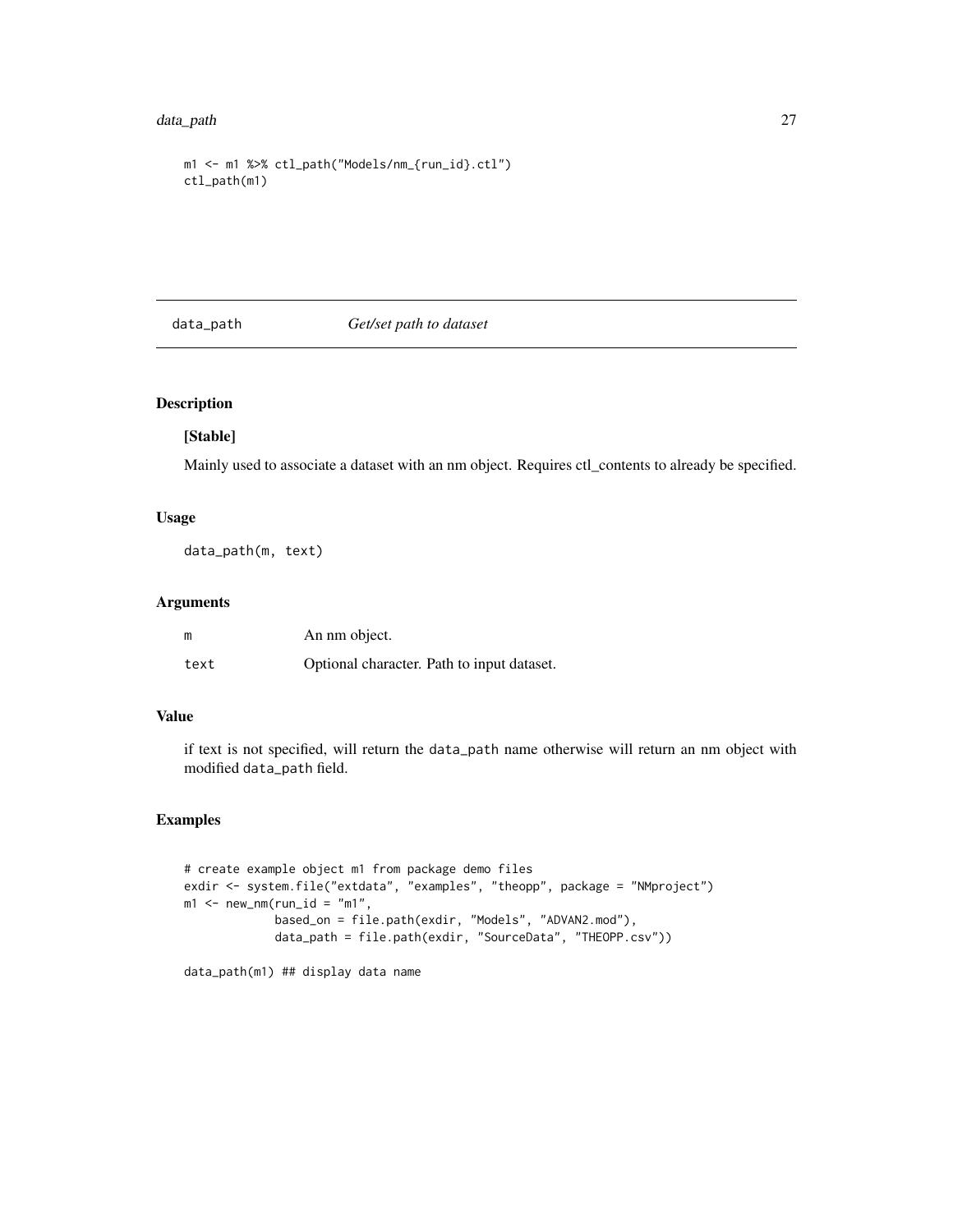<span id="page-27-0"></span>

#### **Description**

#### [Experimental]

Formalise process of decision making. Creates a decision point in the workflow where subsequent parts of your workflow depend on this decision, e.g. if you compare a 1 compartment and 2 compartment and decide based on the OFV and goodness of fit plots that the 1 compartment model is better and subsequent steps will build off of this, it is worth putting a decision point in your code so that if you are to rerun the workflow with a new/updated dataset, the decision can be revisited prior to moving onto the parts of the workflow that depend on the 1 compartment decision. The function requests inputs (values and files) that you base a decision on and stop for users to remake decision if inputs change.

# Usage

```
decision(
  inputs = c(),
  file_inputs = c(),
  auto = logical(),outcome = character(),
  force = FALSE
)
```
### Arguments

| inputs      | Optional non file names upon which decision depends.                                      |
|-------------|-------------------------------------------------------------------------------------------|
| file_inputs | Optional file names upon which decision depends.                                          |
| auto        | Optional logical, logical statement for automatic decisions.                              |
| outcome     | Character. Description of the decision outcome.                                           |
| force       | Logical (default $=$ FALSE). Force a stop in the workflow so decision has been<br>remade. |

#### Details

There are two ways to use decision:

Automatic: An auto decision (see examples below) works like stopifnot(). It requires a logical (TRUE/FALSE) condition. Doing this this way ensures that creates fewer points in your workflow where at the cost of removing. If updating a workflow (e.g. with an updated dataset), so long as the TRUE/FALSE is TRUE, the workflow will proceed uninterrupted. If the condition flips to FALSE the workflow will stop as it will be assumed that subsequent steps will no longer be valid.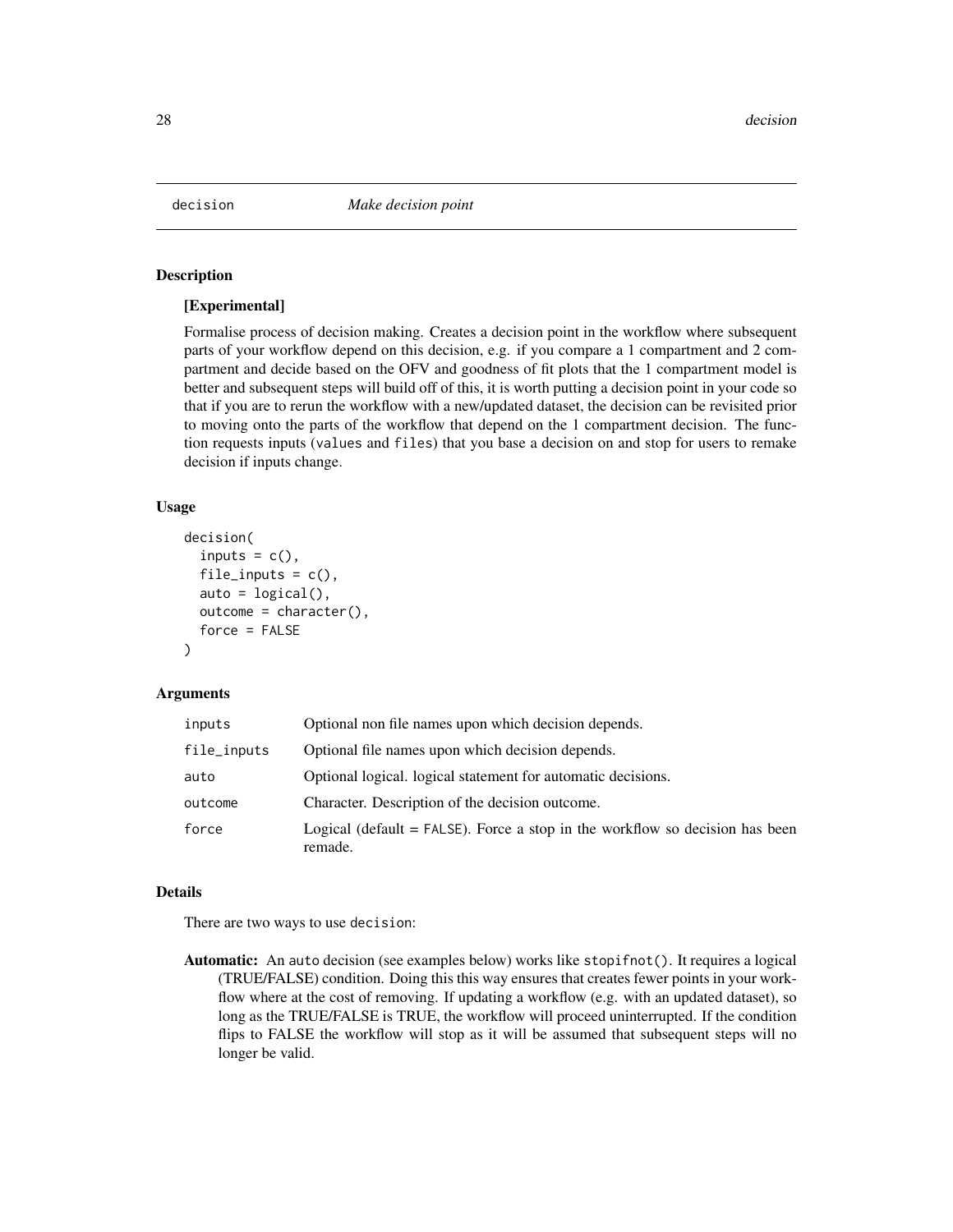#### decision 29

Manual: Manual: Requires specification of either input or file\_inputs (or both) AND outcome. Inputs represent information you have considered in your decision and outcome is a text description of the resulting decision. The assumption made is that if inputs have not changed since the last decision was made.

# Value

No return value, called for side effects.

```
# create example object m1 from package demo files
exdir <- system.file("extdata", "examples", "theopp", package = "NMproject")
m1 <- new\_nm(run_id = "m1",based_on = file.path(exdir, "Models", "ADVAN2.mod"),
             data_path = file.path(exdir, "SourceData", "THEOPP.csv"))
m2 <- m1 %>% child("m2")
m2WT <- m1 %>% child("m2WT")
## Not run:
if(interactive()){
## a decision based on summary statistics
decision(
  inputs = summary\_wide(c(m1, m2, m2WT)),outcome = "m1 is better"
) # next line must be end of chunk
## a decision based also on goodness of fit plots
decision(
  inputs = summary\_wide(c(m1, m2, m2WT)),file_inputs = c("Results/basic_gof.m1.nb.html",
    "Results/basic_gof.m2.nb.html"
  ),
  outcome = "m1 is better"
) # next line must be end of chunk
## a decision based on an automatic TRUE/FALSE criteria
## here we're ensuring m1 has the lowest AIC
decision(auto = (AIC(m1) == min(AIC(m1, m2, m3))))}
## End(Not run)
```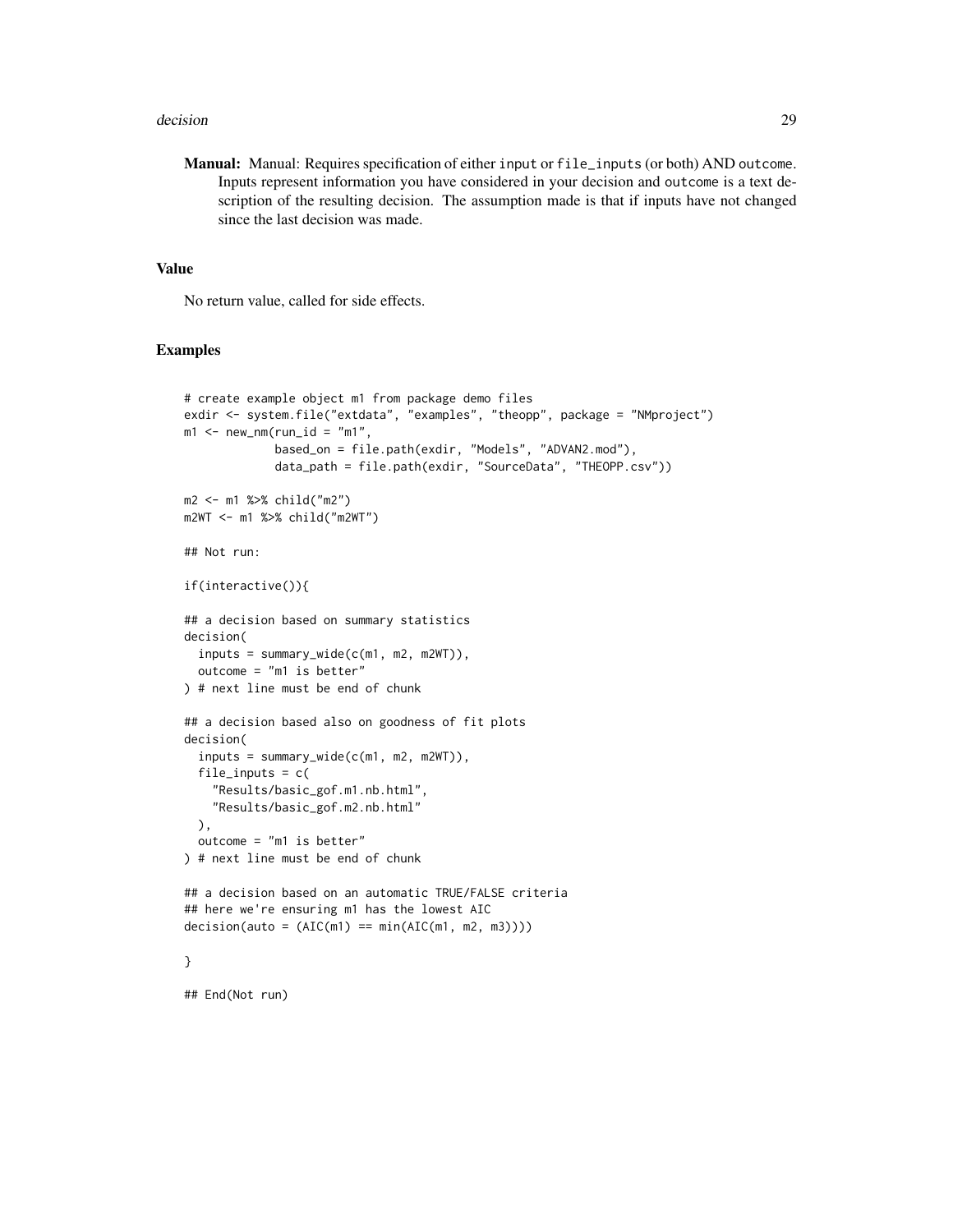<span id="page-29-1"></span><span id="page-29-0"></span>

#### Description

[Stable]

# Usage

delete\_dollar(m, dollar)

#### Arguments

| m      | An nm object.                  |
|--------|--------------------------------|
| dollar | Character. Name of subroutine. |

# Value

An nm object with modified ctl\_contents field.

# Examples

```
# create example object m1 from package demo files
exdir <- system.file("extdata", "examples", "theopp", package = "NMproject")
m1 <- new_nm(run_id = "m1",
             based_on = file.path(exdir, "Models", "ADVAN2.mod"),
             data_path = file.path(exdir, "SourceData", "THEOPP.csv"))
m1 %>% dollar("TABLE")
m1 <- m1 %>% delete_dollar("TABLE")
m1 %>% dollar("TABLE") ## missing
```
dollar *Get/set existing subroutine*

#### Description

#### [Stable]

The fast way to see the contents of a particular subroutine directly in the R console. It can also be used to set the contents of a NONMEM subroutine in place of manual edits

#### Usage

```
dollar(m, dollar, ..., add_dollar_text = TRUE)
```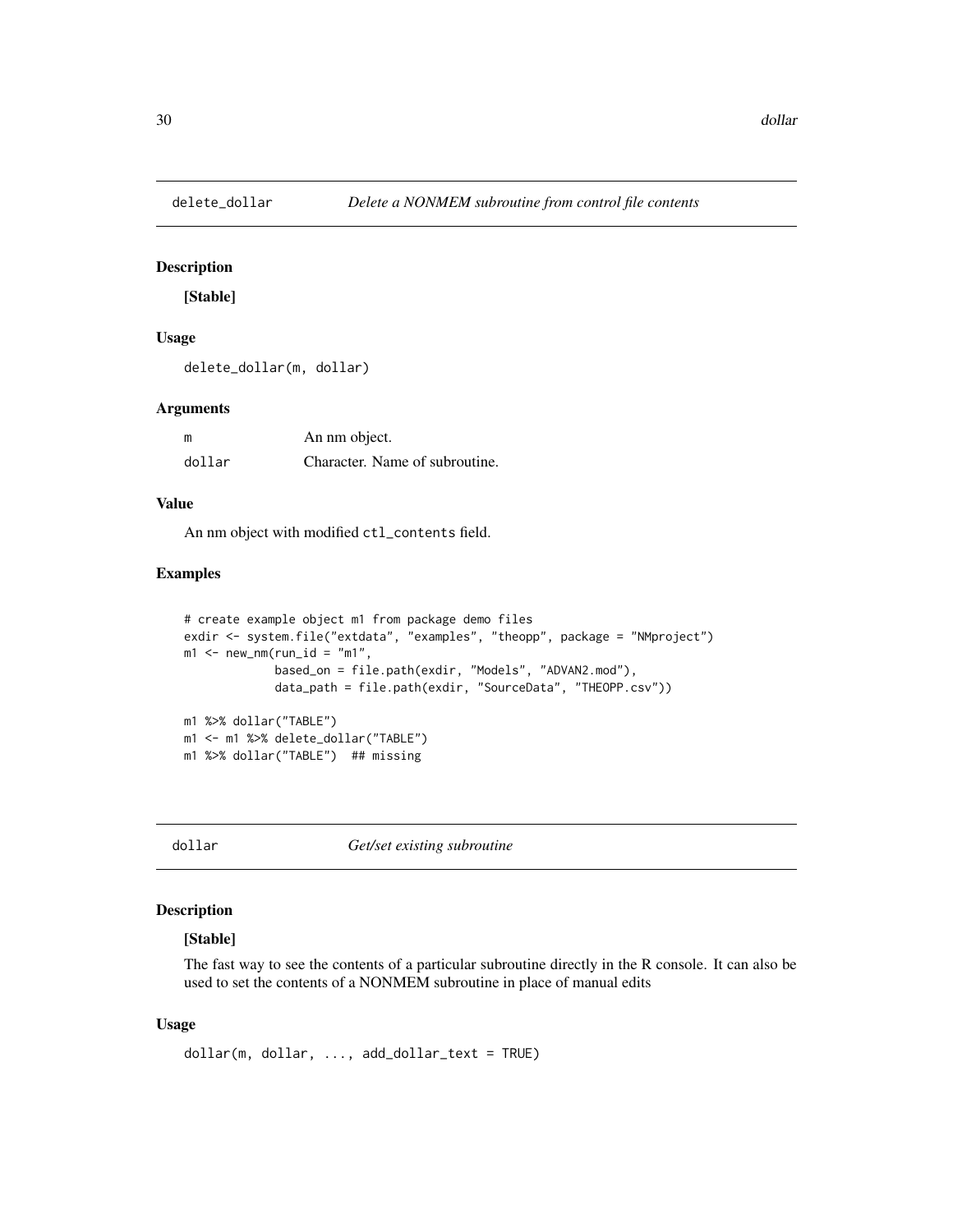#### <span id="page-30-0"></span>Arguments

| m               | An nm object.                                                                                                                   |
|-----------------|---------------------------------------------------------------------------------------------------------------------------------|
| dollar          | Character. Name of NONMEM subroutine to target.                                                                                 |
| $\ddots$        | Additional arguments to be passed to text(). If specified these will set the<br>contents of the subroutine. See examples below. |
| add dollar text |                                                                                                                                 |
|                 |                                                                                                                                 |

Logical (default = TRUE). Should the \$XXXX string be added to text.

# Value

If dollar is specified returns the relevant subroutine of the control file as a character. Otherwise returns an nm object with modified ctl\_contents field.

#### See Also

```
insert_dollar(), delete_dollar()
```
# Examples

```
# create example object m1 from package demo files
exdir <- system.file("extdata", "examples", "theopp", package = "NMproject")
m1 <- new_nm(run_id = "m1",
            based_on = file.path(exdir, "Models", "ADVAN2.mod"),
             data_path = file.path(exdir, "SourceData", "THEOPP.csv"))
m1 %>% dollar("PK") ## displays existing $PK
m1 %>% dollar("THETA")
c(m1, m1) %>% dollar("THETA") # display $THETAs for multiple NONMEM runs
```
dollar\_subroutine *Get/set \$SUBROUTINE values in control file*

#### Description

#### [Stable]

These are mostly back end functions used by [subroutine\(\)](#page-93-1) and will make simple ADVAN/TRANS/TOL adjustments to the NONMEM control file. No other file changes outside \$SUBROUTINE will be made which makes advan and trans less useful than the higher level [subroutine\(\)](#page-93-1) function.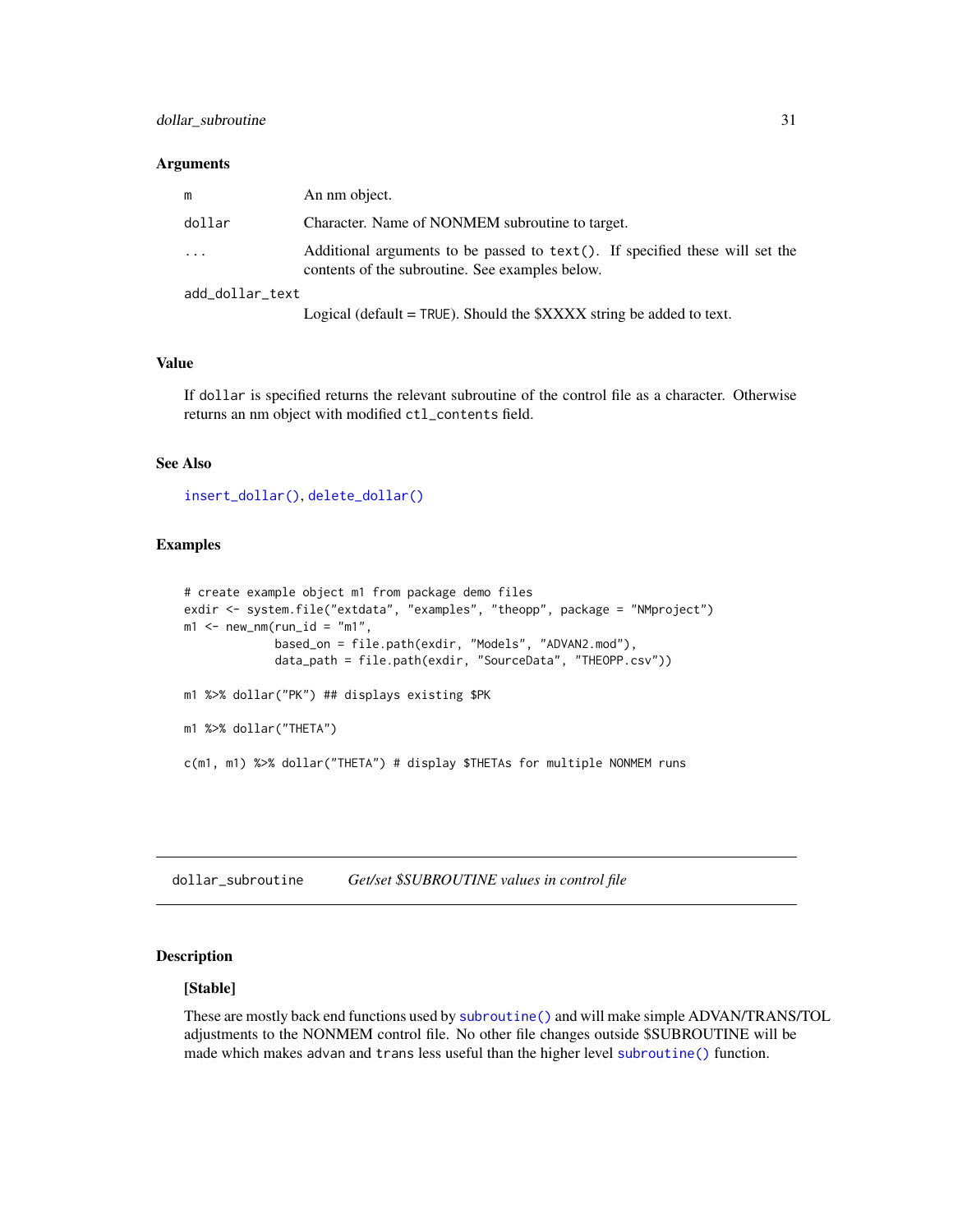#### Usage

advan(m, text) trans(m, text) tol(m, text)

#### Arguments

| m    | An nm object.                               |
|------|---------------------------------------------|
| text | Optional number/character number to set to. |

#### Value

If text is specified returns an nm object with modified ctl\_contents field. Otherwise returns the value of the advan, trans, or tol.

# See Also

[subroutine\(\)](#page-93-1)

exclude\_rows *Exclude rows of NONMEM dataset*

# Description

## [Stable]

A mechanism for excluding outliers during data cleaning. Create exploratory plots, identify rows of the dataset to be considered outliers for exclusion, and then feed that filtered dataset into this function to exclude them from the dataset. Requires a corresponding IGNORE statement - see argument descriptions for more details.

#### Usage

```
exclude_rows(d, dexcl, exclude_col = "EXCL")
```
# Arguments

| d           | A data frame for containing the full NONMEM dataset. Should contain a<br>column for identifying excluded rows named with the exclude colargument.  |
|-------------|----------------------------------------------------------------------------------------------------------------------------------------------------|
| dexcl       | A smaller data frame consisting of rows to be ignored. Need not contain all<br>columns of d but each column should be present in d.                |
| exclude_col | Character (default $=$ "EXCL"). Name of a binary exclude column in d. This<br>should be accompanied with a IGNORE=(EXCL.GT.0) statement in \$DATA. |

<span id="page-31-0"></span>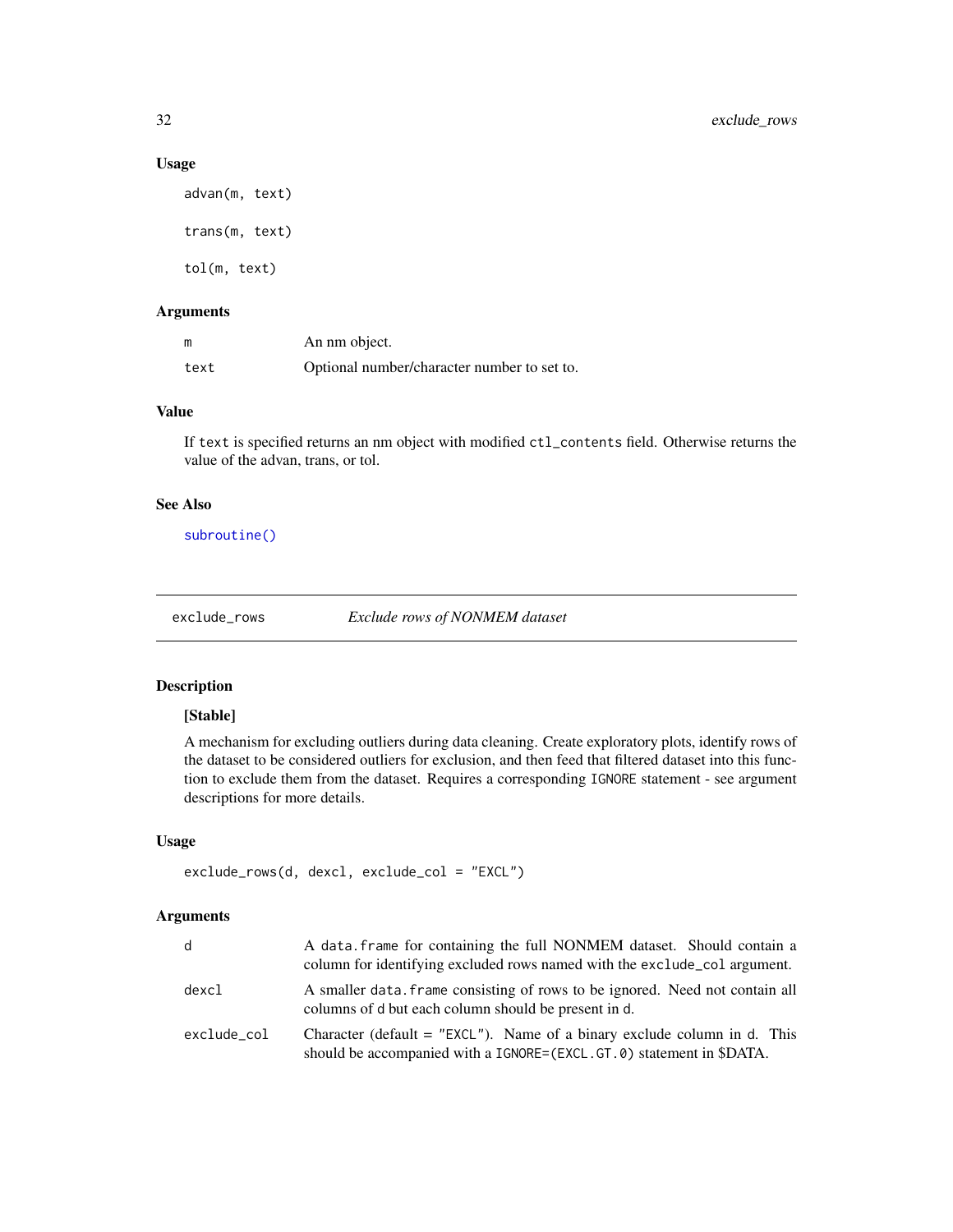#### <span id="page-32-0"></span>fill\_input 33

# Value

A modified version of d with exclude\_col set to 1 for rows coinciding with dexcl.

# See Also

[read\\_derived\\_data\(\)](#page-76-1), [write\\_derived\\_data\(\)](#page-103-1)

# Examples

```
# create example object m1 from package demo files
exdir <- system.file("extdata", "examples", "theopp", package = "NMproject")
m1 <- new_nm(run_id = "m1",
             based_on = file.path(exdir, "Models", "ADVAN2.mod"),
             data_path = file.path(exdir, "SourceData", "THEOPP.csv"))
d <- input_data(m1)
d$EXCL <- 0 ## start with no rows excluded
## use with dplyr
dexcl <- d %>%
  dplyr::filter(ID == 6, TIME > 3) %>%
  dplyr::select(ID, TIME, DV, EXCL)
dexcl ## view rows to be excluded
d <- d %>% exclude_rows(dexcl)
d %>% dplyr::filter(ID %in% 6)
```
fill\_input *Fill \$INPUT*

#### Description

#### [Stable]

Uses dataset to automatically fill \$INPUT in control file.

#### Usage

fill\_input(m, ...)

#### Arguments

| m        | An nm object.                                         |
|----------|-------------------------------------------------------|
| $\cdots$ | Either keep, drop, or rename arguments. See examples. |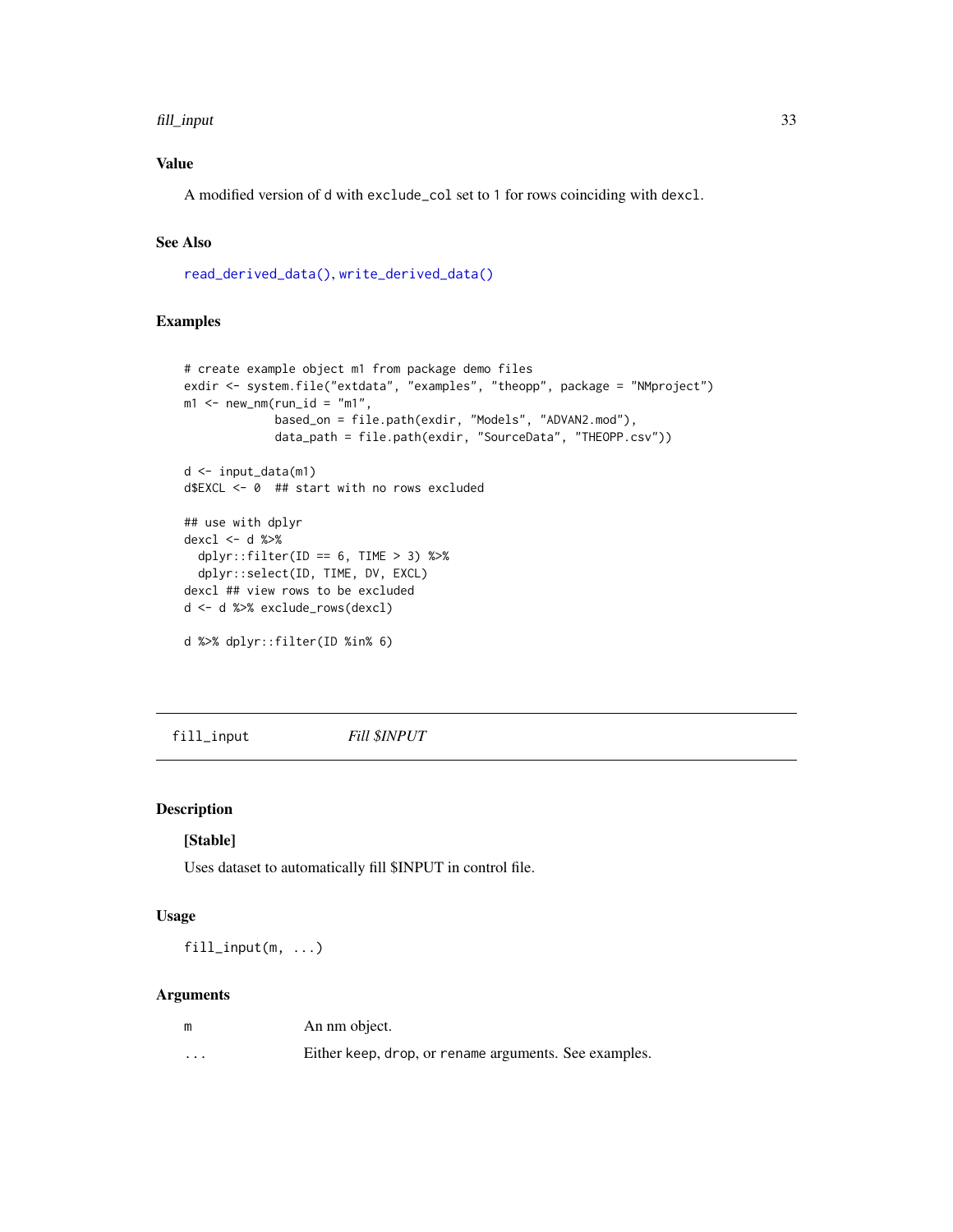#### <span id="page-33-0"></span>Details

If a new dataset with different columns is assigned to an nm object, \$INPUT will not be correct and so it may necessary to apply fill\_input() again.

See examples for how to use drop and rename arguments to control how \$INPUT is written.

### Value

An nm object with modified ctl\_contents field.

#### Examples

```
# create example object m1 from package demo files
exdir <- system.file("extdata", "examples", "theopp", package = "NMproject")
m1 <- new_nm(run_id = "m1",
             based_on = file.path(exdir, "Models", "ADVAN2.mod"),
             data_path = file.path(exdir, "SourceData", "THEOPP.csv"))
m1 %>% dollar("INPUT") ## shows placeholder for column names
m1 < -m1 %>% fill_input()
m1 %>% dollar("INPUT") ## view $INPUT
## following will will drop the "RATE" column
m1 <- m1 %>% fill\_input(drop = "RATE")## no RATE column so will not drop anything
m1 %>% dollar("INPUT")
## following will rename "DATE" to be "DAT0"
m1 <- m1 %>% fill_input(rename = c("DAT0" = "DATE"))
## no DATE column so will not rename anything
m1 %>% dollar("INPUT") ## view $INPUT
```
find\_nonmem *Find location of NONMEM installation*

# **Description**

#### [Experimental]

Attempts to find location of NONMEM installation directory used by PsN. Can be useful for finding the location of parafiles etc.

#### Usage

find\_nm\_install\_path(name = "default")

find\_nm\_tran\_path(name = "default", warn = TRUE)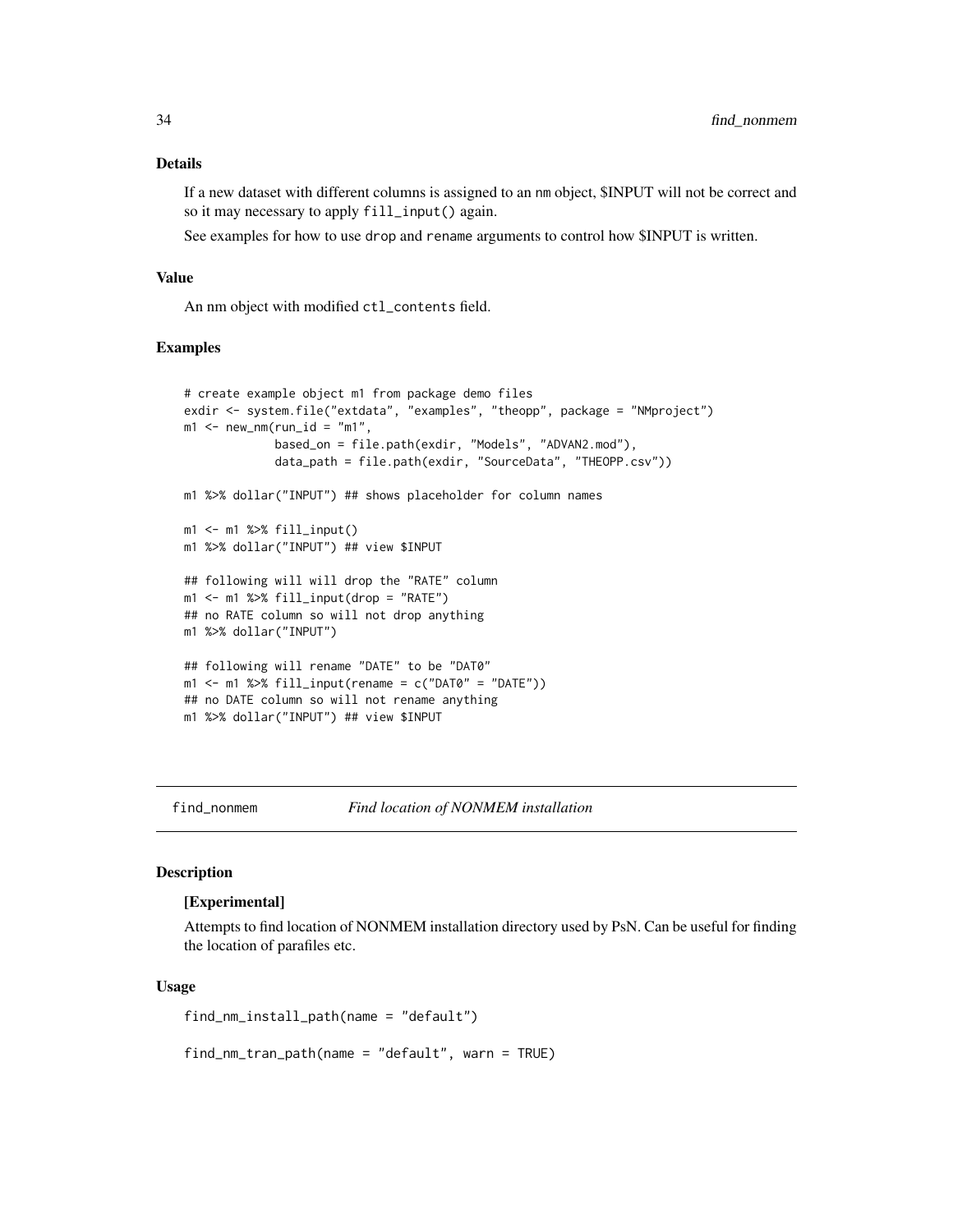#### <span id="page-34-0"></span> $gsub_cl$  35

#### Arguments

| name | Character name of NONMEM installation (according PsN).          |
|------|-----------------------------------------------------------------|
| warn | Logical (default $=$ TRUE) to warn if fails to find NMTRAN.exe. |

# Details

The function find\_nm\_install\_path() will attempt to use a locally available PsN installation to get this information. If the PsN installation is on a remote server, this function will not work (it will return a NULL)

The function find\_nm\_tran\_path() will attempt to use a locally available PsN installation to get this information. If the PsN installation is on a remote server, this function will not work (it will return a NULL). This is normally used to set [nm\\_tran\\_command\(\)](#page-65-1). If this function cannot find installation, you will need to set [nm\\_tran\\_command\(\)](#page-65-1), manually.

#### Value

If functions cannot find installation they will return NULL without errors or warning, otherwise they will return the located paths.

#### See Also

[nm\\_tran\\_command\(\)](#page-65-1)

<span id="page-34-1"></span>gsub\_ctl *Pattern replacement for control file contents*

#### Description

#### [Stable]

A wrapper around gsub so that control files may be modified using gsub syntax. Can be useful for simple find replace operations in a control stream. Ensure you use the "view diff" app afterwards to make sure the find replace proceeded as intended.

#### Usage

```
gsub_ctl(m, pattern, replacement, ..., dollar = NA_character_)
```
#### Arguments

| m           | An nm object.                          |
|-------------|----------------------------------------|
| pattern     | Argument passed to gsub().             |
| replacement | Argument passed to $\text{gsub}()$ .   |
|             | Additional arguments passed to gsub(). |
| dollar      | Character name of subroutine.          |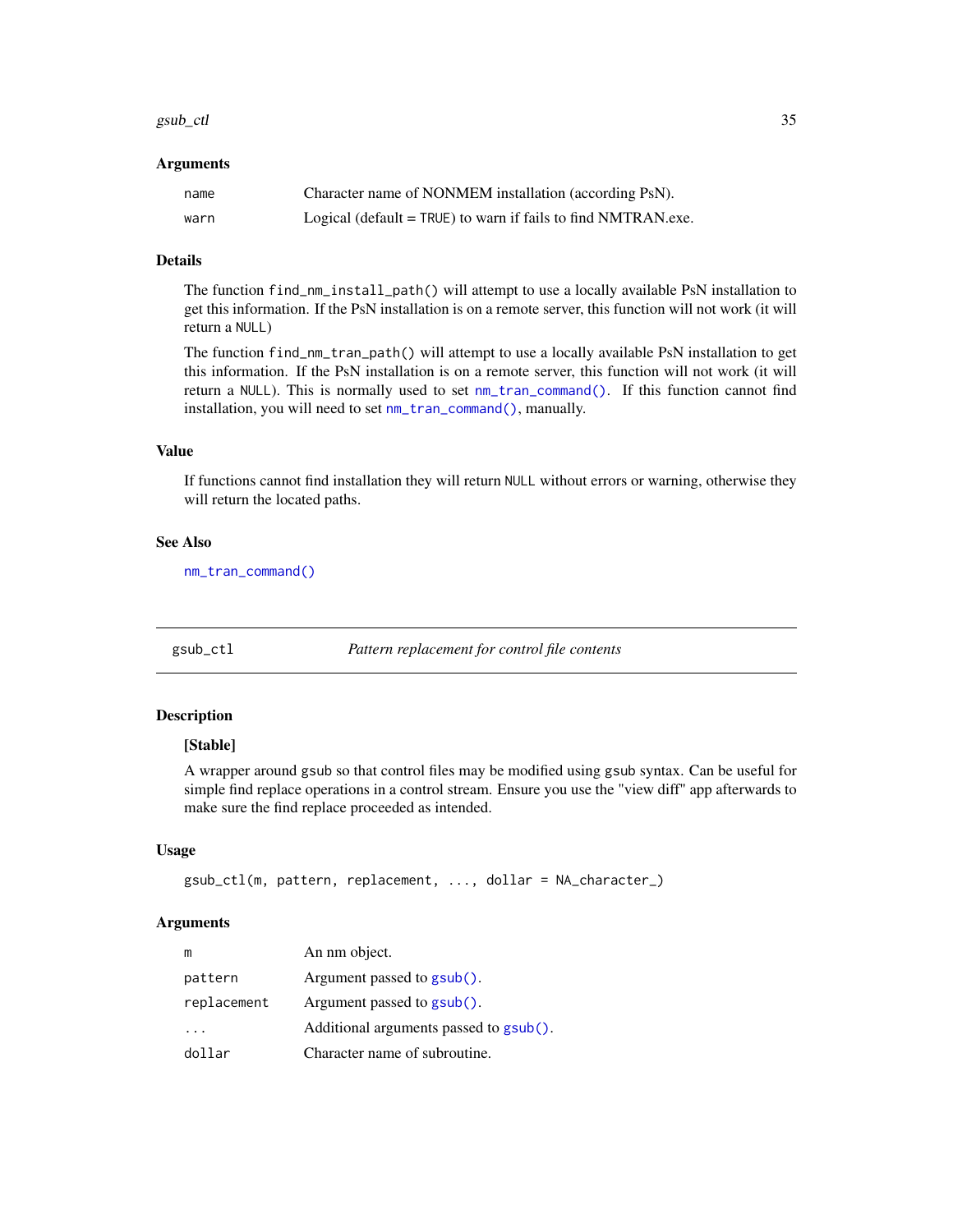36 ignore that the contract of the contract of the contract of the contract of the contract of the contract of the contract of the contract of the contract of the contract of the contract of the contract of the contract of

# Value

An nm object with modified ctl\_contents field.

#### See Also

[apply\\_manual\\_edit\(\)](#page-8-1)

#### Examples

```
# create example object m1 from package demo files
exdir <- system.file("extdata", "examples", "theopp", package = "NMproject")
m1 <- new\_nm(run_id = "m1",based_on = file.path(exdir, "Models", "ADVAN2.mod"),
             data_path = file.path(exdir, "SourceData", "THEOPP.csv"))
m1 %>% dollar("EST")
m1 <- m1 %>% gsub_ctl("ISAMPLE=300", "ISAMPLE=600")
m1 %>% dollar("EST")
```
ignore *Get/set ignore statement from control file contents*

# Description

[Stable]

#### Usage

ignore(ctl, ignore\_char)

#### Arguments

| ctl         | An nm object.                                          |
|-------------|--------------------------------------------------------|
| ignore_char | Optional character. Ignore statement to set in \$DATA. |

# Value

If ignore\_char is specified returns an nm object with modified ctl\_contents field. If no IGNORE present, returns FALSE. Otherwise returns the value of the IGNORE statement in \$DATA.

# See Also

[data\\_ignore\\_char\(\)](#page-0-0), [data\\_filter\\_char\(\)](#page-0-0)

<span id="page-35-0"></span>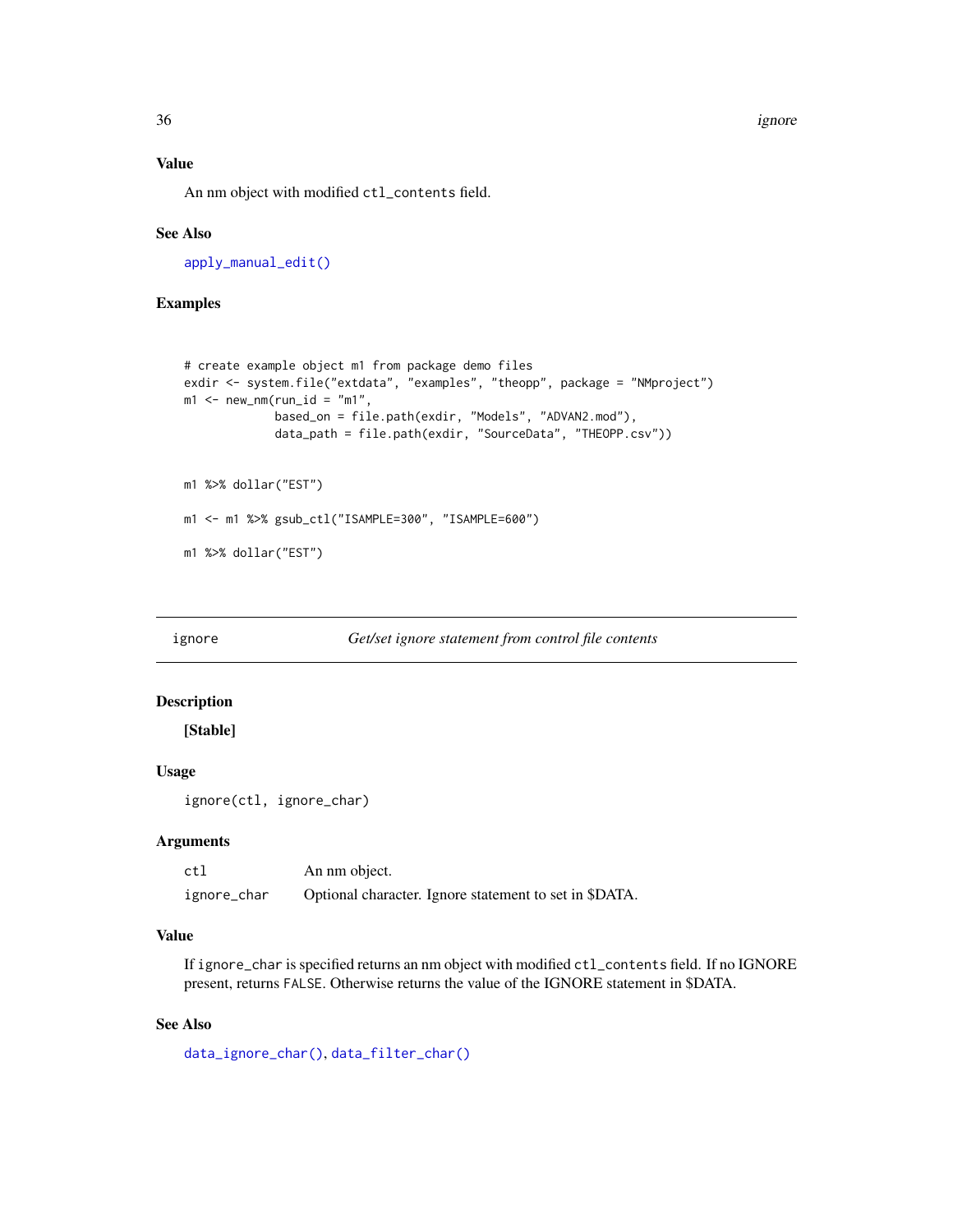#### import 37

## Examples

```
# create example object m1 from package demo files
exdir <- system.file("extdata", "examples", "theopp", package = "NMproject")
m1 <- new_nm(run_id = "m1",
            based_on = file.path(exdir, "Models", "ADVAN2.mod"),
            data_path = file.path(exdir, "SourceData", "THEOPP.csv")) %>%
  fill_input()
ignore(m1) ## display ignore statement, currently none
m1 %>% dollar("DATA")
m1 <- m1 %>% ignore("ID > 10") ## changes ignore to ignore IDs > 10.
m1 %>% dollar("DATA")
```
<span id="page-36-0"></span>import *Import staged files into project*

## Description

#### [Stable]

This function is used by the "code libary" RStudio 'Addin' to bring external code into your project.

## Usage

```
import(
  copy_table,
  overwrite = FALSE,
  silent = FALSE,
  skip = "\wedge\ldots mod$",
  find_replace_dir_names = TRUE
\mathcal{L}
```

| A data frame or character. if data frame should be output from stage(), if<br>character path, result will be stage()d first.                                                                  |
|-----------------------------------------------------------------------------------------------------------------------------------------------------------------------------------------------|
| Logical (default $=$ FALSE).                                                                                                                                                                  |
| Logical (default $=$ FALSE).                                                                                                                                                                  |
| Character (default = "\\.mod\$"). Pattern to skip. Model files will be imported<br>directly into the project in order to avoid conflicts and will instead reside only<br>in the staging area. |
| find_replace_dir_names                                                                                                                                                                        |
| Logical (default = TRUE). Will attempt to find replace strings in scripts to reflect<br>$nm\_default\_dirs()$ .                                                                               |
|                                                                                                                                                                                               |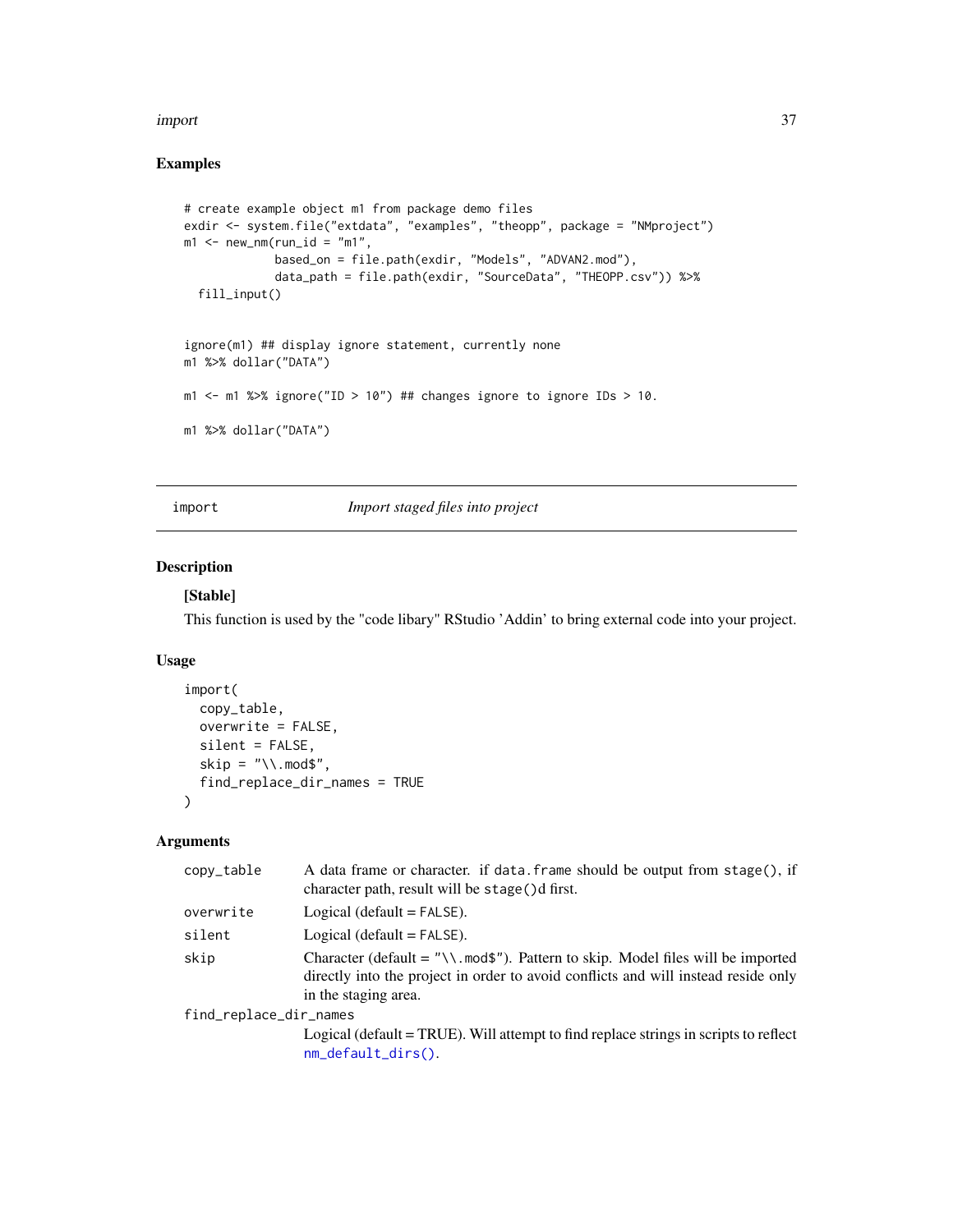#### Value

Invisibly returns copy\_table argument.

#### See Also

[code\\_library\(\)](#page-13-0), [stage\(\)](#page-90-0)

#### Examples

```
## requires NMproject directory structure
## Not run:
## both of these following operations are easier in the shiny code library
## RStudio 'Addin'.
ls_code_library("Models/ADVAN2.mod") %>%
  import() ## ends up in "staging/Models"
ls_code_library("Scripts/AUC.R") %>%
  import() ## ends up "scripts" directory
## End(Not run)
```
init\_theta *Get/set initial parameters*

#### Description

## [Stable]

These functions are useful to obtain and modify initial values of \$THETA, \$OMEGA and \$SIGMA.

#### Usage

```
init_theta(m, replace, ...)
init_omega(m, replace, ...)
init_sigma(m, replace, ...)
```

| m                       | An nm object.                                                              |
|-------------------------|----------------------------------------------------------------------------|
| replace                 | Optional tibble for replacement.                                           |
| $\cdot$ $\cdot$ $\cdot$ | Additional arguments for mutating initial estimate NONMEM subroutines. See |
|                         | examples.                                                                  |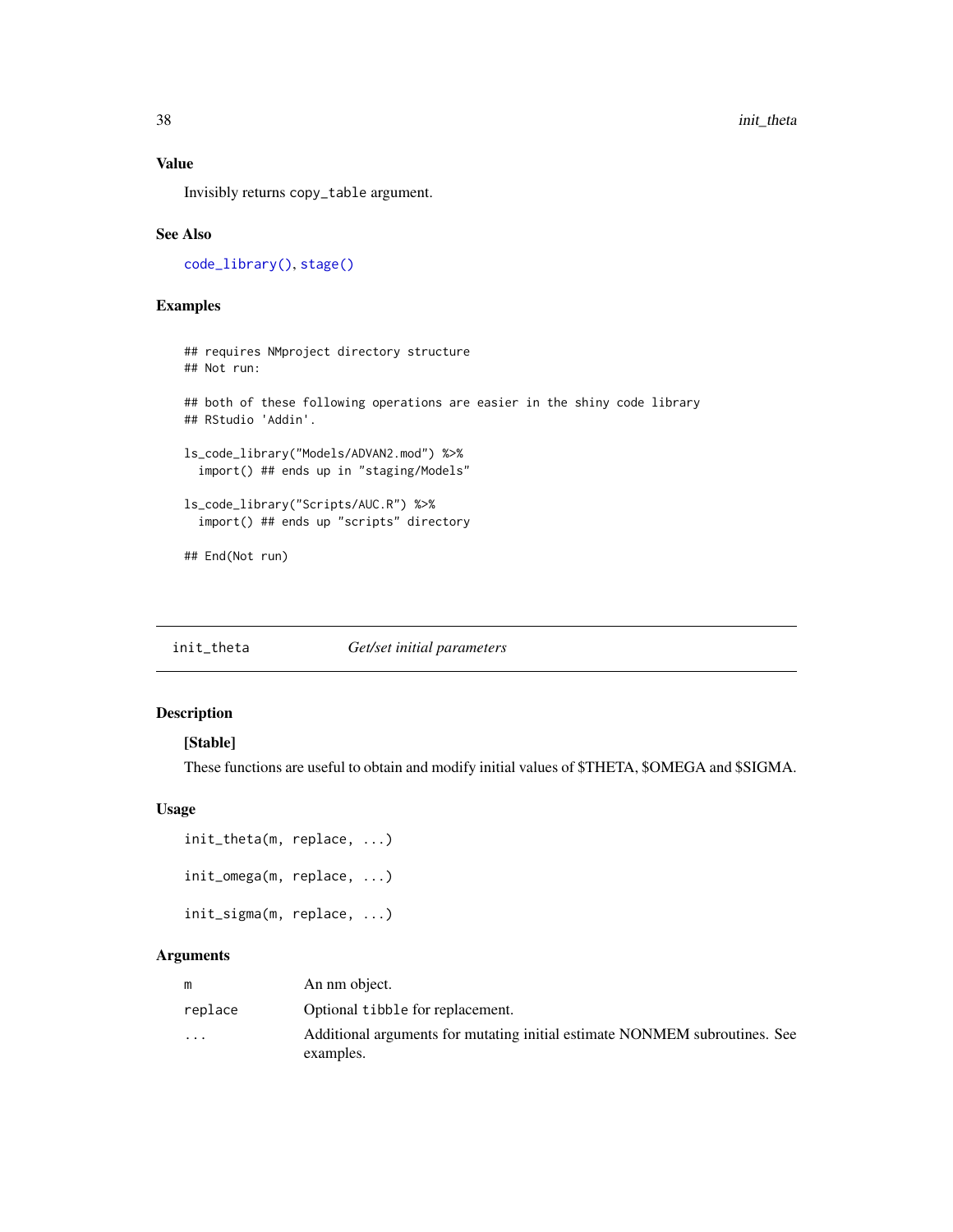#### input\_data 39

## Details

It's easiest to learn this function by view examples, the vignette and the demo [setup\\_nm\\_demo\(\)](#page-86-0). It is a good idea to view the resulting data. frame to see the columns that are able to be manipulated.

#### Value

If replace is specified returns an nm object with modified ctl\_contents field. Otherwise returns a tibble or list of tibbles with initial estimation information.

```
# create example object m1 from package demo files
exdir <- system.file("extdata", "examples", "theopp", package = "NMproject")
m1 <- new_nm(run_id = "m1",
            based_on = file.path(exdir, "Models", "ADVAN2.mod"),
             data_path = file.path(exdir, "SourceData", "THEOPP.csv"))
m1 <- m1 %>%
  fill_input() %>%
  init_{theta(int = c(-2, 0.5, 1)) %>%
  init\_sigma(int = c(0.1, 0.1)) # %# run_nm()
init_theta(m1) ## display current $THETA in tibble-form
init_omega(m1) ## display current $OMEGA in tibble-form
## here we supply a named vector in a different order
m1 <- m1 %>% init_theta(init = c(KA = -2, V = 1))
m1 %>% dollar("THETA")
## can also manipulate other aspects (like the FIX column) similarly
m1 <- m1 %>% init_theta(init = c(KA = -2, V = 1),
                        FIX = c(KA = TRUE))m1 %>% dollar("THETA")
## perturb all parameters by ~10%
m1 <- m1 %>% init_theta(init = rnorm(length(init), mean = init, sd = 0.1))
m1 %>% dollar("THETA")
```
<span id="page-38-0"></span>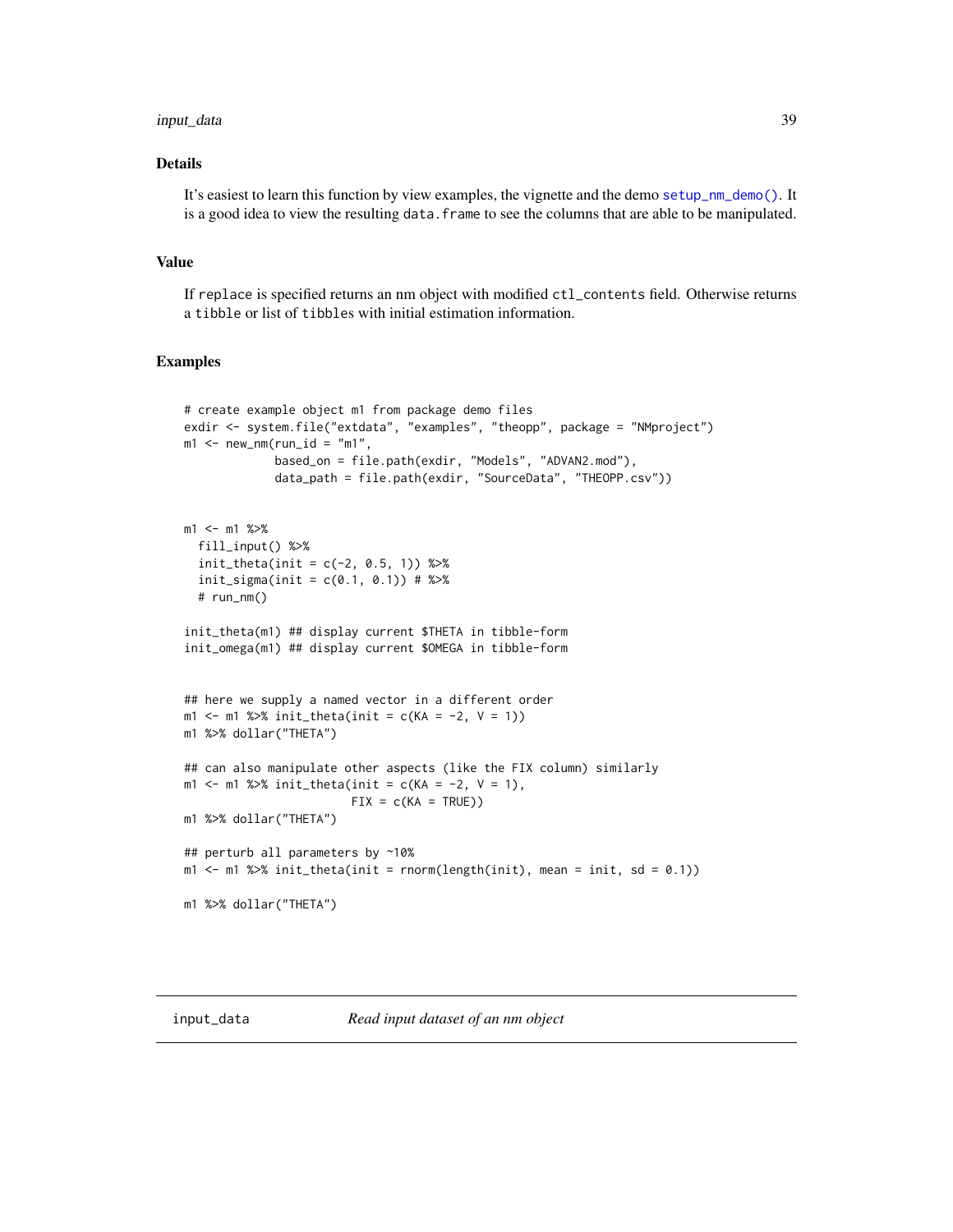## Description

#### [Stable]

Uses data\_path field of object to locate data and read in.

#### Usage

```
input_data(m, filter = FALSE, na = ".", ...)
```
## Arguments

| m         | An nm object.                                                                                                                                  |
|-----------|------------------------------------------------------------------------------------------------------------------------------------------------|
| filter    | Logical (default = FALSE). Applies NONMEM ignore statement to filter dataset.                                                                  |
| na        | Character. Passed to utils:: read.csv()                                                                                                        |
| $\ddotsc$ | Additional arguments passed to either read_derived_data() (if write_derived_data()<br>was used to create derived dataset) or utils::read.csv() |

## Examples

```
# create example object m1 from package demo files
exdir <- system.file("extdata", "examples", "theopp", package = "NMproject")
m1 <- new_nm(run_id = "m1",
             based_on = file.path(exdir, "Models", "ADVAN2.mod"),
             data_path = file.path(exdir, "SourceData", "THEOPP.csv"))
d <- input_data(m1)
head(d)
## only non-ignored rows
d_nonignore <- input_data(m1, filter = TRUE)
```
insert\_dollar *Insert a new subroutine into control file\_contents*

## Description

## [Stable]

Mostly a back end function used by other functions.

#### Usage

```
insert_dollar(m, dollar, text, after_dollar)
```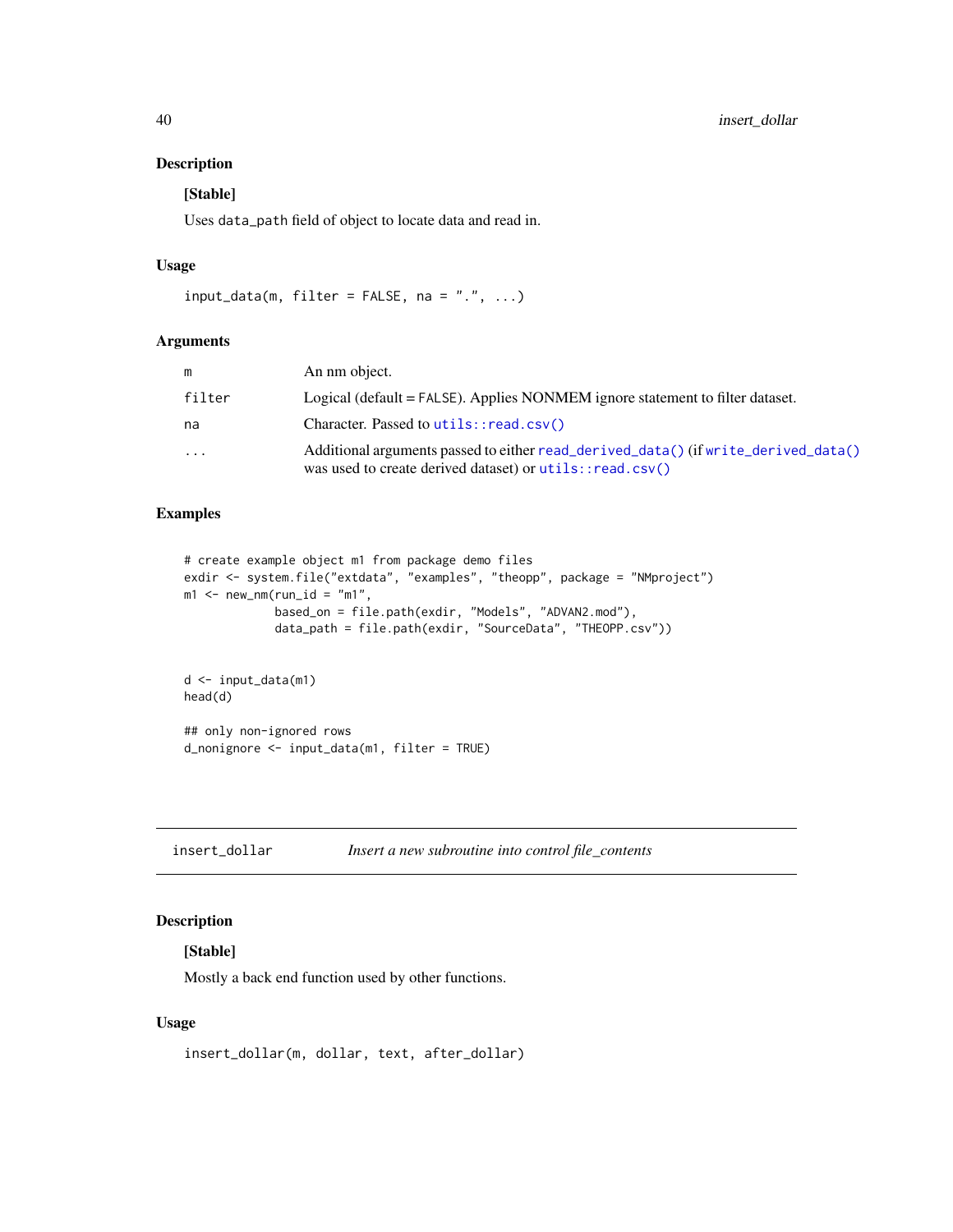## is\_finished 41

#### Arguments

| m            | An nm object.                                                                                        |
|--------------|------------------------------------------------------------------------------------------------------|
| dollar       | Character. Name of subroutine to insert.                                                             |
| text         | Character vector. Text to fill.                                                                      |
| after_dollar | Character name of preceding subroutine. The new subroutine will be inserted<br>immediately after it. |

## Value

An nm object with modified ctl\_contents field.

## Examples

```
# create example object m1 from package demo files
exdir <- system.file("extdata", "examples", "theopp", package = "NMproject")
m1 <- new_nm(run_id = "m1",
             based_on = file.path(exdir, "Models", "ADVAN2.mod"),
             data_path = file.path(exdir, "SourceData", "THEOPP.csv"))
m1 <- m1 %>% insert_dollar("MODEL", "
$MODEL
COMP = (CENTRAL)
", after_dollar = "SUB")
m1 %>% dollar("MODEL")
```
is\_finished *Tests if job is finished*

## Description

[Stable]

#### Usage

is\_finished(r, initial\_timeout = NA)

#### Arguments

r An nm object. initial\_timeout Deprecated. See [wait\\_finish\(\)](#page-100-0).

## Value

A logical vector with TRUE or FALSE values.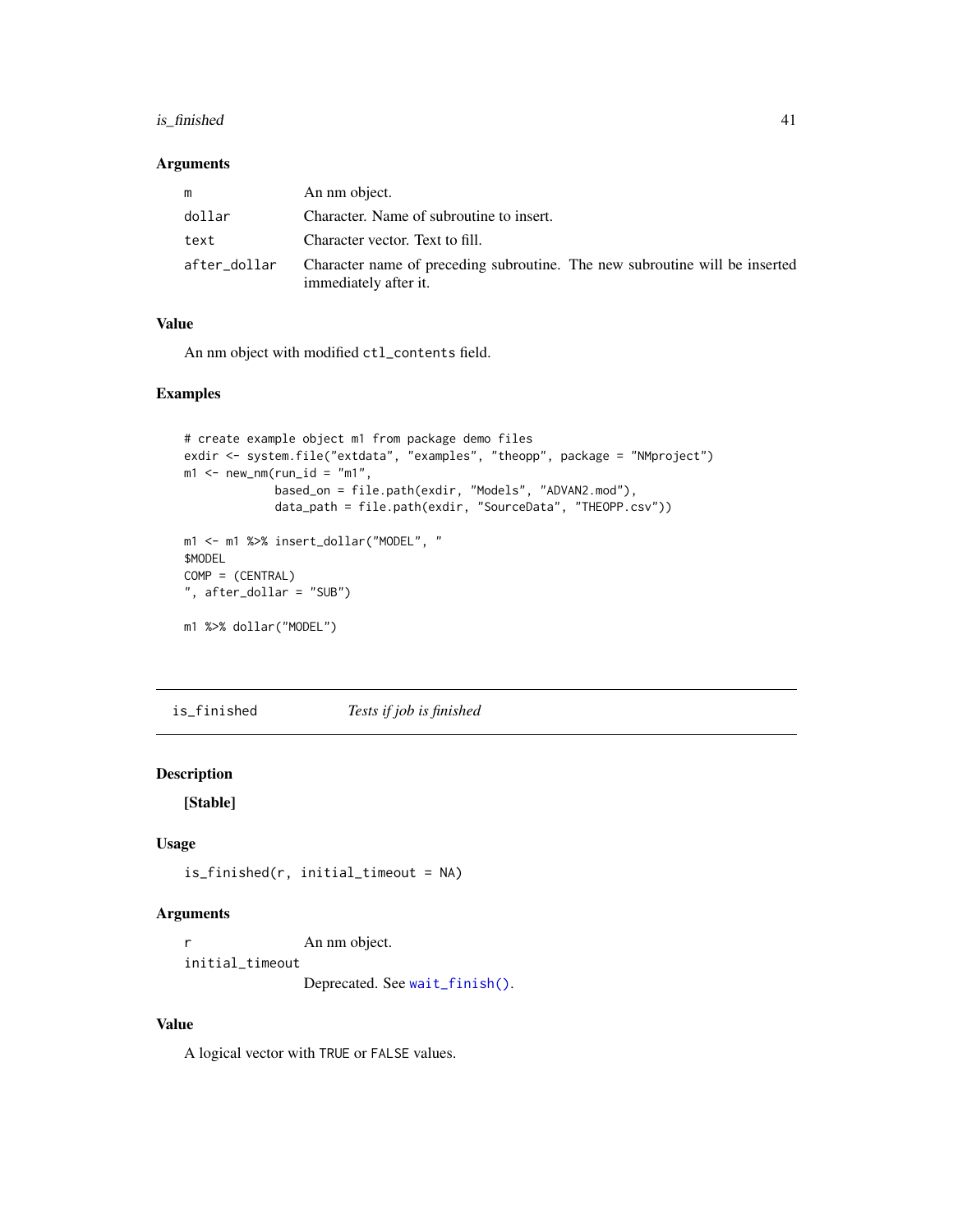## Examples

```
# create example object m1 from package demo files
exdir <- system.file("extdata", "examples", "theopp", package = "NMproject")
m1 <- new_nm(run_id = "m1",
            based_on = file.path(exdir, "Models", "ADVAN2.mod"),
             data_path = file.path(exdir, "SourceData", "THEOPP.csv"))
```

```
is_finished(m1) # FALSE
```
#### is\_nm *Test if object is an nm coercible object*

## Description

#### [Stable]

Mostly internal functions to test object types.

#### Usage

```
is_nm_list(x)
```
is\_nm\_generic(x)

#### Arguments

x Object.

## Value

A logical vector with TRUE or FALSE values.

is\_nmproject\_dir *Is the directory an NMproject directory*

## Description

## [Stable]

Find out whether current (or specified) directory is an NMproject directory or not.

## Usage

is\_nmproject\_dir(path = getwd())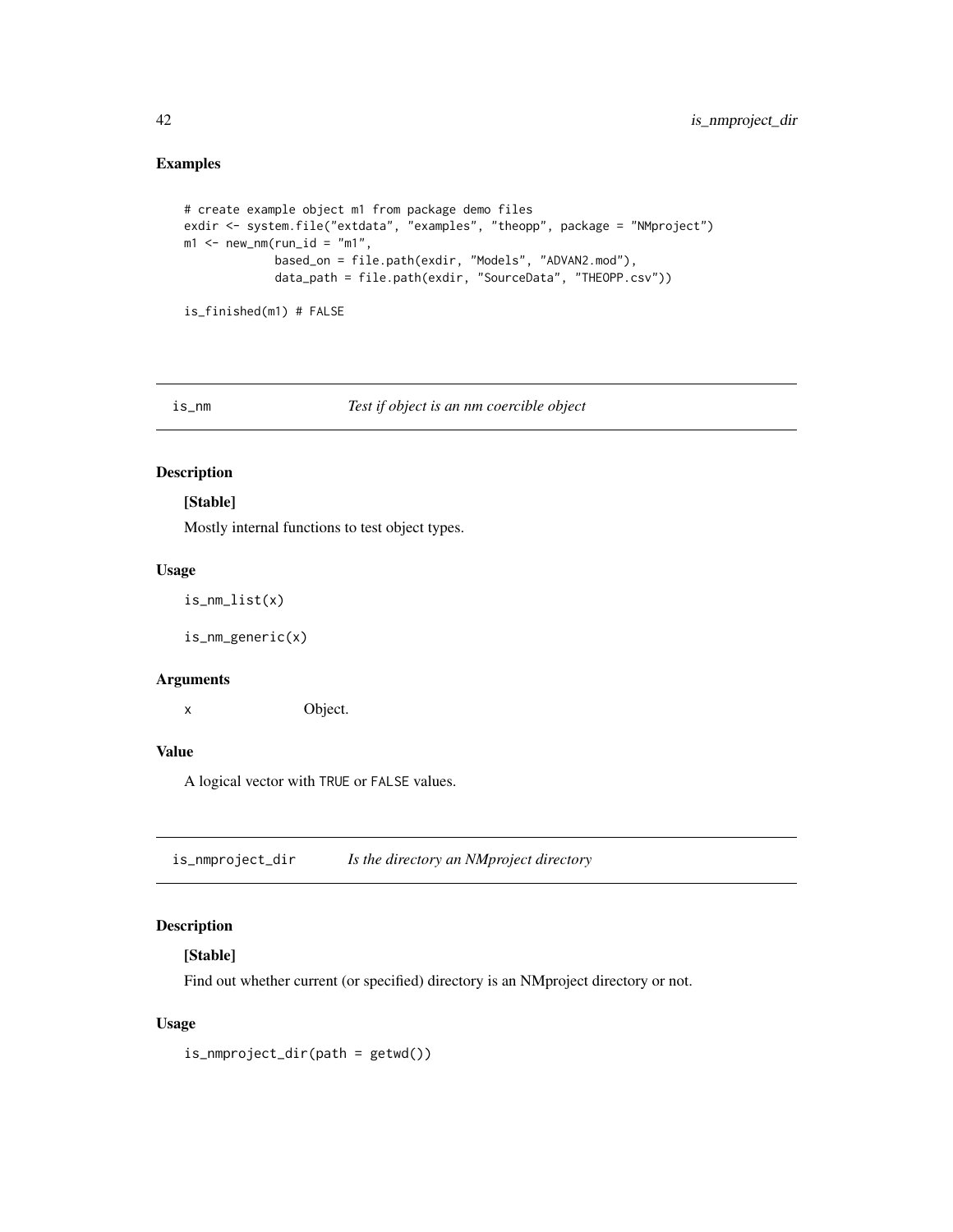## is\_successful 43

## Arguments

path Optional path to test if it's an NMproject or not.

#### Value

Logical TRUE or FALSE

is\_successful *Test if NONMEM ran without errors*

## Description

[Experimental]

#### Usage

is\_successful(r)

## Arguments

r An nm object.

## Value

TRUE if run was successful, FALSE otherwise.

```
# create example object m1 from package demo files
exdir <- system.file("extdata", "examples", "theopp", package = "NMproject")
m1 <- new_nm(run_id = "m1",
            based_on = file.path(exdir, "Models", "ADVAN2.mod"),
             data_path = file.path(exdir, "SourceData", "THEOPP.csv"))
```

```
is_successful(m1) ## FALSE
```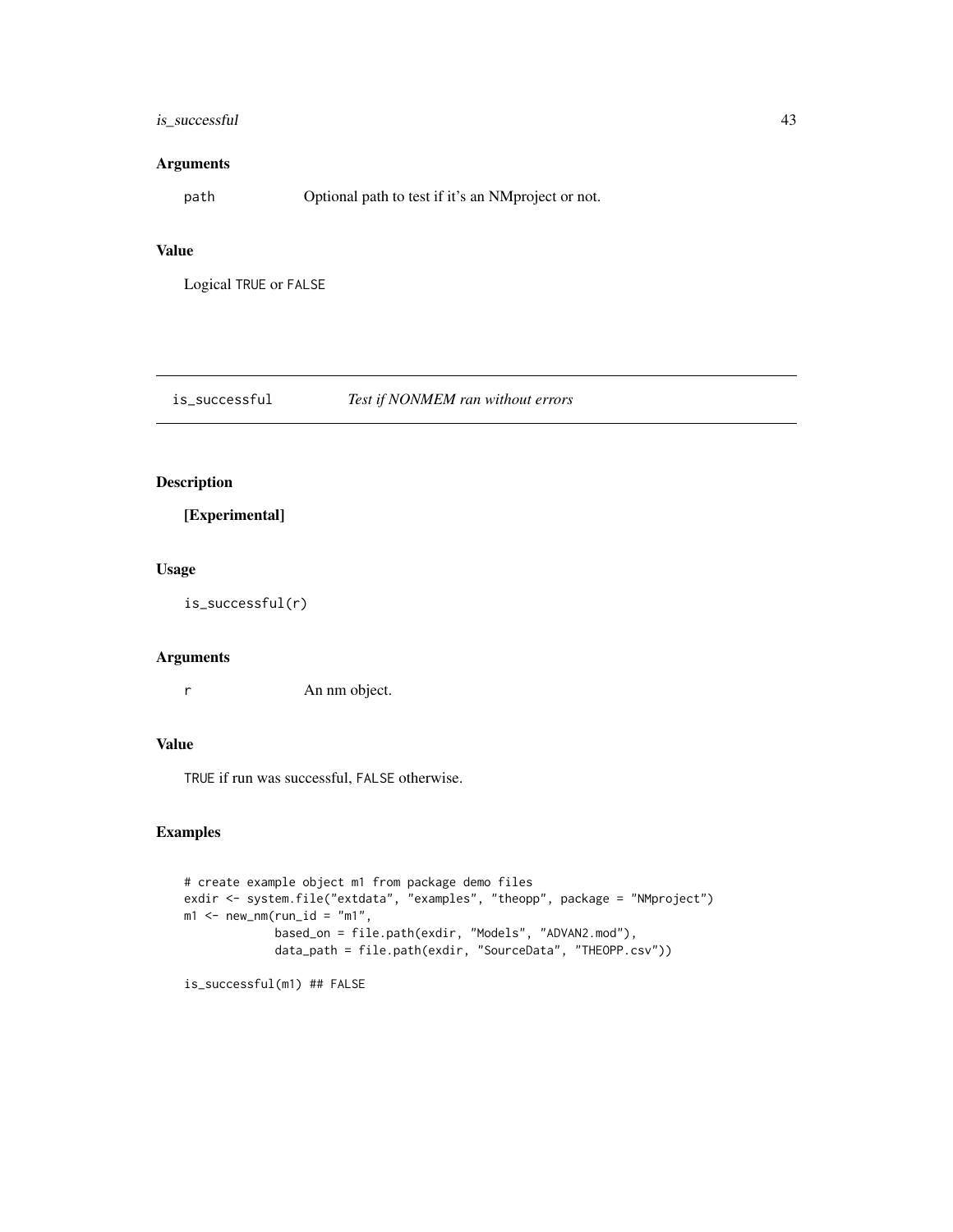#### Description

#### [Experimental]

Gets attributes of the run like run time, queue time.

#### Usage

```
job_stats(m)
```
#### **Arguments**

m An nm object.

## Value

A wide format tibble with information about the job execution times.

```
## Below code requires NONMEM to be installed
## Not run:
#' # create example object m1 from package demo files
exdir <- system.file("extdata", "examples", "theopp", package = "NMproject")
m1 <- new\_nm(run_id = "m1",based_on = file.path(exdir, "Models", "ADVAN2.mod"),
            data_path = file.path(exdir, "SourceData", "THEOPP.csv"))
dc <- tibble(cores = c(1, 3, 10, 30)) %>%
 mutate(m = m1 %child(run_id = cores) %>%
   run_in("Models/m1_coretest") %>%
   cmd("execute {ctl_name} -parafile={parafile} -dir={run_dir} -nodes={cores}") %>%
   parafile("/opt/NONMEM/nm75/run/mpilinux8.pnm") %>%
   cores(cores))
dc$m %>% cmd()
dc$m %>%
 run_nm() %>%
 wait_finish()
## extract job statistics and plot cores vs Rtime or Ttime
## to get plots of run time and total time vs number of CPUs
```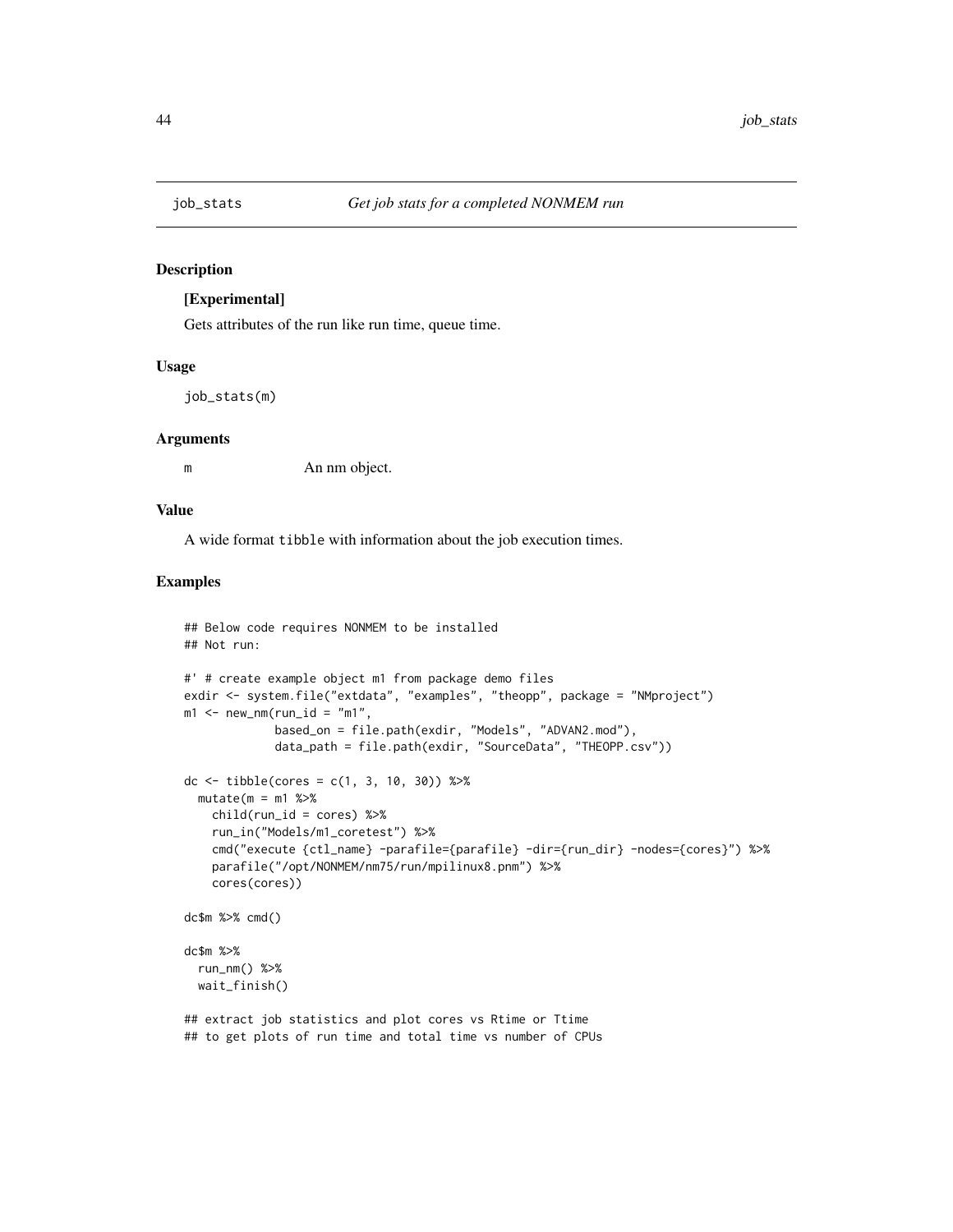ls\_code\_library 45

```
dc$m %>%
  job_stats() %>%
  ggplot(aes(x = cores, y = Rtime)) +theme_bw() +
  geom_point()
## End(Not run)
```
ls\_code\_library *List files in code library*

## Description

## [Stable]

A low level function to interact with the code library. It is easier in most cases to use the shiny "code library" RStudio 'Addin'.

#### Usage

ls\_code\_library(pattern = ".")

#### Arguments

pattern Optional character. Filter the code library use regex.

## Value

Character vector of matched file paths.

## See Also

[code\\_library\(\)](#page-13-0), [stage\(\)](#page-90-0), [import\(\)](#page-36-0)

## Examples

ls\_code\_library("Models/ADVAN2.mod")

```
## requires NMproject directory structure to operate in
## Not run:
ls_code_library("Models/ADVAN2.mod") %>%
  stage()
```

```
## End(Not run)
```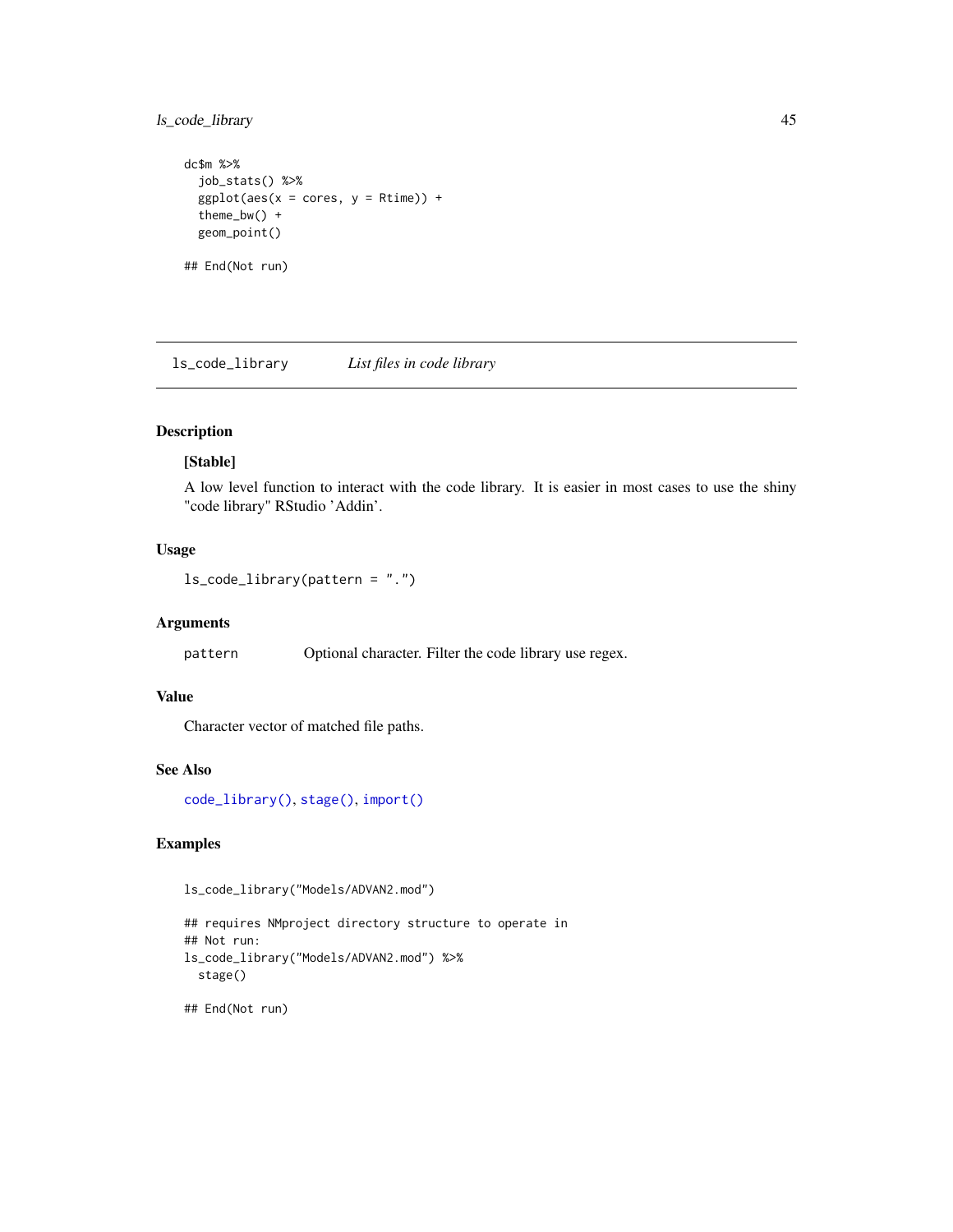ls\_scripts *List scripts*

## Description

[Stable]

#### Usage

```
ls_scripts(folder = ".", extn = "r|R|Rmd|rmd", recursive = TRUE)
```
#### Arguments

| folder    | String describing folder to search recursively in.                      |
|-----------|-------------------------------------------------------------------------|
| extn      | Character (can be regex) giving extension to limit search to.           |
| recursive | Logical (default $=$ TRUE). Should directories be searched recursively. |

## Value

Character vector of matched file paths.

## Examples

```
## find all scripts with the string "AUC("
ls_scripts("~/path/to/analysis/Scripts") %>% search_raw("AUC\\(")
```
<span id="page-45-0"></span>make\_boot\_datasets *Prepare a bootstrap tibble*

## Description

## [Stable]

Creates bootstrap datasets and returns corresponding nm objects. Requires the necessary rsample splitting objects to be present. See examples.

#### Usage

```
make_boot_datasets(
 m,
  samples = 10.
 data_folder = file.path(nm_dir("derived_data"), "bootstrap_datasets"),
  overwrite = FALSE,
  id\_var = "ID",...
\mathcal{L}
```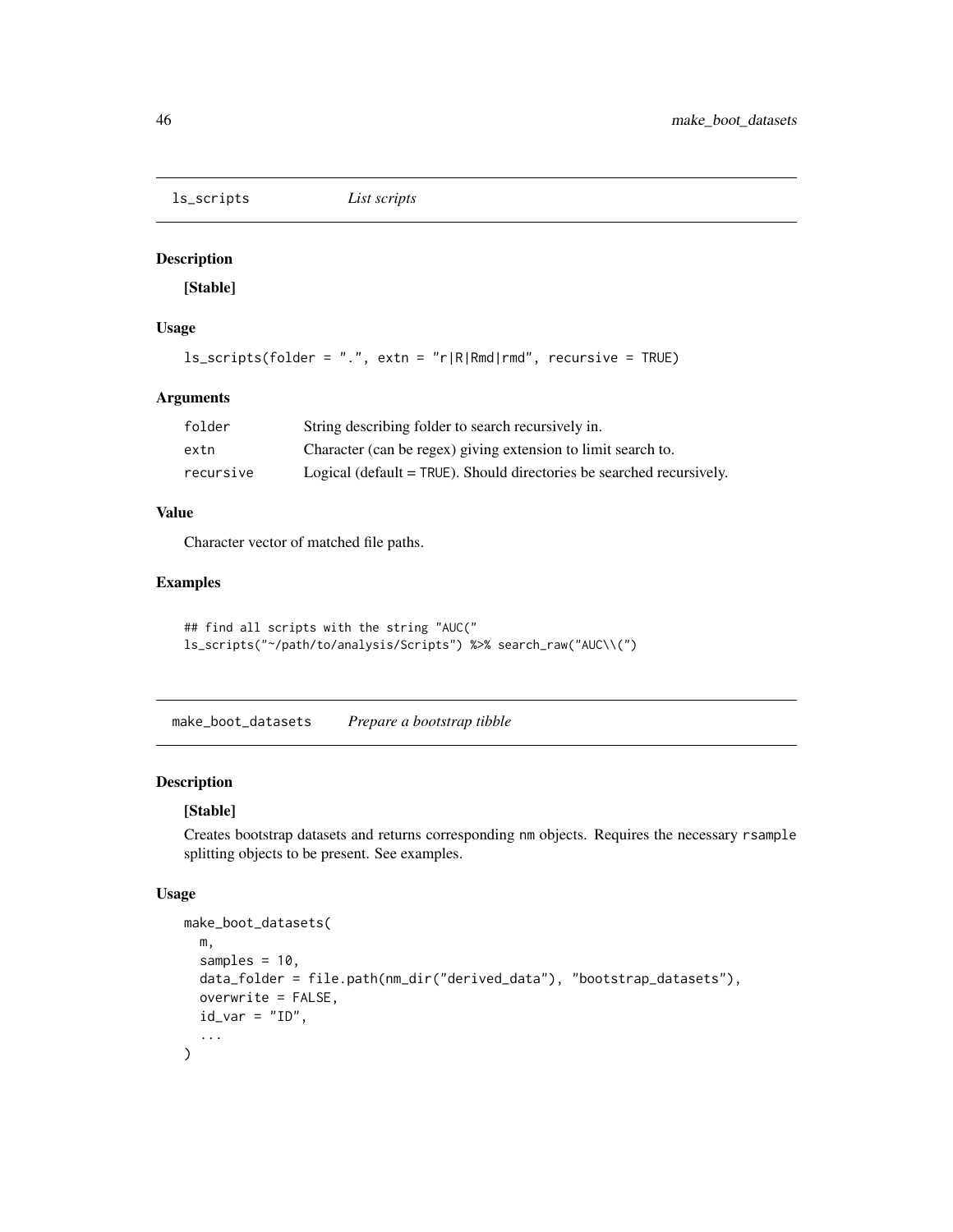#### **Arguments**

| m           | An nm object.                                                |
|-------------|--------------------------------------------------------------|
| samples     | Number of samples.                                           |
| data_folder | Folder (relative path) to store datasets.                    |
| overwrite   | Logical (default $=$ FALSE). Overwrites previous files.      |
| id_var      | Character (default = $"ID"$ ). Name of ID column in dataset. |
|             | Arguments passed to fill_input().                            |

## Value

A tibble with samples rows and an nm object object column m for execution of the bootstrap.

```
## The following only works inside an NMproject directory structure and
## and requires NONMEM installed
## Not run:
# create example object m1 from package demo files
exdir <- system.file("extdata", "examples", "theopp", package = "NMproject")
m1 <- new_nm(run_id = "m1",
             based_on = file.path(exdir, "Models", "ADVAN2.mod"),
             data_path = file.path(exdir, "SourceData", "THEOPP.csv"))
d <- input_data(m1)
## in your dataset production script
d <- d %>%
  mutate(
    WT_C = cut(WT, breaks = 2, labels = FALSE),STRATA = paste(SEX, WT_C, sep = "__"))
d_id <- d %>% distinct(ID, STRATA)
set.seed(123)
## create large set of resamples (to enable simulation to grow
## without ruining seed)
bootsplits <- rsample::bootstraps(d_id, 100, strata = "STRATA")
dir.create("DerivedData", showWarnings = FALSE)
bootsplits %>% saveRDS("DerivedData/bootsplit_data.csv.RData")
## In a model development script, the following, performs a
## 100 sample bootstrap of model m1
m1_boot <- m1 %>% make_boot_datasets(samples = 100, overwrite = TRUE)
```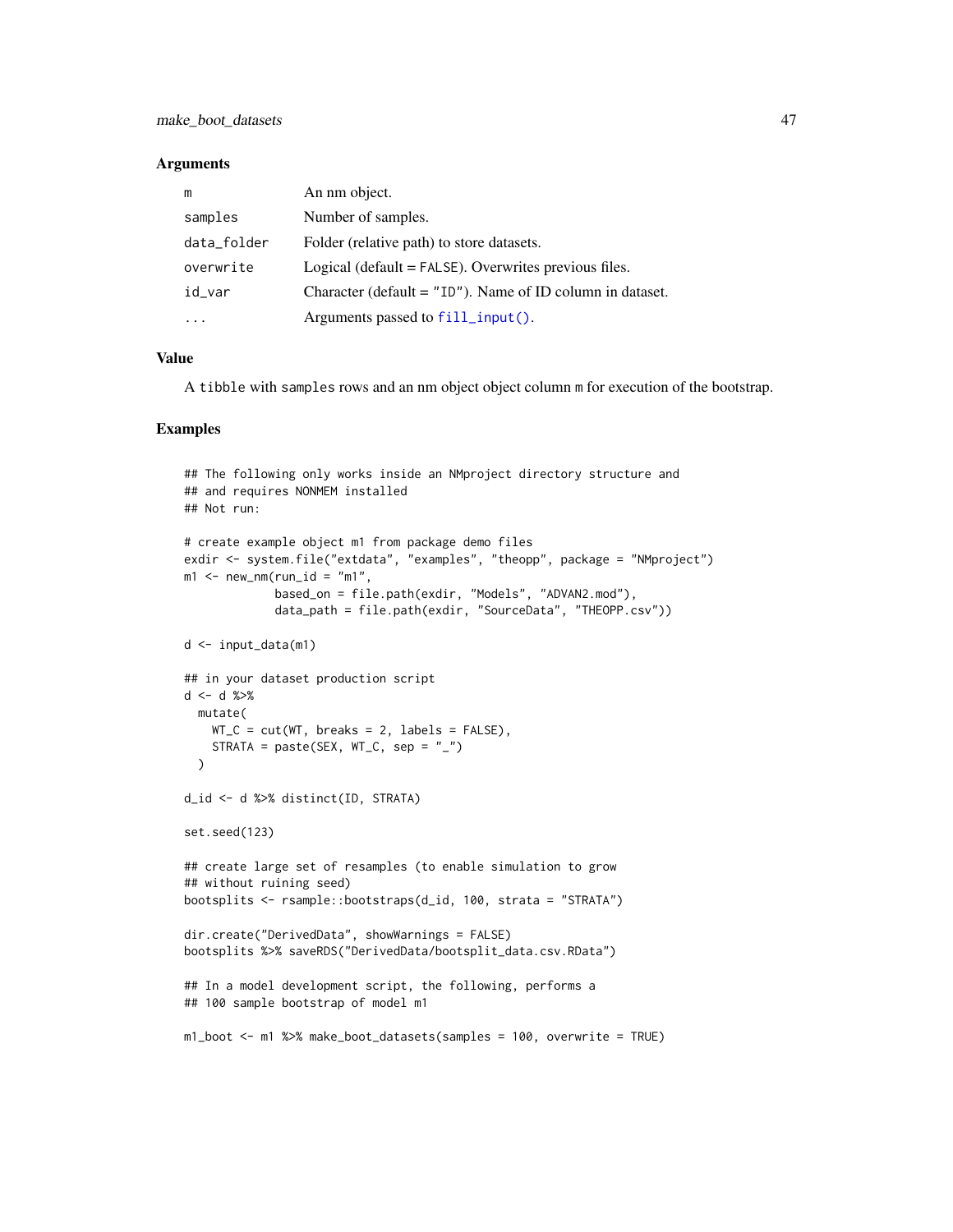```
m1_boot$m %>% run_nm()
## the following bootstrap template will wait for results to complete
m1_boot$m %>% nm_list_render("Scripts/basic_boot.Rmd")
## End(Not run)
```
make\_OCC\_every\_dose *Make an OCC column for NONMEM IOV use*

## Description

## [Experimental]

Creates and OCC column that increments in accordance to specified condition. To be used in a dplyr::mutate() statement dplyr::group\_by()'d by "ID".

## Usage

make\_OCC\_every\_dose(d, dose\_trigger, new\_OCC\_trigger)

#### Arguments

| d               | A data.frame. NONMEM ready input dataset.              |
|-----------------|--------------------------------------------------------|
| dose_trigger    | Logical expression for defining a dosing row.          |
| new_OCC_trigger |                                                        |
|                 | $T = 1.1$ $T = 1.01$ $T = 1.01$ $T = 1.000$ $T = 1.11$ |

Logical expression for defining when OCC should increment.

```
# create example object m1 from package demo files
exdir <- system.file("extdata", "examples", "theopp", package = "NMproject")
m1 <- new_nm(run_id = "m1",
             based_on = file.path(exdir, "Models", "ADVAN2.mod"),
             data_path = file.path(exdir, "SourceData", "THEOPP.csv"))
d <- input_data(m1)
```

```
## OCC increments on every dosing interval with more than 4 samples
d %>% make_OCC_every_dose(!is.na(AMT), any(!is.na(DV)))
```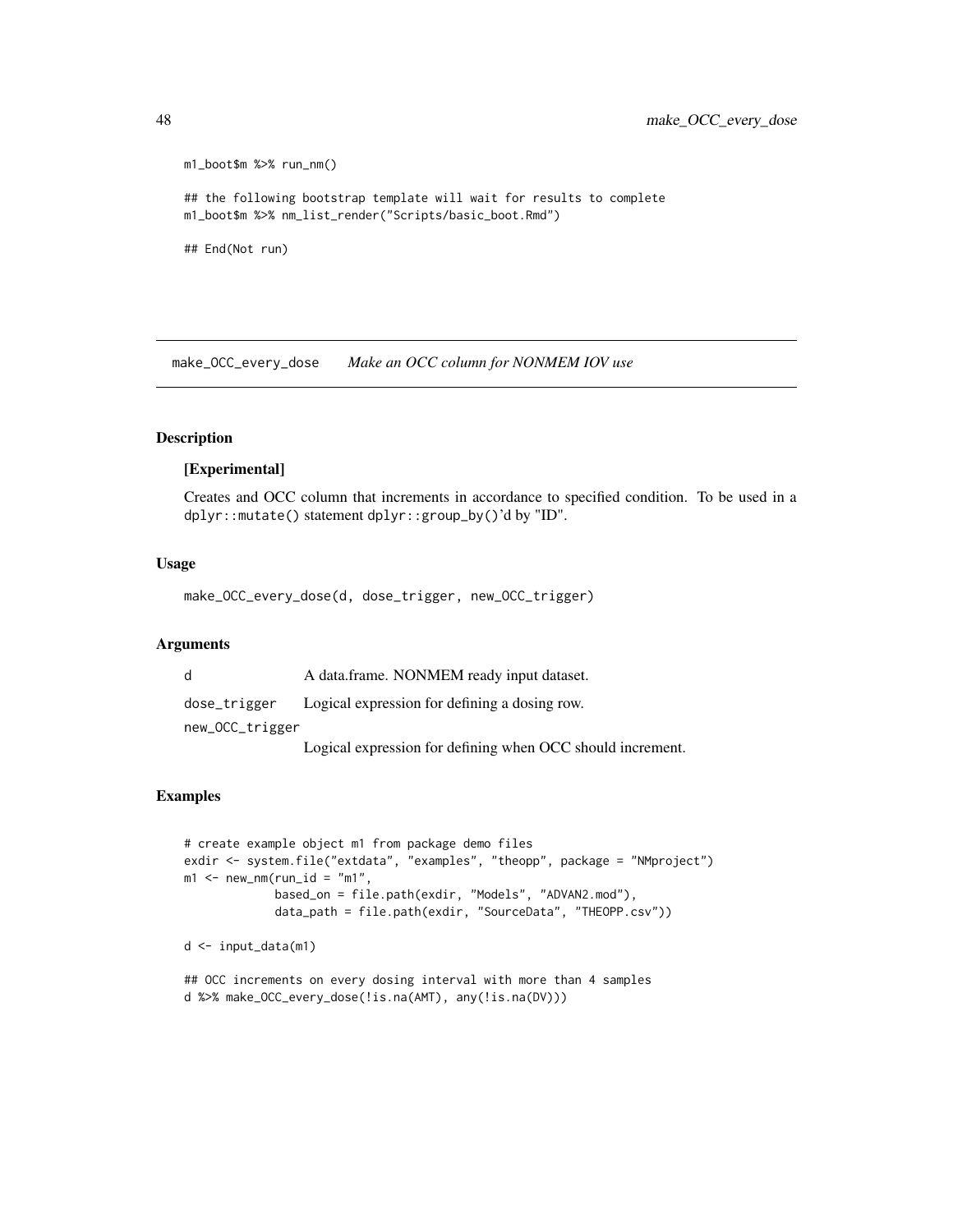make\_xv\_datasets *Write (bootstrap) cross validation datasets*

## Description

#### [Experimental]

Similar to [make\\_boot\\_datasets\(\)](#page-45-0), but sets up "out of bag" datasets for model evaluation.

## Usage

```
make_xv_datasets(
  dboot,
  data_folder = file.path(nm_dir("derived_data"), "bootstrap_datasets"),
  overwrite = FALSE,
  id\_var = "ID")
```
#### Arguments

| dboot       | Output from make_boot_datasets().                |
|-------------|--------------------------------------------------|
| data_folder | Folder to store datasets.                        |
| overwrite   | Logical. Overwrite previous files or not.        |
| id_var      | Character (default $=$ "ID"). Name of ID column. |

#### Value

A tibble of nm objects similar to [make\\_boot\\_datasets\(\)](#page-45-0) output.

new\_nm *Create a new (parent) nm object*

## Description

#### [Stable]

Create a new parent nm object. Normally the first NONMEM object you create will be using this function. Subsequent objects created with the [child\(\)](#page-12-0) function will inherit the properties of the parent run.

#### Usage

```
new_nm(based_on, run_id = NA_character_, data_path, cmd, force = FALSE)
```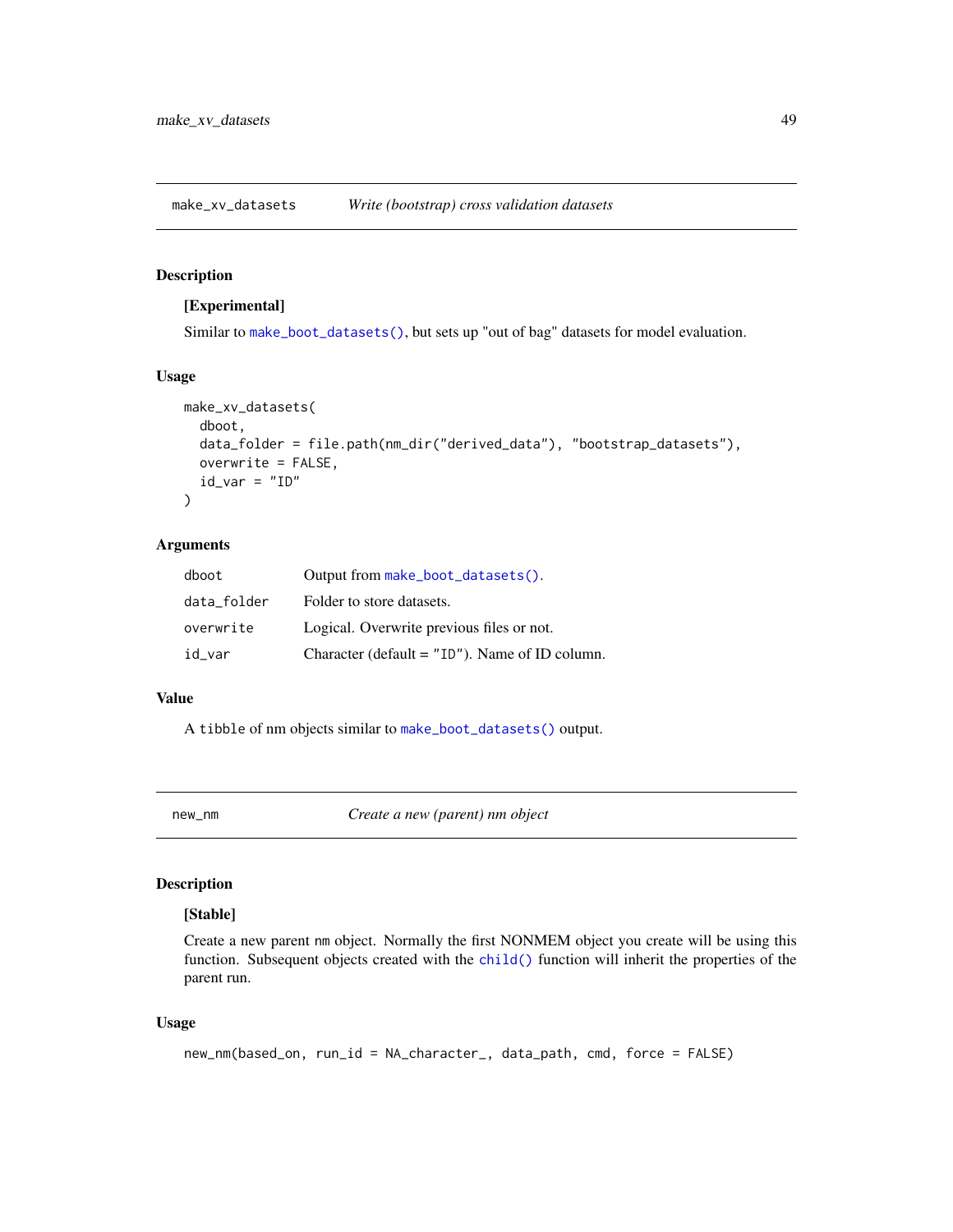#### **Arguments**

| based_on  | Character. Relative path to an existing control file from which to base this run.<br>NMproject will not modify or run this control file. Instead it will create a new<br>control file specified by the ct1_name field (see Details below).    |
|-----------|-----------------------------------------------------------------------------------------------------------------------------------------------------------------------------------------------------------------------------------------------|
| run_id    | Character. Run identifier. This is used to name the run and output files such as<br>\$TABLE outputs.                                                                                                                                          |
| data_path | Character. Path to dataset. If this is not specified, NM project will try to guess<br>based on the current \$DATA components of the file specified in based_on. How-<br>ever it is recommended to specify this explicitly as a relative path. |
| cmd       | Optional character. PsN command to use. If unspecified will use get Option ("nm_default_fields")<br>value of cmd. Use glue notation for inheritance. See details.                                                                             |
| force     | (Default $=$ FALSE). Forces object creation even if based on model is in the<br>nm_dir("models") directory.                                                                                                                                   |

#### Details

The cmd field uses glue notation. So instead of specifying execute runm1.mod -dir=m1, it is best to specify execute {ctl\_name} -dir={run\_dir}. The values of ctl\_name and run\_dir refer to object fields and if these change value like when the child() function is used to create a separate child object, the cmd field will update automatically.

## Value

An object of class nm\_list. Attributes can be viewed by printing the object in the console.

#### Object fields

Each field has a corresponding function (documented in [nm\\_getsetters\)](#page-56-0) of the same name to access and modify it's value.

type The PsN run type. Default is execute.

run\_id The run identifier. E.g. m1.

run\_in The directory to copy control files and run NONMEM. Default = "Models".

executed For internal use.

ctl contents Stores the contents of the control file to be written to disk when the [run\\_nm\(\)](#page-82-0) function is used on the object.

data\_path Path to the NONMEM ready dataset (from base project directory).

cmd See details above.

cores Numbers of cores to use. Requires a cmd value that uses the {cores} glue field.

run dir PsN directory to run the NONMEM run. Default is to the be the same as the run\_id for simplicity.

results\_dir Location to store results files from diagnostic reports executed with [nm\\_render\(\)](#page-61-0).

unique id For internal use.

lst\_path Normally does not require setting. Path to the expected .lst file.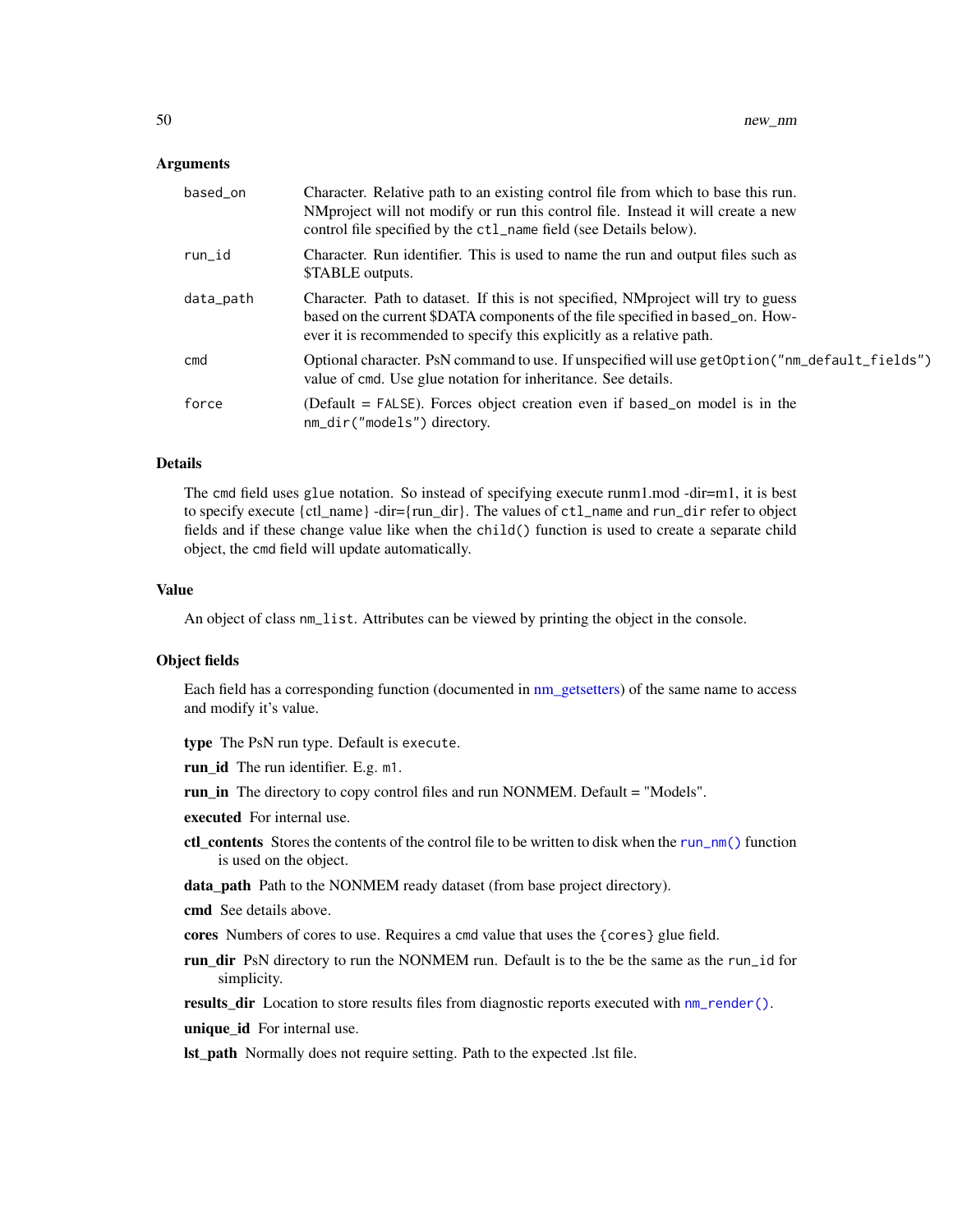#### nmsave 51

## See Also

[nm\\_getsetters\(\)](#page-56-0), [child\(\)](#page-12-0)

#### Examples

```
# create example object m1 from package demo files
exdir <- system.file("extdata", "examples", "theopp", package = "NMproject")
m1 <- new_nm(run_id = "m1",
             based_on = file.path(exdir, "Models", "ADVAN2.mod"),
             data_path = file.path(exdir, "SourceData", "THEOPP.csv"))
m1 ## display object fields
cmd(m1)
ctl_name(m1)
run_dir(m1)
```
nmsave *Save plots in results\_dir*

#### Description

#### [Experimental]

nmsave\_plot is a wrapper around [ggplot2::ggsave\(\)](#page-0-0) for nm objects, nmsave\_table is a wrapper for saving data.frames to file in the form of a .csv file.

## Usage

```
nmsave_plot(
 r,
 object,
 file_name,
 directory = results_dir(r),
 width = 7,
 height = 5,
 dpi = 300,
  ...
)
```
nmsave\_table(r, object, file\_name, directory = results\_dir(r), ...)

| r         | An nm object.                    |
|-----------|----------------------------------|
| object    | A list of plotting objects.      |
| file name | Character. Name of results file. |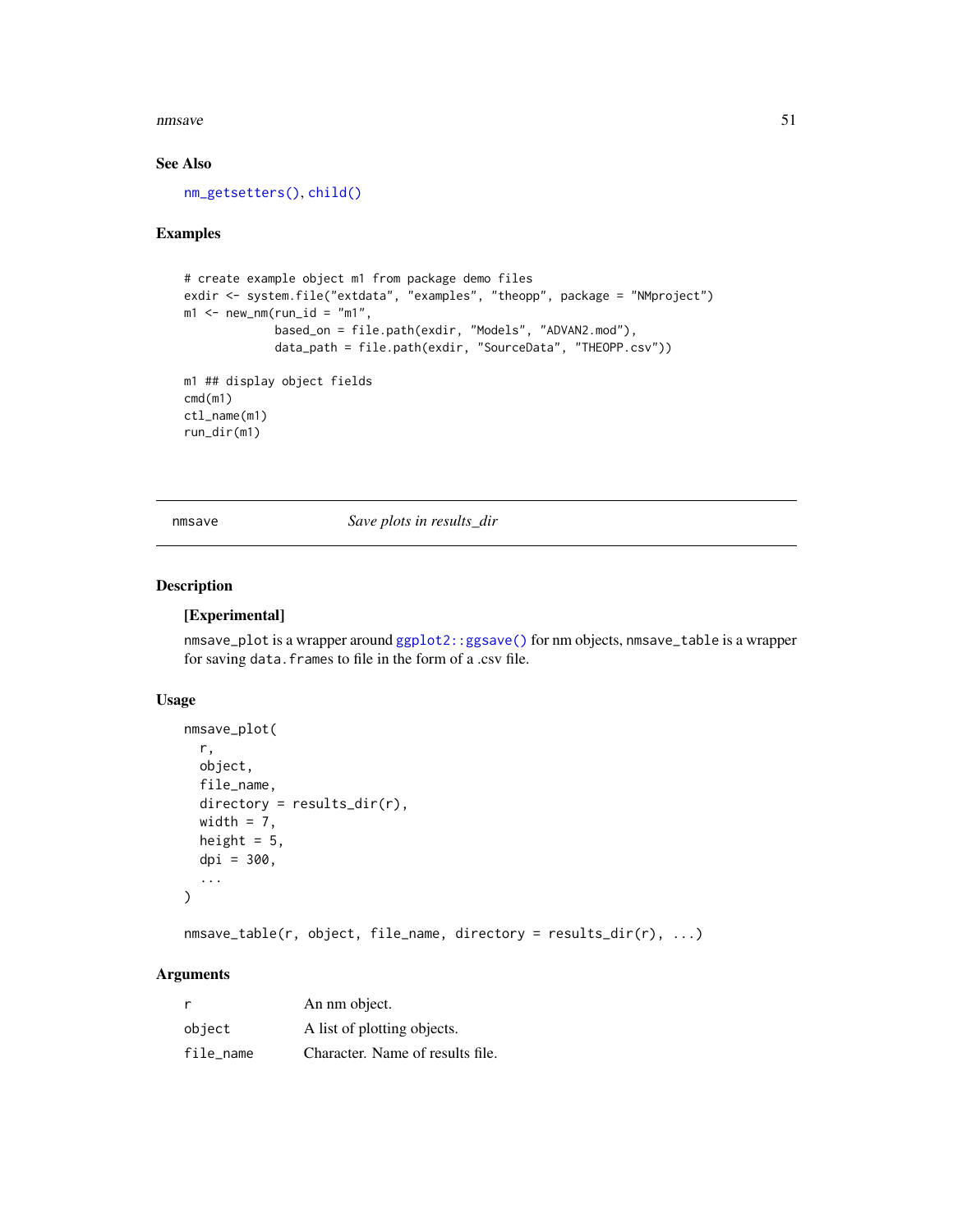| directory | Character (default = results_dir(r)). Where to save. |
|-----------|------------------------------------------------------|
| width     | Passed to $ggplot2::ggsave()$ .                      |
| height    | Passed to $ggplot2::ggsave()$ .                      |
| dpi       | Passed to $ggplot2$ : : $ggsave()$ .                 |
| $\ddotsc$ | Passed to ggplot2::ggsave().                         |

## Value

An nm object with modified result\_files field.

nm\_create\_analysis\_project

*Create analysis project*

## Description

## [Stable]

This is the underlying function used by: File -> New Project -> New Directory -> New NMproject. It creates a new analysis working directory with a directory structure similar to an R package.

## Usage

```
nm_create_analysis_project(
 path,
 dirs = nm_default_dirs(),
 style = c("analysis", "analysis-package"),
 use_renv = FALSE,
  readme_template_package = "NMproject",
  ...
)
```

| path                    | Character path (relative or absolute) to project. If just specifying a name, this<br>will create the analysis project in the current working directory. See details for<br>naming requirements. |
|-------------------------|-------------------------------------------------------------------------------------------------------------------------------------------------------------------------------------------------|
| dirs                    | Character list or vector. Default $=$ nm_default_dirs(). Can also handle an<br>ordered string which is supplied by the RStudio project template interface.                                      |
| style                   | Character. Either "analysis" or "analysis-package" See details for path<br>requirements and function behaviour.                                                                                 |
| use_renv                | Logical (default $=$ FALSE). Should renv be used or not in project.                                                                                                                             |
| readme_template_package |                                                                                                                                                                                                 |
|                         | Package name from which to load the README template (default = "NMproject")                                                                                                                     |
| $\cdot$                 | Deprecated.                                                                                                                                                                                     |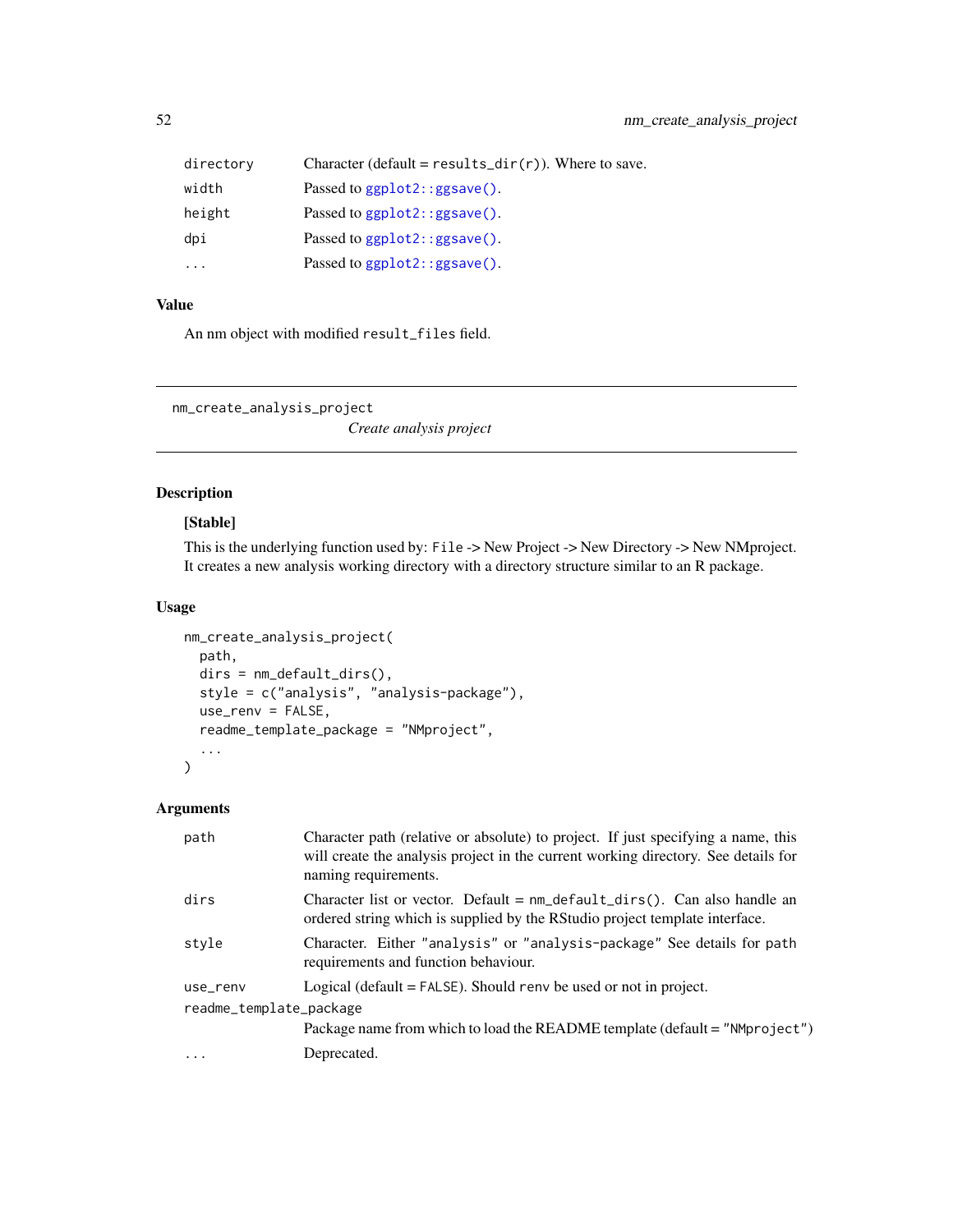#### Details

The function works like as is inspired by starters::create\_analysis\_project(). There is no restriction on directory name. It is therefore possible to violate R package naming conventions.

When style = "analysis" is selected, the analysis directory will be package-like in structure, with the package name "localanalysis". For style = "analysis-package", path should contain only (ASCII) letters, numbers and dot, have at least two characters and start with a letter and not end in a dot. See [Description file requirements](https://cran.r-project.org/doc/manuals/r-release/R-exts.html#The-DESCRIPTION-file) for more information.

This is to cater to users who like underscores and aren't interested in creating a package.

#### Default modelling directories

Default modelling directories can be modified with nm\_default\_dirs option (see [options\(\)](#page-0-0) for information on how to modify this). A (partially) named list of directories to be used by nm\_create\_analysis\_project Required names are "models", "scripts" and "results". By default these are set to "Models", "Scripts" and "Results", respectively. Additional nameless characters (e.g. "SourceData") correspond to additional modelling directories.

"SourceData": intended for unmodified source datasets entering the analysis project.

"DerivedData": intended for cleaned and processed NONMEM ready datasets

"Scripts": intended for all R scripts

"Models": intended for all NONMEM modelling

"Results": intended as default location for run diagnostics, plots and tables

## See Also

[nm\\_default\\_dirs\(\)](#page-53-0) for modifying default directory structure.

nm\_default\_dir *Get a default directory*

#### **Description**

#### [Deprecated]

Get subdirectory (relative) paths in a configuration independent way. The configuration can be modified with [nm\\_default\\_dirs\(\)](#page-53-0). Can be useful in scripts, where you need to refer to locations of model files or output files.

#### Usage

```
nm_default_dir(name = c("scripts", "models", "results"), ...)
```

| name | Character. Directory type. Should be either "scripts", "models" or "results". |
|------|-------------------------------------------------------------------------------|
| .    | Deprecated.                                                                   |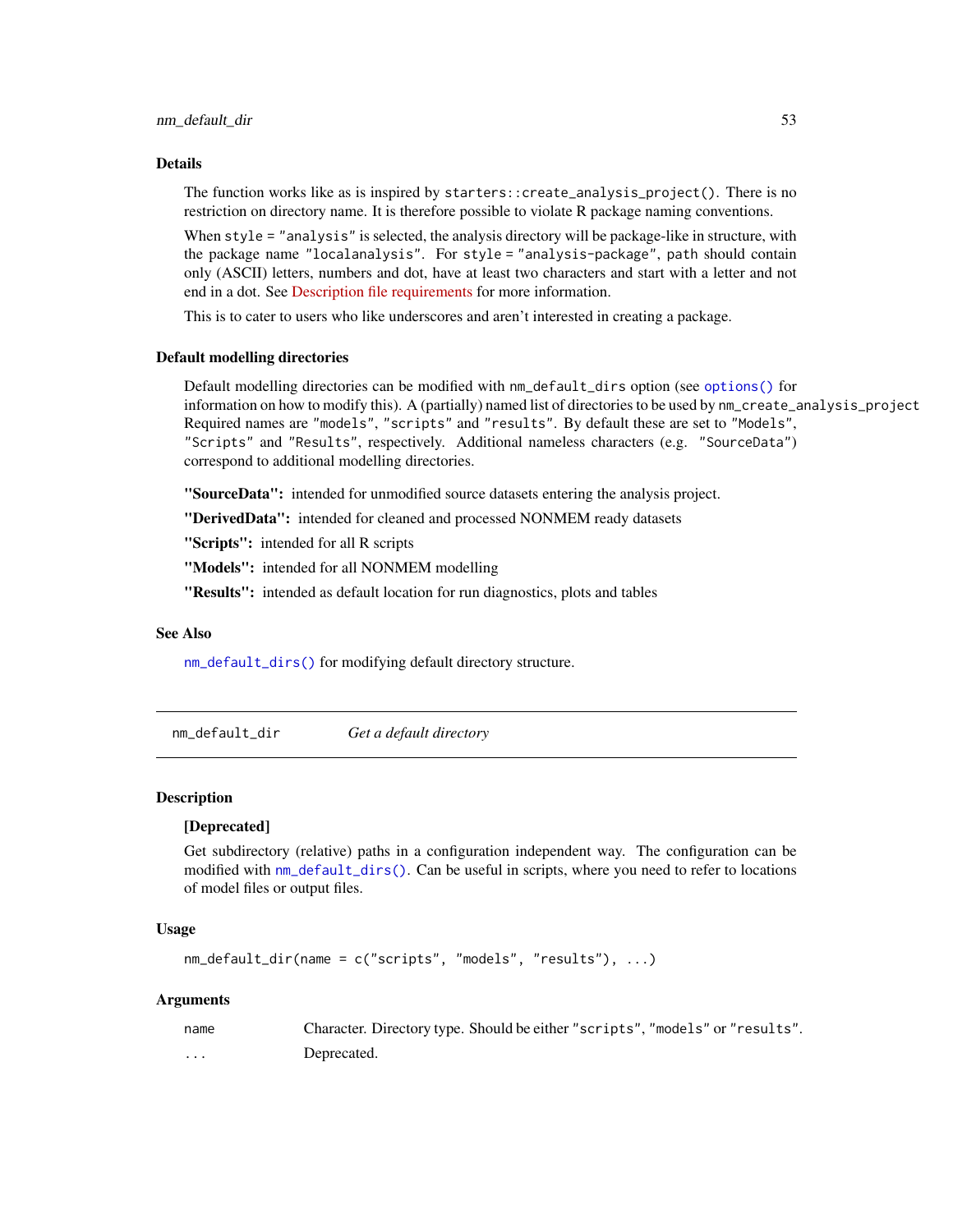## See Also

[nm\\_default\\_dirs\(\)](#page-53-0)

<span id="page-53-0"></span>nm\_default\_dirs *Setup analysis subdirectories*

## Description

#### [Stable]

This allows organisations/individuals with their own directory to customize their directory structure

## Usage

```
nm_default_dirs(dir_list)
```
## Arguments

| dir list | Optional named list or vector. Names "scripts" and "models" must be present. |
|----------|------------------------------------------------------------------------------|
|          | The rest can be unnamed.                                                     |

## Value

if dir\_list is missing, will return value of getOption("nm\_default\_dirs") otherwise will set option nm\_default\_dirs.

```
orig_list <- nm_default_dirs()
orig_list
nm_default_dirs(list(
  models = "Models",
  scripts = "Scripts",
  results = "Results",
  source_data = "SourceData",
  derived_data = "Data"
))
nm_default_dirs()
nm_default_dirs(orig_list)
```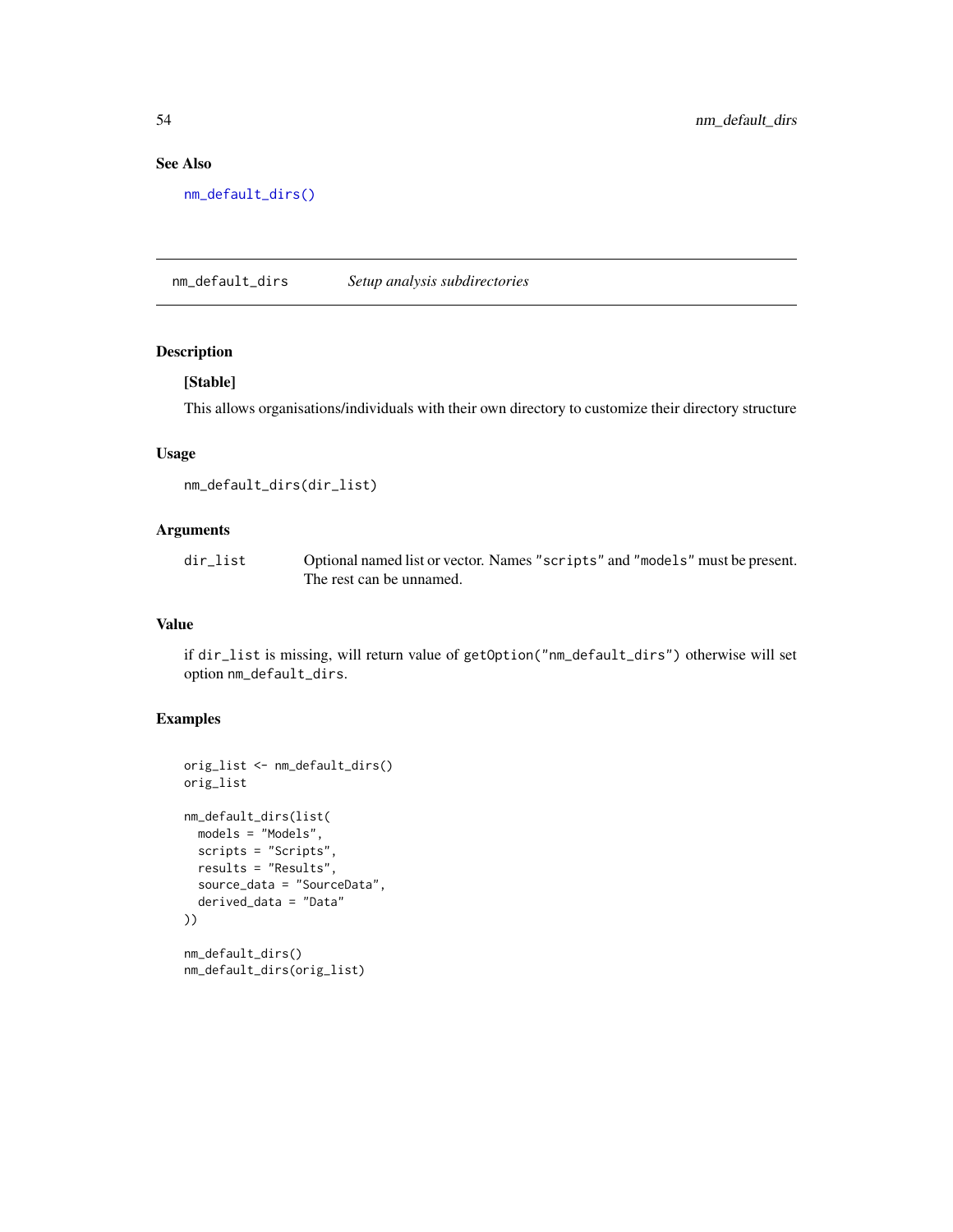nm\_default\_fields *Setup default nm object fields*

## Description

#### [Stable]

This allows organisations/individuals with their own nm object field preferences to set these.

#### Usage

```
nm_default_fields(field_list)
```
#### Arguments

field\_list Optional named list or vector. Names correspond to function names and object fields, values correspond to what will be set.

#### Value

if field\_list is missing, will return value of getOption("nm\_default\_fields") otherwise will set option nm\_default\_fields.

#### Examples

```
nm_default_fields()
nm_default_fields(list(
  cmd = "execute {ctl_name} -dir={run_dir}"
))
nm_default_fields()
```
nm\_diff *Compute diff between two NONMEM runs*

#### Description

## [Stable]

The easiest way to use this function is via the "view diff" RStudio 'Addin'.

NMproject's control file manipulation functions (e.g. [subroutine\(\)](#page-93-0)) may not work for all control files. It is the responsibility of the user to check automatic manipulations are done properly. Displaying diffs provides a means of manually checking what was done.

#### Usage

nm\_diff(m, ref\_m, format = "raw")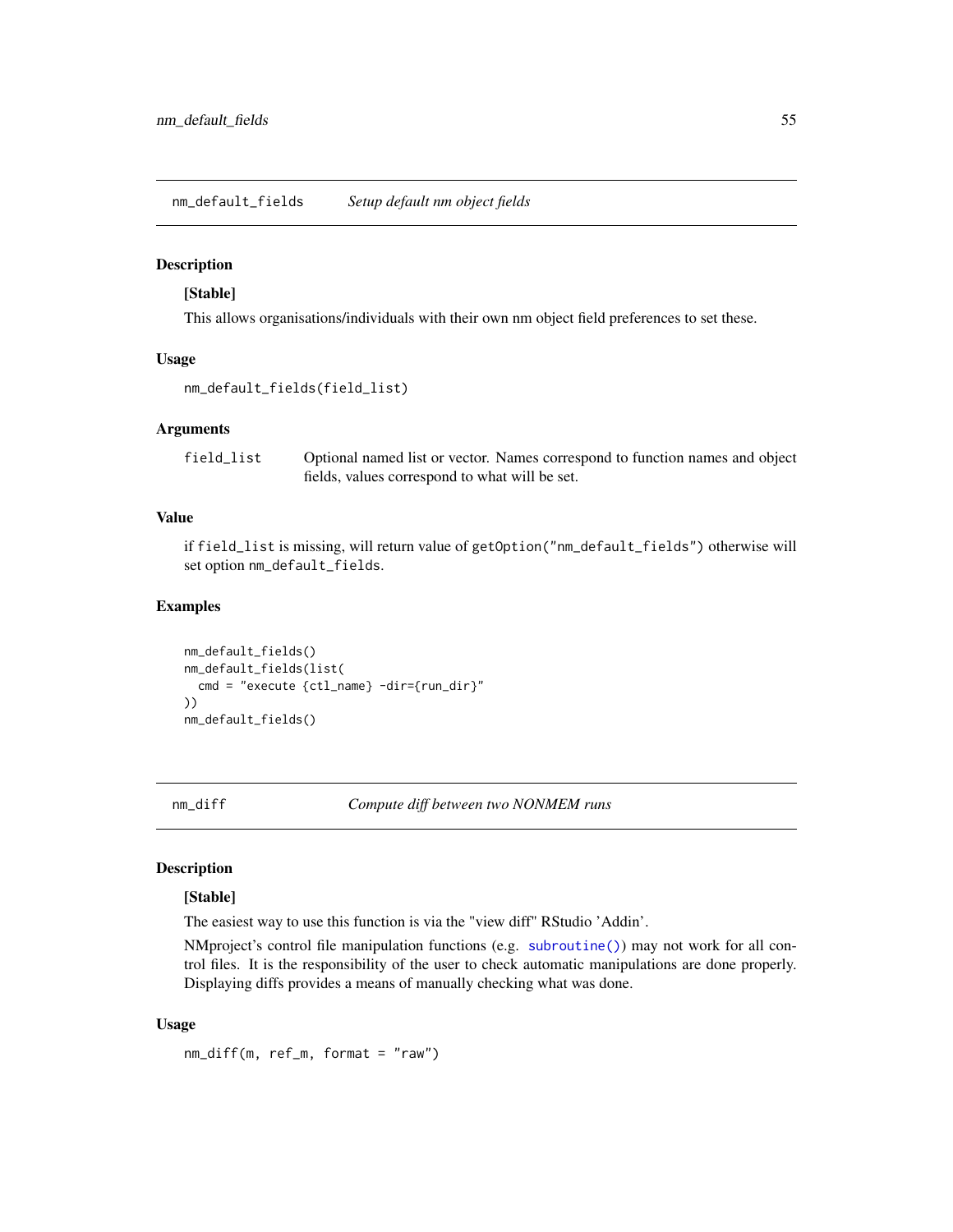#### Arguments

| m      | An nm object.                                                                                                                                                                                                                                |
|--------|----------------------------------------------------------------------------------------------------------------------------------------------------------------------------------------------------------------------------------------------|
| ref m  | An optional nm object (base/reference object). If not specified, it will compute<br>the diff the initial control file contents associated with the object at the time of<br>object create. This information is stored in the ctl_orig field. |
| format | Character (default = " $raw$ ") argument passed to diffobj:: $diffChr()$                                                                                                                                                                     |

#### Value

Invisibly returns a character vector of the diff.

#### Examples

```
# create example object m1 from package demo files
exdir <- system.file("extdata", "examples", "theopp", package = "NMproject")
m1 <- new_nm(run_id = "m1",
             based_on = file.path(exdir, "Models", "ADVAN2.mod"),
             data_path = file.path(exdir, "SourceData", "THEOPP.csv"))
m2 <- m1 %>% child(run_id = "m2") %>%
  subroutine(advan = 2, trans = 2)
nm_diff(m2, m1)
```
nm\_dir *Get a directory name*

## Description

## [Stable]

Get subdirectory (relative) paths in a configuration independent way. The configuration can be modified with [nm\\_default\\_dirs\(\)](#page-53-0). Can be useful in scripts, where you need to refer to locations of model files or output files.

#### Usage

nm\_dir(name, ...)

#### Arguments

| name | Character. Directory type. Should be either "scripts", "models" or "results". |
|------|-------------------------------------------------------------------------------|
| .    | Deprecated.                                                                   |

## See Also

[nm\\_default\\_dirs\(\)](#page-53-0)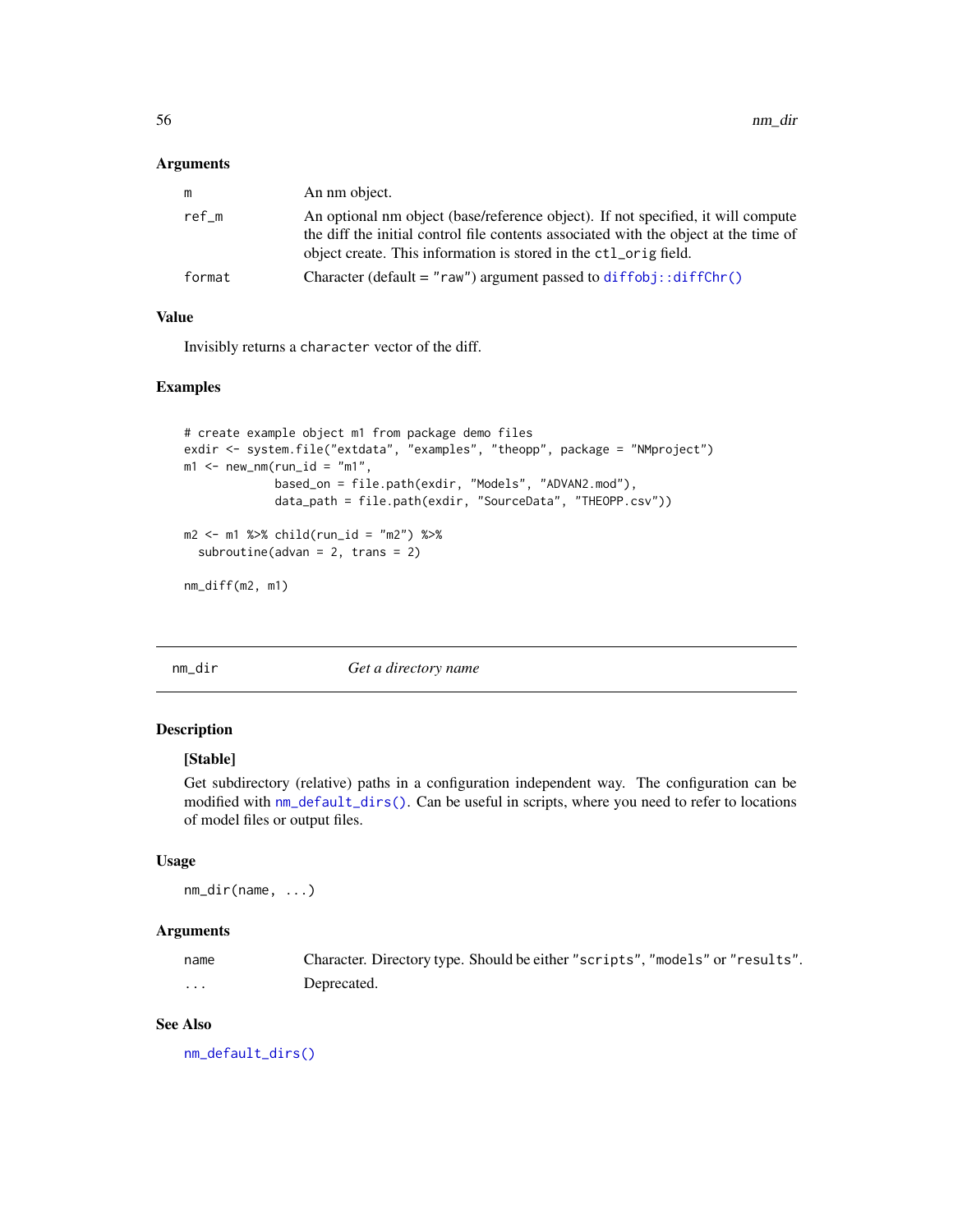## nm\_getsetters 57

#### Examples

```
nm_dir("scripts") ## will return the path to the "scripts" directory
nm_dir("models")
nm_dir("results")
```
<span id="page-56-0"></span>nm\_getsetters *Functions to access and modify fields of nm objects*

## <span id="page-56-1"></span>Description

#### [Stable]

The fields of an object can be viewed by printing the object. Each field has a corresponding function of the same name to access and modify it's value.

#### Usage

run\_dir(m, text) cmd(m, text) type(m, text) parent\_run\_id(m, text) parent\_run\_in(m, text) parent\_ctl\_name(m, text) parent\_results\_dir(m, text) unique\_id(m, text) ctl\_name(m, text) results\_dir(m, text) run\_in(m, text) run\_id(m, text) result\_files(m, text) lst\_path(m, text)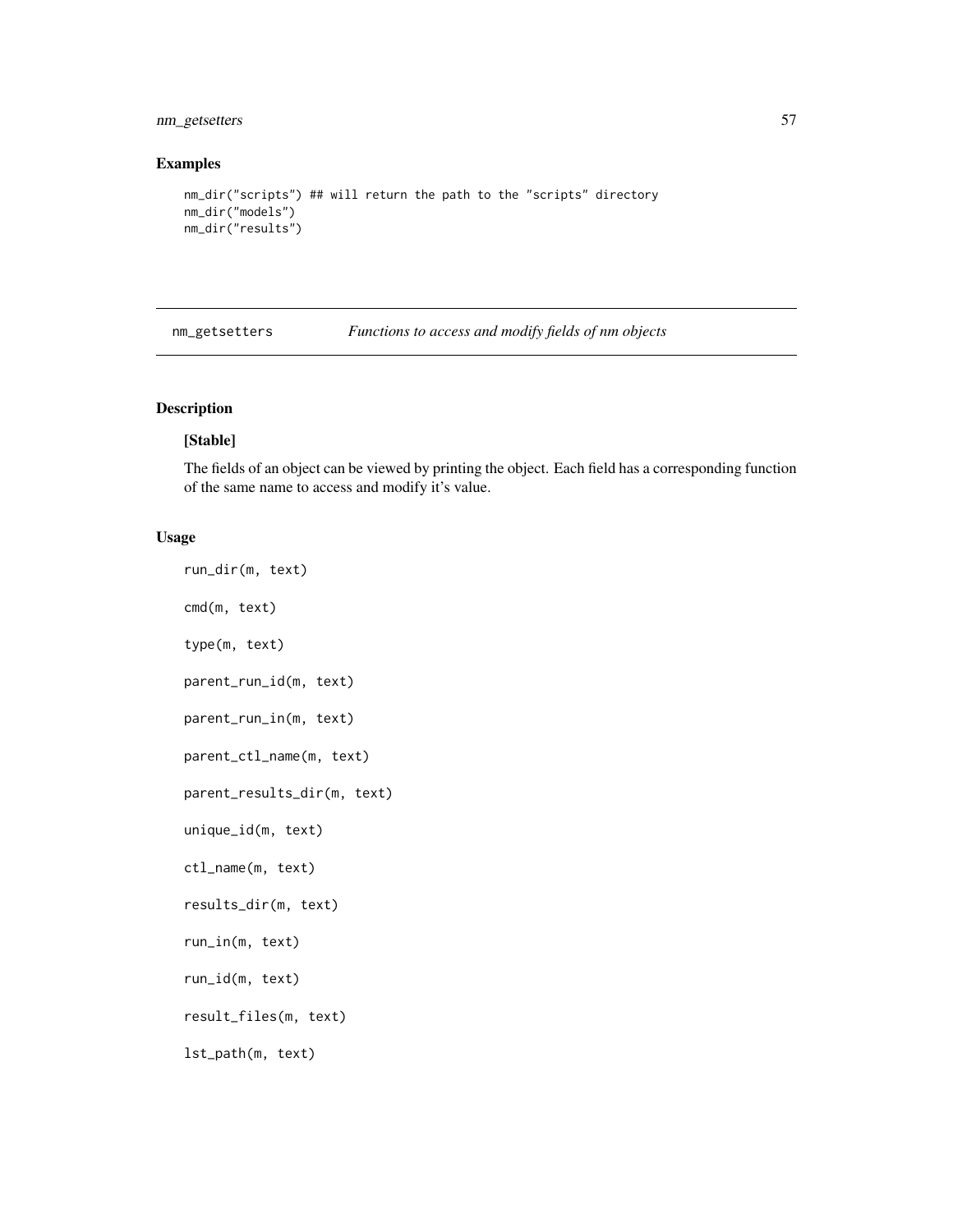#### Arguments

| m    | An nm object.                                                                                                                                                                   |
|------|---------------------------------------------------------------------------------------------------------------------------------------------------------------------------------|
| text | Optional character for replacing field. If present function will modify field (of<br>same name as function) otherwise will return value of field (of same name as<br>function). |

## Details

Easiest way to see all fields of an object is to type the object into the console and hit enter. This will display the value of each field.

The fundamental structure of all these functions is the same:

To access the value of a field: m %>% fieldname() or equivalently fieldname(m).

To modify the value of a field: m <-m %>% fieldname("newvalue")

Some fields like cmd are glue fields. In these cases inserting expressions inside braces in text will evaluate the expression (see examples).

#### Value

The value of the specified field of m if text is missing. Otherwise an nm object with modified field.

```
# create example object m1 from package demo files
exdir <- system.file("extdata", "examples", "theopp", package = "NMproject")
m1 <- new_nm(run_id = "m1",
             based_on = file.path(exdir, "Models", "ADVAN2.mod"),
             data_path = file.path(exdir, "SourceData", "THEOPP.csv"))
run_dir(m1)
m1 <- m1 %>% run_dir("{run_id}_dir")
run_dir(m1)
## set cmd field of m1
m1 <- m1 %>% cmd("execute {ctl_name} -dir={run_dir}")
m1 %>% cmd()
## displays "execute runm1.mod -dir=m1"
## can also view field when viewing object
m1
```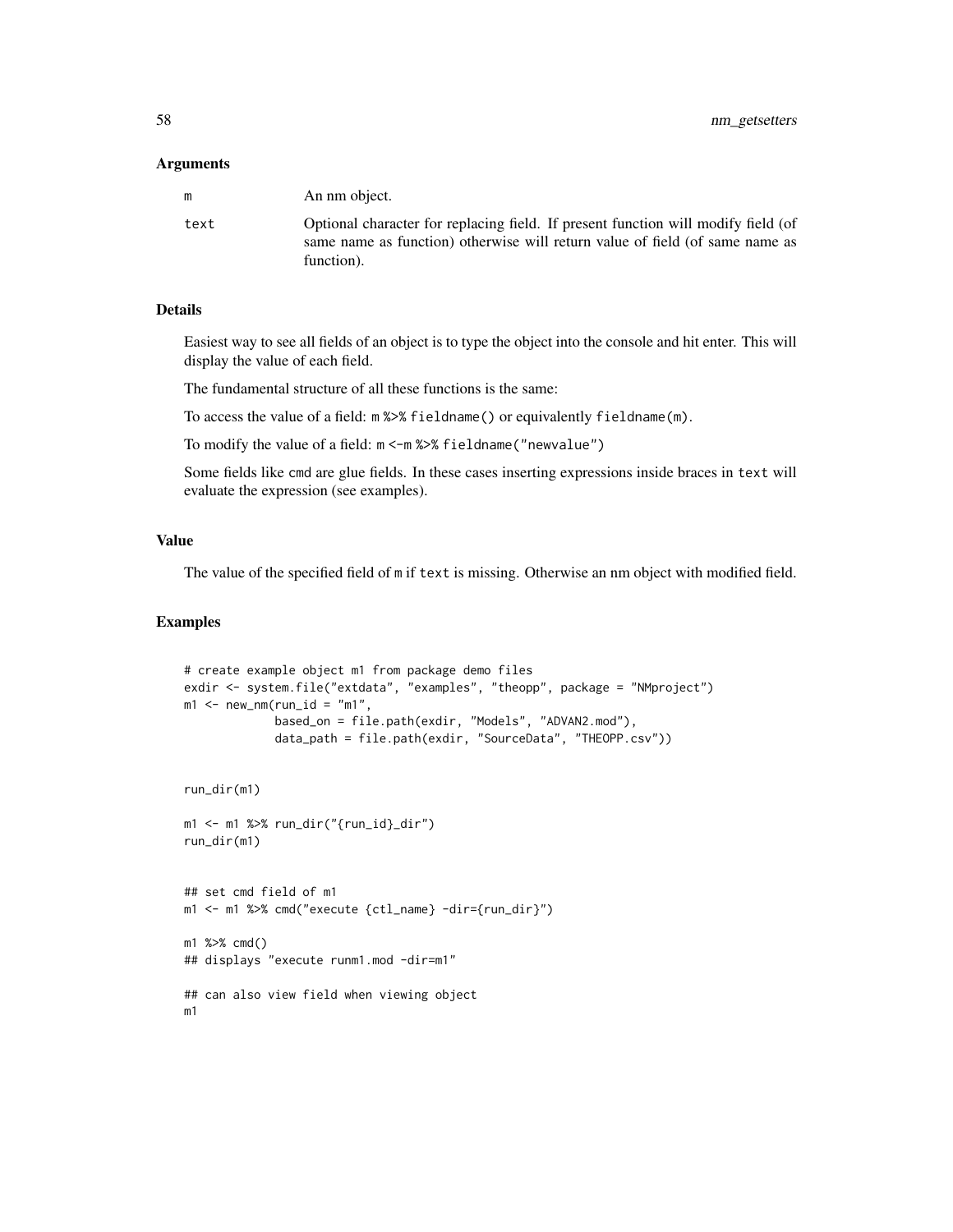nm\_getsetters\_execution

*Execution related functions to access and modify fields of nm objects*

#### Description

#### [Stable]

The fields of an object can be viewed by printing the object. Each field has a corresponding function of the same name to access and modify it's value.

#### Usage

```
cores(m, text)
parafile(m, text)
walltime(m, text)
executed(m, text)
```
#### Arguments

| m    | An nm object.                                                                                                                                                                   |
|------|---------------------------------------------------------------------------------------------------------------------------------------------------------------------------------|
| text | Optional character for replacing field. If present function will modify field (of<br>same name as function) otherwise will return value of field (of same name as<br>function). |

#### Details

Easiest way to see all fields of an object is to type the object into the console and hit enter. This will display the value of each field. some fields like cmd are glue fields. In these cases inserting expressions inside braces in text will evaluate the expression

The fundamental structure of all these functions is the same:

To access the value of a field: m %>% fieldname() or equivalently fieldname(m)

To modify the value of a field: m <-m %>% fieldname("newvalue")

#### Examples

```
# create example object m1 from package demo files
exdir <- system.file("extdata", "examples", "theopp", package = "NMproject")
m1 <- new_nm(run_id = "m1",
             based_on = file.path(exdir, "Models", "ADVAN2.mod"),
             data_path = file.path(exdir, "SourceData", "THEOPP.csv"))
```
m1 <- m1 %>% cmd("execute -parafile={parafile} {ctl\_name} -dir={run\_dir} -nodes={cores}")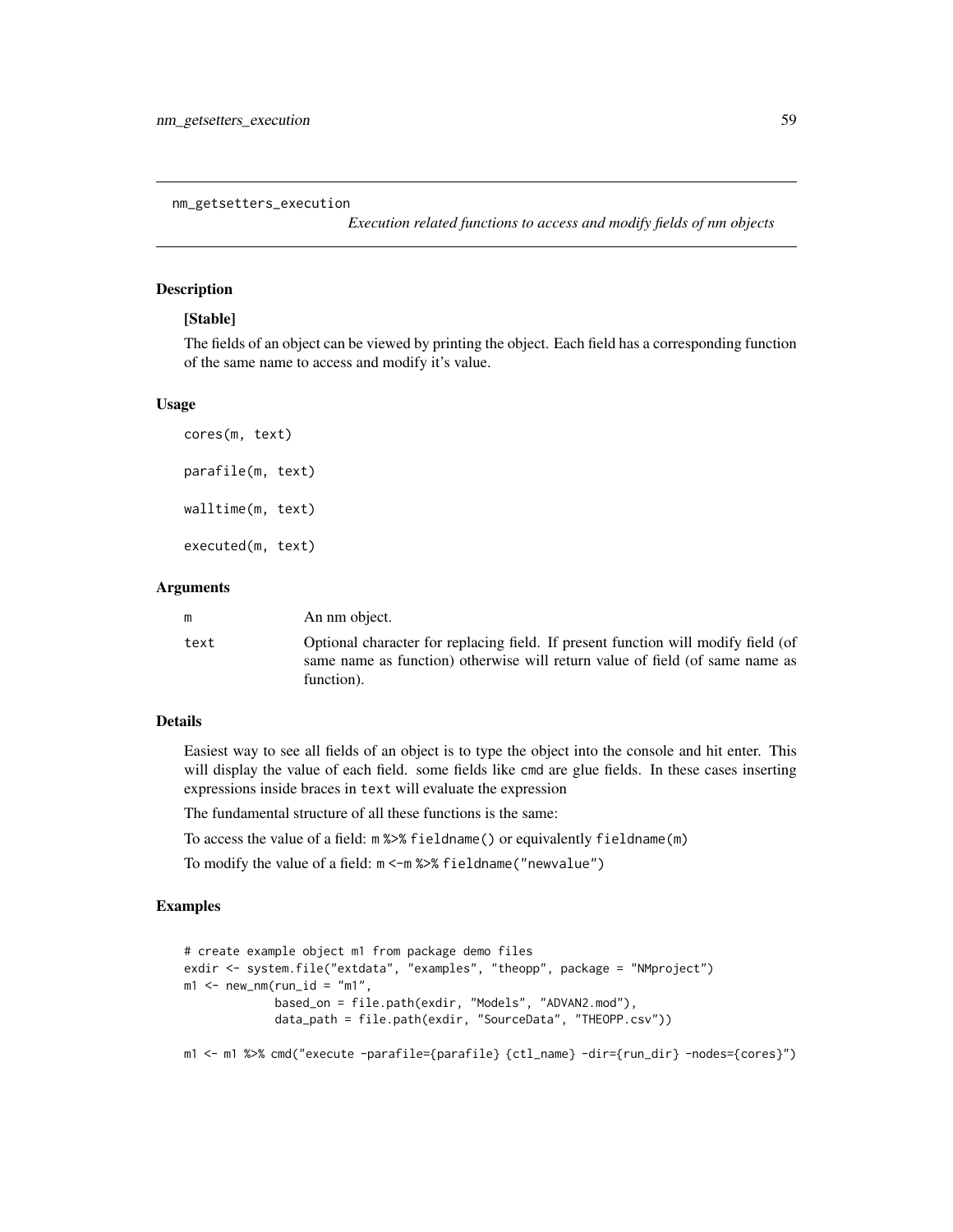```
m1 <- m1 %>% cores(8) %>% parafile("mpilinux8.pnm")
cmd(m1)
cores(m1)
```
<span id="page-59-0"></span>nm\_list\_gather *Get all nm\_list objects*

#### Description

#### [Stable]

Get all nm objects in an environment. By default this is the global workspace.

## Usage

nm\_list\_gather(x = .GlobalEnv)

## Arguments

x An environment (default = .GlobalEnv) to search or data.frame with (nm\_list column) or nm\_list.

#### Value

A single nm\_list object with all model objects in environment x.

```
# create example object m1 from package demo files
exdir <- system.file("extdata", "examples", "theopp", package = "NMproject")
m1 <- new_nm(run_id = "m1",
             based_on = file.path(exdir, "Models", "ADVAN2.mod"),
             data_path = file.path(exdir, "SourceData", "THEOPP.csv"))
m2 <- m1 %>% child("m2")
m_all <- nm_list_gather()
identical(
  m_all %>% subset(run_id(m_all) %in% "m1"),
  m1
)
```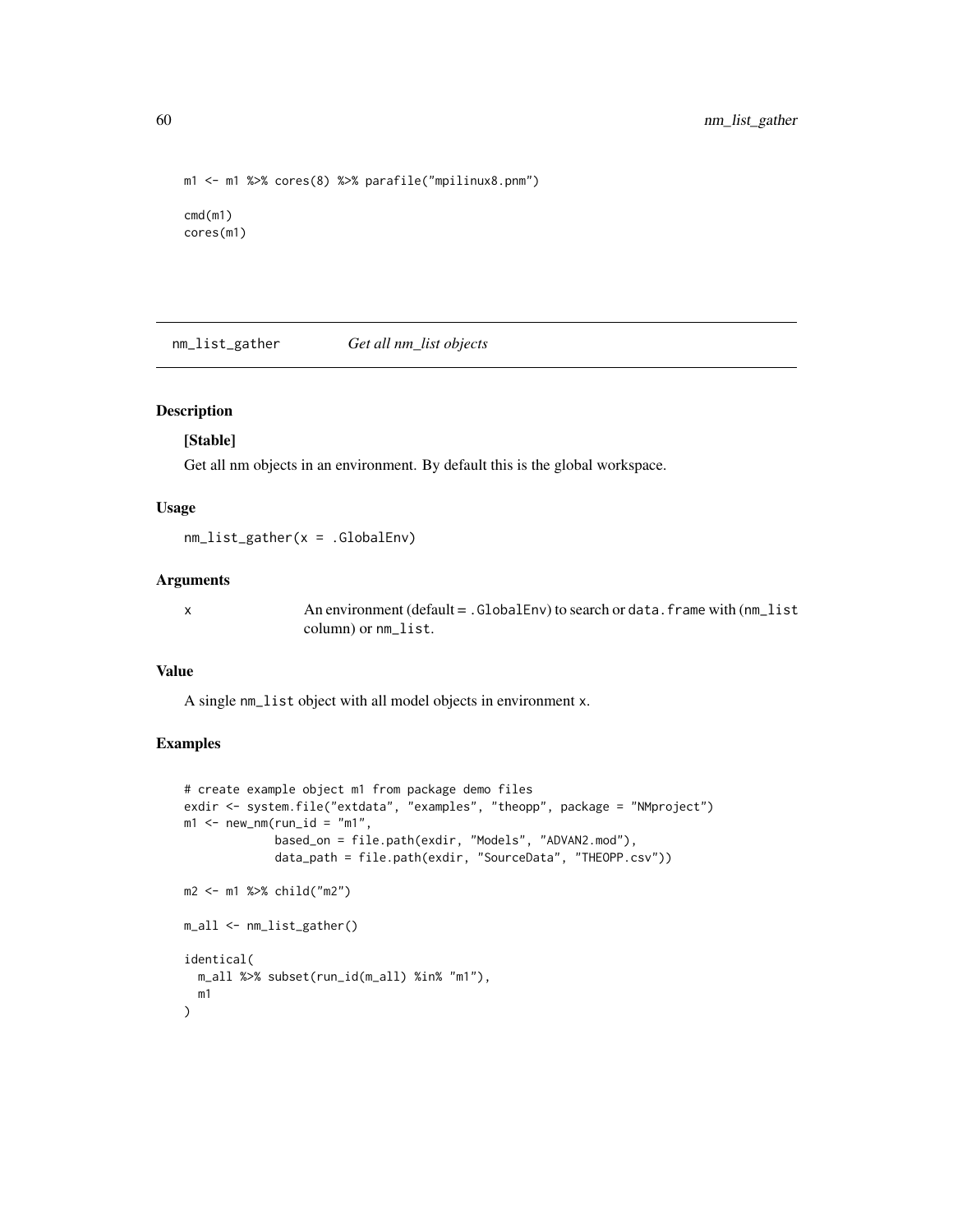## Description

## [Stable]

This is primarily a backend function used to identify output file paths associated with nm objects.

## Usage

nm\_output\_path(m, extn, file\_name)

#### Arguments

| m         | An nm object.                          |
|-----------|----------------------------------------|
| extn      | Character. Name of extension.          |
| file name | Optional character. Name of file name. |

#### Value

The path to the relevant output file of m.

## Examples

```
# create example object m1 from package demo files
exdir <- system.file("extdata", "examples", "theopp", package = "NMproject")
m1 <- new_nm(run_id = "m1",
             based_on = file.path(exdir, "Models", "ADVAN2.mod"),
             data_path = file.path(exdir, "SourceData", "THEOPP.csv"))
```
m1 %>% nm\_output\_path("ext") ## path to ext file

nm\_read\_table *Fast read of NONMEM output table*

#### Description

#### [Stable]

Reads in \$TABLE outputs rapidly. [output\\_table\(\)](#page-68-0) is a higher level function for reading output files and combining with input datasets.

#### Usage

nm\_read\_table(file, ...)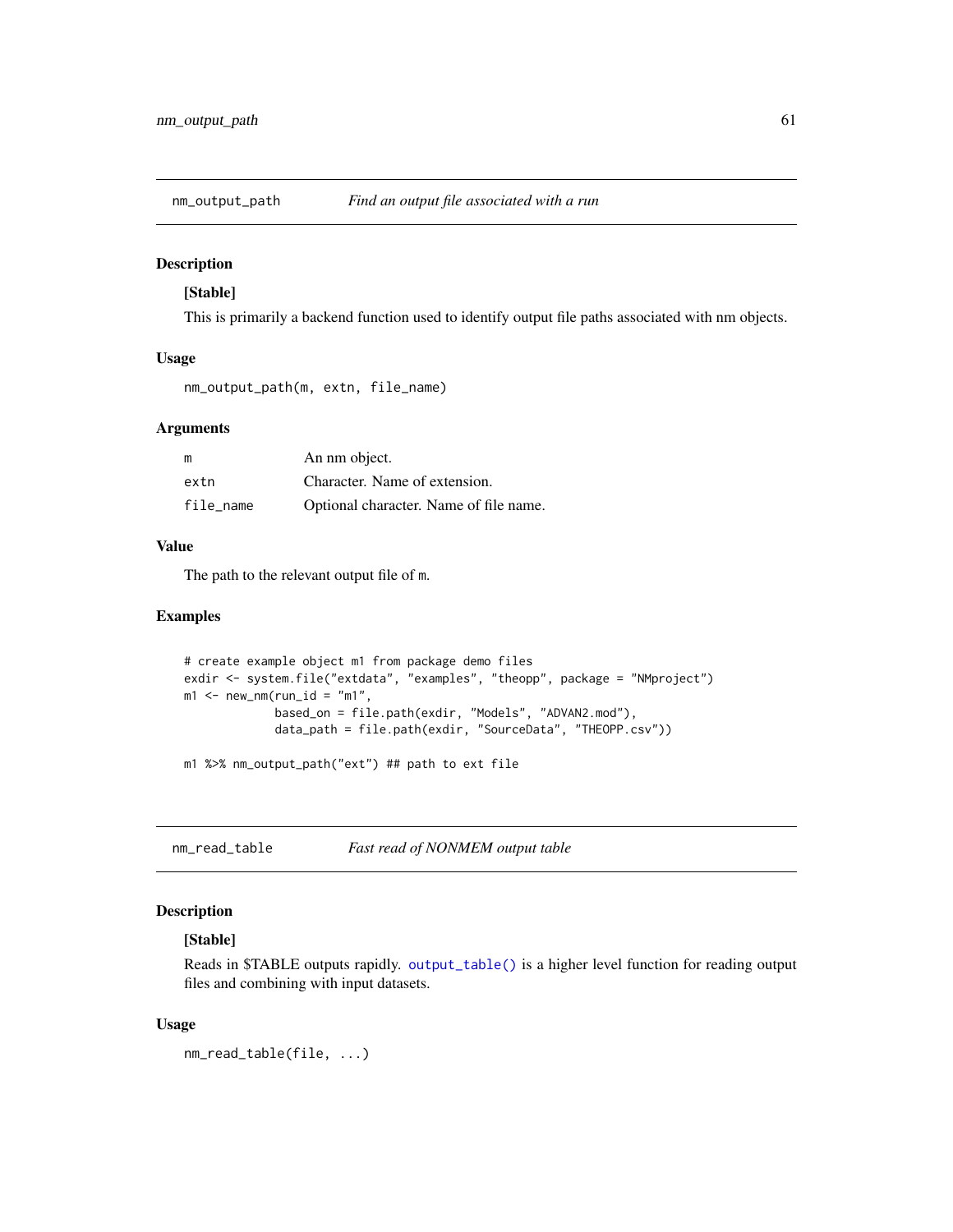#### Arguments

| file     | File argument from $u$ tils:: $read$ .table().        |
|----------|-------------------------------------------------------|
| $\cdots$ | Other arguments to be passed to utils:: read.table(). |

## Value

A data.frame from a relevant \$TABLE output file.

#### See Also

[output\\_table\(\)](#page-68-0)

<span id="page-61-0"></span>nm\_render *Create run reports*

#### Description

#### [Stable]

A wrapper around rmarkdown::render for nm objects. Use markdown templates to create a customised set of diagnostics to reuse on multiple models. In the demo an example is shown in Scripts/basic\_gof.Rmd, but ideally you'll create your own customised version with everything you need to evaluate your model. To create an R markdown diagnostic template go to FILE -> New File -> R markdown -> From Template the select from one of the following:

- model diagnostic
- VPC diagnostic
- PPC diagnostic
- bootstrap results (nm\_list\_render)

These are intentionally minimal templates that can be run as notebooks or as automated diagnostics run with nm\_render. Follow the instructions at the top of the template for more details.

#### Usage

```
nm_render(
 m,
  input,
 output_file = NA,
  args = list(),force = getOption("nm.force_render"),
  async = FALSE,
  ...
\lambdanm_list_render(
 m,
```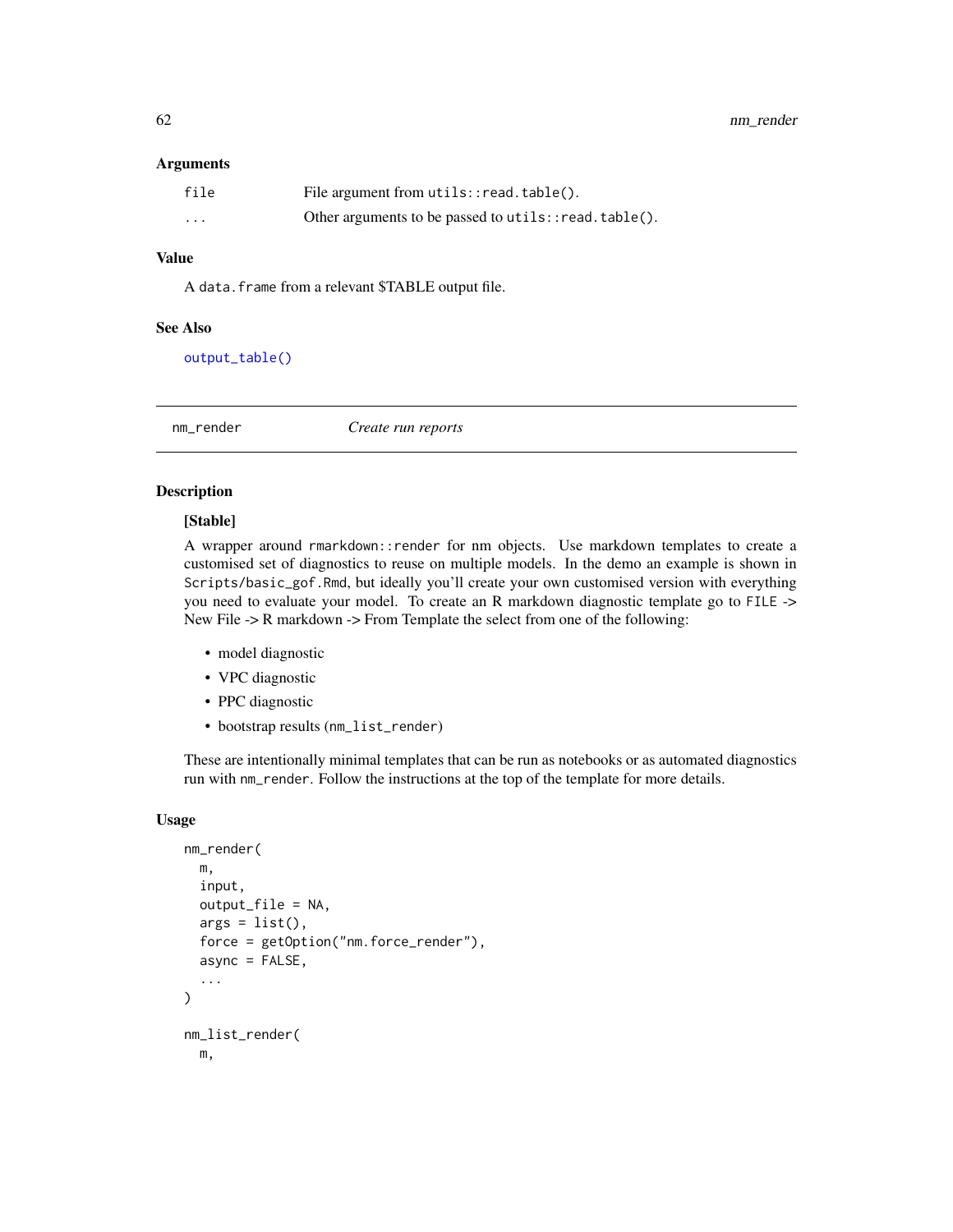## nm\_render 63

```
input,
 output_file = NA,
 args = list(),
 force = getOption("nm.force_render"),
  async = FALSE,...
)
```
#### Arguments

| m           | An nm object.                                                               |
|-------------|-----------------------------------------------------------------------------|
| input       | Character. Same as rmarkdown:: render() arg.                                |
| output_file | Character. Same as rmarkdown:: render() arg.                                |
| args        | List. Same as "params" arg in rmarkdown:: render().                         |
| force       | Logical (default = $getOption("nm.force\_render")$ ). Will force execution. |
| async       | Experimental option to use future package.                                  |
| $\ddotsc$   | Additional argument passed to rmarkdown:: render().                         |
|             |                                                                             |

## Details

input must refer to a properly specified Rmd document. The R markdown template "model diagnostic" in RStudio sets this up for you.

These R markdown templates are usable as R Notebooks (e.g. for code development and debugging) if the object .m is defined in the global work space first.

nm\_list\_render() is mostly used for bootstraps, and other routines where a parent run spawns multiple children in the form of an nm\_list

## Value

The same nm object, m, with modified results\_files field.

```
## requires NONMEM to be installed
## Not run:
m1 %>% nm_render("Scripts/basic_gof.Rmd")
## to run "Scripts/basic_gof.Rmd" as an R Notebook
## first define .m
.m <- m1 ## Now you can run "Scripts/basic_gof.Rmd" as a Notebook
## End(Not run)
```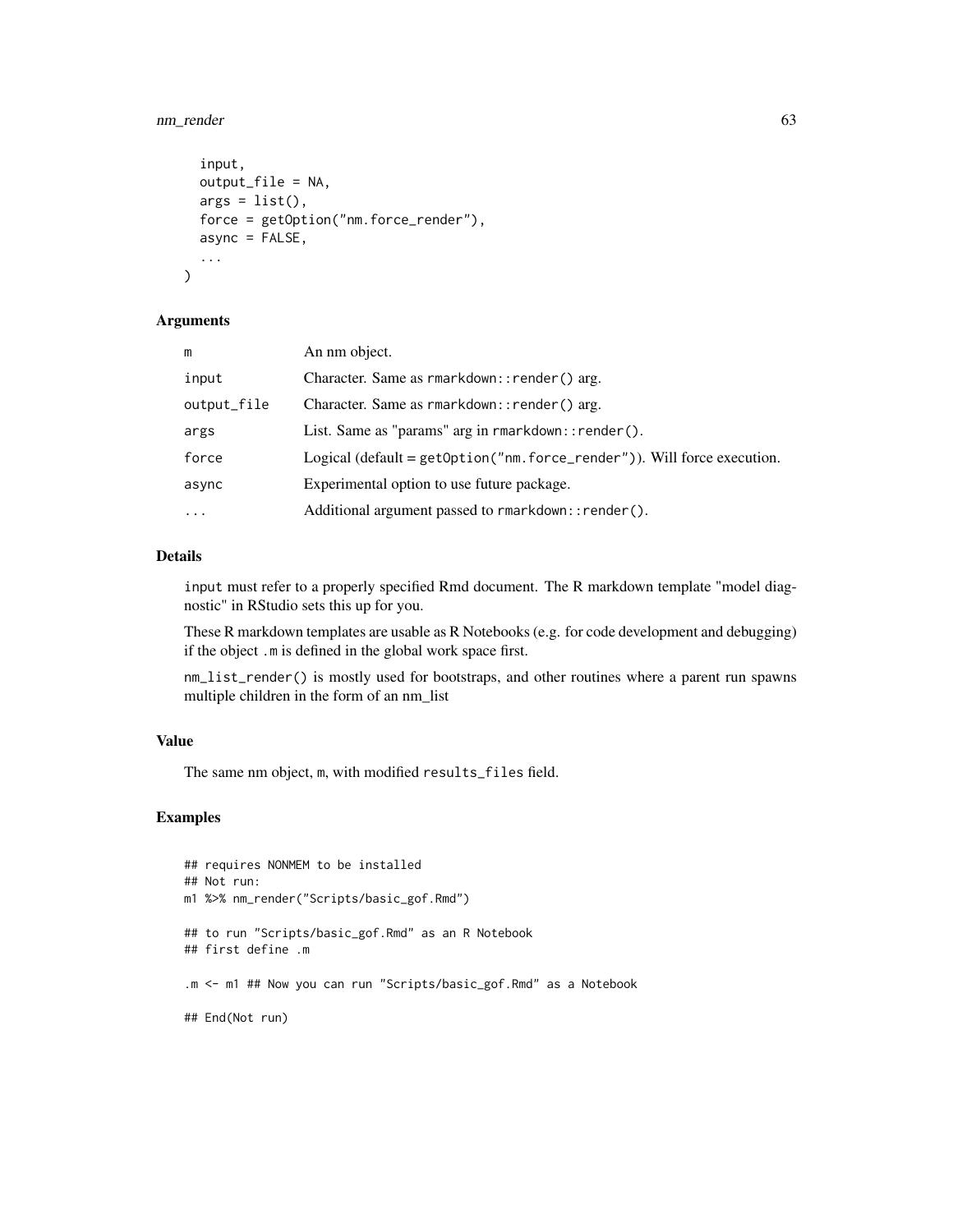## <span id="page-63-0"></span>Description

[Stable]

Get wide (or a long) tibble showing summary results.

## Usage

```
summary_wide(
  ...,
 include_fields = character(),
 parameters = c("none", "new", "all"),
 m = TRUE,trans = TRUE
)
summary_long(..., parameters = c("none", "new", "all"))
```
## Arguments

| $\cdots$   | Arguments passed to summary(), usually a vector of nm object + options.                                                                                                                                                                                                                                                                                                         |
|------------|---------------------------------------------------------------------------------------------------------------------------------------------------------------------------------------------------------------------------------------------------------------------------------------------------------------------------------------------------------------------------------|
|            | include_fields Character vector of nm object fields to include as columns in the output. Default<br>is empty.                                                                                                                                                                                                                                                                   |
| parameters | Character. Either "none" (default), "new", or "all" indicating whether parame-<br>ter values should be included in the summary tibble. Specifying "new" means<br>that only parameters that aren't in the parent run are included in outputs. This<br>is useful if wanting to know the value of an added parameter but not all the<br>parameters (e.g. in a covariate analysis). |
| m          | Logical (default = TRUE). Should model object be included as the m column.                                                                                                                                                                                                                                                                                                      |
| trans      | Logical (default = TRUE). Should parameters be transformed in accordance with<br>\$THETA/\$OMEGA/\$SIGMA comments. This is only valid if parameters is<br>"new" or "all.                                                                                                                                                                                                        |

#### Value

A wide format tibble with run results.

A long format tibble with run results coerced to character form.

## Examples

## requires NONMEM to be installed

## Not run: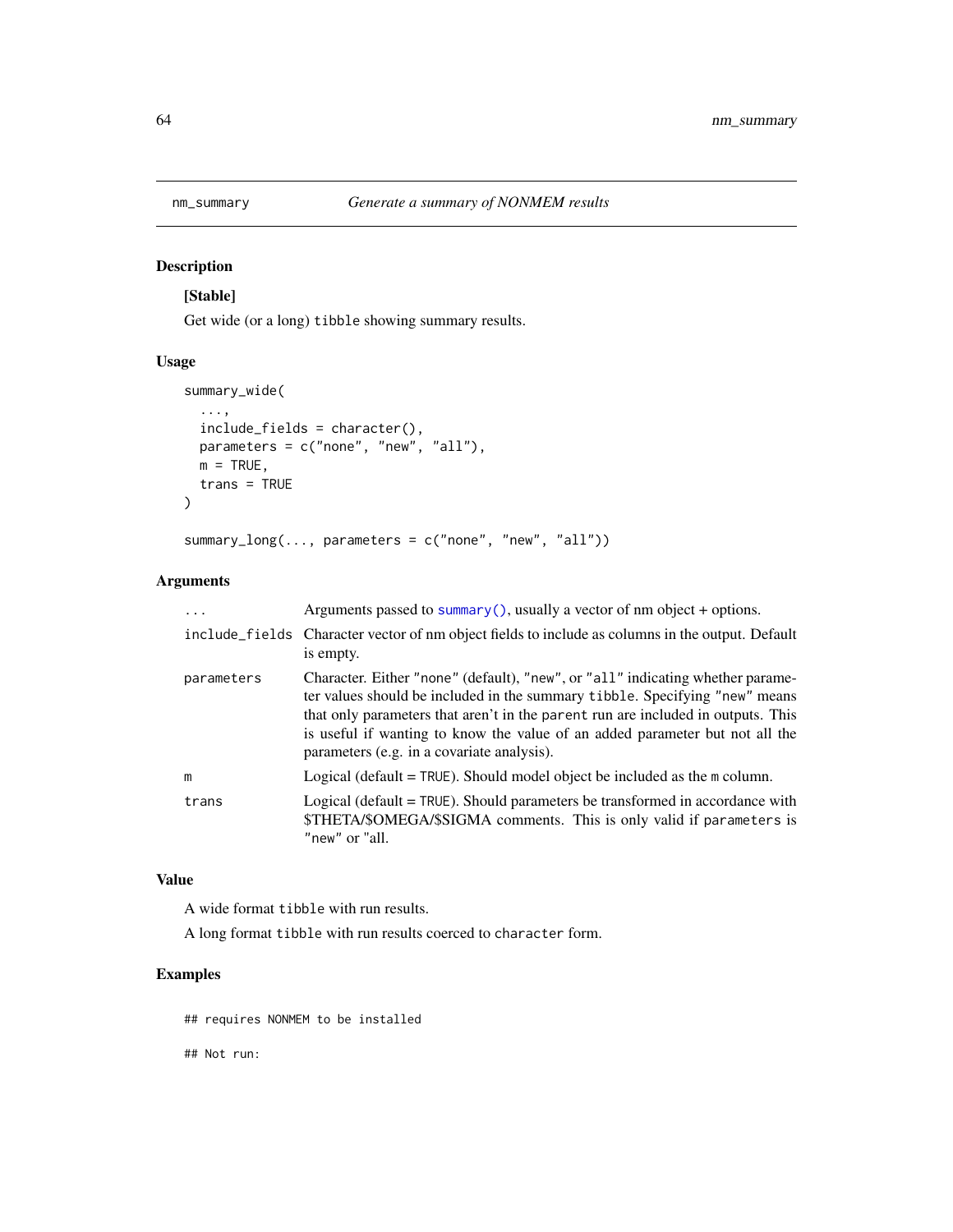nm\_tran 65

```
summary_wide(c(m1, m2))
summary_long(c(m1, m2))
```
## End(Not run)

## <span id="page-64-0"></span>nm\_tran *Run NMTRAN step of a NONMEM job*

#### Description

#### [Stable]

This is the function behind the "nm\_tran" RStudio 'Addin', which is the recommended way to use this functionality. Highlight your code (e.g see examples below for a code segment), and then open the "nm\_tran" RStudio 'Addin'.

Useful especially on grid infrastructures where it may take a while for NONMEM to start return control file and dataset errors. Runs initial NMTRAN step of NONMEM in a temporary directory where control file and dataset checks are performed. Stops before running NONMEM.

#### Usage

nm\_tran(x)

#### Arguments

x An nm object.

#### Value

The same x object is returned, called for side effects.

#### See Also

[run\\_nm\(\)](#page-82-0), [nm\\_tran\\_command\(\)](#page-65-0) for configuration.

```
## requires NONMEM to be installed
## Not run:
## highlight the code below and use the "nm_tran" RStudio 'Addin'
m1 <- new_nm(run_id = "m1",
            based_on = "staging/Models/ADVAN2.mod",
```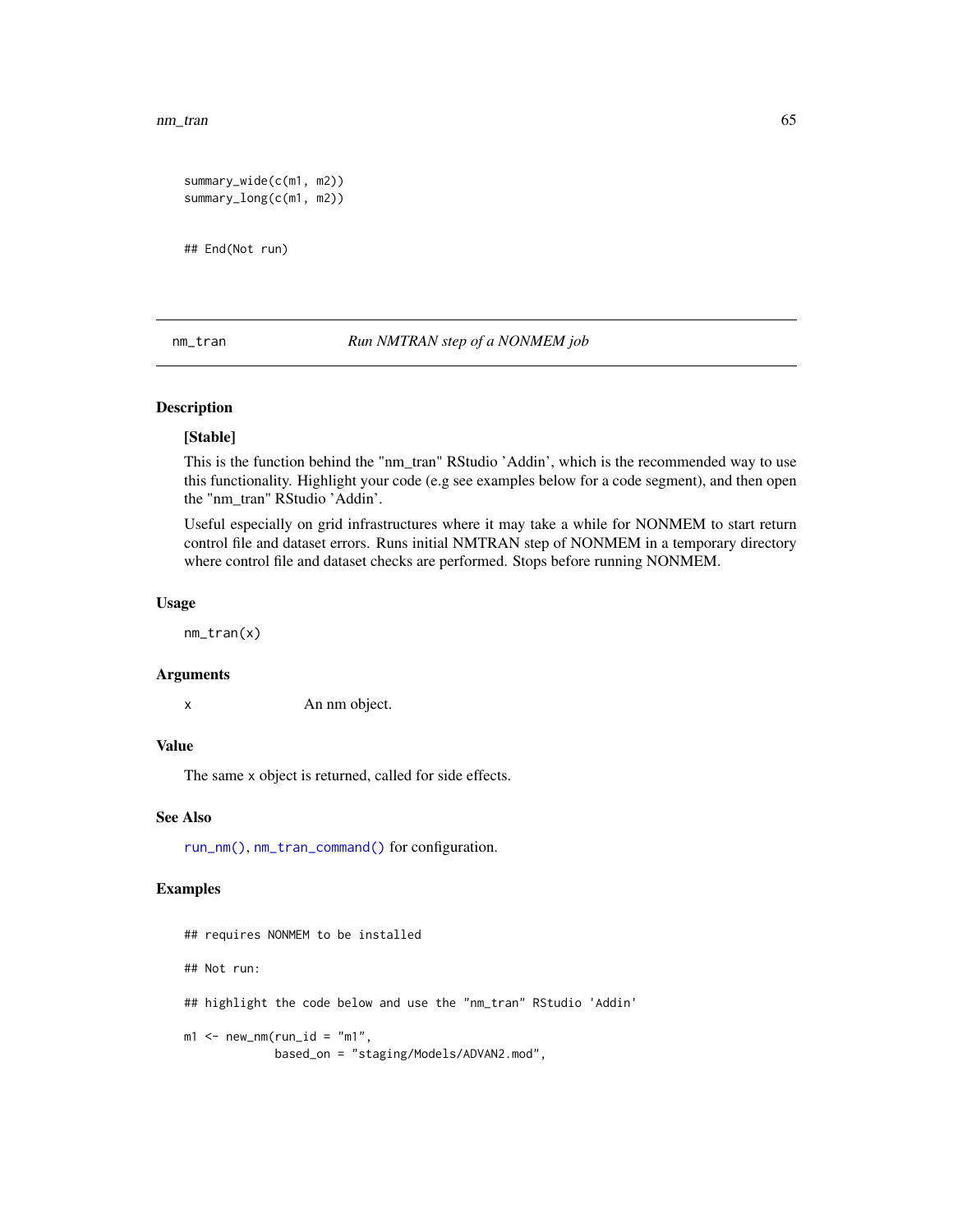```
data_path = "DerivedData/data.csv") %>%
 cmd("execute {ctl_name} -dir={run_dir}") %>%
 fill_input() %>%
 init_{theta(int = c(-2, 0.5, 1)) %>%
 init\_sigma(int = c(0.1, 0.1)) %>%
 run_nm()
## End(Not run)
```
<span id="page-65-0"></span>nm\_tran\_command *Get/set nm\_tran\_command*

## Description

#### [Stable]

The function [nm\\_tran\(\)](#page-64-0) needs the location of NMTRAN.exe to function. This is guessed at package load, assuming PsN is on the \$PATH environmental variable. If this is not the case, then you can manually set the path and command used.

## Usage

nm\_tran\_command(text)

#### Arguments

text Optional character. If specified will set nm\_tran\_command otherwise it will display the current option value.

## Details

text can just be the path to NMTRAN.exe in which case nm\_tran\_command will use the format /path/to/NMTRAN.exe < {ctl\_name} to launch NMTRAN.exe where {ctl\_name} is the name of the control file. Specifying

nm\_tran\_command("/path/to/NMTRAN.exe < {ctl\_name}") is equivalent to: nm\_tran\_command("/path/to/NMTRAN.exe")

More complicated formats are possible with different installations which can be seen examples.

As with all NMproject configuration options set this up either at the beginning of your script, in your .Rprofile or for all users in Rprofile.site. See FAQ for setting up configuration options permanently.

#### Value

If text is missing will get and return the current NMTRAN command.

#### See Also

[find\\_nm\\_tran\\_path\(\)](#page-33-0), [nm\\_tran\(\)](#page-64-0)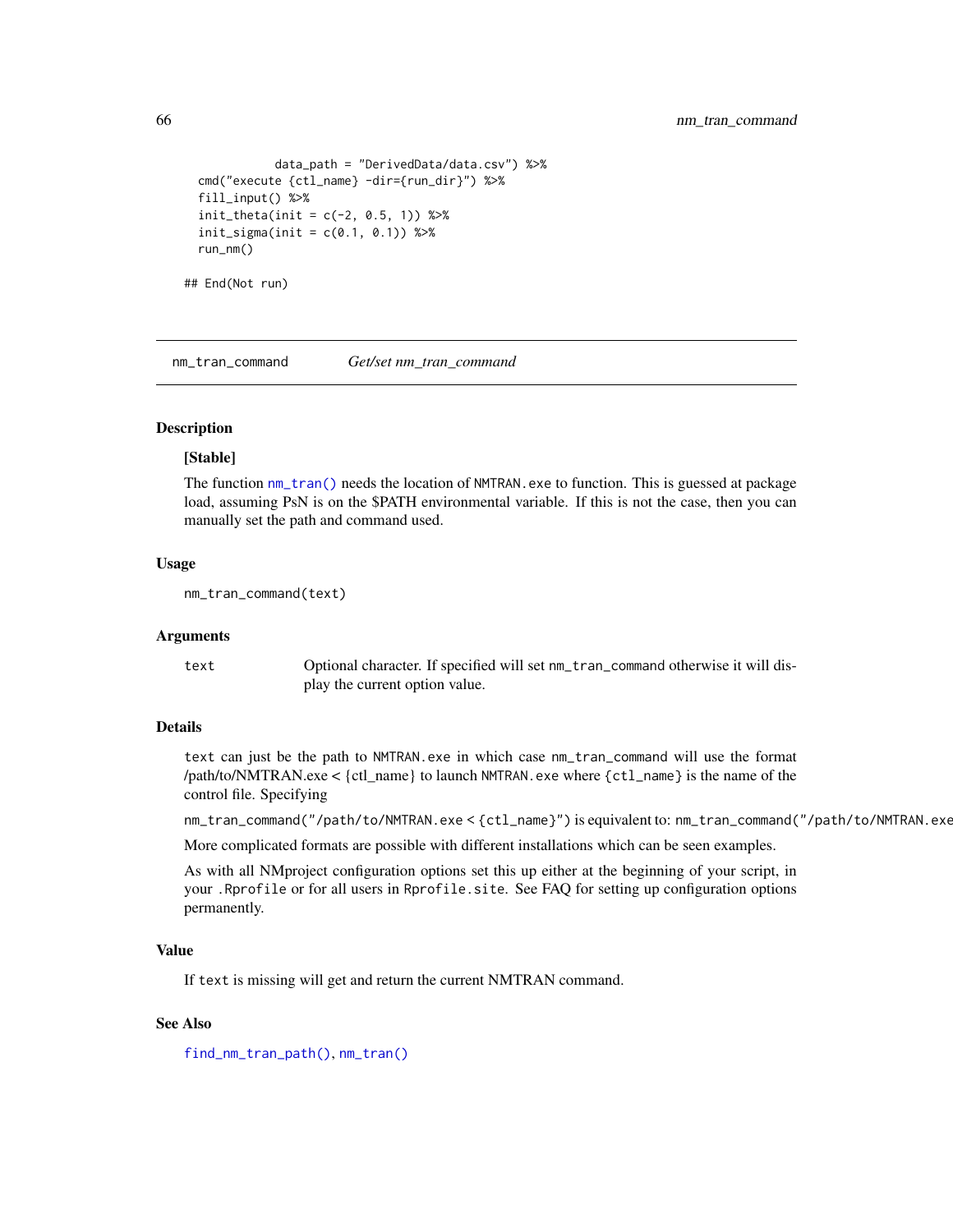#### nm\_tree 67

## Examples

```
orig_cmd <- nm_tran_command()
orig_cmd
# the following two are equivalent
nm_tran_command("/opt/NONMEM/nm75/tr/NMTRAN.exe")
nm_tran_command()
nm_tran_command("/opt/NONMEM/nm75/tr/NMTRAN.exe < {ctl_name}")
nm_tran_command()
```

```
nm_tran_command(orig_cmd)
```
## nm\_tree *Make data.tree object*

## Description

## [Experimental]

Draw a tree diagram showing model development path.

## Usage

nm\_tree(..., summary = FALSE)

## Arguments

| $\cdots$ | Arguments passed to nm_list_gather().                                   |
|----------|-------------------------------------------------------------------------|
| summary  | Logical (default = FALSE). Should summary_wide() variables be appended. |

## Value

A data.tree object.

NONMEM\_version *NONMEM version info*

## Description

## [Stable]

Gets version information about the NONMEM installation, PsN installation and compilers. Can be useful for documentation purposes.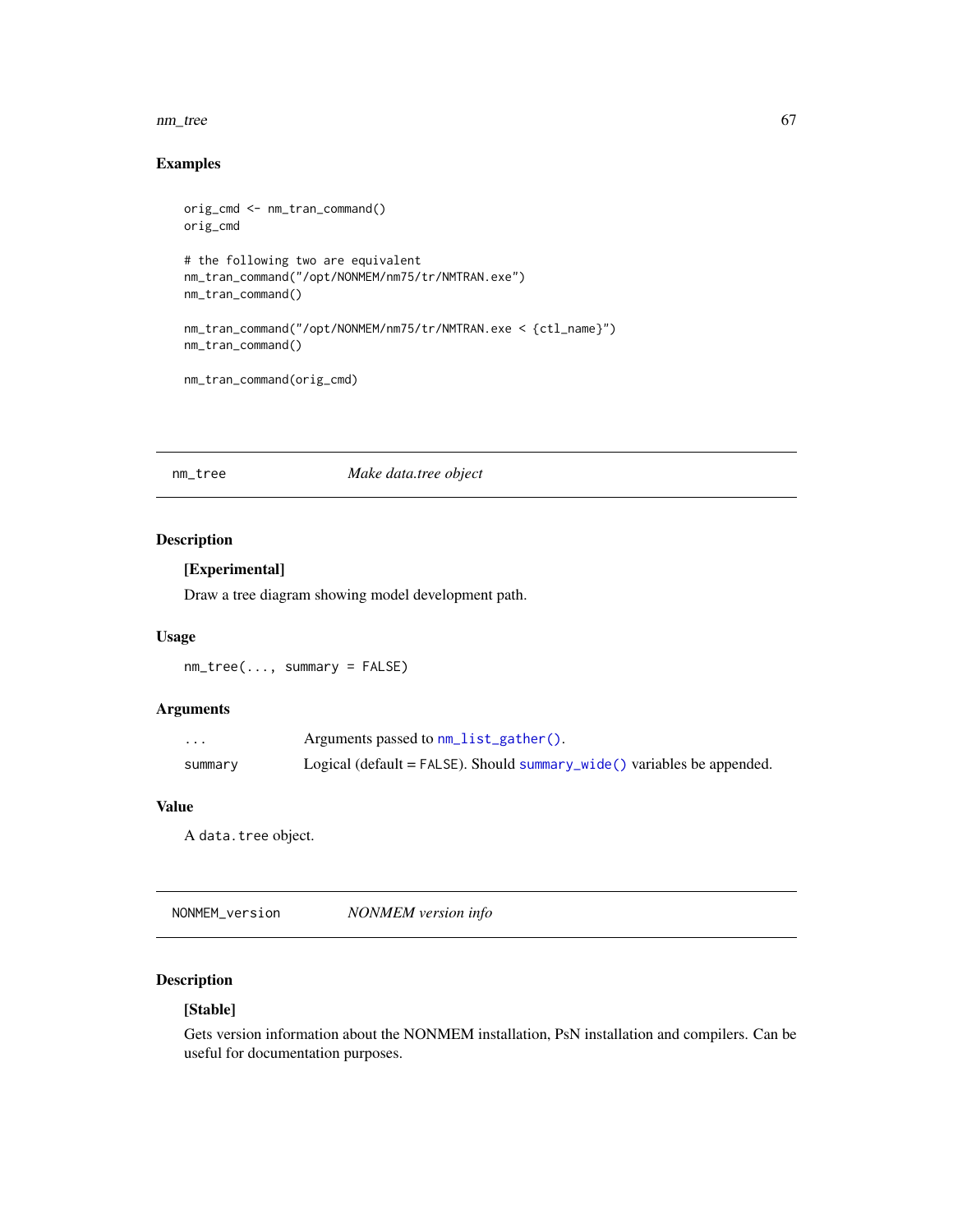## Usage

```
NONMEM_version()
```
## Value

Returns list with version info for NONMEM, PsN, perl and fortran compiler (only gfortran currently).

ofv *Get Objective Function Value (OFV)*

## Description

#### [Stable]

Extracts OFV from .ext file.

#### Usage

ofv(r)

## Arguments

r An nm object.

## Value

The numeric value of the OFV.

```
# create example object m1 from package demo files
exdir <- system.file("extdata", "examples", "theopp", package = "NMproject")
m1 <- new_nm(run_id = "m1",
            based_on = file.path(exdir, "Models", "ADVAN2.mod"),
             data_path = file.path(exdir, "SourceData", "THEOPP.csv"))
is_finished(m1) ## FALSE until run is completed
```

```
ofv(m1) ## NA until m1 is finished
```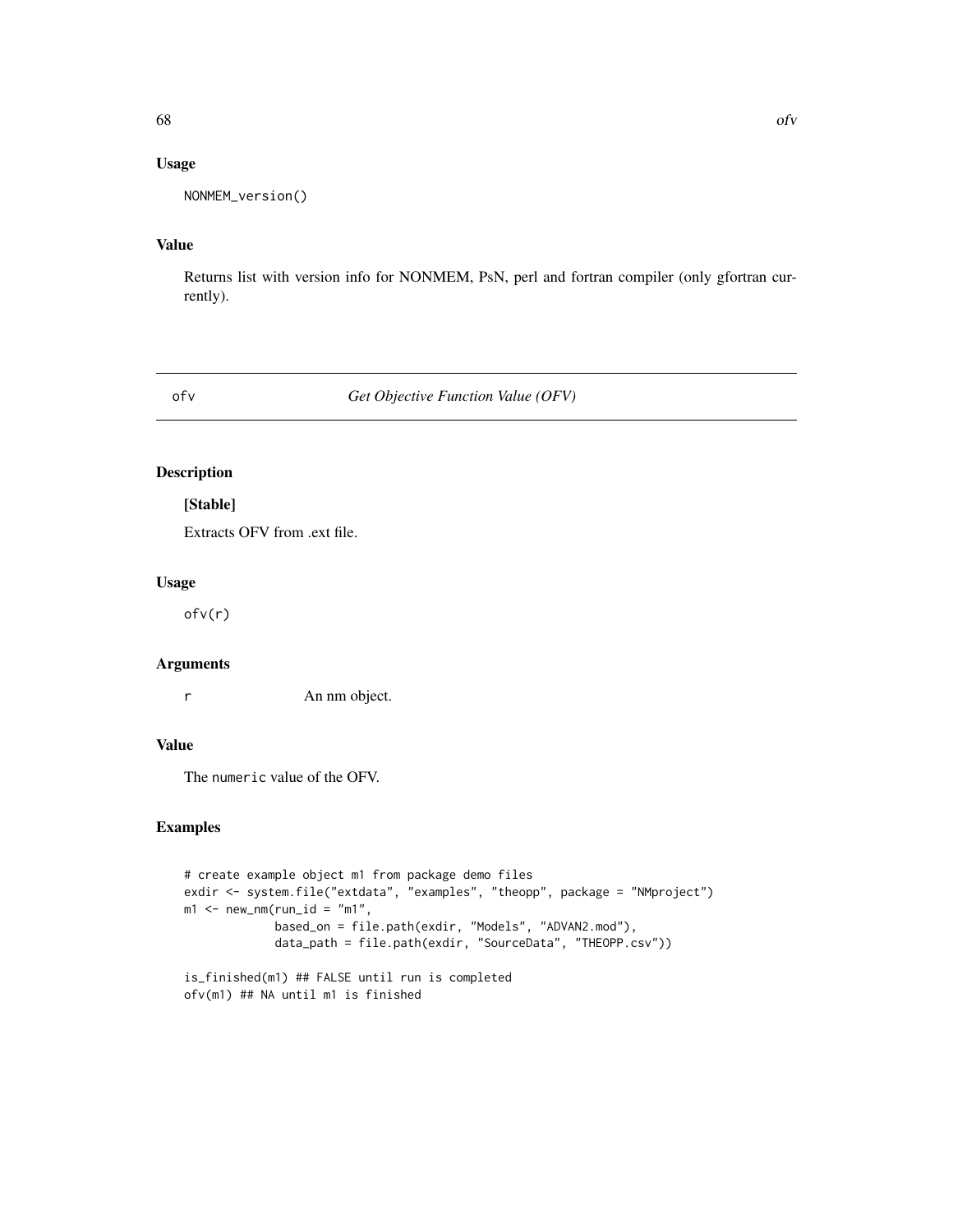#### Description

## [Experimental]

Obtain in matrix form the OMEGA matrix. This is primarily to feed into other packages such as mrgsolve.

#### Usage

omega\_matrix(r)

#### Arguments

r An nm object.

#### Value

A matrix object.

## Examples

```
## requires NONMEM to be installed
## Not run:
## matrix of initial estimates
m1 %>% omega_matrix()
## matrix of final estimates
m1 %>%
  update_parameters() %>%
  omega_matrix()
## End(Not run)
```
<span id="page-68-0"></span>output\_table *Reads all \$TABLE outputs and merge with input dataset*

## Description

## [Stable]

Produces a single merged output dataset will all columns of \$INPUT dataset. This is useful for reuse of exploratory data plots as diagnostic plots as all columns including text columns used for ggplot facetting will be present.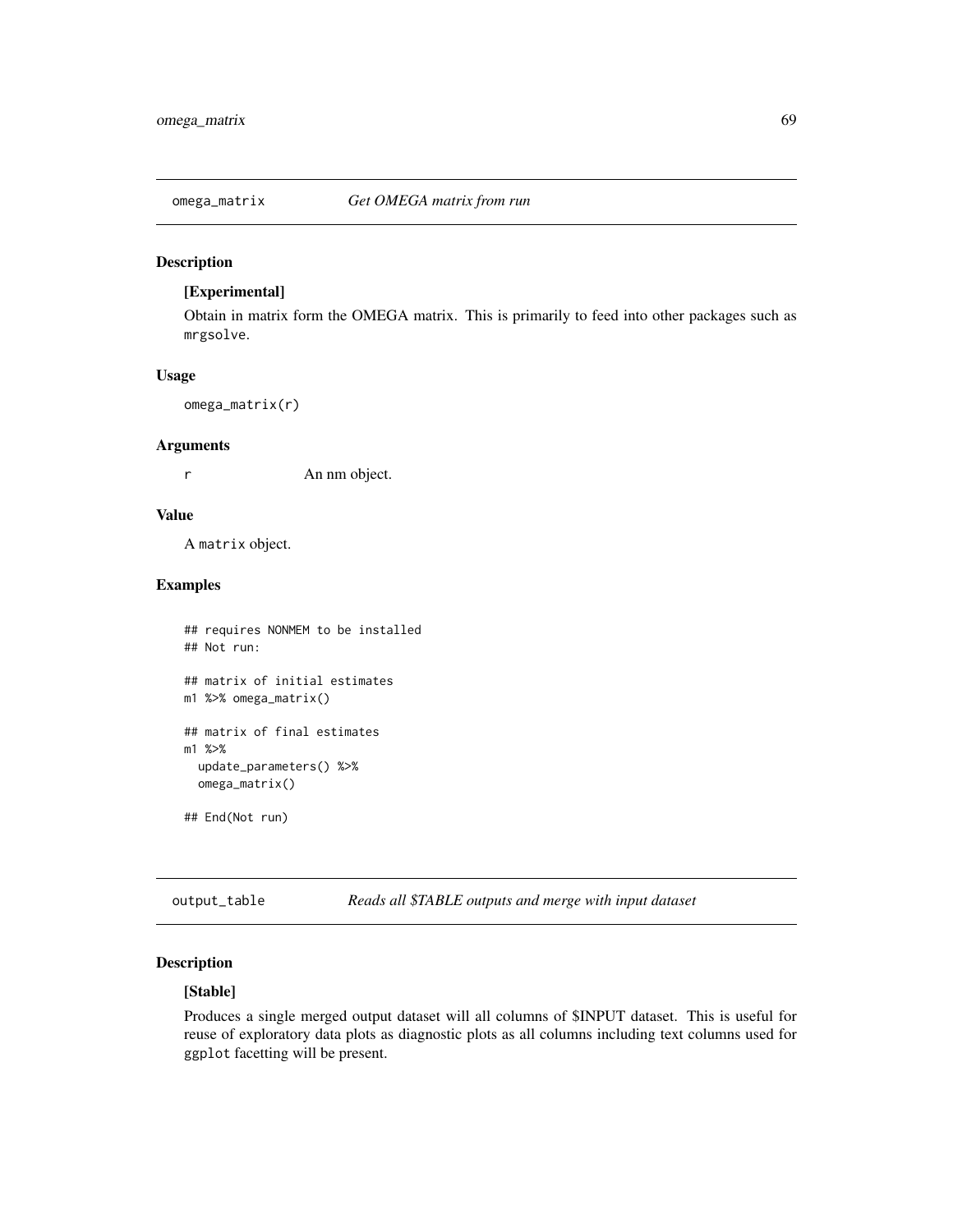#### Usage

```
output_table(r, only.append = c(), ...)
```

```
output_table_first(r, ...)
```
#### Arguments

|             | An object of class nm.                                                                                          |
|-------------|-----------------------------------------------------------------------------------------------------------------|
| only_append | Optional character vector. If missing will append all, otherwise will append only<br>those variables requested. |
| $\cdots$    | Optional additional arguments to pass on to read.csv of origidata.                                              |

#### Value

A list of tibbles with merged version of all output \$TABLEs and the input data. Additional columns will be INNONMEM which will be TRUE for rows that were not ignored by NONMEM. For simulation control files there is also DV\_OUT which will contain simulated DV values. DV will always be unmodified from the input dataset.

output\_table\_first will return a tibble with a single run.

## See Also

[nm\\_render\(\)](#page-61-0), [input\\_data\(\)](#page-38-0)

## Examples

```
## requires NONMEM to be installed
## Not run:
## exploratory data plot
read_derived_data("DerivedData/data.csv") %>%
 ggplot(aes(x = TIME, y = DV)) +
 theme_bw() +
 geom_point() +
 geom_line(aes(group = ID)) +
 facet_wrap(~STUDYTXT)
m1 %>%
 output_table_first() %>%
 ggplot(aes(x = TIME, y = DV)) +
 theme_bw() +
 geom_point() +
 geom_line(aes(group = ID)) +
 facet_wrap(~STUDYTXT) +
 ## additional layer for overlaying IPRED curves
 geom_line(aes(y = IPRED, group = ID))
```
## End(Not run)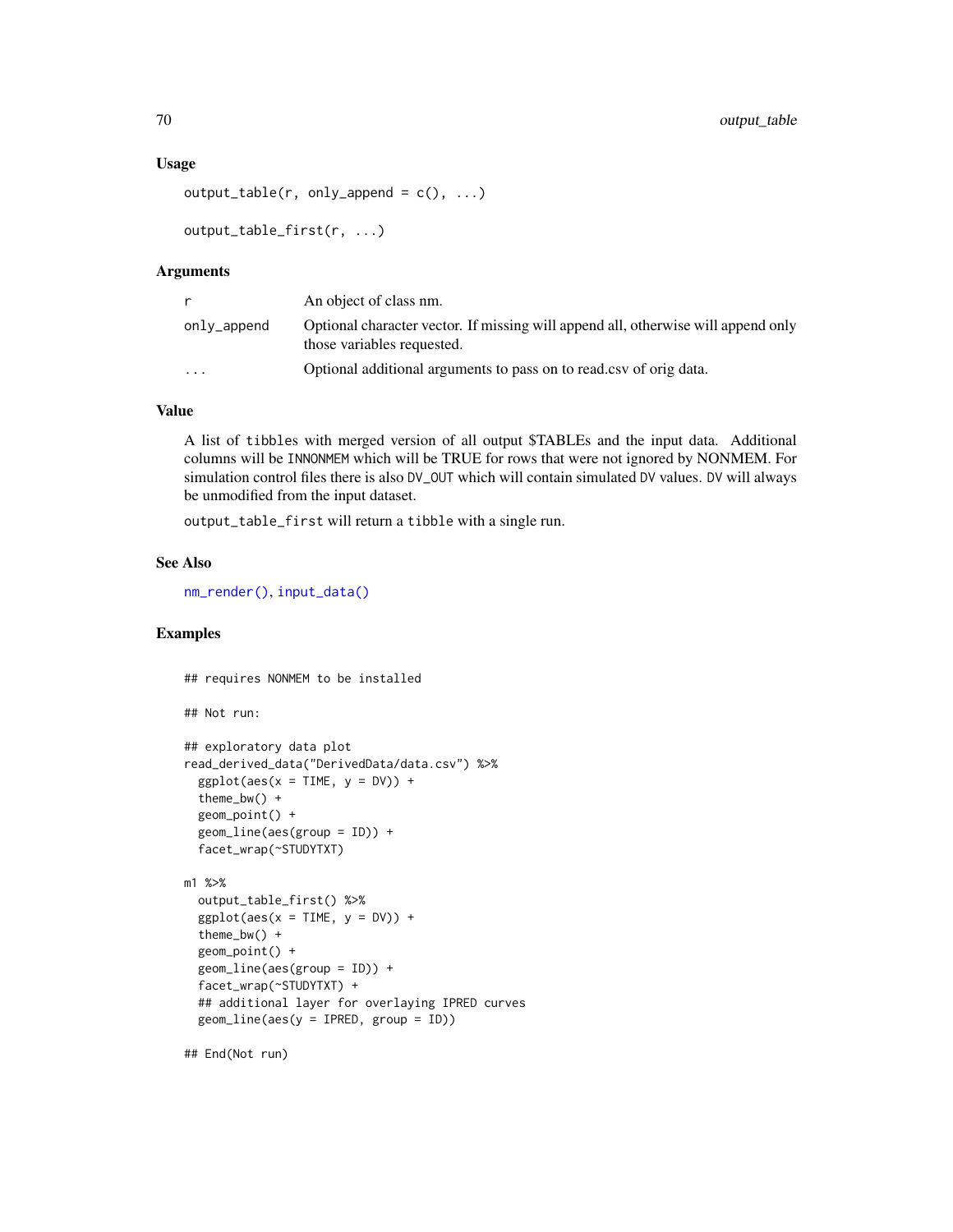overwrite\_behaviour *Overwrite behaviour of NMproject*

## Description

#### [Stable]

This is best used via the "overwrite behaviour" RStudio 'Addin'. Sets the strategy for how to handle overwriting of previously executed control files.

#### Usage

```
overwrite_behaviour(txt = c("ask", "overwrite", "stop", "skip"))
```
## Arguments

txt Character either "run", "stop", or "skip".

#### Value

if txt is missing returns getOption(\"nm.overwrite\_behaviour\") otherwise returns no value and is called for side effects (setting the nm.overwrite\_behaviour option).

parallel\_execute *Generic execute command for parallelised runs*

#### Description

#### [Stable]

Character to be used with the [cmd\(\)](#page-56-1) function to launch a parallelised run.

#### Usage

```
parallel_execute
```
## Format

An object of class character of length 1.

#### Details

Requires cores and parafile fields to be set.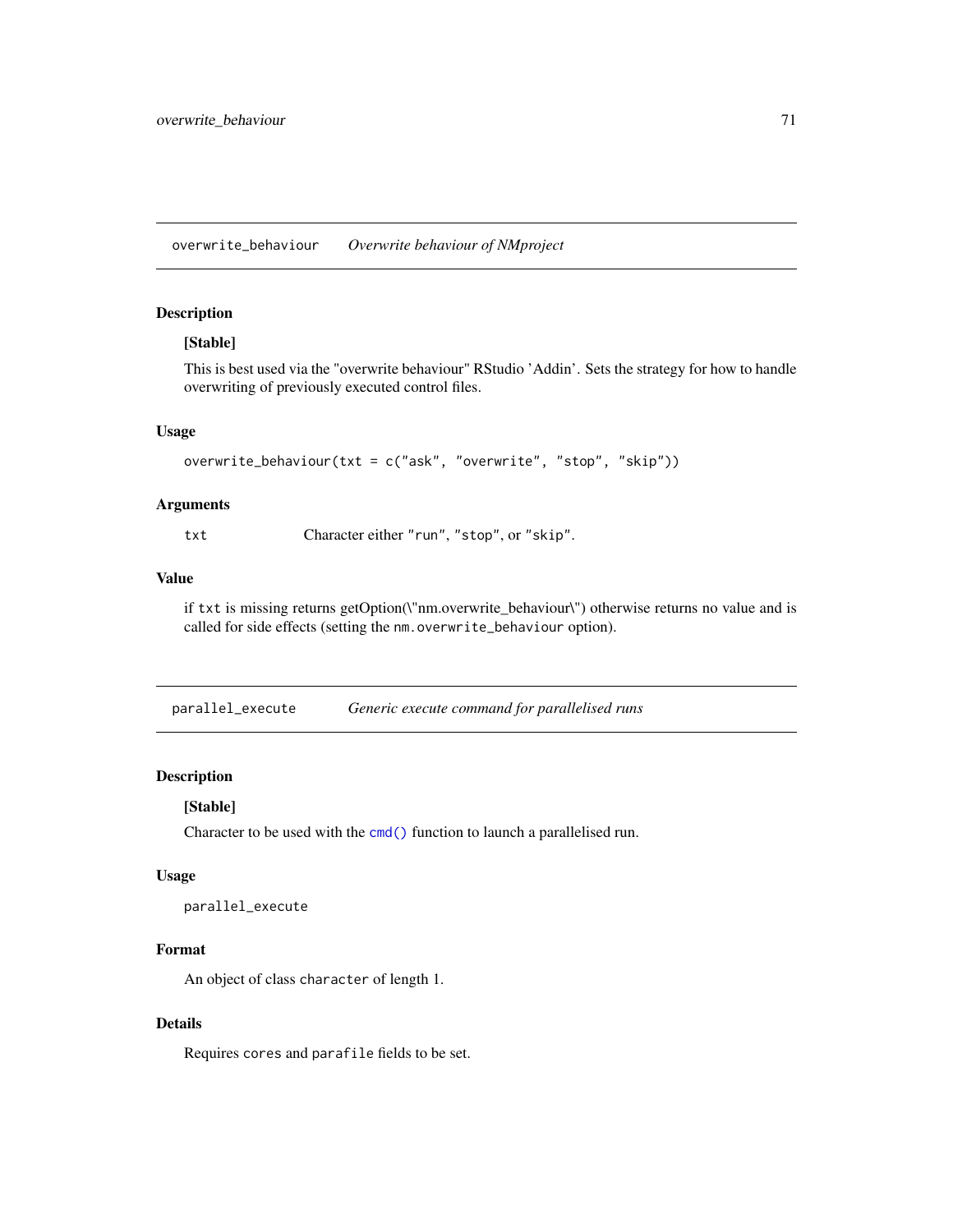## Value

A character object.

## See Also

[nm\\_getsetters\(\)](#page-56-0).

## Examples

```
# create example object m1 from package demo files
exdir <- system.file("extdata", "examples", "theopp", package = "NMproject")
m1 <- new_nm(run_id = "m1",
            based_on = file.path(exdir, "Models", "ADVAN2.mod"),
            data_path = file.path(exdir, "SourceData", "THEOPP.csv")) %>%
  cmd(parallel_execute) %>%
  parafile("/opt/NONMEM/nm75/run/mpilinux8.pnm") %>%
  cores(8)
cmd(m1)
m2 <- m1 %>% child("m2") ## inherits same command as above
parallel_execute ## view the character to see how psn interfaces with SGE
```
param\_cov\_diag *Plot relationship between a parameter and covariate*

#### Description

#### [Stable]

Plots posthoc parameter-covariate relationships from NONMEM run.

#### Usage

```
param_cov_diag(r, param, cov, ..., categorical = FALSE, plot_tv = TRUE)
```

| r                       | An nm object.                                                |
|-------------------------|--------------------------------------------------------------|
| param                   | Character. Name of parameter.                                |
| COV                     | Character. Name of covariate.                                |
| $\cdot$ $\cdot$ $\cdot$ | Additional arguments passed to $d$ pl $\gamma$ : : mutate(). |
| categorical             | Logical (default $=$ FALSE).                                 |
| plot_tv                 | Logical.                                                     |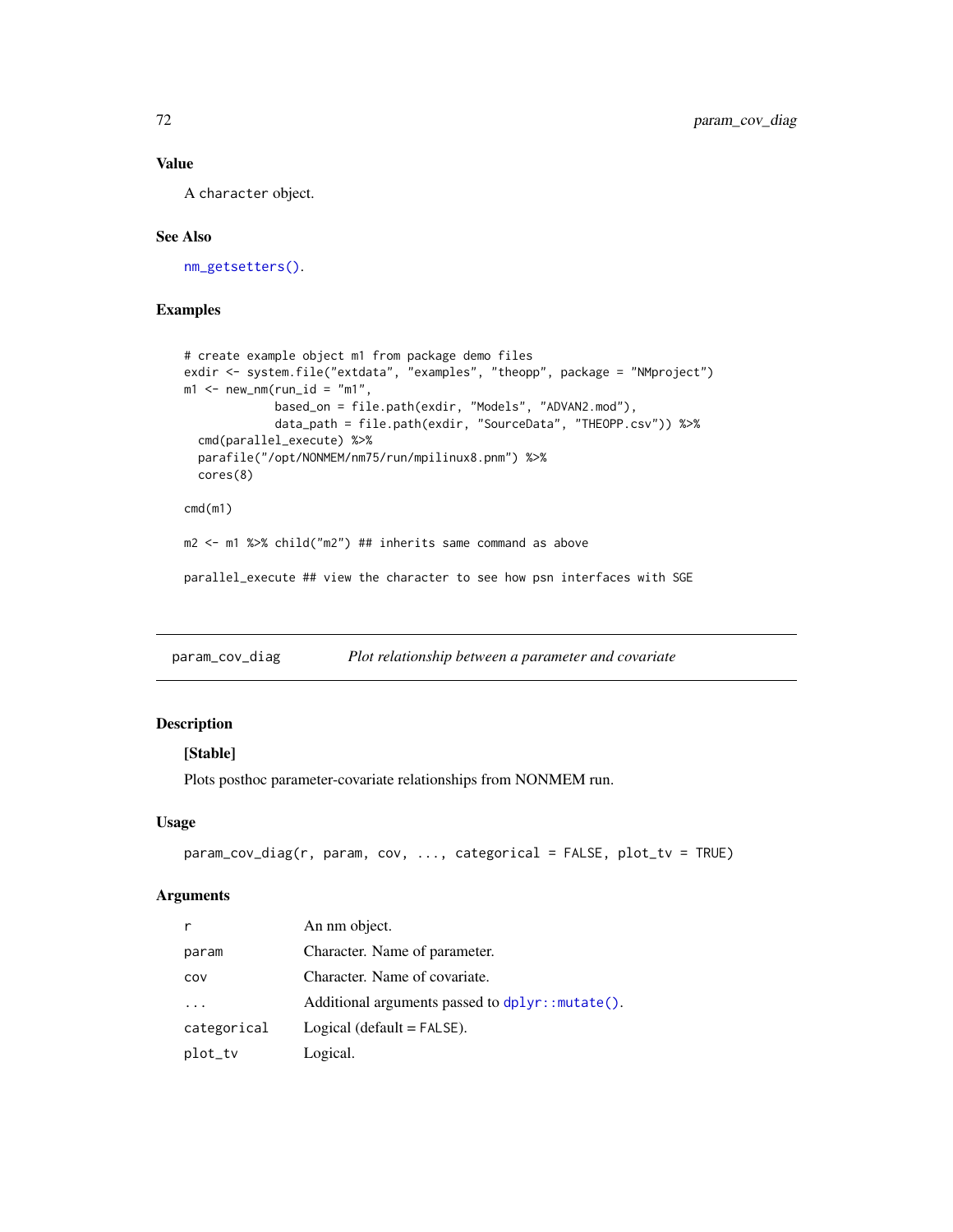# <span id="page-72-0"></span>parent\_run 73

# Details

The mutate statement is to add variables not included in original \$TABLE.

# Value

A ggplot2 plot object.

parent\_run *Get parent object of nm object*

# Description

# [Stable]

Will pull the parent run of an nm object from the run cache. Run needs to have been executed for this to work.

#### Usage

parent\_run(m, n = 1L)

#### Arguments

| m | An nm object.                                   |
|---|-------------------------------------------------|
|   | Numeric. Generation of parent (default $= 1$ ). |

#### Value

An nm object. Will not return parent object, if the parent object has not been run.

plot\_iter *Plot iterations vs parameters/OBJ*

# Description

# [Stable]

Non interactive ggplot2 based version of the OFV/parameter vs iteration plot in shiny run monitor [shiny\\_nm\(\)](#page-88-0). Used mainly for inclusion in diagnostic reports.

#### Usage

```
plot\_iter(r, trans = TRUE, skip = 0, yvar = "OBJ")
```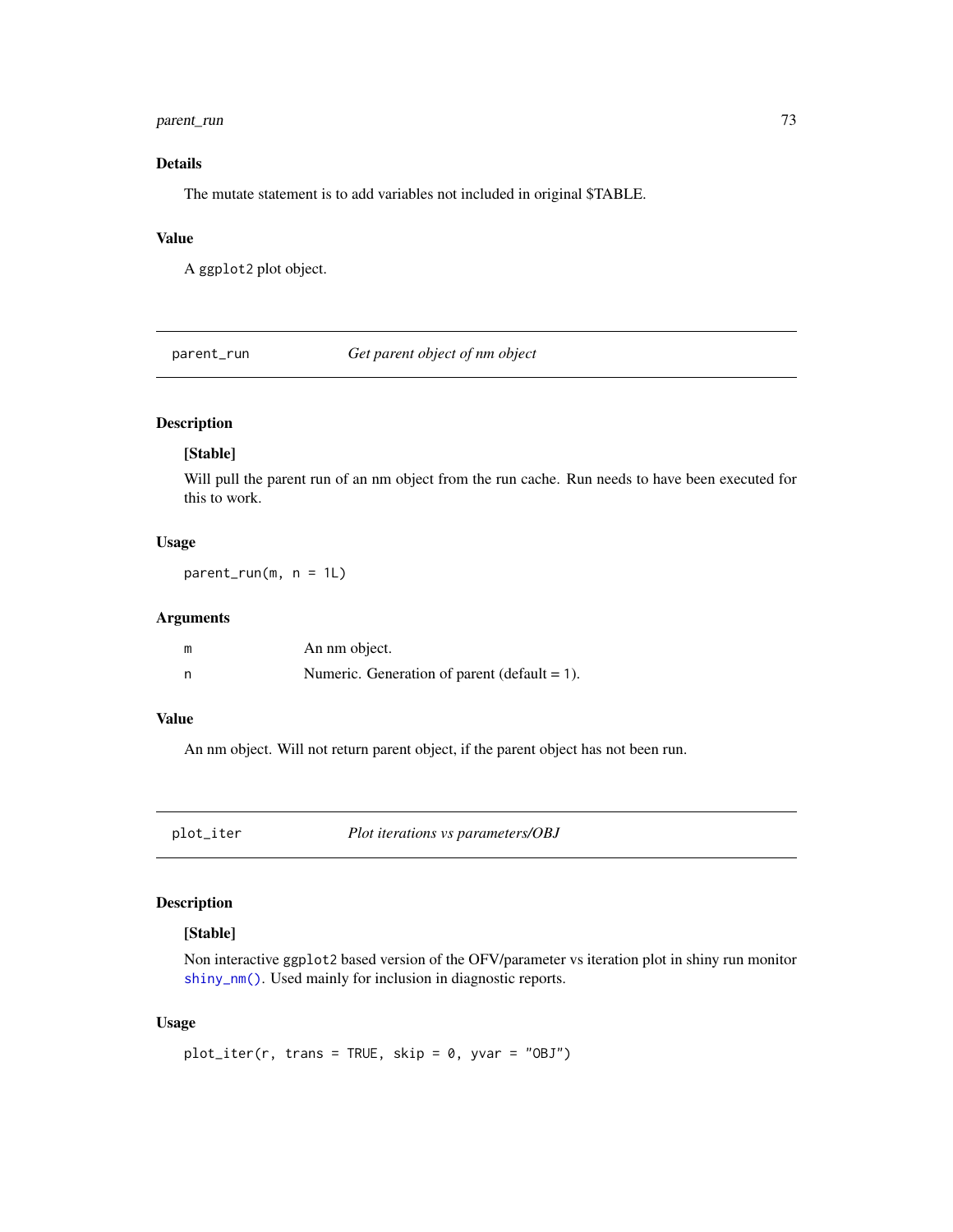# <span id="page-73-1"></span>Arguments

| r     | An nm object.                                                                                                                                                                                                 |
|-------|---------------------------------------------------------------------------------------------------------------------------------------------------------------------------------------------------------------|
| trans | Logical (default $=$ TRUE). Should parameter transformations be performed in<br>accordance with \$THETA/\$OMEGA/\$SIGMA comments                                                                              |
| skip  | Numeric (default $= 0$ ). The number of iterations to skip when plotting. For<br>observing stationarity it is often useful to remove the beginning iterations where<br>the OFV and parameters may move a lot. |
| yvar  | Character (default = $"OBJ"$ ). Name of variable/parameter to display.                                                                                                                                        |

# Value

A ggplot2 object.

#### See Also

[shiny\\_nm\(\)](#page-88-0), [nm\\_render\(\)](#page-61-0)

<span id="page-73-0"></span>

| ppc_data |  |
|----------|--|
|          |  |

PPC functions: process data from simulation and plot

# Description

[Stable]

# Usage

```
ppc_data(
 r,
 FUN,
  ...,
 pre_proc = identity,
 max_mod_n = NA,
 DV = "DV",statistic = "statistic"
)
ppc_whisker_plot(d, group, var1, var2, statistic = "statistic")
ppc_histogram_plot(d, var1, var2, statistic = "statistic")
```
# Arguments

|     | An nm object (a simulation run).                                         |
|-----|--------------------------------------------------------------------------|
| FUN | Statistic function accepting a NONMEM dataset data. Frame as an argument |
|     | and returns data. frame with a column "statistic".                       |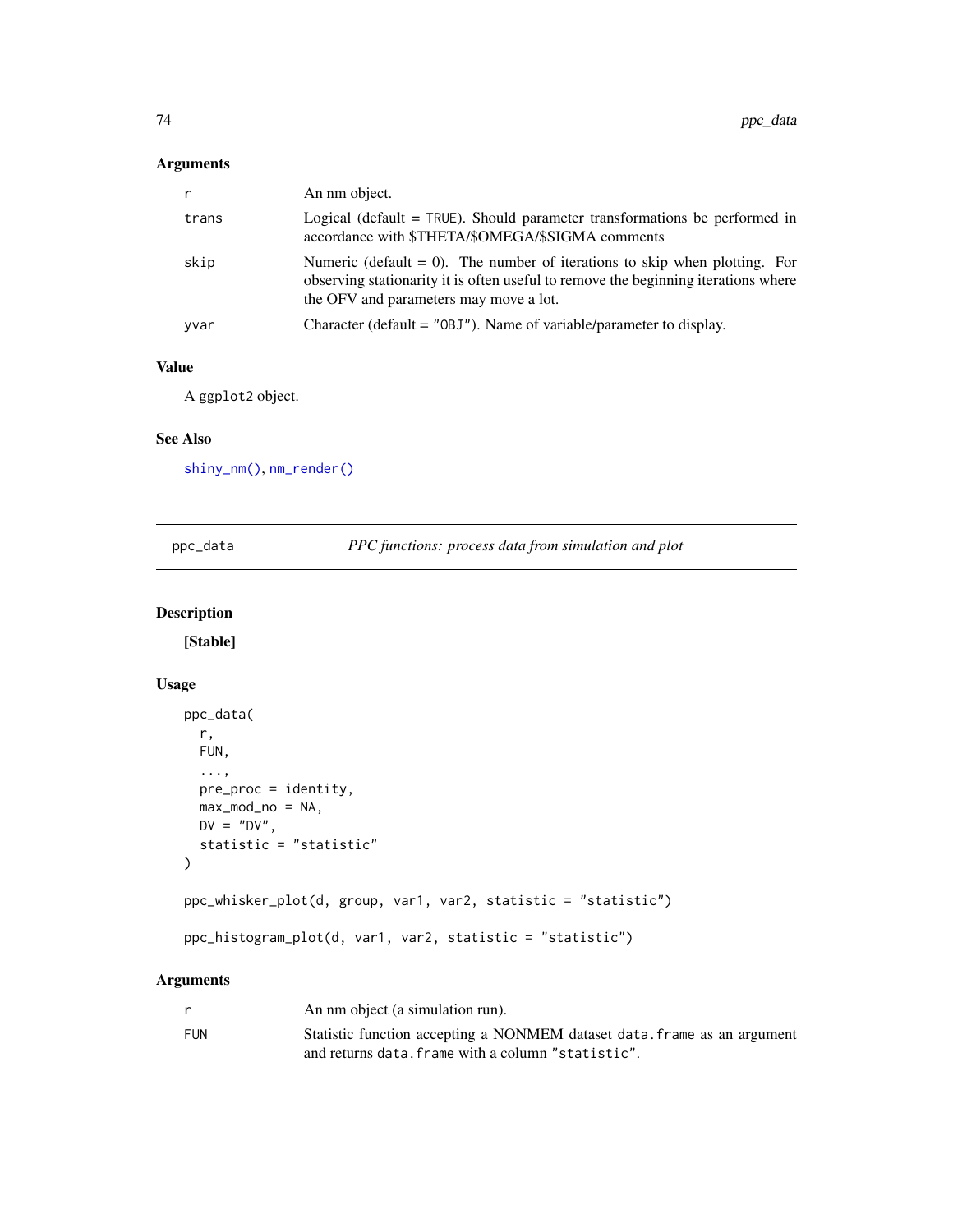<span id="page-74-0"></span>

| $\cdots$          | Additional arguments for FUN.                                                |
|-------------------|------------------------------------------------------------------------------|
| pre_proc          | Function to apply to dataset prior to compute statistics.                    |
| max_mod_no        | Integer. Maximum model number to read (set low for debugging).               |
| DV                | Character (default $=$ "DV").                                                |
| statistic         | Character (default = "statistic"). Name of statistic column returned by FUN. |
| d                 | Output from $ppc_data()$ .                                                   |
| group, var1, var2 |                                                                              |
|                   | Grouping variables for plotting.                                             |

#### Value

The function  $ppc_data()$  return a data. frame with observed and predicted statistics. The  $ppc_*plot()$ plotting functions return ggplot objects.

# See Also

[nm\\_render\(\)](#page-61-0)

# Examples

```
## requires NONMEM to be installed
## Not run:
idEXPstat <- function(d, ...) { ## example individual statistic function
  ## arg = nonmem dataset data.frame
  ## return data.frame with statistic column
  d %>%
   group_by(ID, \ldots) %>%
   filter(is.na(AMT)) %>%
   summarise(
     AUC = AUC(time = TIME, conc = DV),
      CMAX = max(DV, na.rm = TRUE),TMAX = TIME[which.max(DV)]
    ) %>%
    tidyr::gather(key = "exposure", value = "statistic", AUC:TMAX) %>%
   ungroup()
}
EXPstat \leq function(d, ...) { ## example summary statistic function
  ## arg = nonmem dataset data.frame
  ## return data.frame with statistic column
  d %>%
    idEXPstat(...) %>% ## reuse idEXPstat for individual stats
    ## summarise over study and any other variables (...)
    group_by(exposure, ...) %>%
    summarise(
     median = median(statistic, na.rm = TRUE),
     cv = 100 \times sd(statistic, na.rm = TRUE) / mean(statistic, na.rm = TRUE)) %>%
```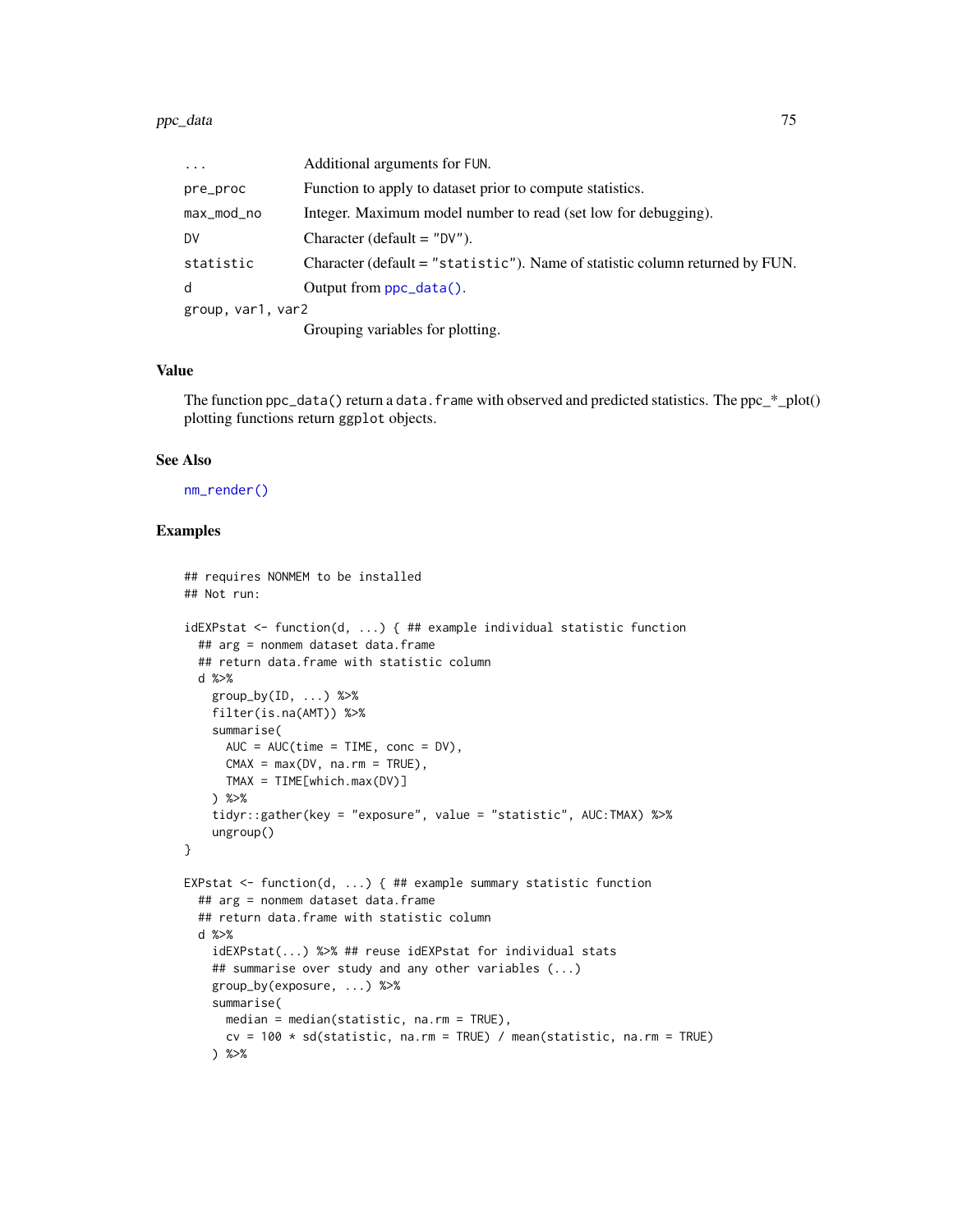```
tidyr::gather(key = "type", value = "statistic", median:cv)
}
dppc <- m1s %>% ppc_data(EXPstat)
dppc %>% ppc_whisker_plot()
dppc %>% ppc_forest_plot()
## End(Not run)
```
psn\_style\_scm *PsN style stepwise covariate method*

# Description

# [Experimental]

Intent is not to replicate PsN SCM. This is mainly here for illustrative and comparison purposes. Should replicate the model selection in PsN's SCM functionality with greedy setting.

#### Usage

psn\_style\_scm(base, run\_in, dtest, alpha\_forward = 0.05, alpha\_backward = 0.01)

# Arguments

| base   | An nm object (base model).                                                      |
|--------|---------------------------------------------------------------------------------|
| run_in | A directory to run in.                                                          |
| dtest  | Output of test_relations().                                                     |
|        | alpha forward Numeric (default $= 0.05$ ). Alpha level for forward inclusion.   |
|        | $alpha_b$ backward Numeric (default = 0.01). Alpha level for backward deletion. |

#### Value

The nm object of the selected model.

# See Also

[test\\_relations\(\)](#page-98-0), [covariate\\_step\\_tibble\(\)](#page-19-0), [bind\\_covariate\\_results\(\)](#page-9-0).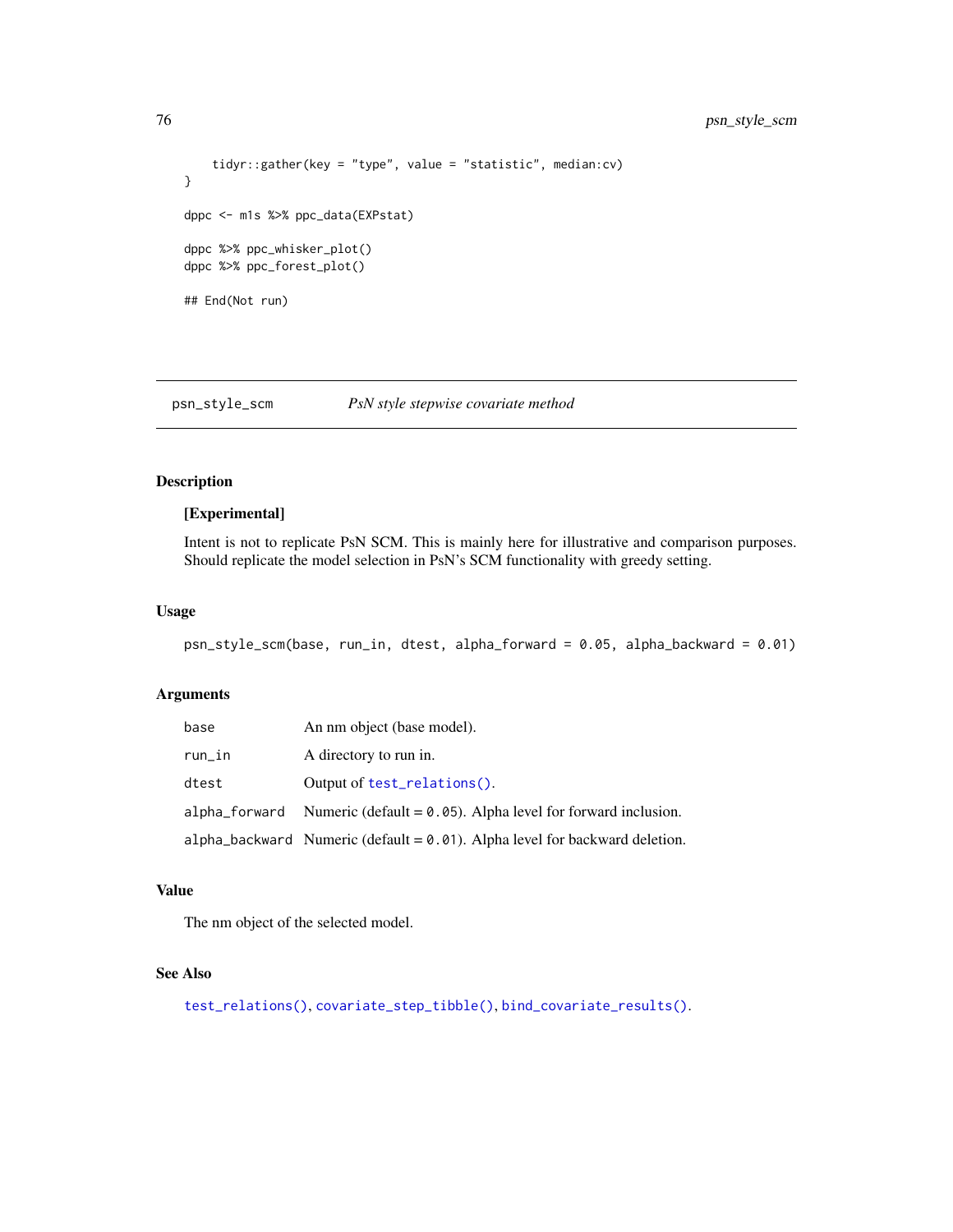<span id="page-76-1"></span><span id="page-76-0"></span>read\_derived\_data *Read derived data*

# Description

#### [Stable]

Read the derived data directly instead of via the nm object which is what [input\\_data\(\)](#page-38-0) does.

#### Usage

read\_derived\_data(name, na =  $".".$ , silent = FALSE, ...)

#### Arguments

| name   | Name or path of file (with or without extension).          |
|--------|------------------------------------------------------------|
| na     | Character to be passed to $utils::read.csv()$ .            |
| silent | Logical (default $=$ TRUE). Should messages be suppressed. |
| .      | Additional arguments to be passed to utils::read.csv().    |

# Value

A data.frame object of the NONMEM dataset.

#### See Also

[write\\_derived\\_data\(\)](#page-103-0), [input\\_data\(\)](#page-38-0), [exclude\\_rows\(\)](#page-31-0).

# Examples

```
## requires NMproject directory structure to operate in
## Not run:
## read a dataset that's been copie into SourceData
d <- read.csv("SourceData/orig_data.csv")
## modify it
d \leq d \, \text{d} \, \text{d} \, \text{d} \, \text{d} \, \text{d} \, \text{d} \, \text{d} \, \text{d} \, \text{d} \, \text{d} \, \text{d} \, \text{d} \, \text{d} \, \text{d} \, \text{d} \, \text{d} \, \text{d} \, \text{d} \, \text{d} \, \text{d} \, \text{d} \, \text{d} \, \text{d} \, \text{d} \, \text{d} \, \text{d} \, \text{d} \, \text{d} \, \text{d} \, \text{d} \, \text{d %>% write_derived_data("DerivedData/data.csv")
## load it again either with
d <- read_derived_data("data")
```
## or more commonly if it is associated with run (e.g. m1), ## you can use input\_data() to load it via the nm object

d <- input\_data(m1)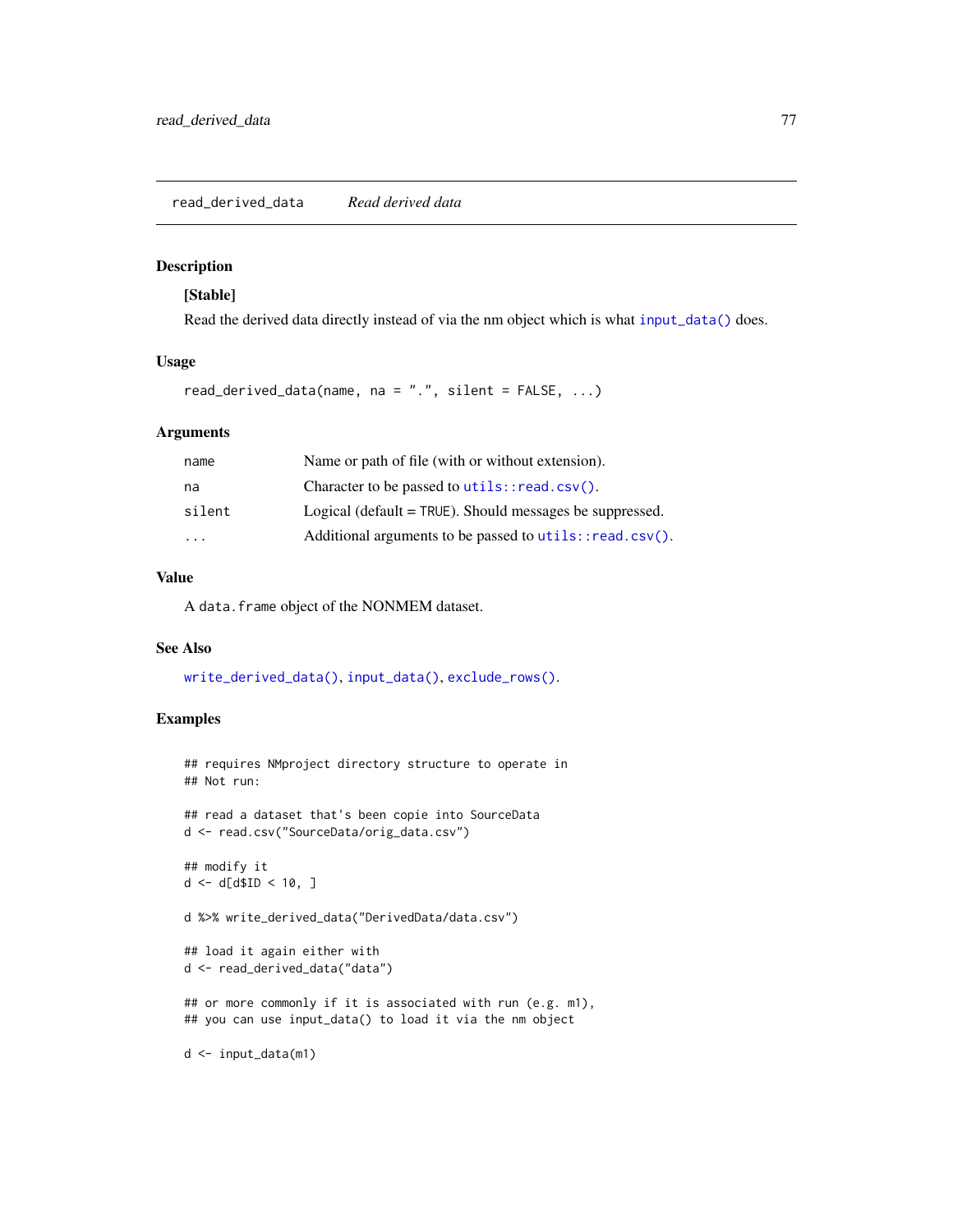<span id="page-77-0"></span>## End(Not run)

remove\_parameter *Remove parameter from NONMEM control file*

# Description

# [Stable]

Attempts to remove a parameter from the NONMEM control assuming it has been written according to NMproject conventions (i.e. TVPARAM notation and TVPARAM + IIV\_PARAM comments in \$THETA/\$OMEGA). The presence of any code that depends on the removed parameter will cause the control file to break.

# Usage

```
remove_parameter(m, name)
```
#### Arguments

| m    | An nm object.                        |  |
|------|--------------------------------------|--|
| name | Character. Parameter name to remove. |  |

# Value

An nm object with modified ctl\_contents field.

# Examples

```
# create example object m1 from package demo files
exdir <- system.file("extdata", "examples", "theopp", package = "NMproject")
m1 <- new_nm(run_id = "m1",
            based_on = file.path(exdir, "Models", "ADVAN2.mod"),
             data_path = file.path(exdir, "SourceData", "THEOPP.csv"))
m1 <- m1 %>% remove_parameter("KA")
nm_diff(m1)
```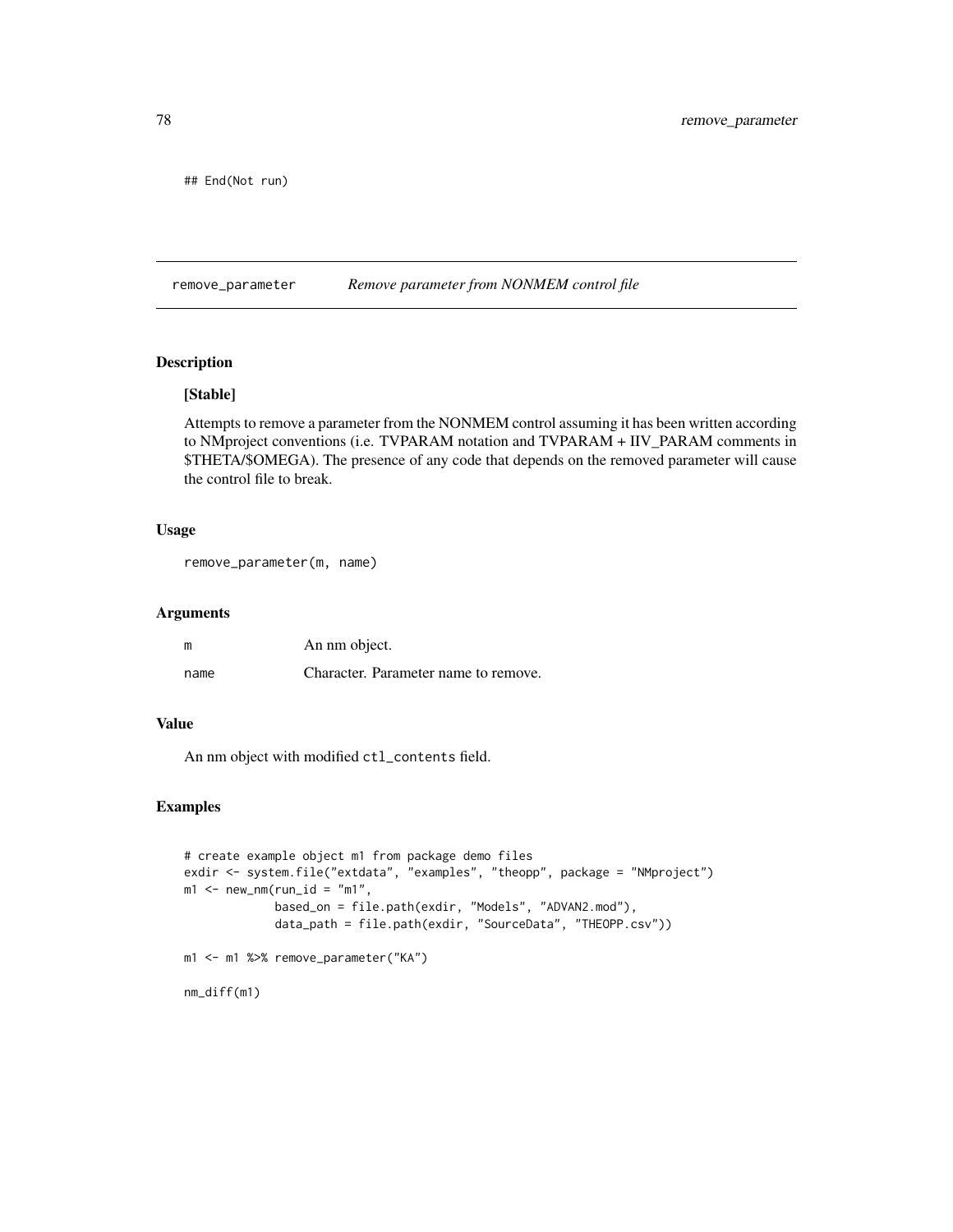<span id="page-78-0"></span>rename\_parameter *Rename a parameter in NONMEM control stream*

# Description

[Stable]

#### Usage

rename\_parameter(m, ...)

#### Arguments

| m        | An nm object.                                              |
|----------|------------------------------------------------------------|
| $\cdots$ | Named arguments with character values indicated old names. |

# Examples

```
# create example object m1 from package demo files
exdir <- system.file("extdata", "examples", "theopp", package = "NMproject")
m1 <- new_nm(run_id = "m1",
             based_on = file.path(exdir, "Models", "ADVAN2.mod"),
             data_path = file.path(exdir, "SourceData", "THEOPP.csv"))
m1 <- m1 %>% rename_parameter(V2 = "V")
m1 %>% dollar("PK")
m1 %>% dollar("THETA")
```
rmd\_to\_vignettes *Convert R markdown scripts to vignettes*

#### Description

#### [Experimental]

Copies (by default) all scripts s01\_XXX.Rmd, s02\_XXX.Rmd into the "vignettes" and reformats so they meet vignette standards. Use of [devtools::build\\_vignettes\(\)](#page-0-0) can then be used to build vignettes.

#### Usage

```
rmd_to_vignettes(script_files, overwrite = FALSE)
```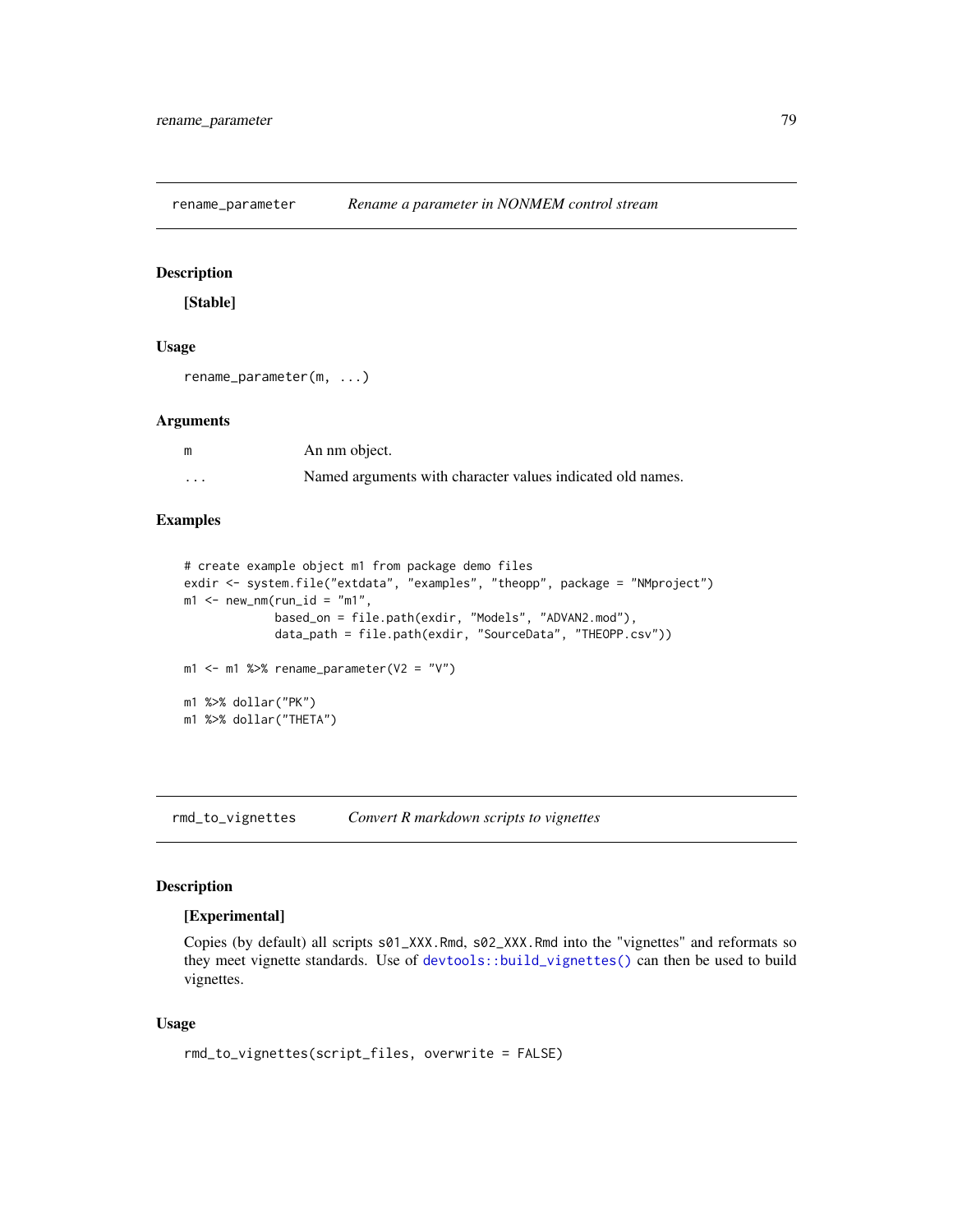#### <span id="page-79-0"></span>**Arguments**

| script files | Optional character vector of scripts. If empty will find scripting making the |
|--------------|-------------------------------------------------------------------------------|
|              | s##_XXX.Rmd convention. Must be .Rmd files                                    |
| overwrite    | Logical (default $=$ FALSE). Overwrites existing vignettes of the same name.  |

#### Details

Uses of [decision\(\)](#page-27-0) must pass without stopping so these must have been run interactively prior to use of [devtools::build\\_vignettes\(\)](#page-0-0).

# Value

No return value, called for side effects.

| rr. | Run record |
|-----|------------|
|     |            |

# **Description**

#### [Stable]

Displays the transformed parameters of a completed or running model. Normally used inside of a diagnostic template, but can be useful for quickly seeing parameter estimates of several models.

#### Usage

 $rr(m, trans = TRUE)$ 

#### Arguments

|       | An nm object.                                                              |
|-------|----------------------------------------------------------------------------|
| trans | Logical. If TRUE (default) will transform using control file \$THETA/OMEGA |
|       | conventions.                                                               |

#### Value

A tibble with NONMEM run results.

# NONMEM coding conventions used by NMproject

The convention for \$THETA comments used by NMproject is value ; name ; unit ; transformation

e.g. \$THETA 0.1 ; KA ; h-1 ; LOG

The options for THETA transformations are: LOG, LOGIT, RATIO and missing. LOG and LOGIT refer to log and logit transformed THETAs, respectively where the parameters should be backtransformed for reporting. RATIO refers to ratio data types, i.e. parameters that are positive and have a meaningful zero. Most parameters like KA, CL, EMAX fall into this category, but covariates effects which can go negative do not. RSEs are calculated for ratio data. Missing transformations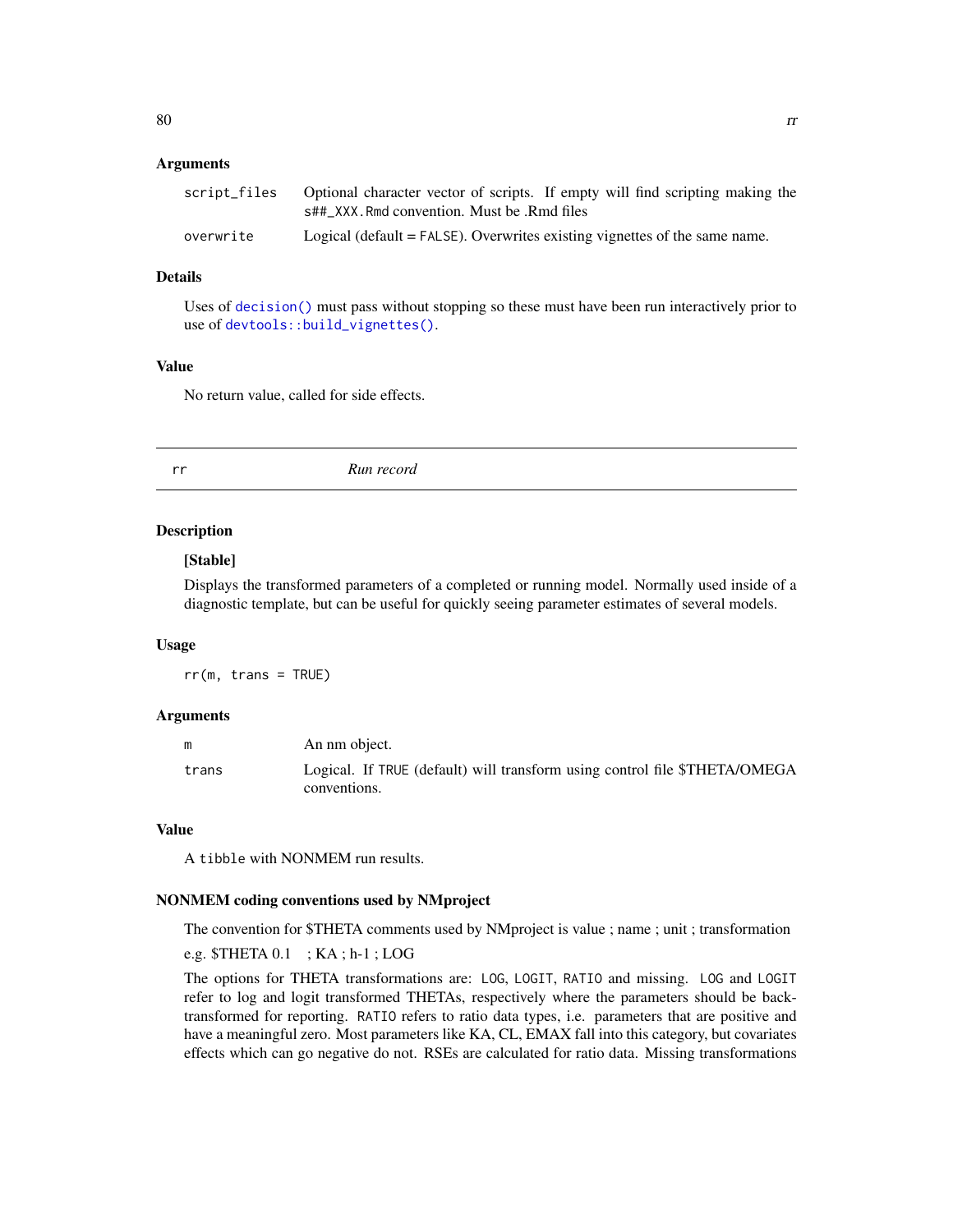<span id="page-80-0"></span>are suitable for all other parameters, here no RSEs will be calculated, only raw SE values will be reported.

The convention for \$OMEGA is similar but without a unit item: value ; name ; transformation

e.g. \$OMEGA 0.1 ; IIV\_KA ; LOG

The options for OMEGA are either LOG or missing. LOG indicating that the individual parameter distribution is log normally distributions and should be reported as a  $CV\%$  (and associated RSE%) rather than as the raw NONMEM estimate.

The convention for \$OMEGA is just : value ; name.

#### THETA transformations using trans = TRUE

The value of FINAL and RSE% (always accompanied with a % symbol in outputs) in the returned tibble is the reported standard error (where applicable) where  $\theta$  and  $se(\theta)$  are the NONMEM reported values of parameters and standard errors, respectively:

LOG  $FINAL = exp(\theta), RSE = 100\sqrt{(exp(se(\theta)^2) - 1)}$ RATIO  $FINAL = \theta, RSE = 100se(\theta)/\theta$ LOGIT  $FINAL = 100/(1 + exp(-\theta)), SE = se(\theta)$ missing  $FINAL = \theta, SE = se(\theta)$ 

# OMEGA transformations using trans = TRUE

The value of FINAL and RSE% (always accompanied with a % symbol in outputs) in the returned tibble is the reported standard error (where applicable) where  $\omega^2$  and  $se(\omega^2)$  are the NONMEM reported values of parameters and standard errors, respectively

$$
\text{LOG}\ \text{FINAL} = 100\sqrt{(\exp(\omega^2) - 1)}, \text{RSE} = 100(\text{se}(\omega^2)/\omega^2)/2
$$
\n
$$
\text{missing}\ \text{FINAL} = \omega^2, \text{SE} = \text{se}(\omega^2)
$$

#### SIGMA transformations using trans = TRUE

The value of FINAL and RSE% (always accompanied with a % symbol in outputs) in the returned tibble is the reported standard error (where applicable) where  $\sigma^2$  and  $se(\sigma^2)$  are the NONMEM reported values of parameters and standard errors, respectively. All sigmas are reported as standard deviations.

all sigmas  $\text{FINAL} = \sqrt{(\sigma^2)}, \text{RSE} = 100 \text{se}(\sigma^2)/\sigma^2$ 

See Also

[nm\\_render\(\)](#page-61-0)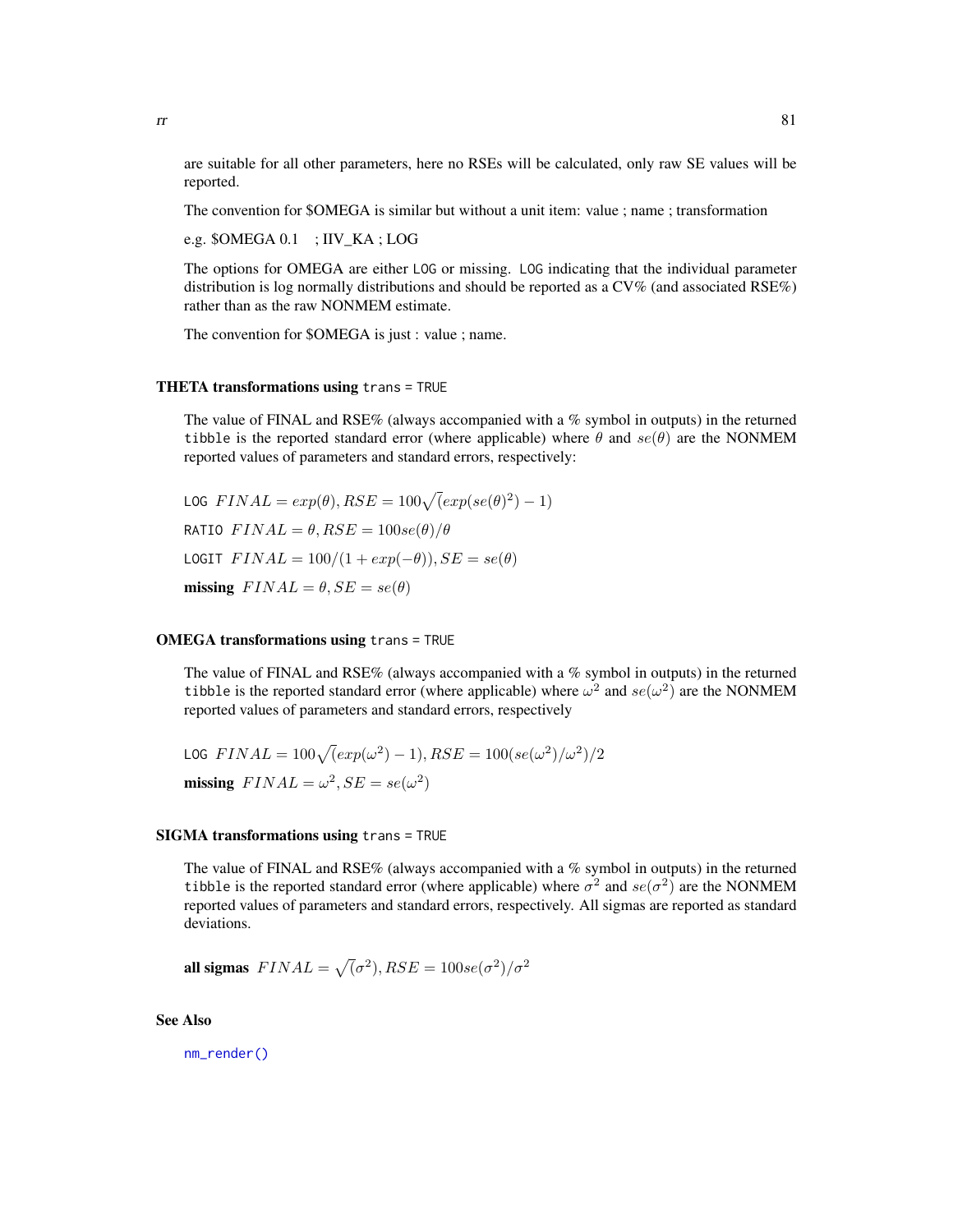# Examples

```
## requires NONMEM to be installed
## Not run:
rr(m1)
## compare m1 and m2
rr(c(m1, m2))
## End(Not run)
```
run\_all\_scripts *Run all project scripts sequentially*

# Description

# [Stable]

Runs/renders all scripts s01\_XXX, s02\_XXX in the designated "scripts" directory.

# Usage

```
run_all_scripts(index, quiet = FALSE)
```
# Arguments

| index | Numeric index for subsetting list of scripts before running. |
|-------|--------------------------------------------------------------|
| quiet | Argument passed to rmarkdown:: render().                     |

# Details

Works with .R and .Rmd extensions. Behaviour is to [source\(\)](#page-0-0) .R files and use [rmarkdown::render\(\)](#page-0-0) on .Rmd files

### Value

Invisibly returns TRUE if file creation is successful.

<span id="page-81-0"></span>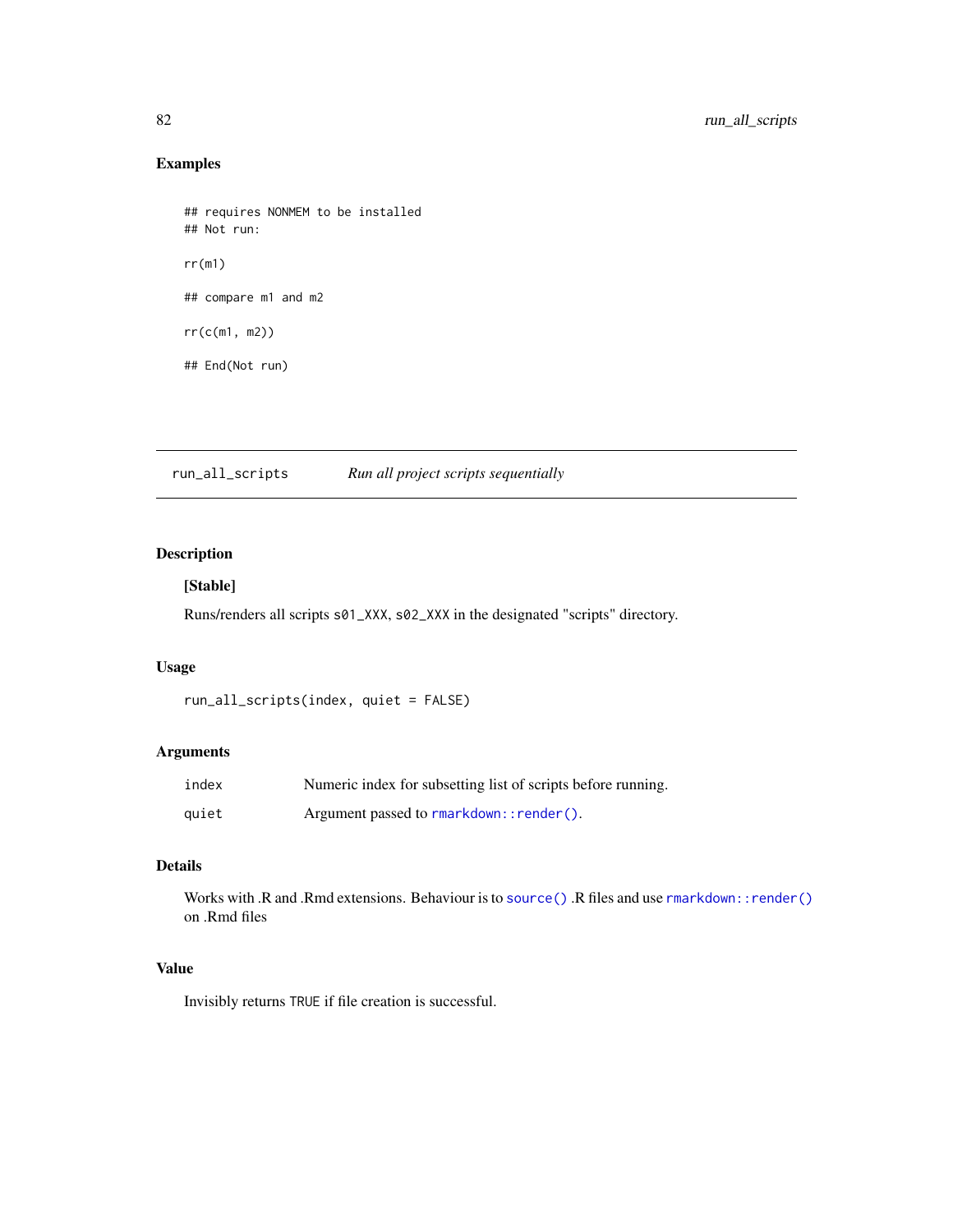<span id="page-82-2"></span>

#### [Stable]

The function [run\\_dir\(\)](#page-56-0) gives the directory name, whereas this function gets the (relative) path of [run\\_dir\(\)](#page-56-0).

#### Usage

run\_dir\_path(m)

#### Arguments

m An nm object.

#### Value

A path to the run\_dir field of m.

#### See Also

[nm\\_getsetters\(\)](#page-56-1).

# Examples

```
# create example object m1 from package demo files
exdir <- system.file("extdata", "examples", "theopp", package = "NMproject")
m1 <- new_nm(run_id = "m1",
             based_on = file.path(exdir, "Models", "ADVAN2.mod"),
             data_path = file.path(exdir, "SourceData", "THEOPP.csv"))
```
run\_dir\_path(m1)

<span id="page-82-1"></span>run\_nm *Run NONMEM jobs*

# <span id="page-82-0"></span>Description

## [Stable]

Run nm objects. Uses system\_nm() to submit the cmd() value of object.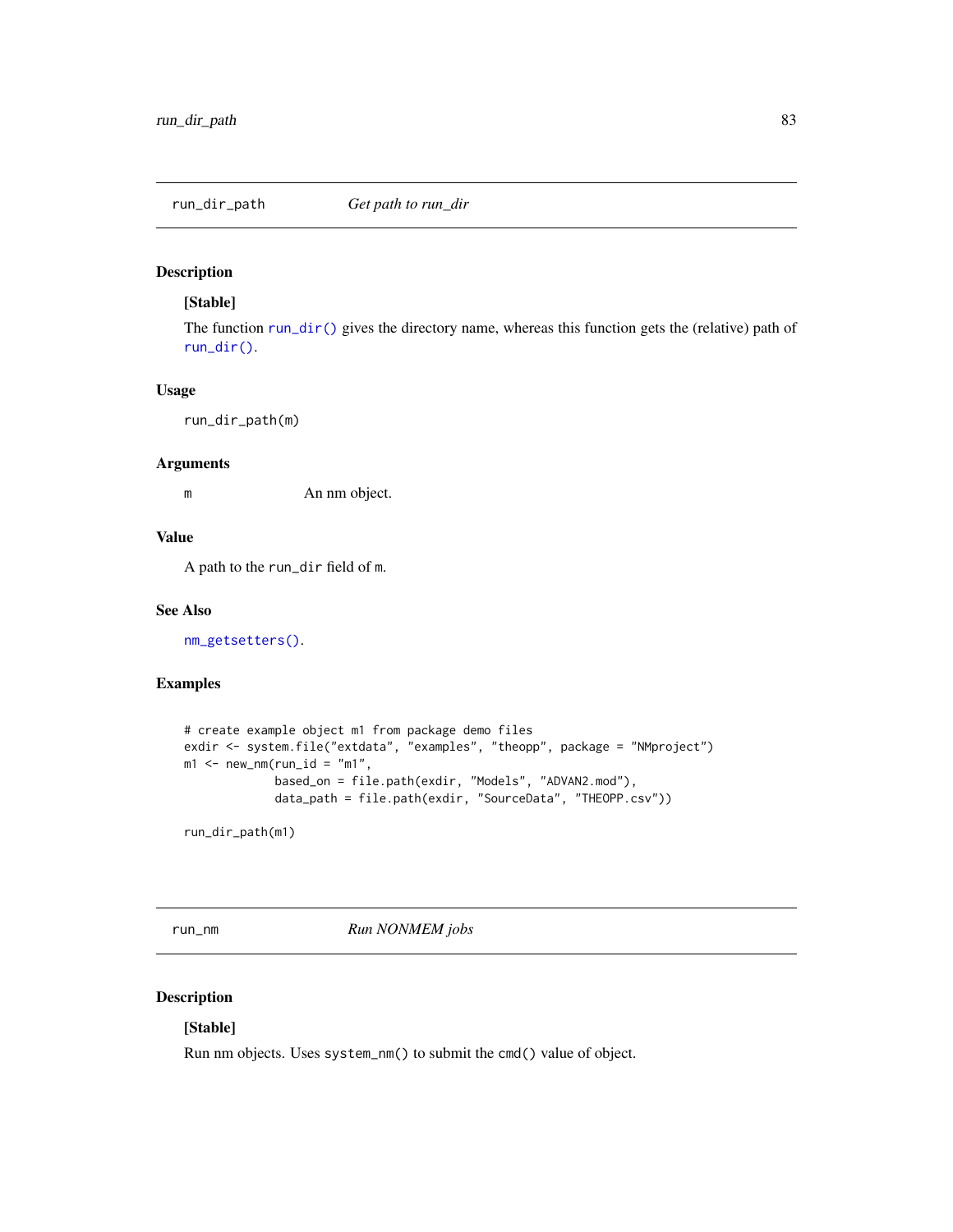#### Usage

```
run_nm(
 m,
  igmore.stdout = TRUE,ignore.stderr = TRUE,
  quiet = getOption("quiet_run"),
  intern = getOption("intern"),
  force = FALSE,
  cache_ignore_cmd = FALSE,
  cache_ignore_ctl = FALSE,
  cache_ignore_data = FALSE
)
```
 $run_nm_batch(m, threads = 10, ...)$ 

#### Arguments

| m                 | An nm object.                                                             |  |
|-------------------|---------------------------------------------------------------------------|--|
| ignore.stdout     | Logical (default=TRUE). Parameter passed to system_nm().                  |  |
| ignore.stderr     | Logical (default=TRUE). Parameter passed to system_nm().                  |  |
| quiet             | Logical (default=FALSE). Should system_nm() output be piped to screen?    |  |
| intern            | Logical. intern argument to be passed to system_nm().                     |  |
| force             | Logical (default $=$ FALSE). Force run even results unchanged.            |  |
| cache_ignore_cmd  |                                                                           |  |
|                   | Logical (default = FALSE). Should check cmd field with cache?             |  |
| cache_ignore_ctl  |                                                                           |  |
|                   | Logical (default = FALSE). Should check control file contents with cache? |  |
| cache_ignore_data |                                                                           |  |
|                   | Logical (default = FALSE). Should check dataset with cache?               |  |
| threads           | Numeric. Number of threads to run concurrently.                           |  |
| $\cdot$           | Additional arguments passed to run_nm().                                  |  |

# Details

In grid environment it is recommended to run [nm\\_tran\(\)](#page-64-0) via the RStudio 'Addin' prior to executing this code.

By default, when highlighting code and evaluating it via an RStudio app, run\_nm() will not execute and will just return the nm object.

For vector nm objects of length more than 1, all runs will be launched at the same time. This could overwhelm resources if not in a grid environment. In this case see [run\\_nm\\_batch\(\)](#page-82-0) for batched execution of a vector valued nm object.

run\_nm\_batch is a variant of [run\\_nm\(\)](#page-82-1) containing a threads argument that will submit run\_nm()'s in batches and wait for them to complete. If you need all the runs to complete ensure you use a [wait\\_finish\(\)](#page-100-0) statement afterwards as R console will only be blocked for until the last batch has been submitted which will be before all runs have completed

<span id="page-83-0"></span>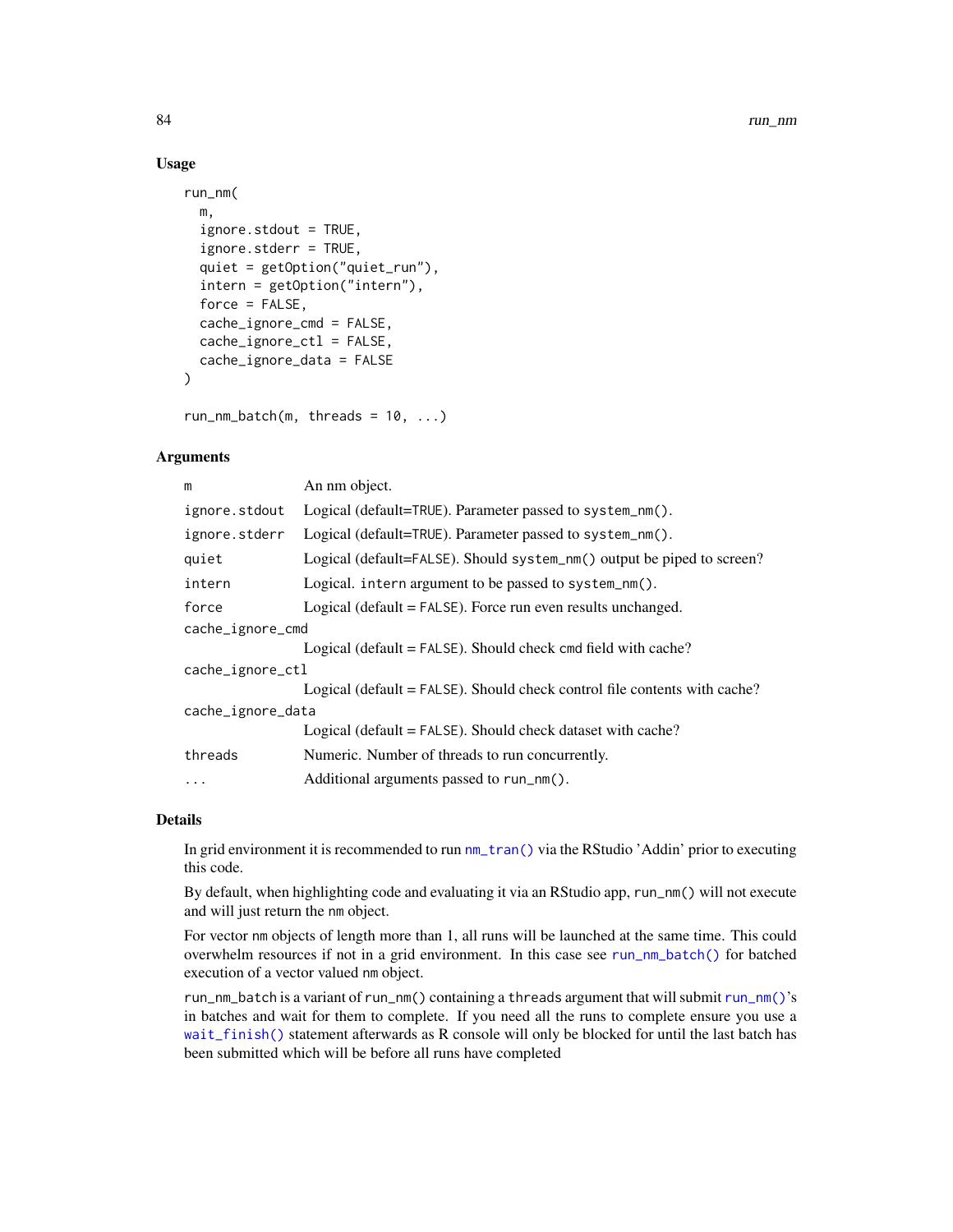<span id="page-84-0"></span>search\_raw 85

# Value

m with job\_info fields populated.

# See Also

[nm\\_tran\(\)](#page-64-0)

# Examples

```
## requires NONMEM to be installed
## Not run:
m1 < -new_{mm}(run_id = "m1",based_on = "staging/Models/ADVAN2.mod",
  data_path = "DerivedData/data.csv"
) %>%
  cmd("execute {ctl_name} -dir={run_dir}") %>%
  fill_input() %>%
  run_nm()
```

```
## End(Not run)
```
search\_raw *Search for files matching raw text search*

# Description

#### [Stable]

Searches through the list of supplied for matching strings of text. Useful in finding files that you know contain certain text snippets.

# Usage

```
search_raw(files, text, search_title = TRUE, search_contents = TRUE)
```
# Arguments

| files           | Vector string of files (either names or paths).                                                                                                                                                                                                                                                             |
|-----------------|-------------------------------------------------------------------------------------------------------------------------------------------------------------------------------------------------------------------------------------------------------------------------------------------------------------|
| text            | String (can be regex) to search for.                                                                                                                                                                                                                                                                        |
| search_title    | Logical (default=TRUE). Should matching occur in title.                                                                                                                                                                                                                                                     |
| search_contents |                                                                                                                                                                                                                                                                                                             |
|                 | $\mathbf{I}$ , $\mathbf{I}$ , $\mathbf{I}$ , $\mathbf{I}$ , $\mathbf{I}$ , $\mathbf{I}$ , $\mathbf{I}$ , $\mathbf{I}$ , $\mathbf{I}$ , $\mathbf{I}$ , $\mathbf{I}$ , $\mathbf{I}$ , $\mathbf{I}$ , $\mathbf{I}$ , $\mathbf{I}$ , $\mathbf{I}$ , $\mathbf{I}$ , $\mathbf{I}$ , $\mathbf{I}$ , $\mathbf{I}$ , |

Logical (default=TRUE). Should matching occur in file contents.

# Value

A subset of files with contents matching text.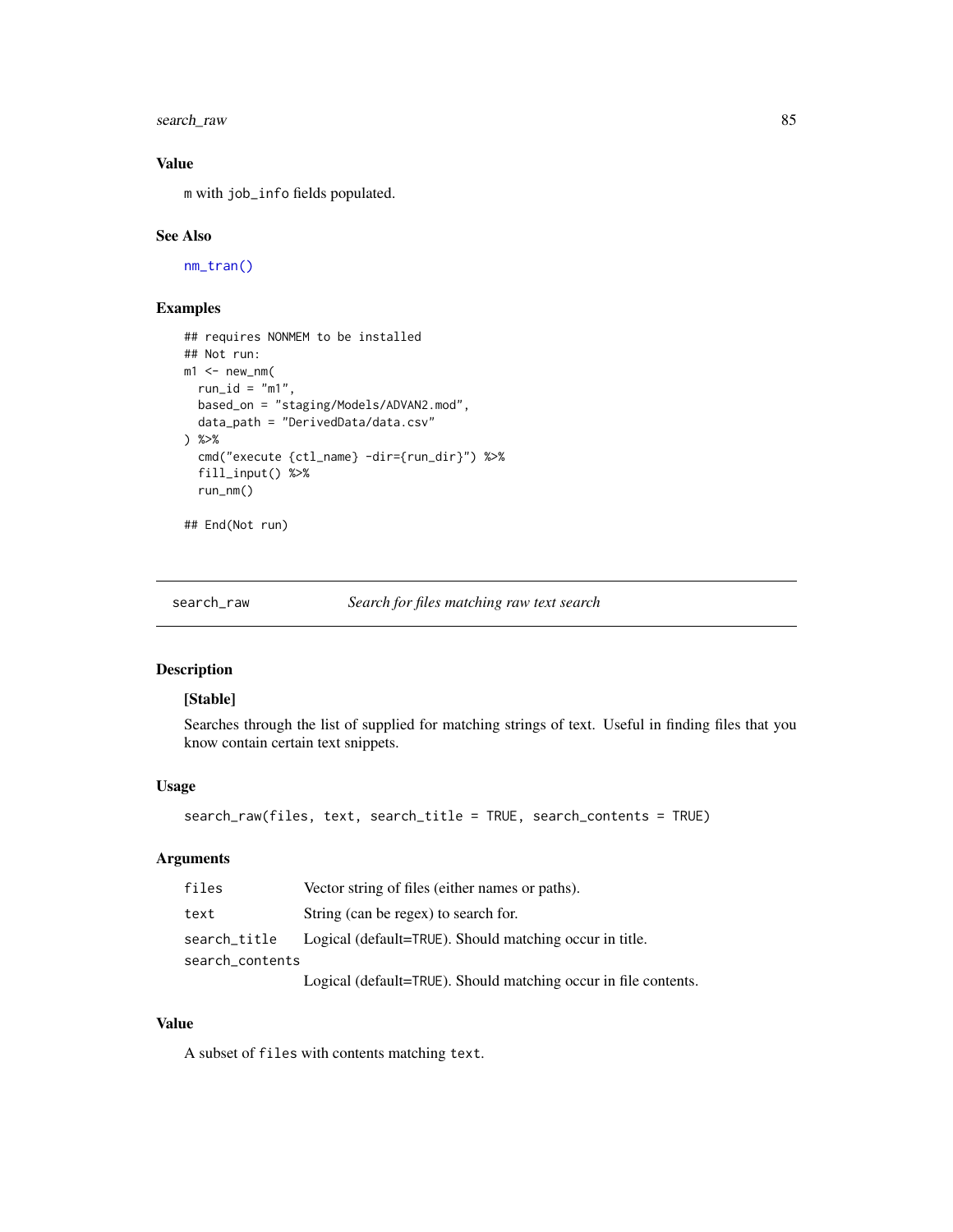# See Also

[ls\\_scripts\(\)](#page-45-0), [ls\\_code\\_library\(\)](#page-44-0), [stage\(\)](#page-90-0)

# Examples

```
ls_scripts("Scripts") %>% search_raw("AUC") ## finds all scripts containing string "AUC"
## regex match find instances of AUC() function being used
ls_scripts("Scripts") %>% search_raw("AUC\\(")
## requires NMproject directory structure to operate in
## Not run:
## bring file(s) into project
ls_scripts("/path/to/other/analysis/scripts/dir") %>%
  search_raw("AUC\\(") %>%
  import()
## End(Not run)
```
setup\_code\_completion *Set up code completion for NMproject*

# Description

#### [Experimental]

Intelligent code completion is an experimental way to type NMproject code. This function modifies/creates r.snippets. Needs to be run interactively. Will ask for user confirmation since snippets are an RStudio config setting

# Usage

```
setup_code_completion(force = FALSE, snippet_path = find_snippet_path())
```
#### Arguments

| force        | Logical. The default is FALSE which will require user confirmation before edit- |
|--------------|---------------------------------------------------------------------------------|
|              | ing r. snippets.                                                                |
| snippet_path | Character path to the r. snippets file.                                         |

# Value

No return value, called for side effects.

<span id="page-85-0"></span>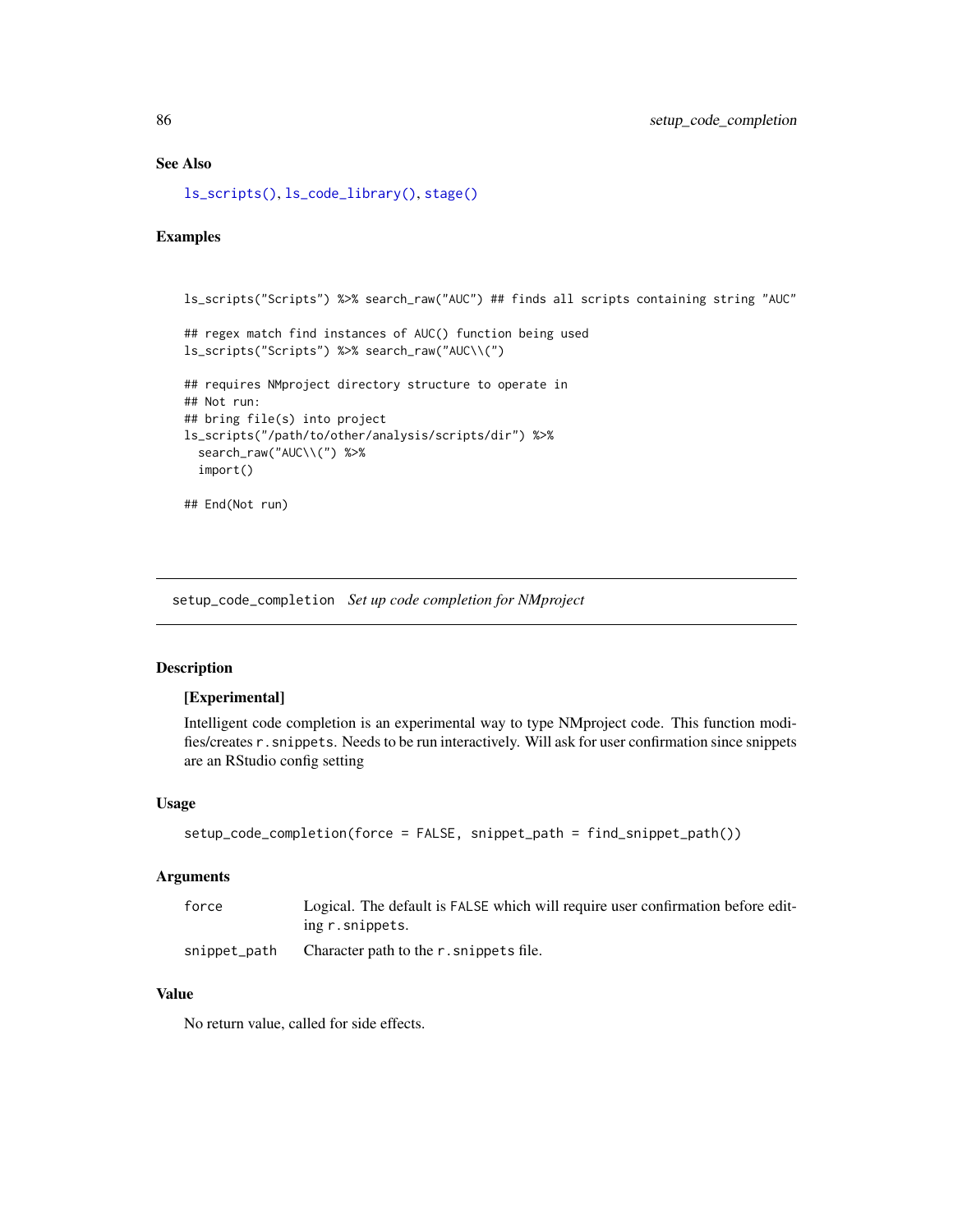<span id="page-86-0"></span>

#### [Stable]

Following through the demo is the fastest way to learn the syntax of NMproject. The default demo is a Theophylline ("theopp") pharmacometric analysis. Scripts will be copied numbered s01\_XXX.Rmd, s02\_XXX.Rmd in the "Scripts" directory and a dataset into "SourceData". The "staging" area will also be pre-filled with the code library model, "ADVAN2.mod". To practice copying this yourself, see [code\\_library\(\)](#page-13-0) for how the app works.

# Usage

```
setup_nm_demo(
  demo_name = "theopp",
  overwrite = FALSE,
  additional_demo_locations = NULL
\mathcal{L}
```
#### Arguments

| demo name                 | Character. Name of demo. Default = "theopp". See details to find other demos |  |
|---------------------------|------------------------------------------------------------------------------|--|
| overwrite                 | Logical. Default changed to FALSE.                                           |  |
| additional demo locations |                                                                              |  |
|                           | Character vector. default = NULL. Locations for demo directories.            |  |

# Details

Available demo\_name correspond to directory locations in system.file("extdata","examples",package = "NMproject")

# Value

Invisibly returns a tibble with imported file information.

#### See Also

[code\\_library\(\)](#page-13-0)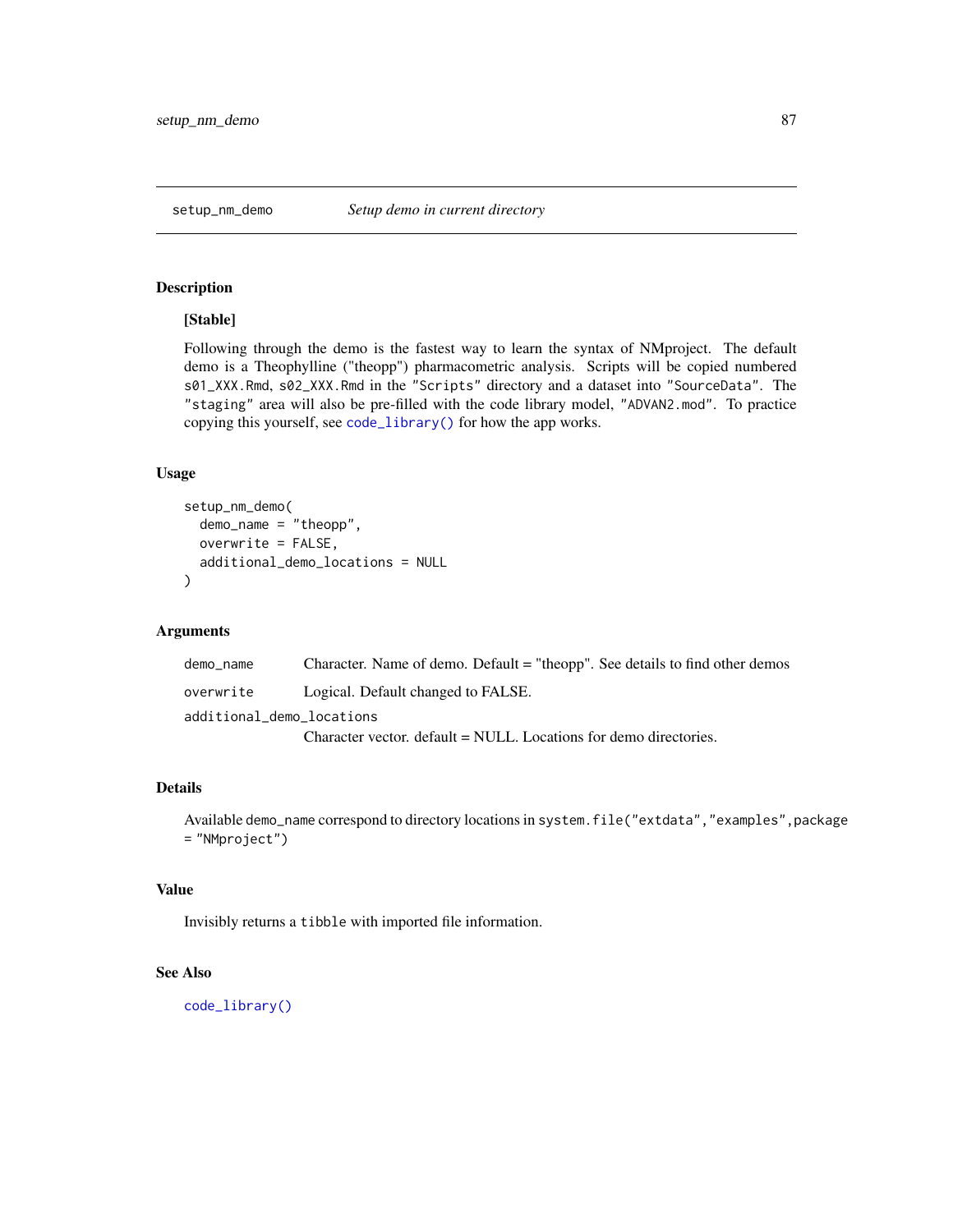<span id="page-87-0"></span>sge\_parallel\_execute *Generic execute command for SGE grids*

# Description

#### [Stable]

Character to be used with the [cmd\(\)](#page-56-0) function to launch a parallelised job on SGE.

# Usage

sge\_parallel\_execute

#### Format

An object of class character of length 1.

# Details

Requires cores and parafile fields to be set.

#### Value

A character object.

#### See Also

[nm\\_getsetters\(\)](#page-56-1).

# Examples

```
# create example object m1 from package demo files
exdir <- system.file("extdata", "examples", "theopp", package = "NMproject")
m1 <- new_nm(run_id = "m1",
            based_on = file.path(exdir, "Models", "ADVAN2.mod"),
             data_path = file.path(exdir, "SourceData", "THEOPP.csv")) %>%
  cmd(sge_parallel_execute) %>%
  parafile("/opt/NONMEM/nm75/run/mpilinux8.pnm") %>%
  cores(8)
cmd(m1)
m2 <- m1 %>% child("m2") ## inherits same command as above
sge_parallel_execute ## view the character to see how psn interfaces with SGE
```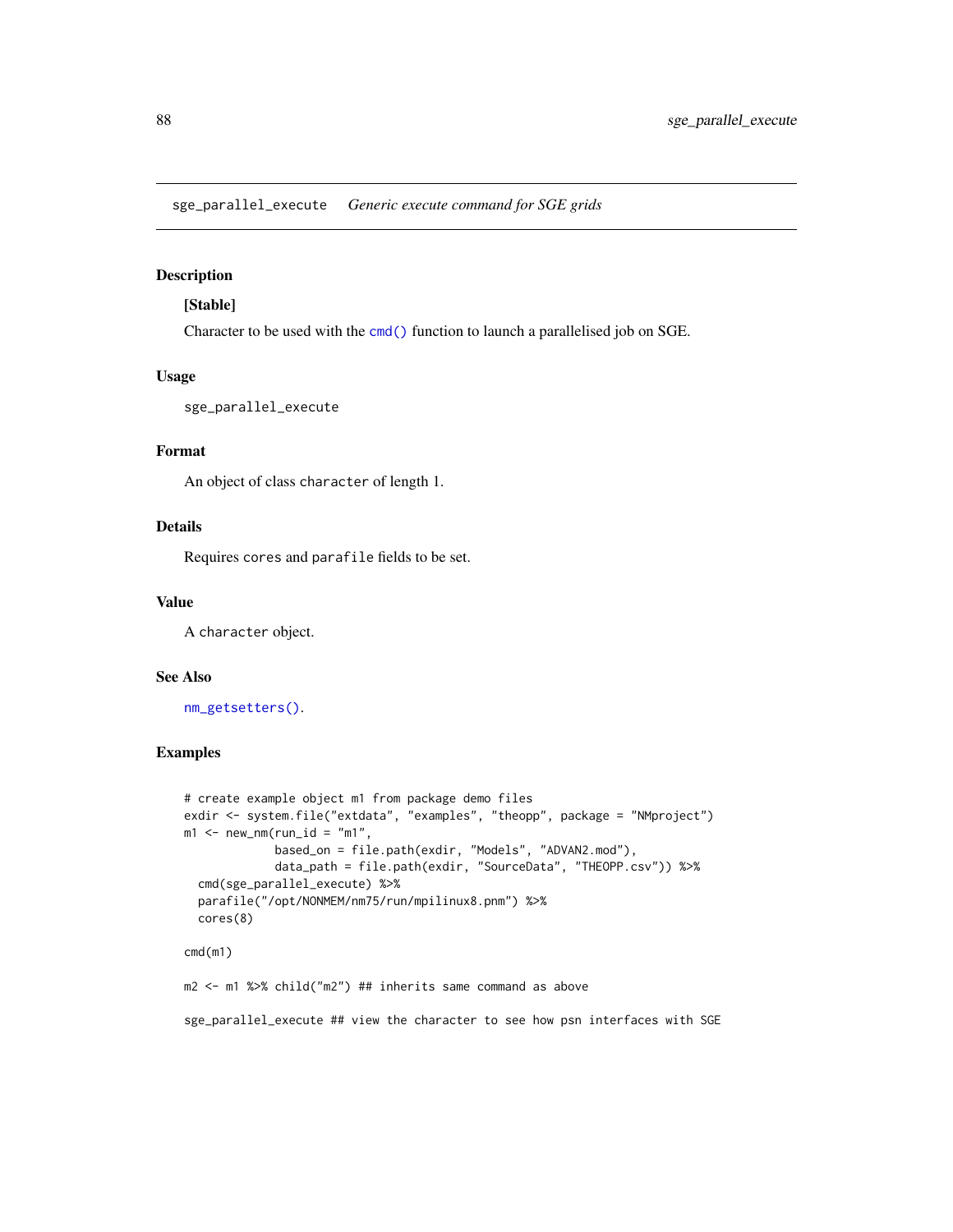<span id="page-88-0"></span>

#### [Stable]

Interactively monitor NONMEM runs. This interface is intentionally limited to monitoring runs, and does not include the ability to create, modify, launch or post-process runs since actions performed in the shiny app are not traceable/reproducible and not part of the workflow you create when scripting.

#### Usage

shiny\_nm(m, envir = .GlobalEnv)

#### Arguments

| m     | Either an nm object, or data frame or list or environment contain nm lists. |
|-------|-----------------------------------------------------------------------------|
| envir | If missing, the environment to search.                                      |

# Value

No return value, called for side effects.

### Examples

```
if(interactive()){
#' # create example object m1 from package demo files
exdir <- system.file("extdata", "examples", "theopp", package = "NMproject")
m1 <- new_nm(run_id = "m1",
             based_on = file.path(exdir, "Models", "ADVAN2.mod"),
             data_path = file.path(exdir, "SourceData", "THEOPP.csv"))
shiny_nm() ## use all objects in global workspace
shiny_nm(m1) ## only m1
## if model objects are inside a tibble
d \leq -dplyr::tibble(m = m1)shiny_nm(d$m) ## only d$m
shiny_nm(d) ## all nm_lists in d (data.frame/list/environment)
```
}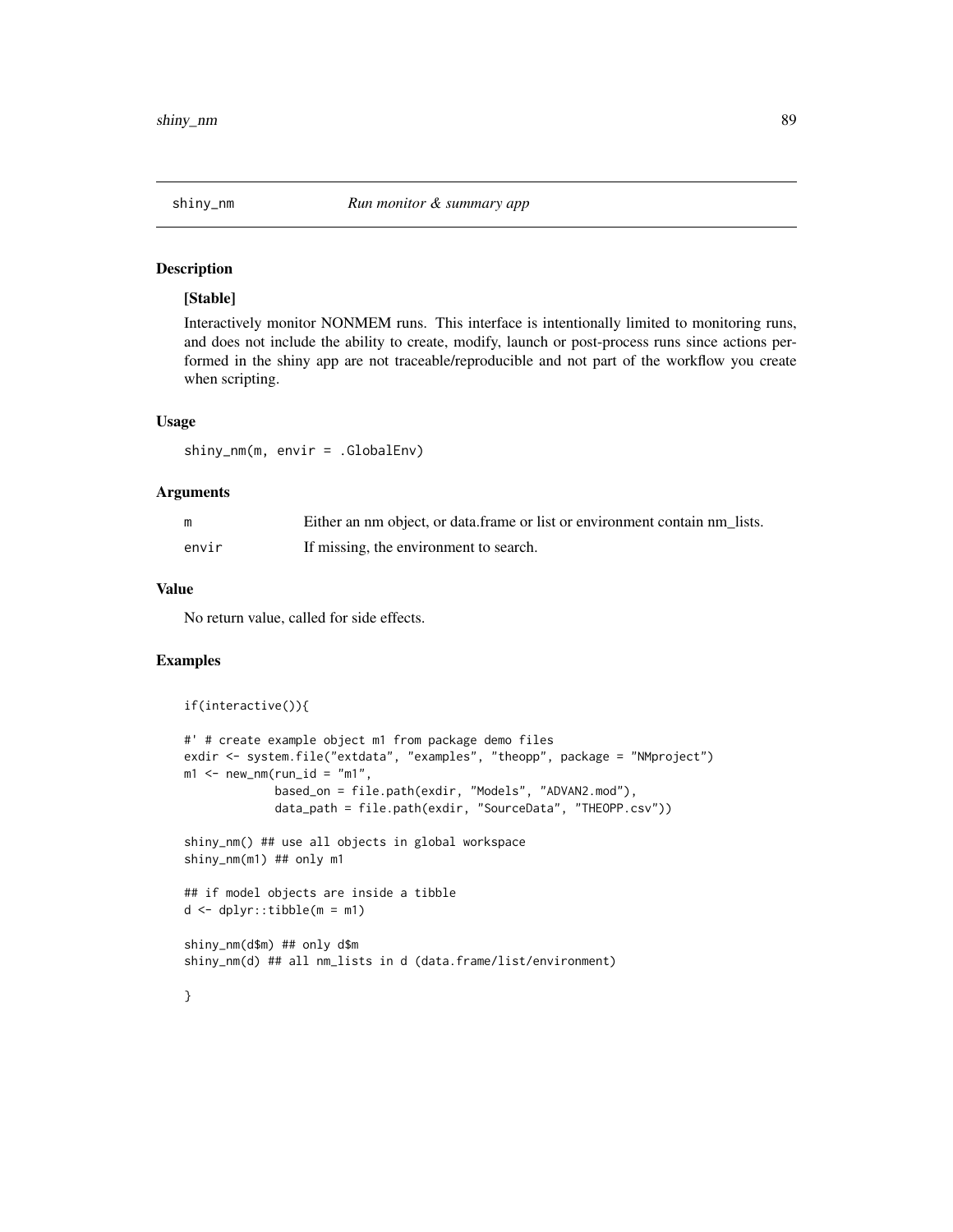<span id="page-89-1"></span>

# [Stable]

Opens a read-only version of the NONMEM control file for browsing.

# Usage

show\_ctl(r)

# Arguments

r An nm object.

# Value

No return value, called for side effects.

# See Also

[show\\_out\(\)](#page-89-0).

<span id="page-89-0"></span>show\_out *Show an uneditable version of the lst file*

# Description

# [Stable]

Opens a read-only version of the NONMEM control file for browsing.

# Usage

show\_out(r)

# Arguments

r An nm object.

# Value

No return value, called for side effects.

# See Also

[show\\_ctl\(\)](#page-89-1).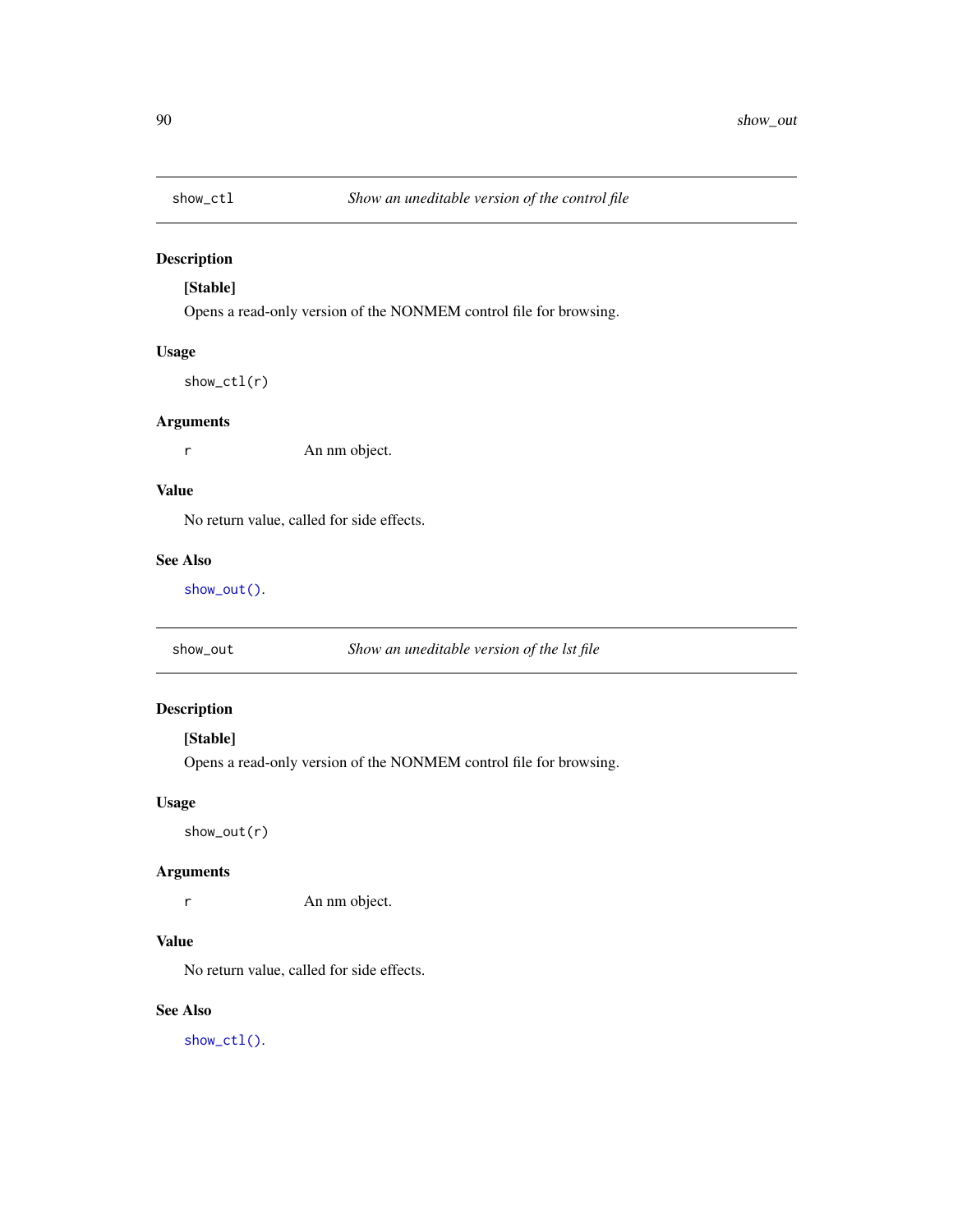[Stable]

# Usage

simple\_field(m, ...)

#### Arguments

| m        | An nm object.                |
|----------|------------------------------|
| $\cdots$ | Arguments to get/set fields. |

# Value

If ... contains an assignment, an nm object with modified field, otherwise returns the field value.

#### Examples

```
# create example object m1 from package demo files
exdir <- system.file("extdata", "examples", "theopp", package = "NMproject")
m1 <- new_nm(run_id = "m1",
             based_on = file.path(exdir, "Models", "ADVAN2.mod"),
             data_path = file.path(exdir, "SourceData", "THEOPP.csv"))
ml \leq -ml %\gg simple_field(stars = 3)
m1 %>% simple_field(stars)
m1 ## see that stars is a field of the nm object.
```
<span id="page-90-0"></span>stage *Stage files in project staging area ready for import*

#### Description

#### [Stable]

Staging is a preliminary step of bringing code from external to the project into the project. The intent is it remains a snapshot of code as it was at the time of importing. This aids in reproducibility because if that external code is changed, the staged code will remain fixed.

In practice, this function will rarely need to be used directly. The easiest way to bring code is via the "code library" RStudio 'Addin' shiny app.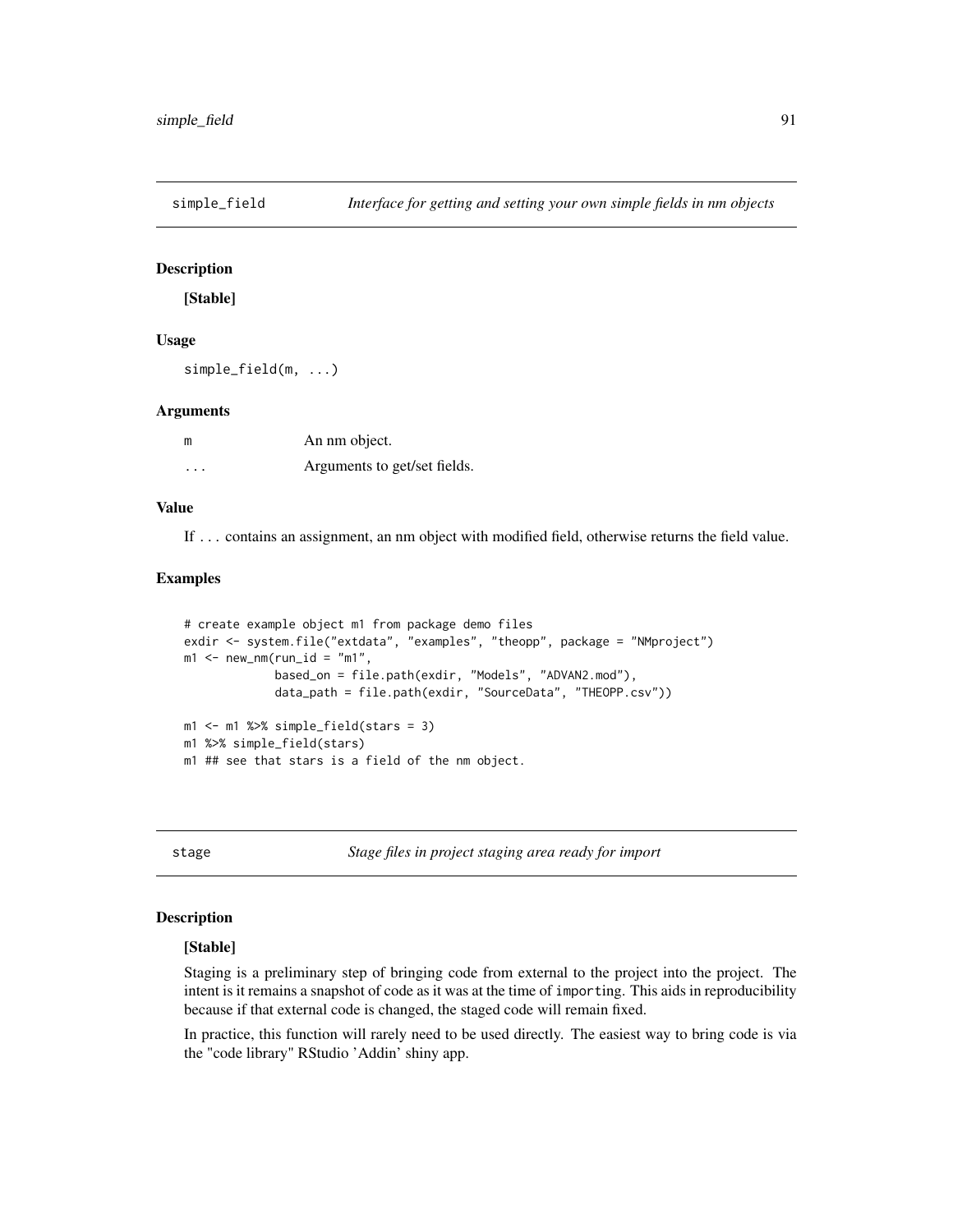extended to the control of the control of the control of the control of the control of the control of the control of the control of the control of the control of the control of the control of the control of the control of

# Usage

```
stage(
  files,
  root_dir,
  overwrite = FALSE,
  silent = FALSE,
  find_replace_dir_names = TRUE
)
```
# Arguments

| files                  | Character vector. path of files to stage.                                                                                                                                                                  |  |
|------------------------|------------------------------------------------------------------------------------------------------------------------------------------------------------------------------------------------------------|--|
| root_dir               | Character path to root directory of files. Staged files relative to staging di-<br>rectory will be same as files to root_dir. If this is not specified, will guess<br>based on presence of nm_default_dirs |  |
| overwrite              | Logical (default $=$ FALSE).                                                                                                                                                                               |  |
| silent                 | Logical (default $=$ FALSE).                                                                                                                                                                               |  |
| find_replace_dir_names |                                                                                                                                                                                                            |  |
|                        | Logical (default = TRUE). Will attempt to find replace strings in scripts to reflect<br>$nm\_default\_dirs()$ .                                                                                            |  |

# Value

A tibble with staged file information.

# See Also

[code\\_library\(\)](#page-13-0), [import\(\)](#page-36-0)

# Examples

```
## requires NMproject directory structure
## Not run:
```

```
ls_code_library("Models/ADVAN2.mod") %>%
  stage()
```

```
## End(Not run)
```
<span id="page-91-0"></span>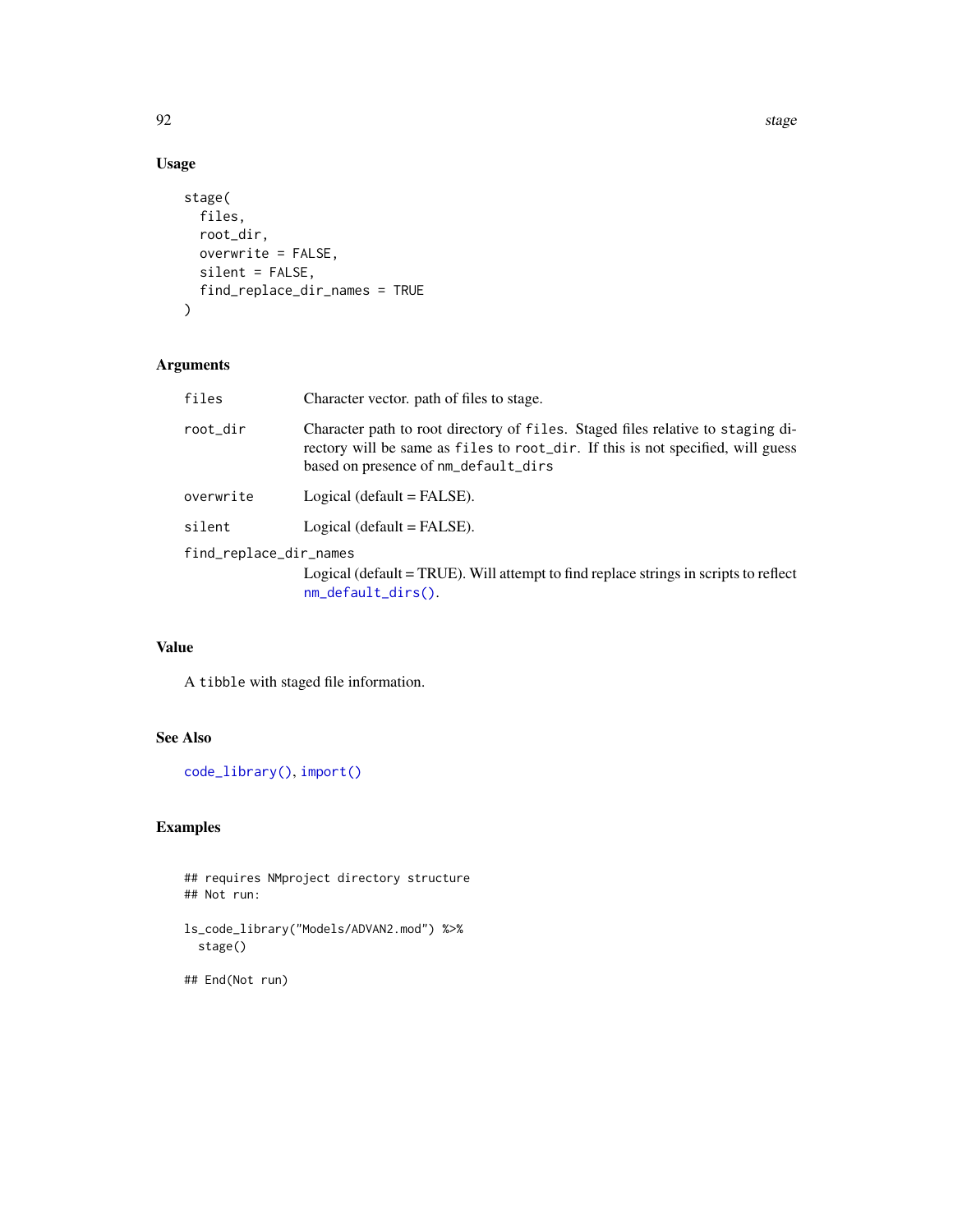<span id="page-92-1"></span>

[Stable]

#### Usage

status(x)

#### Arguments

x An nm object.

#### Value

A character with the status of the run with values "non started", "running", "finished", or "error"

# See Also

[status\\_table\(\)](#page-92-0).

# Examples

```
# create example object m1 from package demo files
exdir <- system.file("extdata", "examples", "theopp", package = "NMproject")
m1 <- new_nm(run_id = "m1",
             based_on = file.path(exdir, "Models", "ADVAN2.mod"),
             data_path = file.path(exdir, "SourceData", "THEOPP.csv"))
status(m1) ## not run
```
<span id="page-92-0"></span>status\_table *Get status of multiple runs in form of table*

# Description

# [Stable]

A more friendly version of [status\(\)](#page-92-1) for vector valued nm objects. Useful after bootstraps, or stepwise covariate method steps, or any situation dealing with groups of NONMEM runs.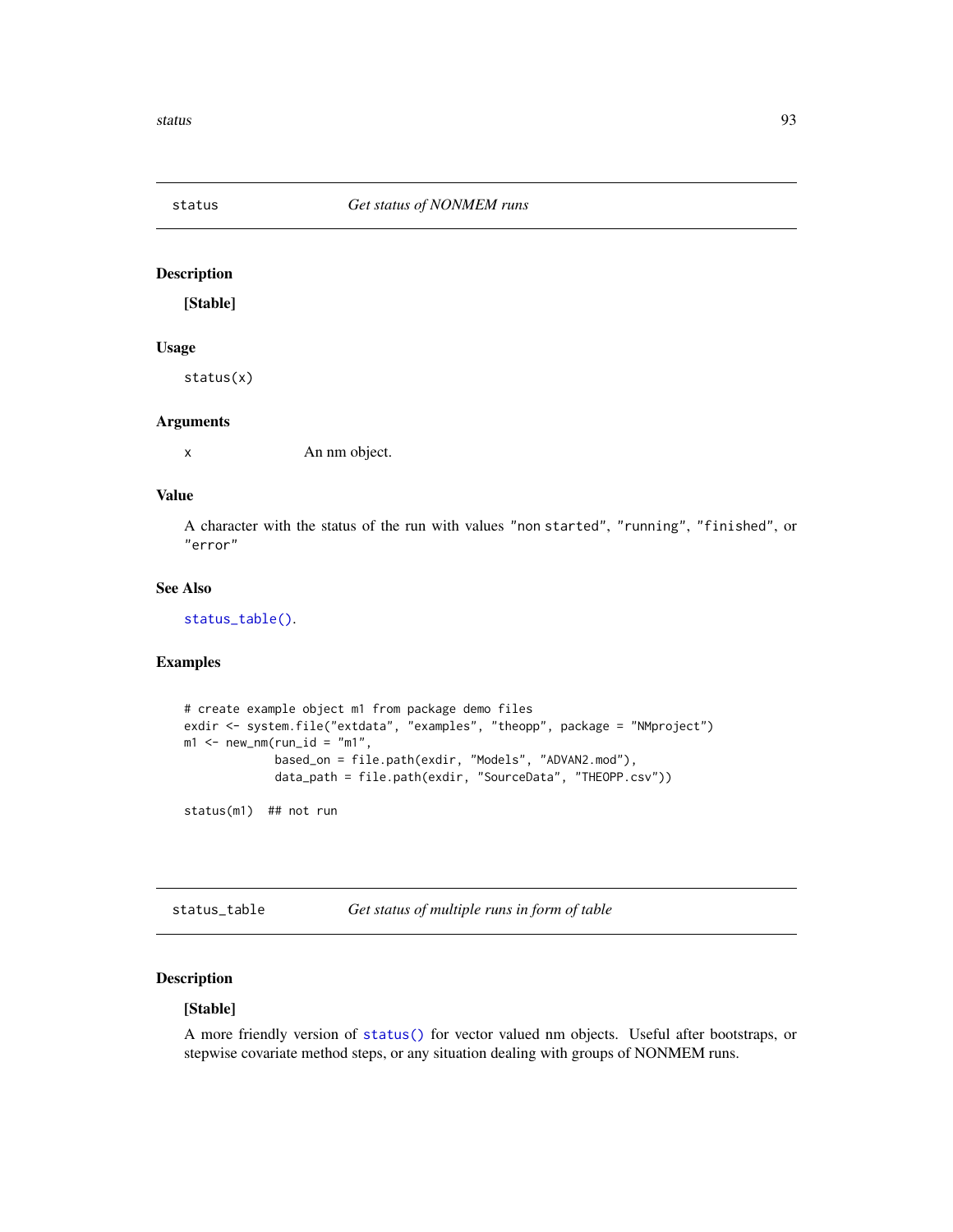#### Usage

status\_table(m)

#### Arguments

m An nm object.

# Value

A tibble object.

#### Examples

```
# create example object m1 from package demo files
exdir <- system.file("extdata", "examples", "theopp", package = "NMproject")
m1 <- new\_nm(run_id = "m1",based_on = file.path(exdir, "Models", "ADVAN2.mod"),
             data_path = file.path(exdir, "SourceData", "THEOPP.csv"))
```
c(m1, m1) %>% status\_table() ## both not started

| subroutine | <i>Subroutine</i> |
|------------|-------------------|
|            |                   |

# Description

#### [Experimental]

Makes the necessary code changes to go from one ADVAN (and TRANS) to another.

#### Usage

subroutine(m, advan = NA, trans = 1, recursive = TRUE)

#### Arguments

| m         | An nm object.                                               |
|-----------|-------------------------------------------------------------|
| advan     | Character. desired ADVAN.                                   |
| trans     | Character, desired TRANS.                                   |
| recursive | Logical (default = TRUE). Internal argument, do not modify. |

# Details

Can only switch between subroutines listed in available\_advans.

#### Value

An nm object with modified ctl\_contents field.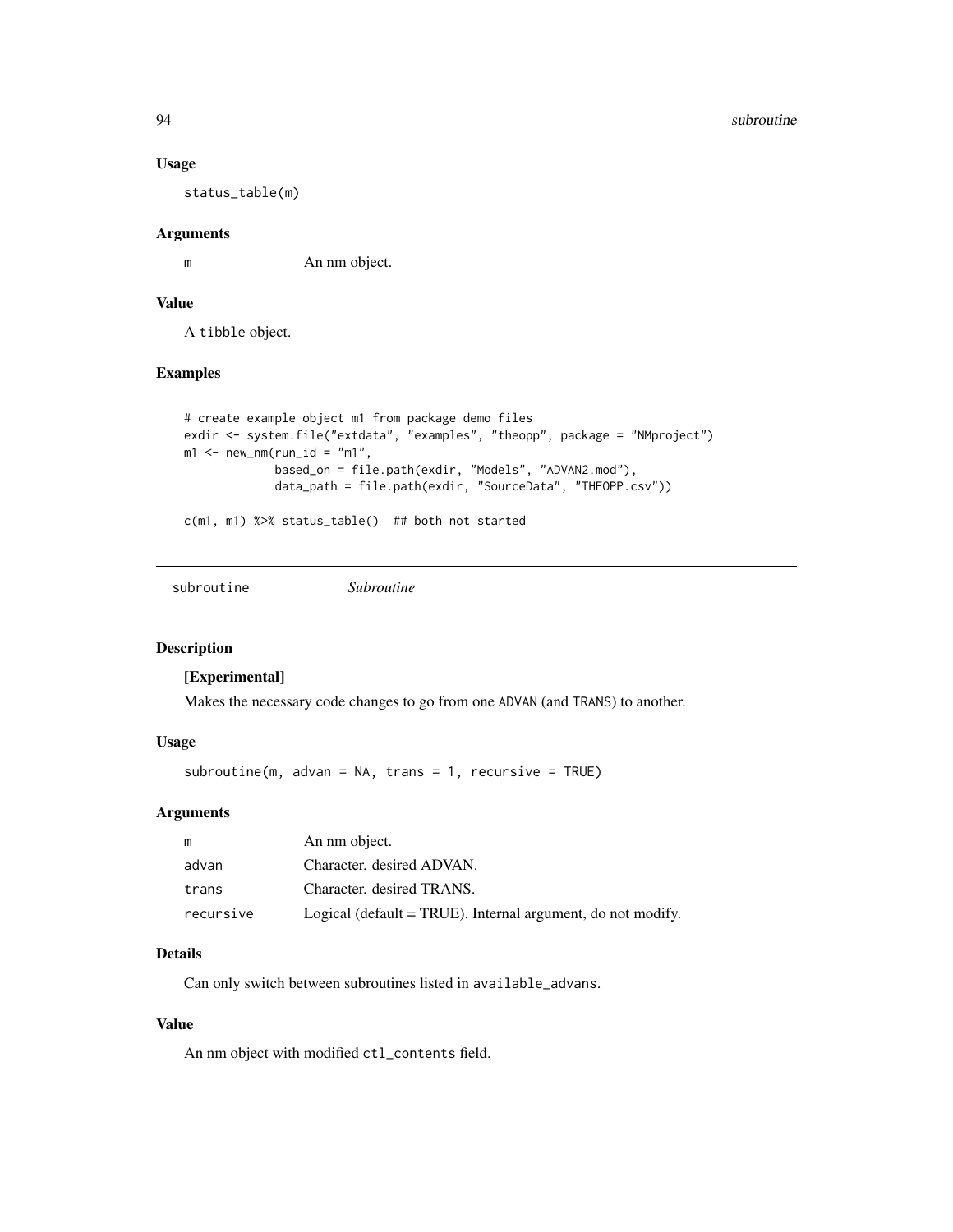# <span id="page-94-0"></span>system\_cmd 95

# See Also

[advan\(\)](#page-30-0)

#### Examples

```
# create example object m1 from package demo files
exdir <- system.file("extdata", "examples", "theopp", package = "NMproject")
m1 <- new_nm(run_id = "m1",
             based_on = file.path(exdir, "Models", "ADVAN2.mod"),
             data_path = file.path(exdir, "SourceData", "THEOPP.csv"))
advan(m1) ## 2
trans(m1) ## 1
m1 \le -m1 %>% subroutine(advan = 2, trans = 2)
ds <- .available_advans %>%
  dplyr::filter(oral) %>%
  dplyr::mutate(
   m = m1 %>% child(run_id = label) %>%
      subroutine(advan = advan, trans = trans)
  )
ds
ds$m %>% dollar("PK")
```
system\_cmd *System/shell command wrapper*

# Description

#### [Stable]

Will run getOption("system\_cmd"). A OS agnostic interface to the system terminal. Most of the time this will be the same as system\_nm except when the PsN/NONMEM execution server is location in a different location to the RStudio server.

# Usage

system\_cmd(cmd, dir =  $".".$ , ...)

# Arguments

| cmd                     | Character. Command to send to shell.                                                       |
|-------------------------|--------------------------------------------------------------------------------------------|
| dir                     | Optional character. Directory to run command in (default $=$ current working<br>directory) |
| $\cdot$ $\cdot$ $\cdot$ | Other arguments passed to system command.                                                  |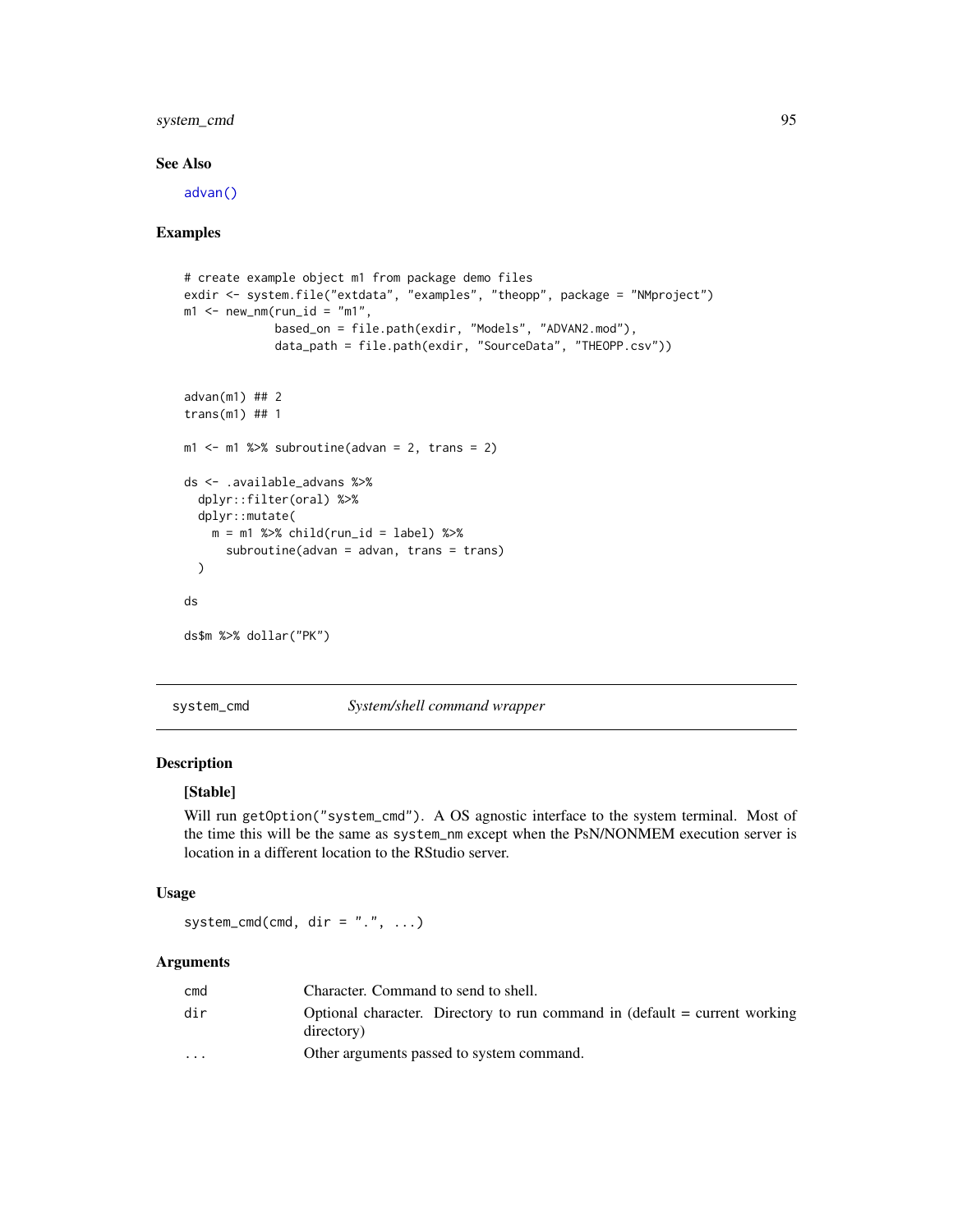# Value

The return value of getOption("system\_cmd").

# Examples

system\_cmd("pwd")

system\_nm *System command for NONMEM execution*

# Description

#### [Stable]

Not intended to be used directly in most cases. This is the function used by run\_nm(). It can also be used directly to launch other PsN commands like sumo.

# Usage

system\_nm(cmd, dir = nm\_dir("models"), ...)

#### Arguments

| cmd       | Character. System call to be sent to the terminal.                                                                            |
|-----------|-------------------------------------------------------------------------------------------------------------------------------|
| dir       | Character. Directory (relative path) to run command in. By default this will be<br>the "models" directory (nm_dir("models")). |
| $\ddotsc$ | Additional arguments to be passed to system () or shell ().                                                                   |
|           |                                                                                                                               |

# Value

The return value of getOption("system\_nm").

# See Also

[run\\_nm\(\)](#page-82-1)

# Examples

```
system_nm("hostname")
```
## requires NONMEM to be installed ## Not run:

system\_nm("psn --versions") system\_nm("sumo run1.mod")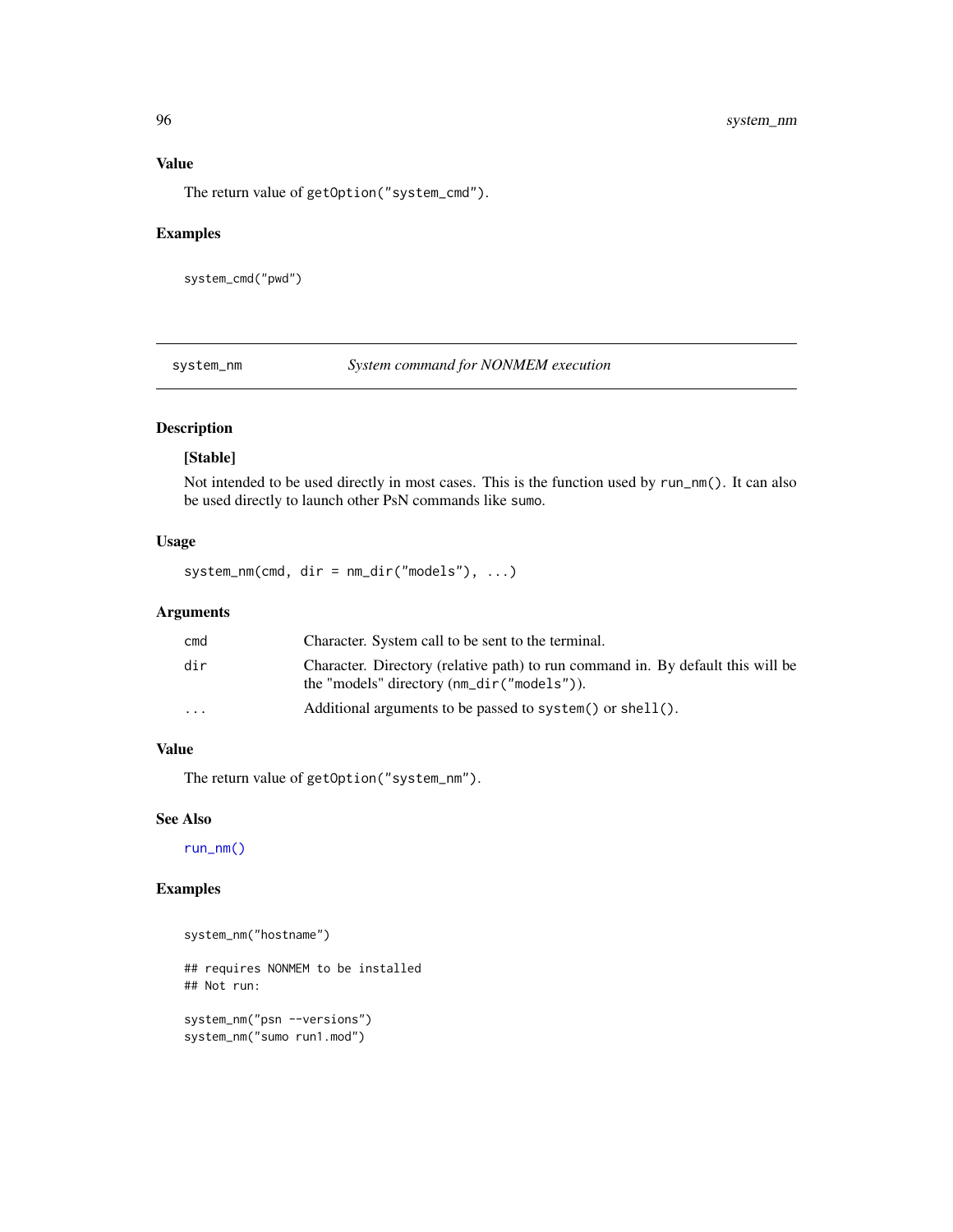<span id="page-96-0"></span>## End(Not run)

system\_nm\_intern *Convenience function for system\_nm*

#### Description

Used for diagnostic purposes and a backend script for

#### Usage

```
system_nm_intern(..., intern = TRUE, ignore.stderr = TRUE, wait = TRUE)
```
#### Arguments

| $\cdot$ $\cdot$ $\cdot$ | Arguments passed to system_nm() |
|-------------------------|---------------------------------|
| intern                  | Arguments passed to system_nm() |
| ignore.stderr           | Arguments passed to system_nm() |
| wait                    | Arguments passed to system_nm() |

temp\_files *Remove temporary NONMEM files*

#### Description

#### [Stable]

NONMEM produces a lot of temporary files which can add up to a lot of disk space. One strategy to remove this is to use the clean option in the PsN command. However, this can automatically remove files as soon as the run finishes that may be useful for debugging. ls\_tempfiles() allows you to list the paths of all temporary files, for a single run or for all runs for inspection and deletion. clean\_tempfiles() is a wrapper function that runs ls\_tempfiles() and deletes everything returned. For safety is limited to only deleting files associated with nm objects though.

#### Usage

```
ls_tempfiles(
  object = "."output\_loc = c("run\_dir", "base"),run_files = NA_character_,
  include_slurm_files = TRUE,
  ctl_extension = "mod",
  include_psn_exports = FALSE
)
```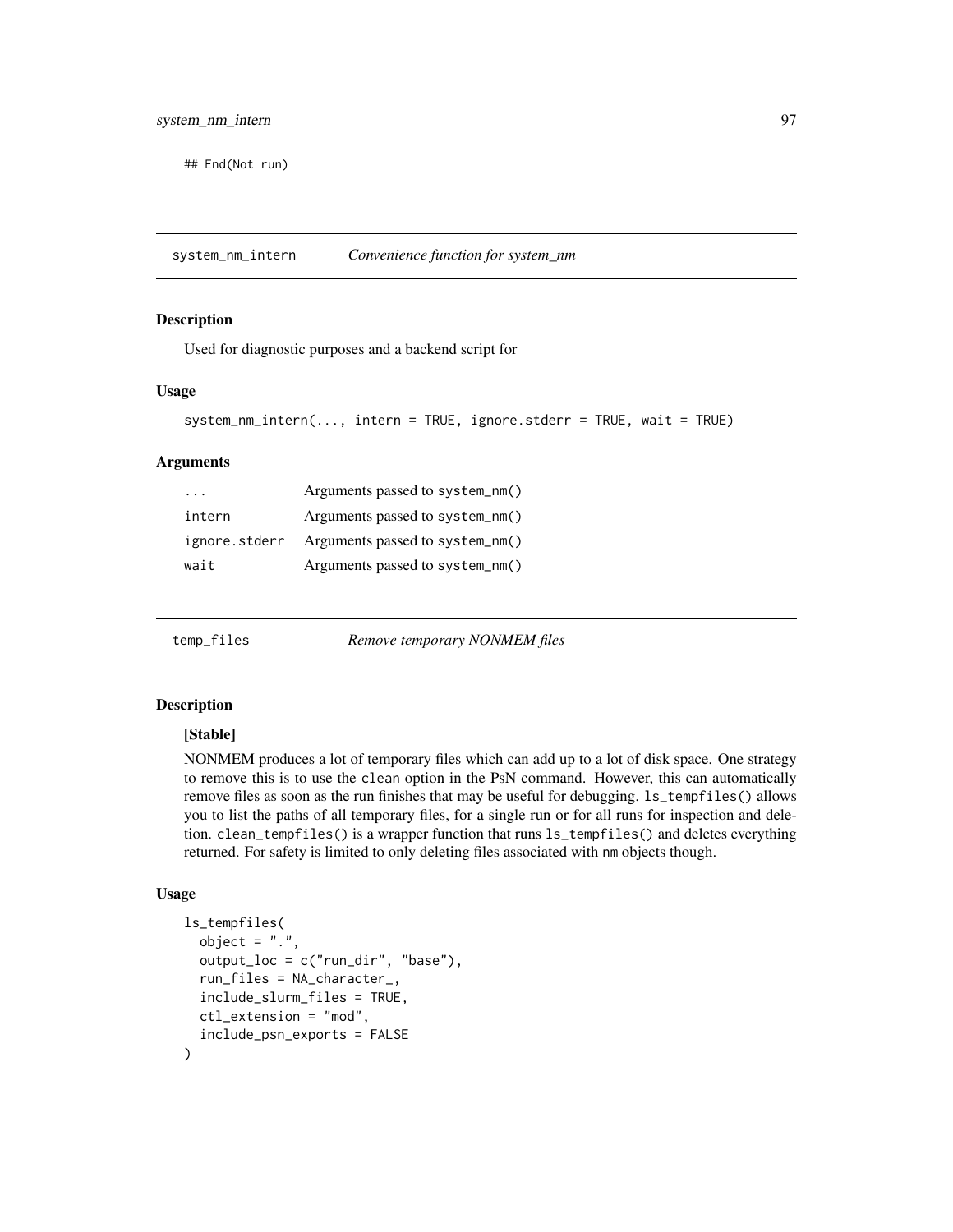```
clean_run(m, output_loc = c("run_dir", "base"), include_slurm_files = TRUE)
clean_tempfiles(
  object = "."output_loc = c("run_dir", "base"),
  include_slurm_files = TRUE
\lambda
```
#### Arguments

| object              | Either an nm object or path to project (default $=$ "."). If a path is specified, the<br>function will look for all runs in the directory (including subdirectories). |
|---------------------|-----------------------------------------------------------------------------------------------------------------------------------------------------------------------|
| output_loc          | Optional character for locating files. Either "run_dir" (default) for PsN execu-<br>tion or "base" for "nmfe" execution.                                              |
| run_files           | Optional character vector. Search amongst only these files instead. Default value<br>NA searches based on object.                                                     |
| include_slurm_files |                                                                                                                                                                       |
|                     | Logical (default $=$ TRUE). Include files generated by Slurm.                                                                                                         |
| ctl_extension       | Character. Extension of control file (default $=$ "mod")                                                                                                              |
| include_psn_exports |                                                                                                                                                                       |
|                     | Logical (default = $FALSE$ ). Considers files that PsN exports to the run_in direc-<br>tory as temporary                                                              |
| m                   | An nm object                                                                                                                                                          |
|                     |                                                                                                                                                                       |

### Details

Setting include\_psn\_exports = TRUE will break 'Pirana' and 'xpose' capability as these software use exported files.

#### Value

A character vector of temporary file paths

# Examples

```
# create example object m1 from package demo files
exdir <- system.file("extdata", "examples", "theopp", package = "NMproject")
m1 <- new_nm(run_id = "m1",
            based_on = file.path(exdir, "Models", "ADVAN2.mod"),
            data_path = file.path(exdir, "SourceData", "THEOPP.csv"))
ls_tempfiles(m1) ## if no files, will be empty
m1 %>%
  ls_tempfiles() %>%
  unlink() ## delete all m1 temp files
```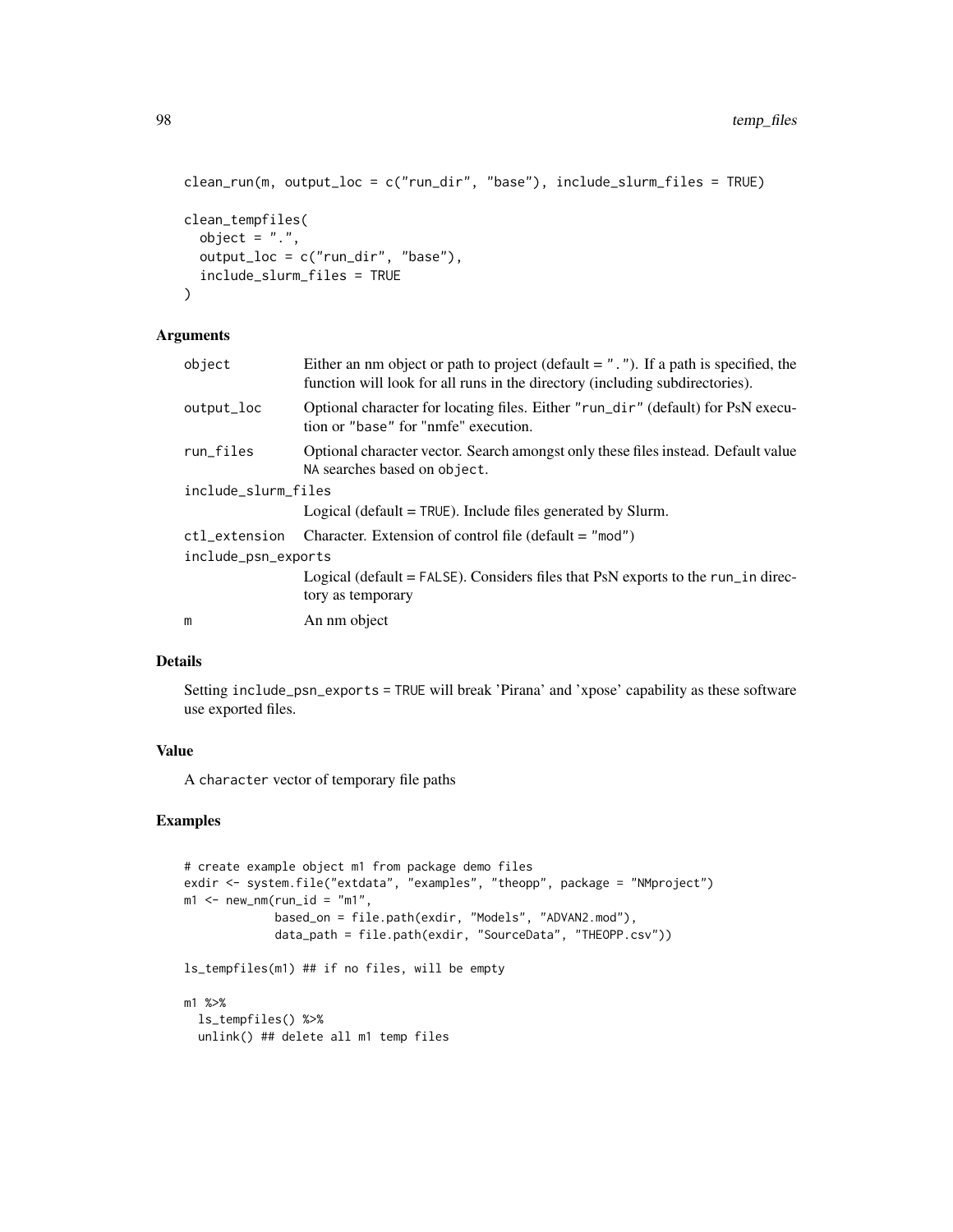#### <span id="page-98-1"></span>test\_relations 99

## above line is equivalent to: clean\_tempfiles(m1) ls\_tempfiles() ## display all temp files in analysis project ls\_tempfiles() %>% unlink() ## remove all temp files in analysis project

<span id="page-98-0"></span>test\_relations *Generate tibble of covariate relations to test*

#### **Description**

#### [Stable]

The goal of NMproject's covariate modelling functions is to provide a stepwise covariate method *with manual decision* making. This important to ensure that the full model selection/evaluation criteria (should be defined in statistical analysis plans) can be applied at every step rather than just log likelihood ratio testing, where the most significant model may be unstable, may worsen model predictions or may only be slightly more significant than a more physiologically plausible covariate relationship.

The functions [test\\_relations\(\)](#page-98-0), [covariate\\_step\\_tibble\(\)](#page-19-0), [bind\\_covariate\\_results\(\)](#page-9-0) together comprise NMproject stepwise covariate method with manual decision. The goal is to be part way between PsN's SCM and completely manual process at each forward and backward elimina-tion step. The syntax of how covariates are included is the same as [PsN](https://uupharmacometrics.github.io/PsN/docs.html)'s SCM routine - See PsN [documentation](https://uupharmacometrics.github.io/PsN/docs.html) for more information.

#### Usage

test\_relations(dtest, param, cov, state, continuous)

#### Arguments

| dtest      | Optional existing dtest to append (from an previous use test_relations()).   |
|------------|------------------------------------------------------------------------------|
| param      | Character. Name of parameter(s).                                             |
| COV        | Character. Name of covariate(s).                                             |
| state      | Numeric or character. Number/name of state (see details).                    |
| continuous | Logical (default = TRUE). If FALSE, will treat the covariate as categorical. |

#### Details

Setting vector values for param, cov, and state, will expand the grid to test each value with every other value greedily. This is similar to [expand.grid\(\)](#page-0-0) available states (see also [add\\_cov\(\)](#page-5-0)):

"2" or "linear" PARCOV= $(1 + THER(1)*(COV - median))$ 

"3" or "hockey-stick" IF(COV.LE.median) PARCOV = ( 1 + THETA(1)\*(COV - median)) IF(COV.GT.median)  $PARCOV = (1 + THER(2)*(COV - median))$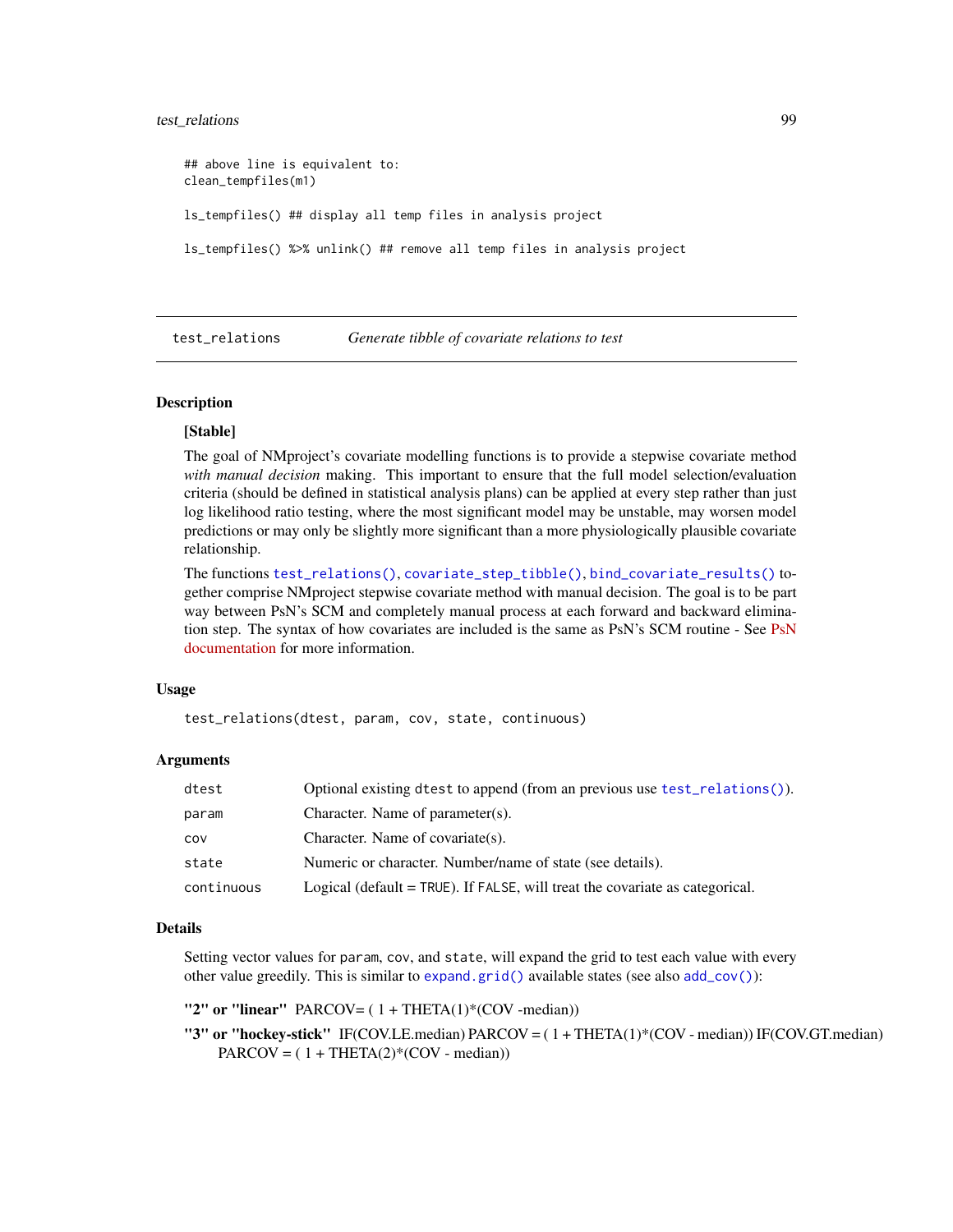```
"4" or "exponential" PARCOV= EXP(THETA(1)*(COV - median))
"5" or "power" PARCOV= ((COV/median)**THETA(1))
"power1" PARCOV= ((COV/median))
"power0.75" PARCOV= ((COV/median)**0.75)
"6" or "log-linear" PARCOV=(1 + \text{THETA}(1) * (\text{LOG(COV)} - \text{log(median})))
```
# Value

A tibble describing relationships to test.

# See Also

```
add_cov(), covariate_step_tibble(), bind_covariate_results()
```
# Examples

```
dtest <- test_relations(param = c("KA", "K", "V"),
                        cov = c("LIN1", "LIN2", "LIN3", "RND1", "RND2", "RND3"),
                       state = c("linear", "power"),
                       continuous = TRUE) %>%
        test_relations(param = c("KA", "K", "V"),
                       cov = "BN1",state = "linear",
                       continuous = FALSE)
```
dtest

update\_parameters *Update initial estimates to final estimates*

# Description

[Stable]

#### Usage

update\_parameters(ctl, from)

#### Arguments

| ctl  | An nm object.                                                                  |
|------|--------------------------------------------------------------------------------|
| from | Optional nm object. The completed object from which to extract results. If not |
|      | specified, from will be taken to be ctl.                                       |

# Value

An nm object with modified ctl\_contents field.

<span id="page-99-0"></span>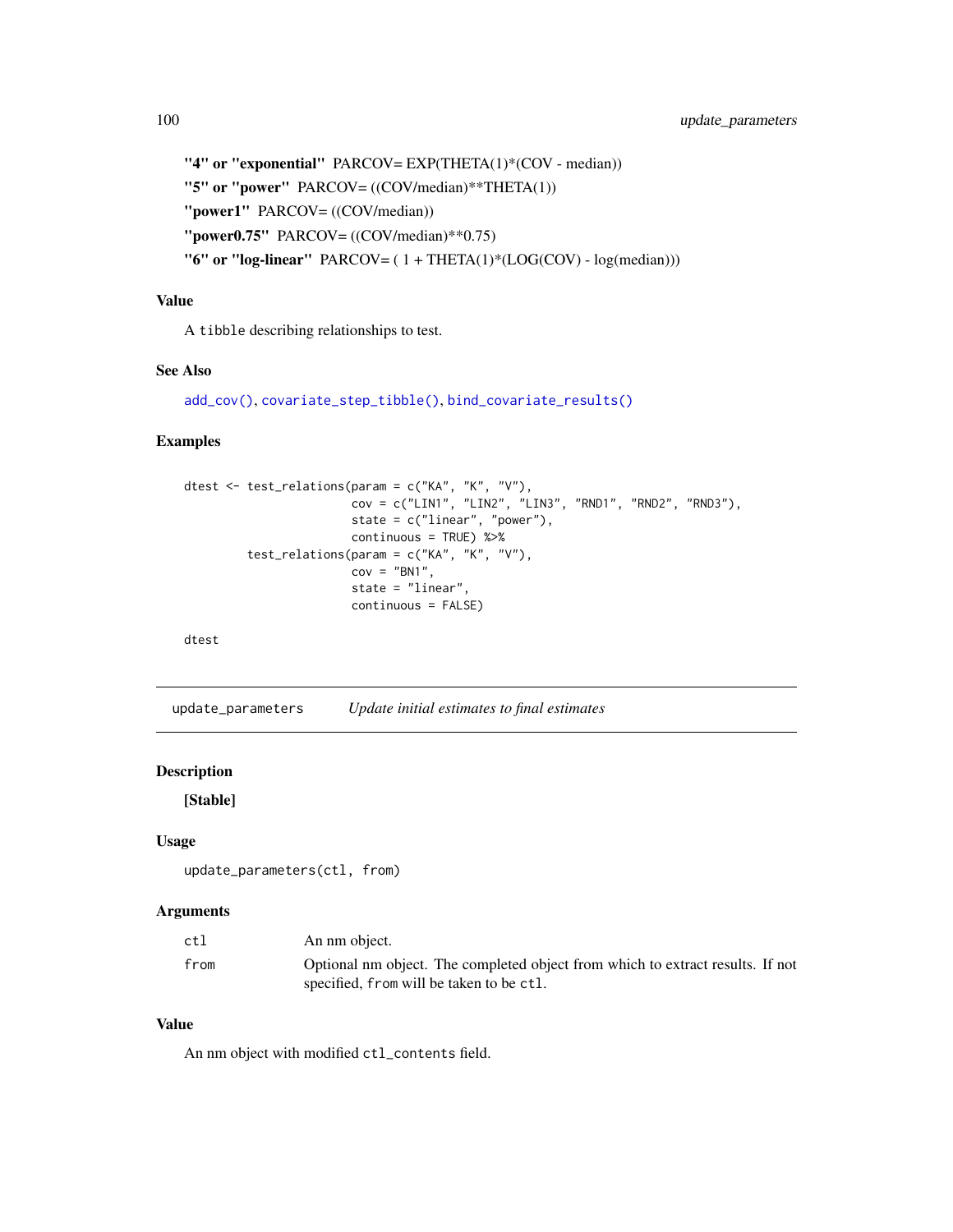#### wait\_finish 101

#### Examples

```
# create example object m1 from package demo files
exdir <- system.file("extdata", "examples", "theopp", package = "NMproject")
m1 <- new_nm(run_id = "m1",
             based_on = file.path(exdir, "Models", "ADVAN2.mod"),
             data_path = file.path(exdir, "SourceData", "THEOPP.csv"))
m1 %>% dollar("THETA")
## requires NONMEM to be installed
## Not run:
m1 %>% run_nm() %>% wait_finish()
m1 <- m1 %>% update_parameters()
m1 %>% dollar("THETA")
## End(Not run)
```
<span id="page-100-0"></span>wait\_finish *Wait for runs to finish*

#### Description

# [Stable]

Blocks subsequent r execution until run(s) are finished. This is useful for when subsequent relies on outputs from completed NONMEM jobs. It is normally a good idea to include this in post processing R markdown templates, to ensure they wait for runs to complete before executing.

# Usage

wait\_finish(r, timeout = NA)

#### Arguments

|         | An nm object.                           |
|---------|-----------------------------------------|
| timeout | Numeric seconds to wait before timeout. |

#### Value

Invisibly returns r unmodified. Called for side effects.

# Examples

## requires NONMEM to be installed

## Not run: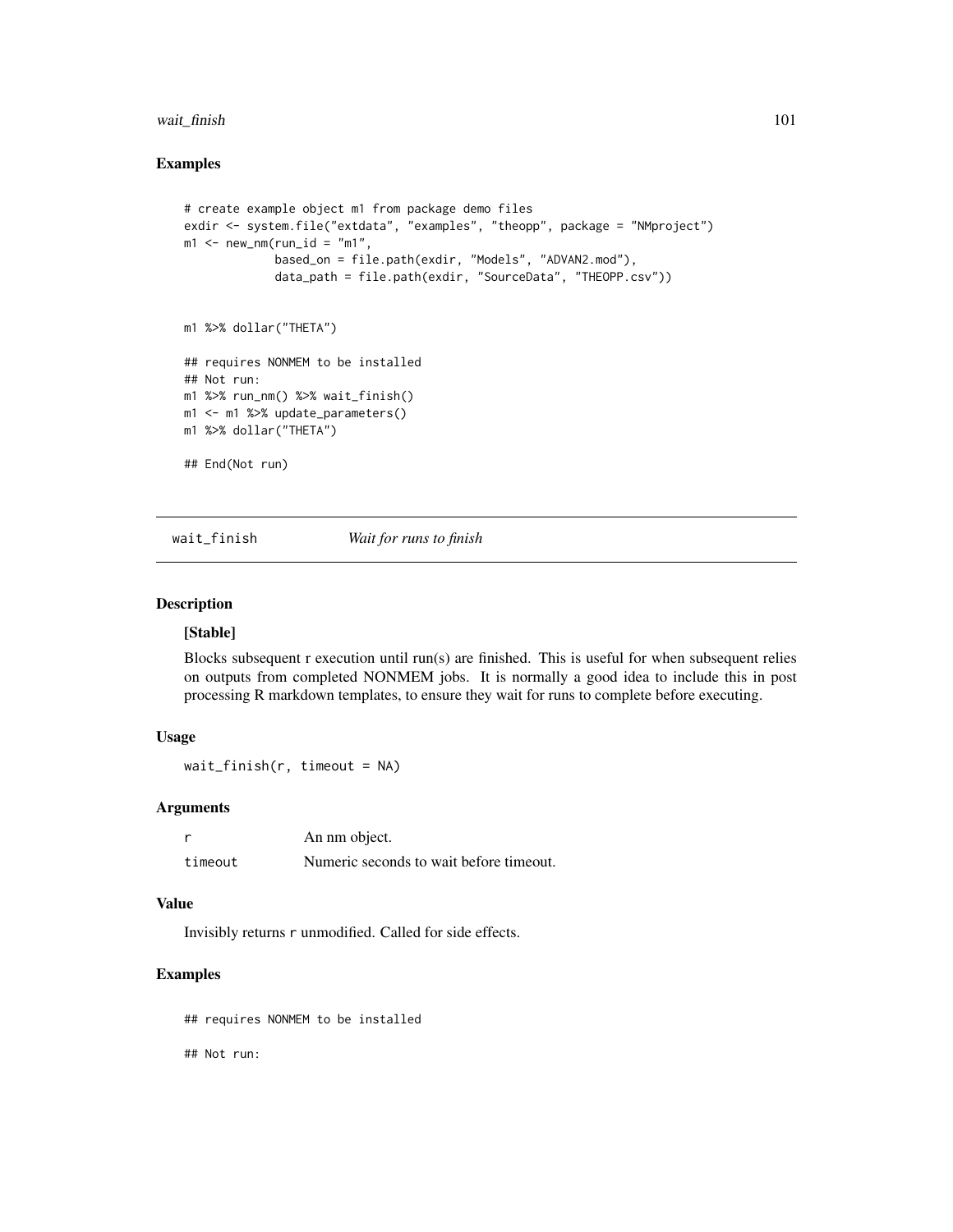```
# create example object m1 from package demo files
exdir <- system.file("extdata", "examples", "theopp", package = "NMproject")
m1 <- new_nm(run_id = "m1",
             based_on = file.path(exdir, "Models", "ADVAN2.mod"),
             data_path = file.path(exdir, "SourceData", "THEOPP.csv"))
m1 %>%
  run_nm() %>%
 wait_finish()
## following requires run to be completed.
covariance_plot(m1)
## End(Not run)
```
#### wait\_for *Wait for statement to be TRUE*

# Description

# [Stable]

Will block R console until an expression evaluates to be TRUE.

#### Usage

wait\_for(x, timeout =  $NULL$ , interval = 1)

#### Arguments

| X        | Boolean expression to evaluate.                                   |
|----------|-------------------------------------------------------------------|
| timeout  | Numeric. Maximum time (in seconds) to wait.                       |
| interval | Numeric. Number of seconds (default=1) to wait before rechecking. |

# Value

Invisibly returns TRUE indicating value of x after waiting for x to be TRUE.

# See Also

[wait\\_finish\(\)](#page-100-0).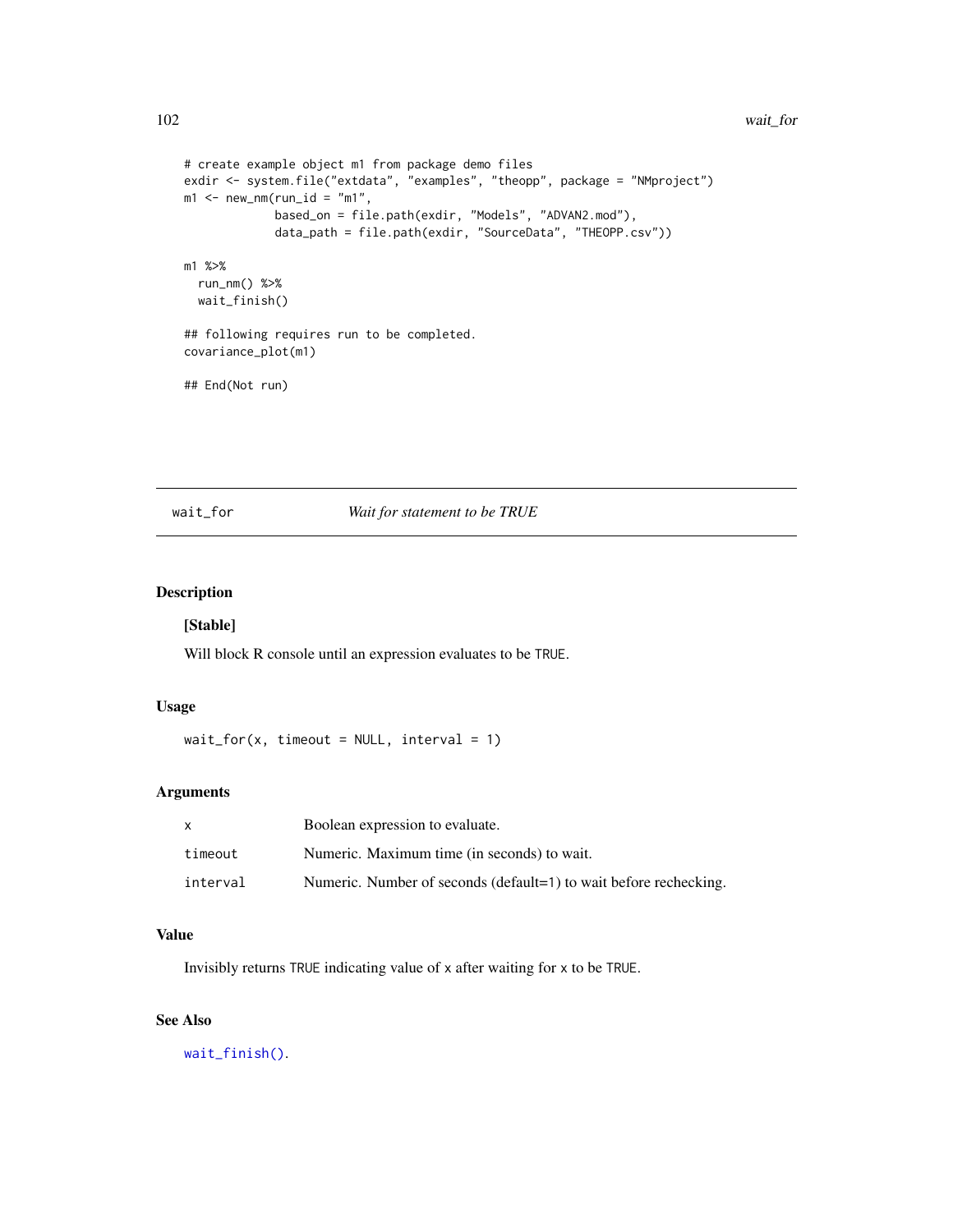#### wipe\_run 103

# Examples

```
# create example object m1 from package demo files
exdir <- system.file("extdata", "examples", "theopp", package = "NMproject")
m1 <- new_nm(run_id = "m1",
             based_on = file.path(exdir, "Models", "ADVAN2.mod"),
             data_path = file.path(exdir, "SourceData", "THEOPP.csv"))
## requires NONMEM to be installed
## Not run:
## the following are identical
m1 %>% run_nm() %>% wait_finish()
wait_for(is_finished(m1)) ## wait_finish is a more convenient form of this
## End(Not run)
```
wipe\_run *Wipe previous run files*

# Description

#### [Stable]

Will remove all the output files generated by a previously completed run. This is run by [run\\_nm\(\)](#page-82-1) prior to launching any jobs to ensure that output files from old runs do not get mistaken for up-todate runs.

#### Usage

```
wipe_run(r)
```
#### Arguments

r An nm object.

# Value

No return value, called for side effects.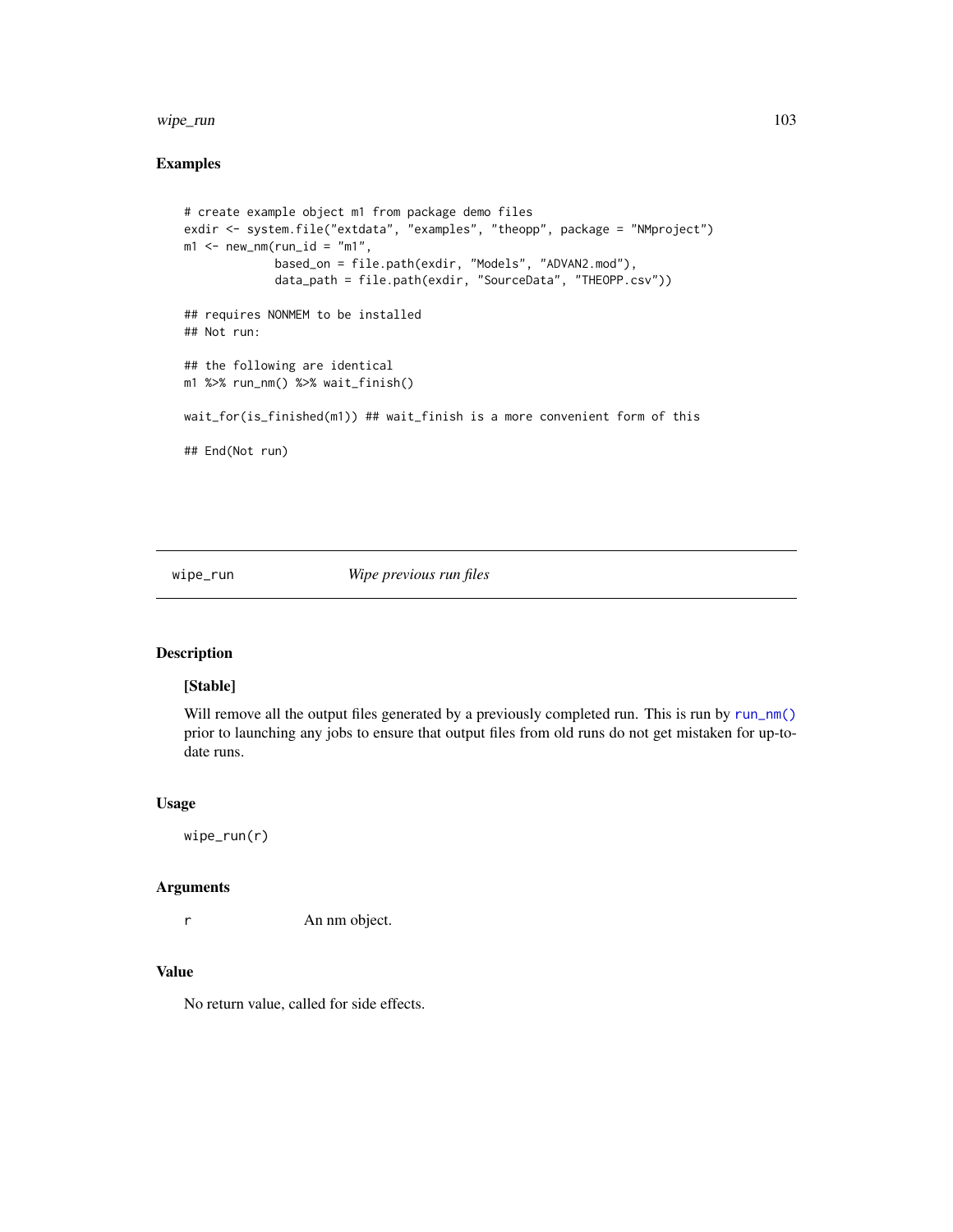<span id="page-103-1"></span><span id="page-103-0"></span>write\_derived\_data *Write derived data file*

# Description

#### [Stable]

Will write a dataset and an .RDS version of it to the (by default) "DerivedData" directory. The main benefit of the .RDS dataset is that functions like [input\\_data\(\)](#page-38-0) and [output\\_table\(\)](#page-68-0) can use it for rapid reading speeding up overall function.

#### Usage

```
write_derived_data(d, name, ...)
```
#### Arguments

| d.                      | A data.frame. Data frame to be saved.                                                                      |
|-------------------------|------------------------------------------------------------------------------------------------------------|
| name                    | Character. Name of file (with or without extension). If not a path, will save to<br>DerivedData directory. |
| $\cdot$ $\cdot$ $\cdot$ | Additional arguments to be passed to utils::write.csv().                                                   |

#### Details

If there is no "DerivedData" data directory and you are using a different structure the argument name must be a (relative) path to an existing directory where you want your NONMEM ready dataset to be stored.

#### Value

No return value, called for side effects.

#### See Also

[read\\_derived\\_data\(\)](#page-76-0), [input\\_data\(\)](#page-38-0), [exclude\\_rows\(\)](#page-31-0)

# Examples

```
## requires NMproject directory structure to operate in
## Not run:
## read a dataset that's been copie into SourceData
d <- read.csv("SourceData/orig_data.csv")
## modify it
d < -d[d$ID < 10, ]d %>% write_derived_data("DerivedData/data.csv")
```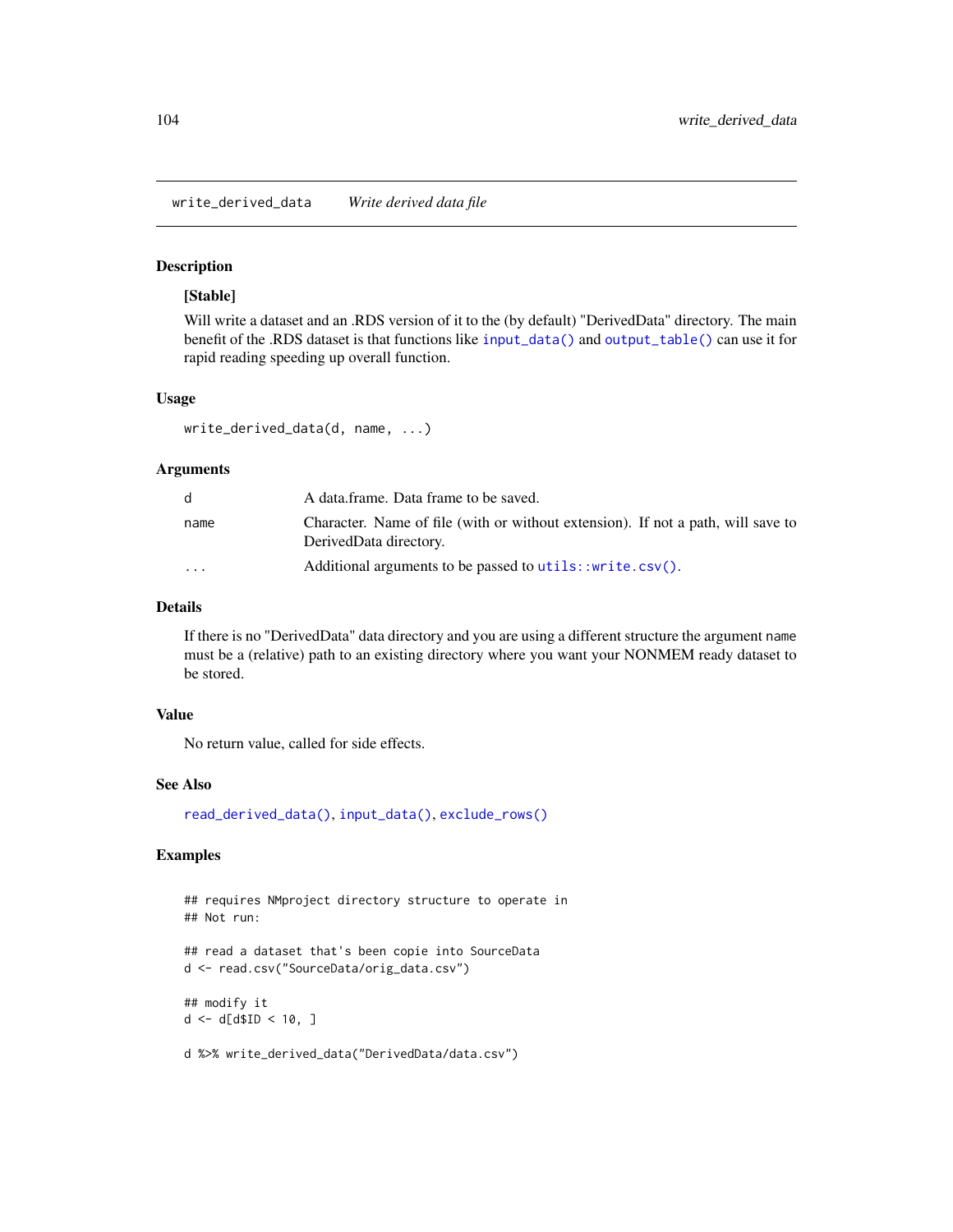```
## load it again either with
d <- read_derived_data("data")
## or more commonly if it is associated with run (e.g. m1),
## you can use input_data() to load it via the nm object
d <- input_data(m1)
## End(Not run)
```
%f>% *Function pipe for nm objects*

# Description

#### [Experimental]

Pipe an nm object object to a list of functions. Although this enables multiple NONMEM runs to be handled simultaneously, it does make your code less readable.

#### Usage

lhs %f>% rhs

#### Arguments

| lhs | An nm object.                                    |
|-----|--------------------------------------------------|
| rhs | A list of functions. Must be same length as lhs. |

# Value

A modified nm object.

# See Also

[child\(\)](#page-12-0) for creating multiple child NONMEM objects

# Examples

```
# create example object m1 from package demo files
exdir <- system.file("extdata", "examples", "theopp", package = "NMproject")
m1 <- new_nm(run_id = "m1",
             based_on = file.path(exdir, "Models", "ADVAN2.mod"),
             data_path = file.path(exdir, "SourceData", "THEOPP.csv"))
temp_data_file <- paste0(tempfile(), ".csv")
```
## dataset has missing WTs so create a new one and assign this to the run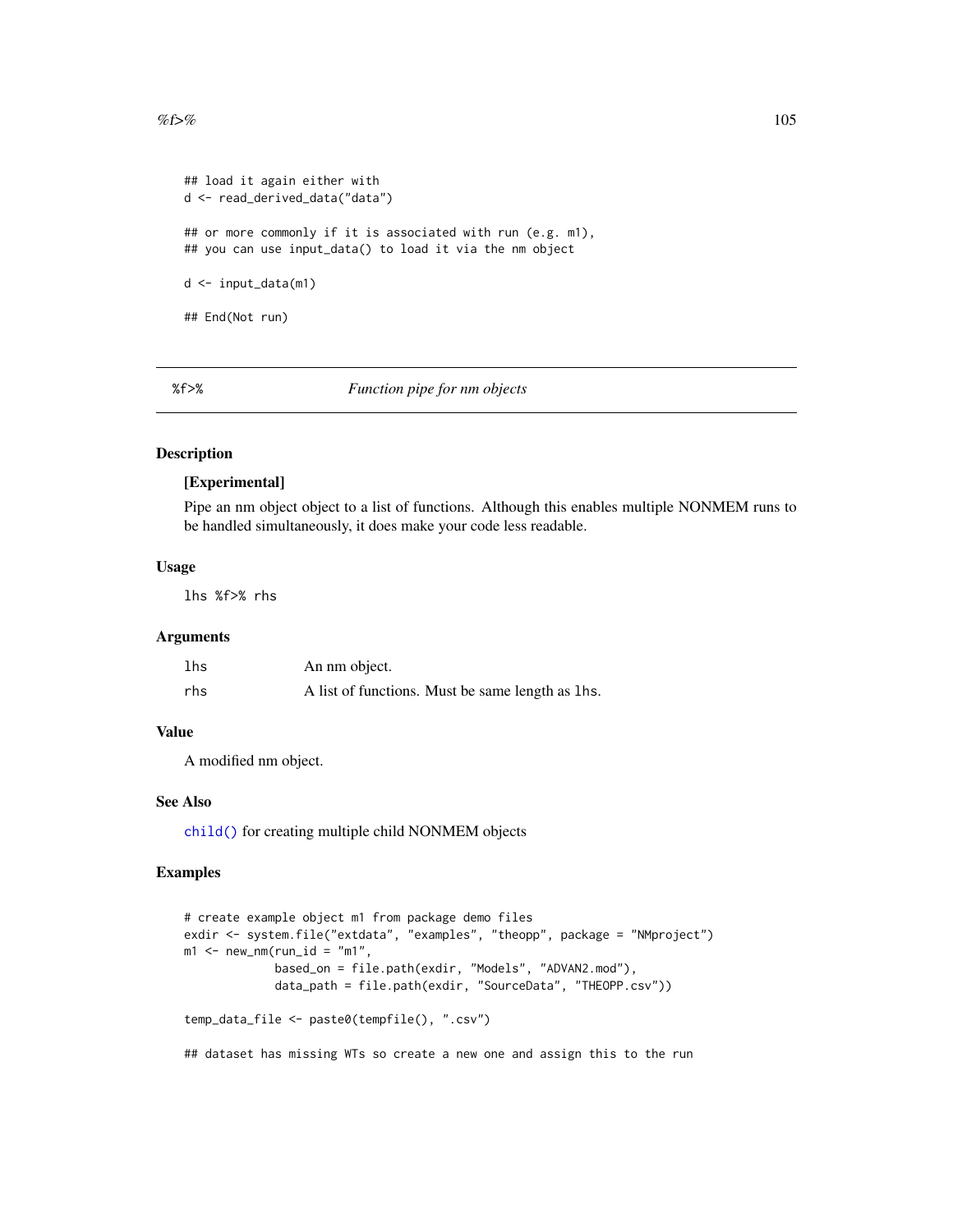```
input_data(m1) %>%
  dplyr::group_by(ID) %>%
  dplyr::mutate(WT = na.omit(WT)) %>%
  write_derived_data(temp_data_file)
m1 <- m1 %>% data_path(temp_data_file)
mWT <- m1 %>% child(c("m2", "m3", "m4")) %f>%
list(
 . %>% add_cov(param = "V", cov = "WT", state = "linear"),
 . %>% add_cov(param = "V", cov = "WT", state = "power"),
 . %>% add_cov(param = "V", cov = "WT", state = "power1")
\mathcal{L}mWT %>% dollar("PK")
unlink(temp_data_file)
```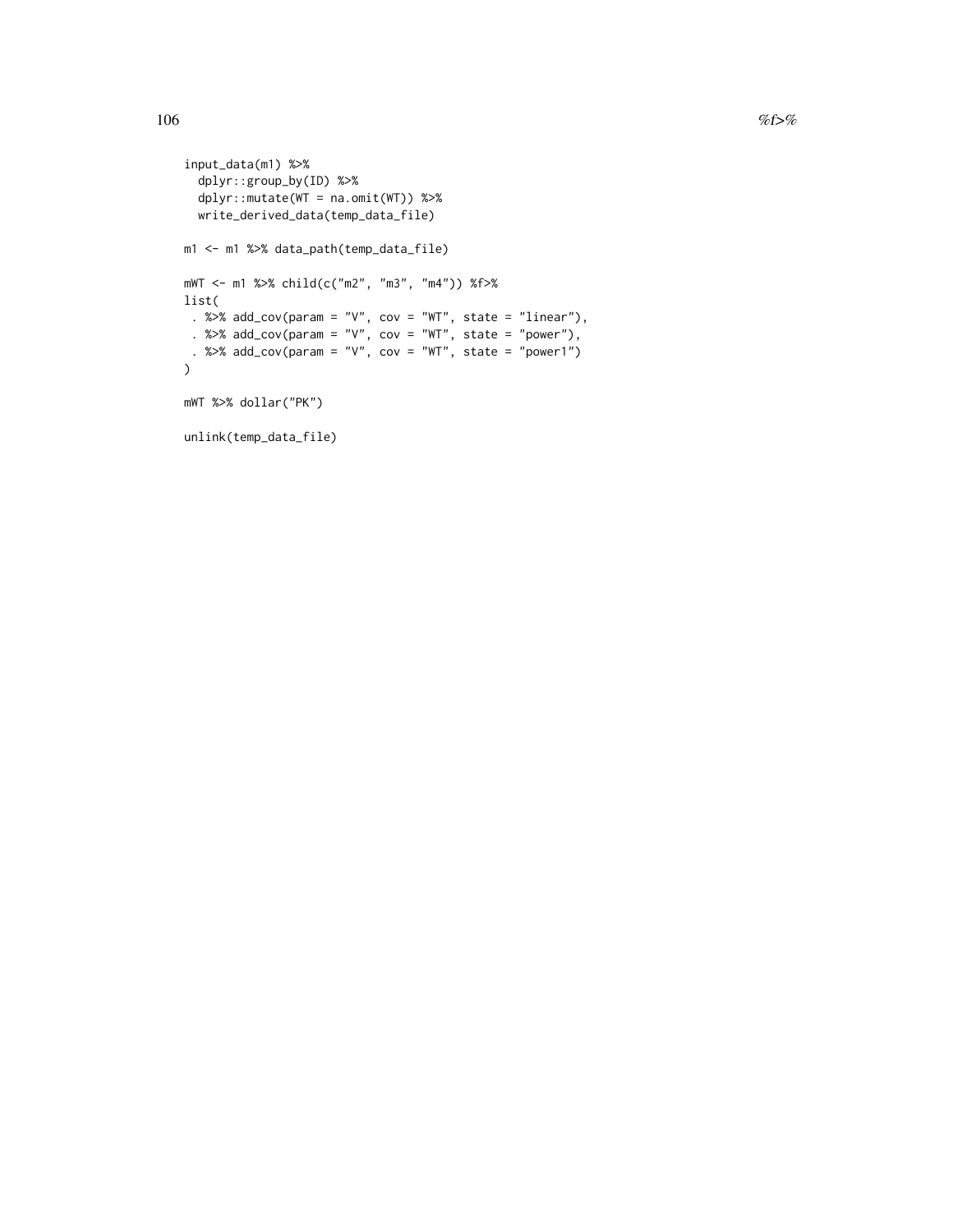# **Index**

∗ datasets parallel\_execute, [71](#page-70-0) sge\_parallel\_execute, [88](#page-87-0) %f>%, [105](#page-104-0) add\_cov *(*add\_remove\_covs*)*, [6](#page-5-1) add\_cov(), *[21](#page-20-0)*, *[99,](#page-98-1) [100](#page-99-0)* add\_mixed\_param, [4](#page-3-0) add\_remove\_covs, [6](#page-5-1) advan *(*dollar\_subroutine*)*, [31](#page-30-1) advan(), *[95](#page-94-0)* append\_nonmem\_var, [9](#page-8-0) apply\_manual\_edit, [9](#page-8-0) apply\_manual\_edit(), *[36](#page-35-0)* based\_on(), *[25](#page-24-0)* bind\_covariate\_results, [10](#page-9-1) bind\_covariate\_results(), *[10](#page-9-1)*, *[20,](#page-19-1) [21](#page-20-0)*, *[76](#page-75-0)*, *[99,](#page-98-1) [100](#page-99-0)* block *(*block-omega-sigma*)*, [11](#page-10-0) block-omega-sigma, [11](#page-10-0) child, [13](#page-12-1) child(), *[49](#page-48-0)*, *[51](#page-50-0)*, *[105](#page-104-0)* clean\_run *(*temp\_files*)*, [97](#page-96-0) clean\_tempfiles *(*temp\_files*)*, [97](#page-96-0) cmd *(*nm\_getsetters*)*, [57](#page-56-2) cmd(), *[71](#page-70-0)*, *[88](#page-87-0)* code\_library, [14](#page-13-1) code\_library(), *[38](#page-37-0)*, *[45](#page-44-1)*, *[87](#page-86-0)*, *[92](#page-91-0)* coef\_long *(*coef\_widelong*)*, [15](#page-14-0) coef\_wide *(*coef\_widelong*)*, [15](#page-14-0) coef\_widelong, [15](#page-14-0) comment\_lines, [17](#page-16-0) comment\_out *(*comment\_lines*)*, [17](#page-16-0) cond\_num, [17](#page-16-0) convert\_to\_simulation, [18](#page-17-0) cores *(*nm\_getsetters\_execution*)*, [59](#page-58-0) cov\_cov\_plot, [22](#page-21-0) cov\_forest\_data, [23](#page-22-0)

cov\_forest\_data(), *[24](#page-23-0)* cov\_forest\_plot, [24](#page-23-0) cov\_forest\_plot(), *[23](#page-22-0)* covariance\_plot, [19](#page-18-0) covariate\_step\_tibble, [20](#page-19-1) covariate\_step\_tibble(), *[6,](#page-5-1) [7](#page-6-0)*, *[10,](#page-9-1) [11](#page-10-0)*, *[20](#page-19-1)*, *[76](#page-75-0)*, *[99,](#page-98-1) [100](#page-99-0)* ctl\_contents, [25](#page-24-0) ctl\_name *(*nm\_getsetters*)*, [57](#page-56-2) ctl\_name(), *[26](#page-25-0)* ctl\_path, [26](#page-25-0) data\_filter\_char(), *[36](#page-35-0)* data\_ignore\_char(), *[36](#page-35-0)* data\_path, [27](#page-26-0) decision, [28](#page-27-1) decision(), *[80](#page-79-0)* delete\_dollar, [30](#page-29-0) delete\_dollar(), *[31](#page-30-1)* devtools::build\_vignettes(), *[79,](#page-78-0) [80](#page-79-0)* diffobj::diffChr(), *[56](#page-55-0)* dollar, [30](#page-29-0) dollar\_subroutine, [31](#page-30-1) dplyr::mutate(), *[72](#page-71-0)*

exclude\_rows, [32](#page-31-1) exclude\_rows(), *[77](#page-76-1)*, *[104](#page-103-1)* executed *(*nm\_getsetters\_execution*)*, [59](#page-58-0) expand.grid(), *[99](#page-98-1)*

fill\_input, [33](#page-32-0) fill\_input(), *[47](#page-46-0)* find\_nm\_install\_path *(*find\_nonmem*)*, [34](#page-33-0) find\_nm\_tran\_path *(*find\_nonmem*)*, [34](#page-33-0) find\_nm\_tran\_path(), *[66](#page-65-0)* find\_nonmem, [34](#page-33-0)

ggplot2::ggsave(), *[51,](#page-50-0) [52](#page-51-0)* gsub(), *[17](#page-16-0)*, *[35](#page-34-0)* gsub\_ctl, [35](#page-34-0)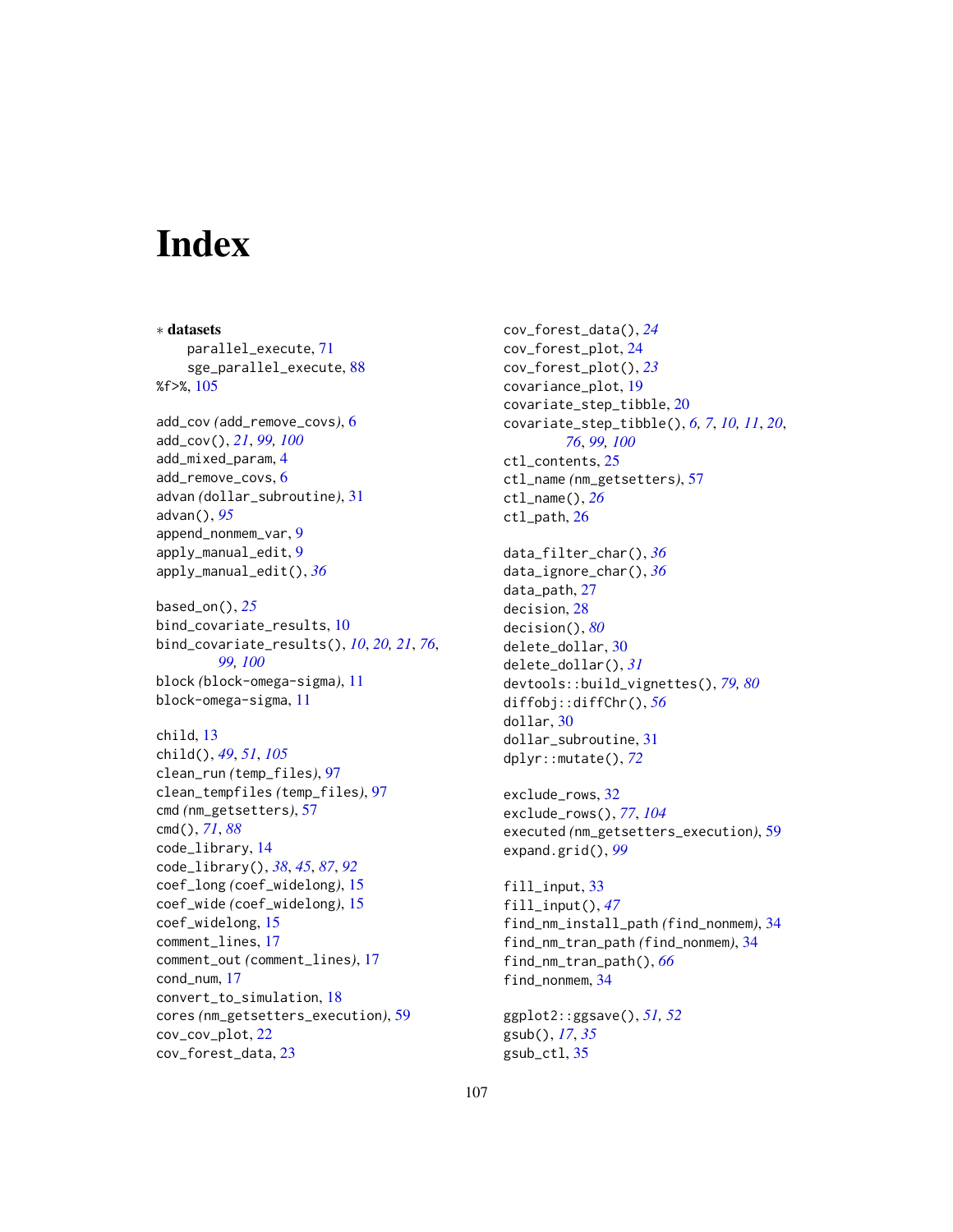# 108 INDEX

```
gsub_ctl(), 17
ignore, 36
import, 37
import(), 14, 45, 92
init_omega (init_theta), 38
init_omega(), 12
init_sigma (init_theta), 38
init_sigma(), 12
init_theta, 38
init_theta(), 12
input_data, 39
input_data(), 70, 77, 104
insert_dollar, 40
insert_dollar(), 31
is_finished, 41
is_nm, 42
is_nm_generic (is_nm), 42
is_nm_list (is_nm), 42
is_nmproject_dir, 42
is_successful, 43
job_stats, 44
ls_code_library, 45
```

```
ls_code_library(), 14, 86
ls_scripts, 46
ls_scripts(), 86
ls_tempfiles (temp_files), 97
lst_path (nm_getsetters), 57
```

```
make_boot_datasets, 46
make_boot_datasets(), 49
make_OCC_every_dose, 48
make_xv_datasets, 49
```

```
new_nm, 49
nm_create_analysis_project, 52
nm_default_dir, 53
nm_default_dirs, 54
nm_default_dirs(), 37, 53, 54, 56, 92
nm_default_fields, 55
nm_diff, 55
nm_dir, 56
nm_getsetters, 50, 57
nm_getsetters(), 51, 72, 83, 88
nm_getsetters_execution, 59
nm_list_gather, 60
nm_list_gather(), 67
```
nm\_list\_render *(*nm\_render*)*, [62](#page-61-1) nm\_output\_path, [61](#page-60-0) nm\_read\_table, [61](#page-60-0) nm\_render, [62](#page-61-1) nm\_render(), *[11](#page-10-0)*, *[19](#page-18-0)*, *[50](#page-49-0)*, *[70](#page-69-0)*, *[74,](#page-73-1) [75](#page-74-0)*, *[81](#page-80-0)* nm\_summary, [64](#page-63-0) nm\_tran, [65](#page-64-1) nm\_tran(), *[66](#page-65-0)*, *[84,](#page-83-0) [85](#page-84-0)* nm\_tran\_command, [66](#page-65-0) nm\_tran\_command(), *[35](#page-34-0)*, *[65](#page-64-1)* nm\_tree, [67](#page-66-0) nmsave, [51](#page-50-0) nmsave\_plot *(*nmsave*)*, [51](#page-50-0) nmsave\_table *(*nmsave*)*, [51](#page-50-0) NONMEM\_version, [67](#page-66-0)

ofv, [68](#page-67-0) ofv(), *[18](#page-17-0)* omega\_matrix, [69](#page-68-1) options(), *[53](#page-52-0)* output\_table, [69](#page-68-1) output\_table(), *[9](#page-8-0)*, *[61,](#page-60-0) [62](#page-61-1)*, *[104](#page-103-1)* output\_table\_first *(*output\_table*)*, [69](#page-68-1) overwrite\_behaviour, [71](#page-70-0)

parafile *(*nm\_getsetters\_execution*)*, [59](#page-58-0) parallel\_execute, [71](#page-70-0) param\_cov\_diag, [72](#page-71-0) parent\_ctl\_name *(*nm\_getsetters*)*, [57](#page-56-2) parent\_results\_dir *(*nm\_getsetters*)*, [57](#page-56-2) parent\_run, [73](#page-72-0) parent\_run\_id *(*nm\_getsetters*)*, [57](#page-56-2) parent\_run\_in *(*nm\_getsetters*)*, [57](#page-56-2) plot\_iter, [73](#page-72-0) ppc *(*ppc\_data*)*, [74](#page-73-1) ppc\_data, [74](#page-73-1) ppc\_data(), *[75](#page-74-0)* ppc\_histogram\_plot *(*ppc\_data*)*, [74](#page-73-1) ppc\_whisker\_plot *(*ppc\_data*)*, [74](#page-73-1) psn\_style\_scm, [76](#page-75-0)

read\_derived\_data, [77](#page-76-1) read\_derived\_data(), *[33](#page-32-0)*, *[40](#page-39-0)*, *[104](#page-103-1)* remove\_cov *(*add\_remove\_covs*)*, [6](#page-5-1) remove\_parameter, [78](#page-77-0) rename\_parameter, [79](#page-78-0) result\_files *(*nm\_getsetters*)*, [57](#page-56-2) results\_dir *(*nm\_getsetters*)*, [57](#page-56-2) rmarkdown::render(), *[82](#page-81-0)*